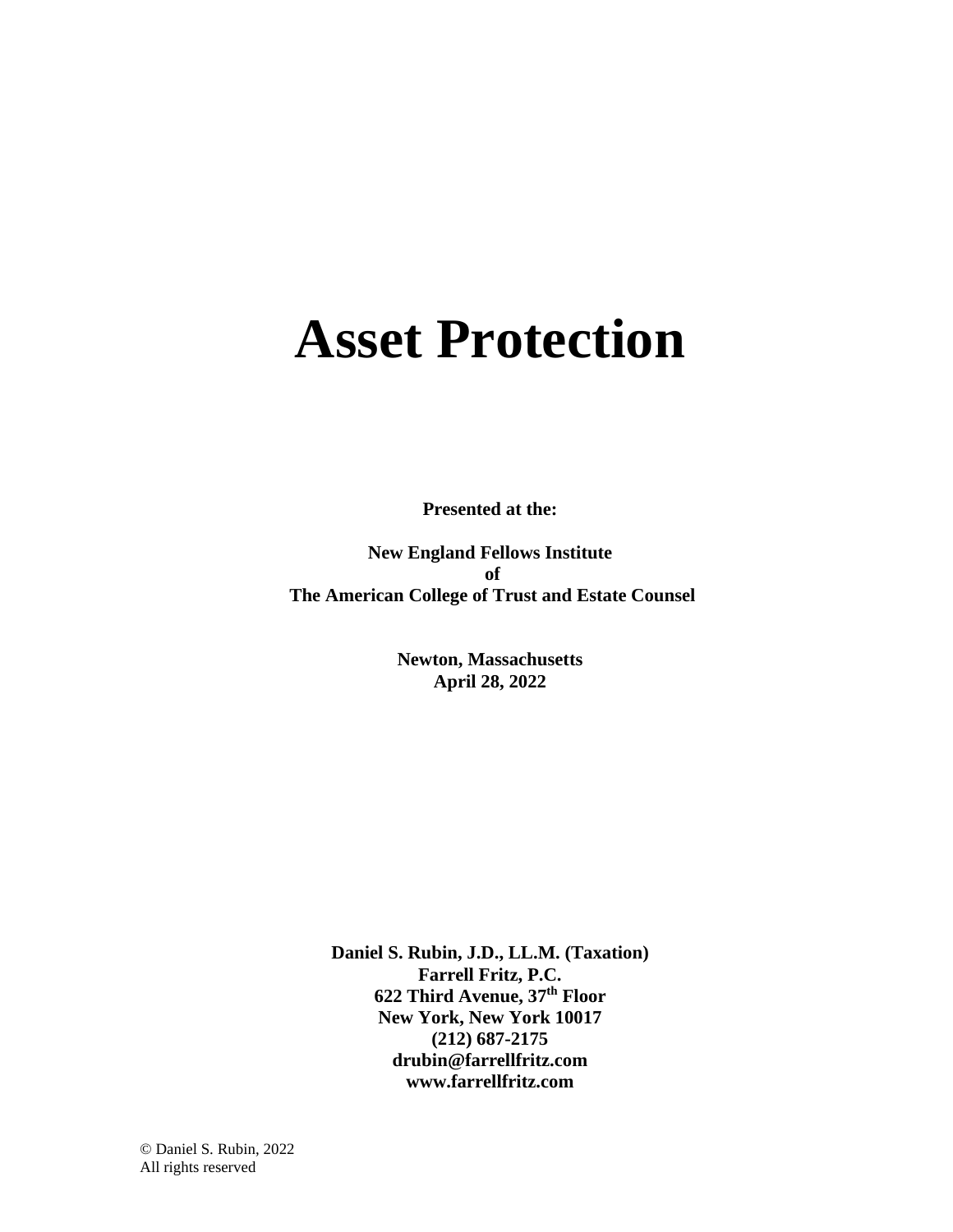## I. INTRODUCTION

- A. It's no secret that the United States is a litigious society and there's no indication that the trend line with respect to lawsuits will go anywhere from here but up. And although some claims have merit, far too many may not. In such an atmosphere, everyone, and high-income/high-net-worth individuals in particular, perceive themselves as being subject to an unacceptable level of exposure. Timely and professional asset protection planning can, however, help to weather the storm of litigation.
	- 1. "Asset protection planning" may be defined as the implementation of various advance planning techniques which are intended to place assets beyond the reach of a person's potential future creditors.
		- a. The phrase "potential future creditors" is a term of art referring to non-existent and as yet unanticipated creditors; for example, creditors with whom a person has not yet done (or even contemplated doing) business at the time of a transfer of property.
			- i. When this outline speaks to the possibility of a person engaging in asset protection planning *vis a vis* his or her own creditors, it is important that such planning be undertaken only to protect against potential future creditors because a transfer of property to protect against either (i) one's existing creditors, or (ii) one's anticipated future creditors, would likely constitute a "fraudulent transfer" and, therefore, would probably be ineffective as well as illegitimate.
- B. This seminar will discuss various planning techniques that can be used to place assets beyond the reach of creditors, will determine when it is appropriate to utilize such techniques and will discuss the optimal method of implementing such techniques.
- C. The current litigation environment is often thought to create greater exposure to risk of loss than ever before (and this may be particularly true for highincome/high net-worth individuals who, for obvious reasons, present the most appealing targets for prospective plaintiffs). A number of reasons for increased exposure have been postulated, including:
	- 1. Expanding theories of liability.
	- 2. Ever higher jury awards.
	- 3. Unpredictable and seemingly result oriented judges and juries.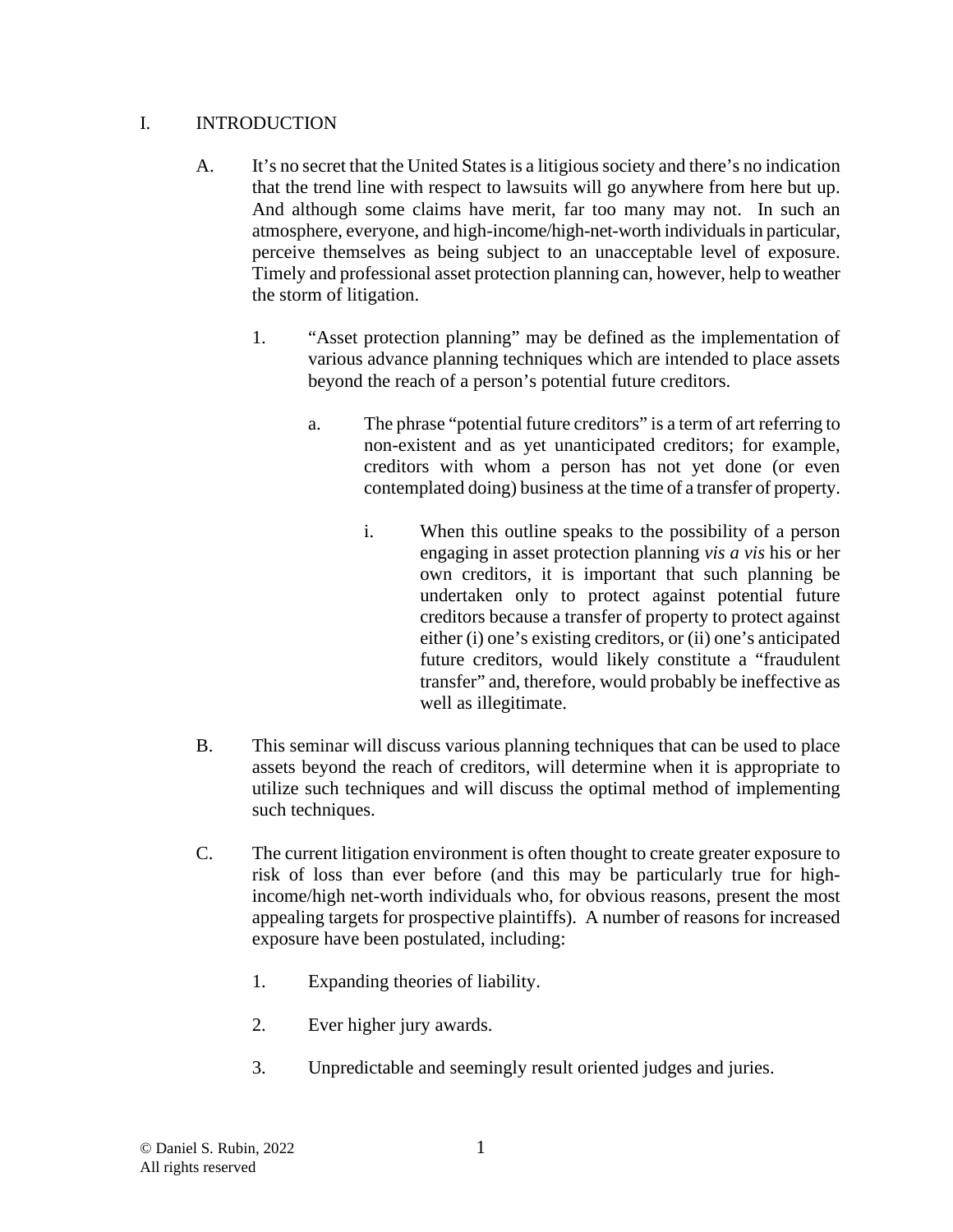- D. Traditional forms of protection are often thought to be inadequate for many high income/high net-worth individuals. Such traditional forms of protection include:
	- 1. Insurance.
		- a. Exclusions.
		- b. Policy limits.
		- c. Policy lapses.
		- d. Insurer insolvency.
	- 2. Incorporation.
		- a. Piercing the corporate veil.
		- b. New and expanding theories of shareholder/officer liability.
	- 3. Inter-Spousal Transfers.
		- a. The possibility of divorce.
		- b. The spouse's independent potential exposure to creditors.
		- c. A loss of control over the assets.
		- d. Potential gift tax consequences where the spouse is not a United States citizen.
		- e. Estate tax planning issues (*i.e.*, the transferor spouse should retain in his or her own name assets at least equal to the estate tax exemption amount – portability notwithstanding; in this regard, see the author's article, *Seven Good Reasons Credit Shelter Trusts Remain Relevant*, Journal of Accountancy, June 2011).
- E. Candidates for asset protection planning include (amongst others):
	- 1. Professionals.
	- 2. Corporate officers and directors.
	- 3. Fiduciaries.
	- 4. Real estate owners.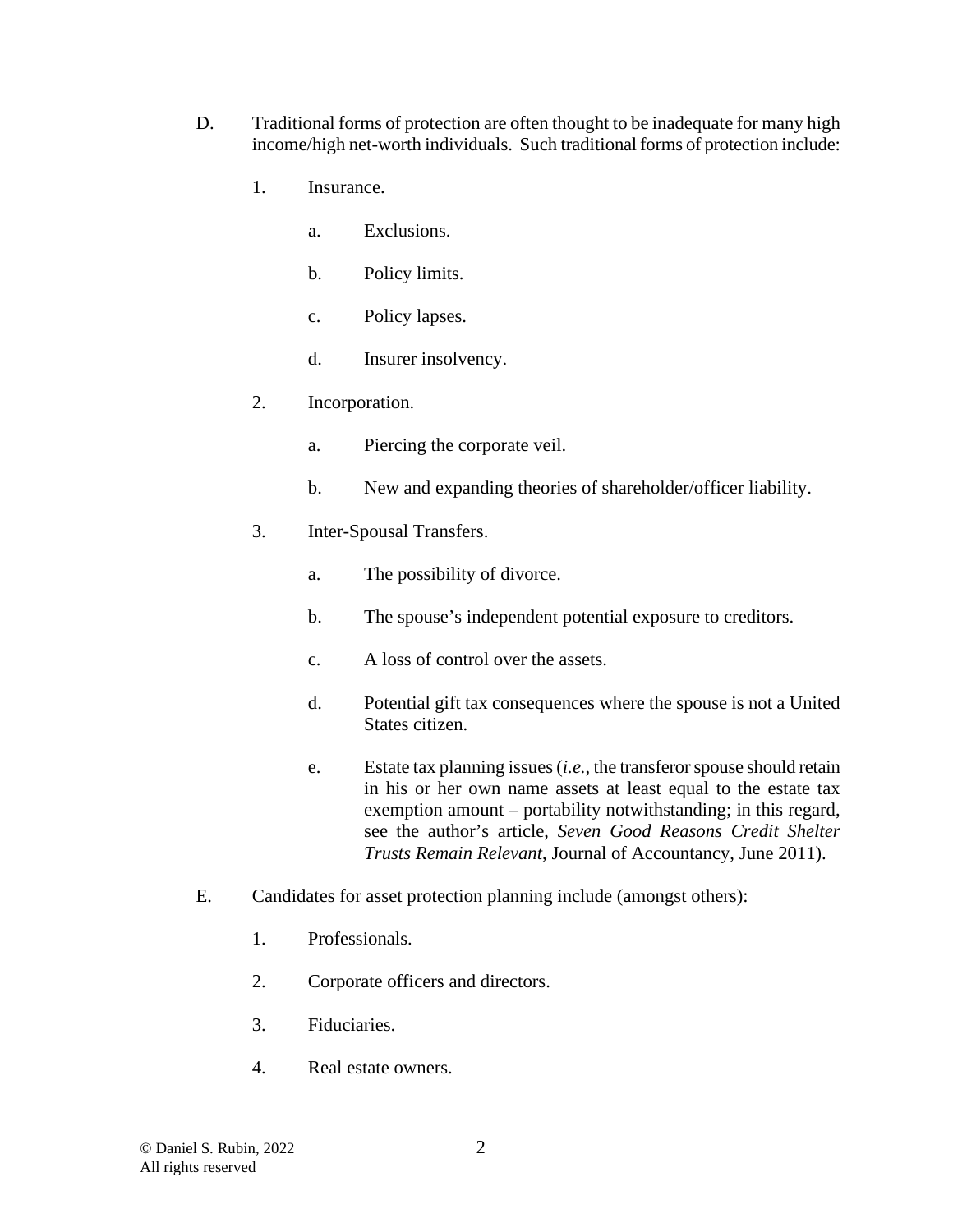- 5. Entrepreneurs.
- 6. Individuals exposed to lawsuits arising from claims alleging negligent acts, intentional torts (i.e., discrimination, harassment, libel, etc.), or contractual liability.
- 7. Individuals seeking a prenuptial alternative.
- F. Asset protection planning is by no means new; asset protection planning techniques have existed for decades, or even longer. Consider:
	- 1. Incorporation of business activities.
	- 2. Formation of LLCs, LPs, LLPs.
	- 3. Domestic third-party spendthrift and discretionary trusts.
	- 4. Offshore trusts (which have long been used to avoid forced heirship and governmental expropriation).
	- 5. Exemption and pre-bankruptcy planning.
- G. Asset protection planning should be considered as an integral part of an overall wealth preservation planning process, including:
	- 1. Financial planning.
	- 2. Insurance planning.
	- 3. Income tax planning.
	- 4. Gift, estate and generation-skipping transfer tax planning.

#### II. FRAUDULENT TRANSFER ISSUES

- A. Every asset protection plan must account, in the very first instance, for the law of fraudulent transfers. In general, the law of fraudulent transfers, which dates back at least to the enactment of the *Statute of Elizabeth* in England in the year 1571, provides that the transfer of assets in anticipation of a creditor claim will be disregarded by the courts and the creditor will be allowed to enforce the creditor's judgment against a transferee of the property.
- B. Fraudulent transfer law can be found within the federal Bankruptcy Code, the debtor/creditor law of every state and the law of almost all foreign jurisdictions, as well.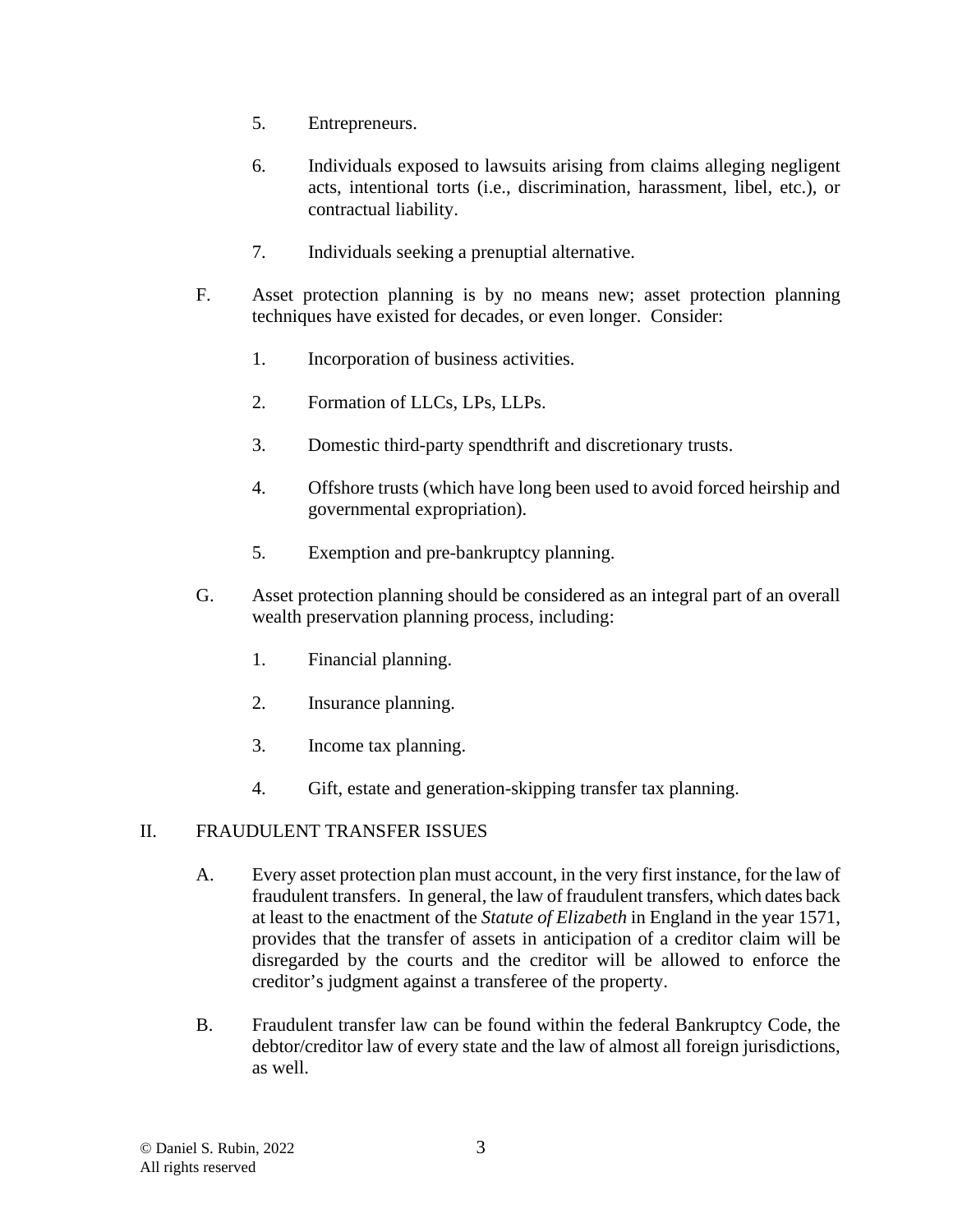- 1. For federal purposes, Bankruptcy Code § 548, entitled *Fraudulent Transfers and Obligations*, provides for the avoidance of fraudulent transfers in the Bankruptcy context.
	- a. The trustee may avoid any transfer…of an interest of the debtor in property, or any obligation…incurred by the debtor, that was made or incurred on or within 2 years before the date of the filing of the petition, if the debtor voluntarily or involuntarily— $(A)$ made such transfer or incurred such obligation with actual intent to hinder, delay, or defraud any entity to which the debtor was or became, on or after the date that such transfer was made or such obligation was incurred, indebted; or (B) (i) received less than a reasonably equivalent value in exchange for such transfer or obligation; and (ii) (I) was insolvent on the date that such transfer was made or such obligation was incurred, or became insolvent as a result of such transfer or obligation; (II) was engaged in business or a transaction, or was about to engage in business or a transaction, for which any property remaining with the debtor was an unreasonably small capital; (III) intended to incur, or believed that the debtor would incur, debts that would be beyond the debtor's ability to pay as such debts matured; or (IV) made such transfer to or for the benefit of an insider, or incurred such obligation to or for the benefit of an insider, under an employment contract and not in the ordinary course of business. 11 U.S.C. § 548(a)(1)
- 2. At the state level, fraudulent transfer law is largely governed by one of two main bodies of law promulgated by the National Conference of Commissioners on Uniform State Law (also known as the Uniform Law Commission).
	- a. The Uniform Fraudulent Conveyance Act (promulgated in 1918 by the National Conference of Commissioners on Uniform State Laws).
	- b. The Uniform Fraudulent Transfer Act (approved by the National Conference of Commissioners on Uniform State Laws in 1984 and in effect today in an overwhelming majority of the states, as well as the District of Columbia and the U.S. Virgin Islands).
		- i. In 2014, the National Conference of Commissioners on Uniform State Laws adopted amendments to the Uniform Fraudulent Transfer Act. Among other things, the amendments renamed the UFTA as the "Uniform Voidable Transactions Act."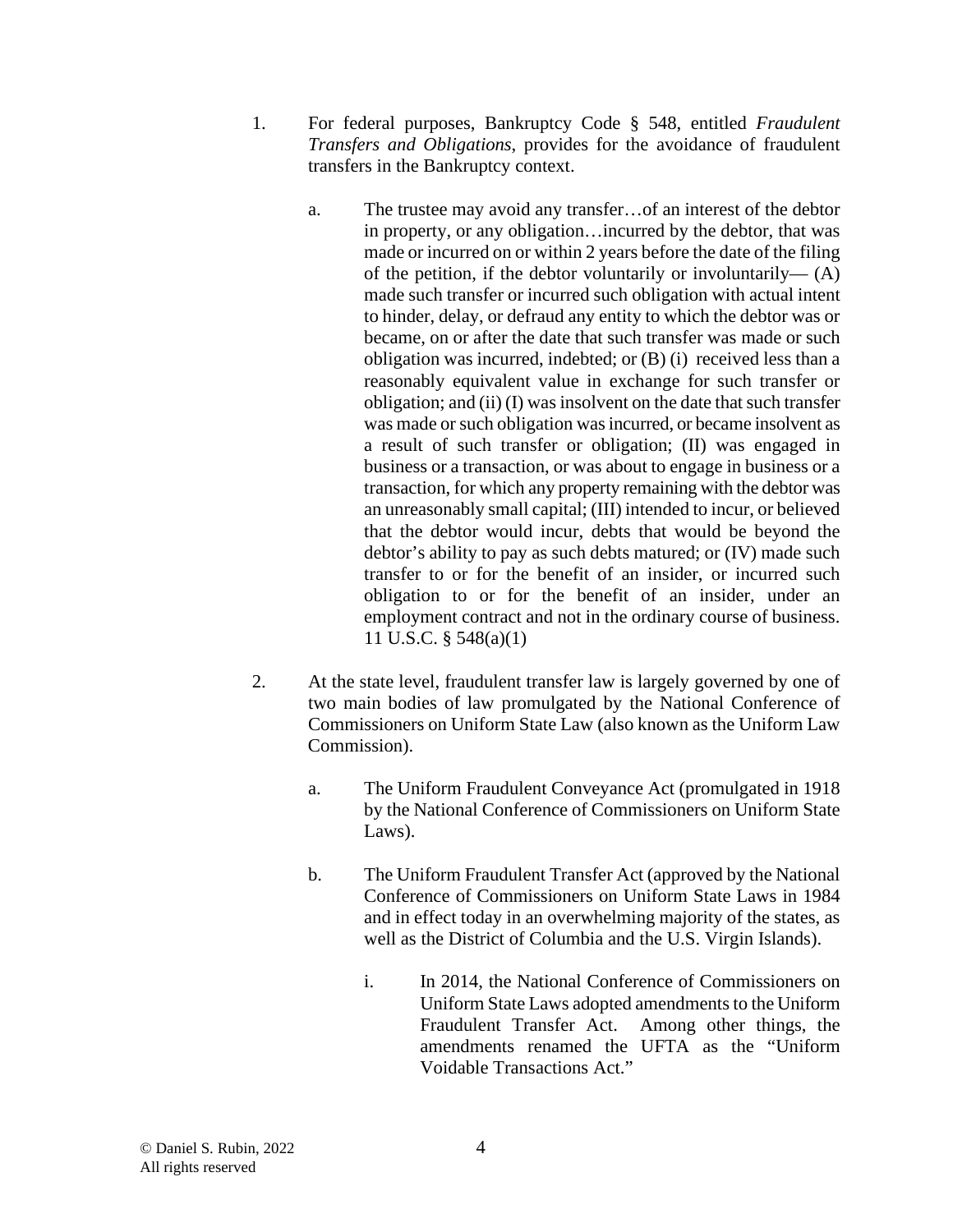- c. The remaining states follow either a version of the Statute of Elizabeth, or provide for a civil law analogue to the common law suit to set aside a fraudulent transfer (*i.e.*, Louisiana).
- C. Notwithstanding the semantic similarity between the term "fraud" and the term "fraudulent transfer" (or "fraudulent conveyance"), the two concepts are wholly unrelated under the law.
	- 1. According to Black's Law Dictionary, a "fraud" is "[a] knowing misrepresentation of the truth or concealment of a material fact to induce another to act to his or her detriment."
	- 2. By contrast, the most common incidence of a "fraudulent transfer" is a transfer made with the intent to hinder, delay or defraud a creditor.
		- a. A transfer made or obligation incurred by a debtor is voidable as to a creditor, whether the creditor's claim arose before or after the transfer was made or the obligation was incurred, if the debtor made the transfer or incurred the obligation: (1) with actual intent to hinder, delay, or defraud any creditor of the debtor. UVTA §  $4(a)(1)$ .
	- 3. In addition, a transfer made without fair consideration by a person who is insolvent, or who will be rendered insolvent by reason of the transfer, is also deemed to be a "fraudulent transfer."
		- a. A transfer made or obligation incurred by a debtor is voidable as to a creditor, whether the creditor's claim arose before or after the transfer was made or the obligation was incurred, if the debtor made the transfer or incurred the obligation…(2) without receiving a reasonably equivalent value in exchange for the transfer or obligation, and the debtor: (i) was engaged or was about to engage in a business or a transaction for which the remaining assets of the debtor were unreasonably small in relation to the business or transaction; or (ii) intended to incur, or believed or reasonably should have believed that the debtor would incur, debts beyond the debtor's ability to pay as they became due. UVTA  $\S$  4(a)(2).
	- 4. The difference between a fraud and a fraudulent transfer is also evidenced by the remedy available to the injured party; fraud vitiates all transactions *ab initio*, whereas a fraudulent transfer is merely voidable.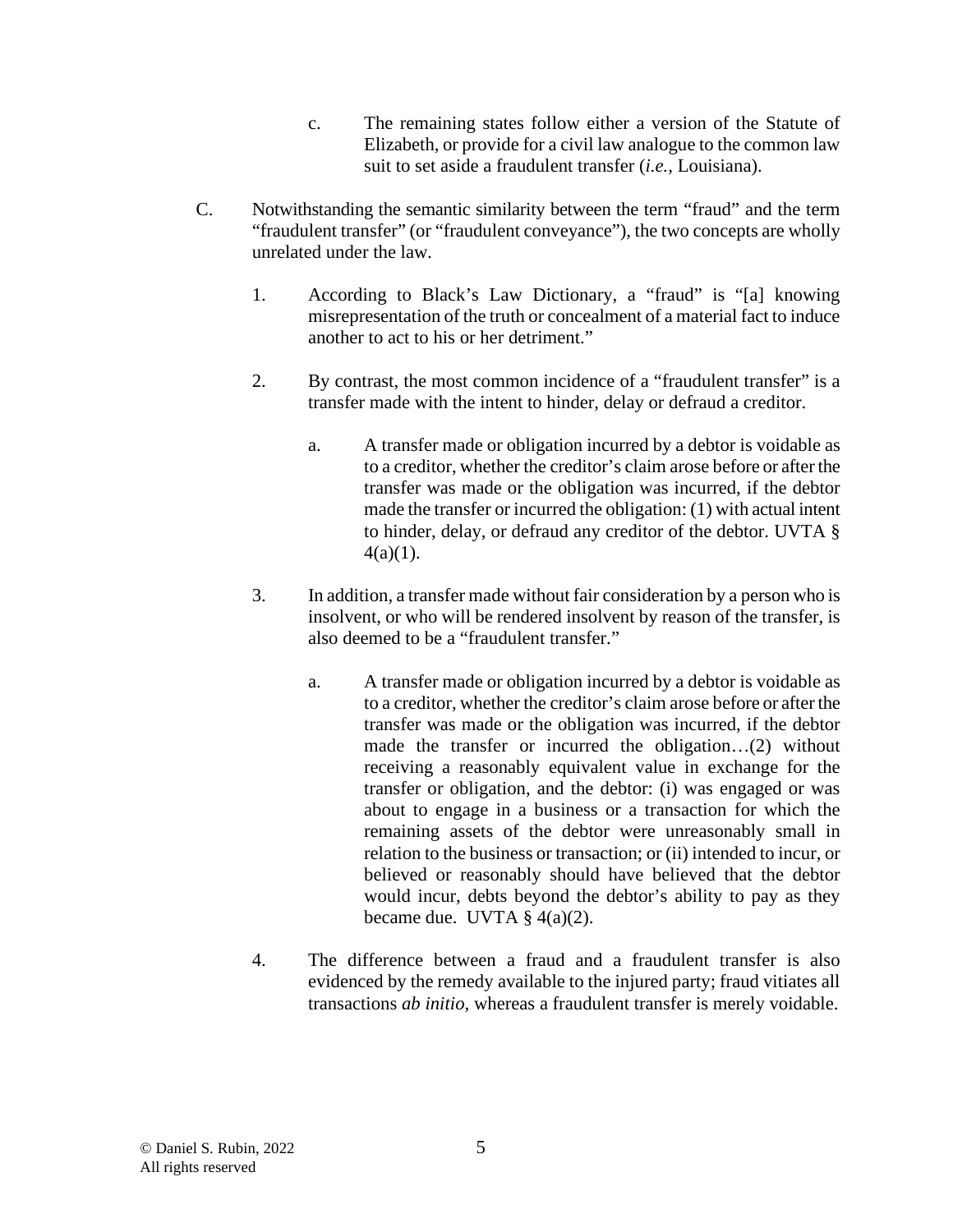- D. In determining when a transfer was made with the intent to hinder, delay or defraud a creditor, fraudulent transfer law usually divides creditors into three categories:
	- 1. Existing creditors.
	- 2. Anticipated future creditors.
	- 3. Mere potential future creditors being those nameless, faceless persons of whom the transferor had no awareness or expectation of even the potential for a debtor/creditor relationship when the transfer was made.
- E. One can easily imagine that it will be the rare debtor who expressly admits or otherwise voluntarily disgorges proof that his or her transfers of property were made with an actual intent to hinder, delay or defraud his or her creditors. As a consequence of this inherent difficulty in proving the debtor's intent, historically the courts have permitted various "badges of fraud" frequently thought to attend the fraudulent transfer of property, to be taken into account as "proof" of the requisite intent.
	- 1. The Uniform Fraudulent Conveyance Act relies upon common law badges of fraud.
	- 2. In contrast, Section 4(b) of the Uniform Voidable Transactions Act provides a non-exhaustive list of factors that may be considered in determining the debtor's actual intent in transferring property or incurring an obligation. Those factors are:
		- a. Whether the transfer or obligation was to an insider;
		- b. Whether the debtor retained possession or control of the property transferred after the transfer;
		- c. Whether the transfer or obligation was disclosed or concealed;
		- d. Whether before the transfer was made or the obligation was incurred, the debtor had been sued or threatened with suit;
		- e. Whether the transfer was of substantially all of the debtor's assets;
		- f. Whether the debtor absconded;
		- g. Whether the debtor removed or concealed assets;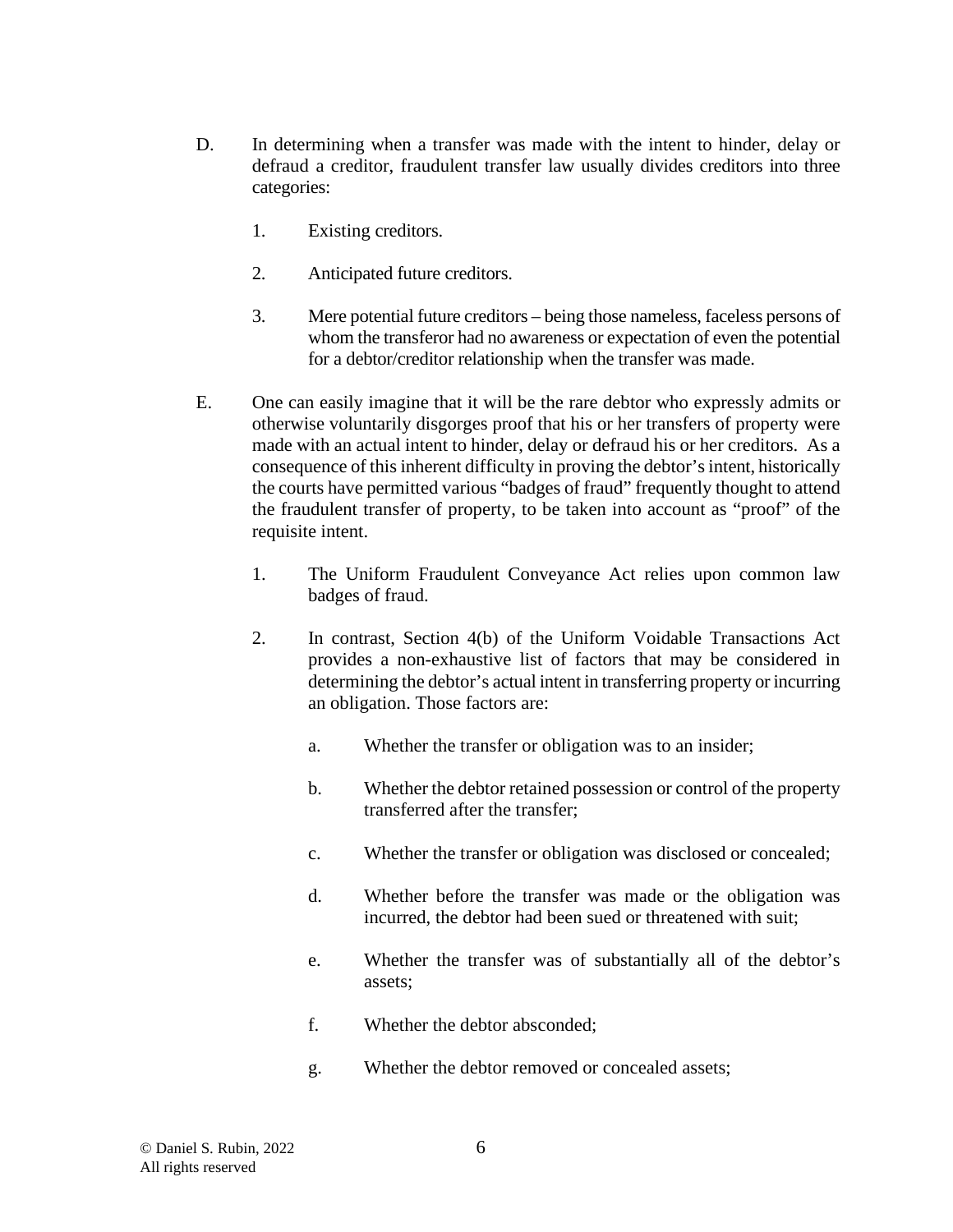- h. Whether the value of the consideration received by the debtor was reasonably equivalent to the value of the asset transferred or the amount of the obligation incurred;
- i. Whether the debtor was insolvent or became insolvent shortly after the transfer was made or the obligation was incurred;
- j. Whether the transfer occurred shortly before or shortly after a substantial debt was incurred; and
- k. Whether the debtor transferred the essential assets of his or her business to a lienor who transferred the assets to an insider of the debtor.
- F. Effect of Finding a Fraudulent Transfer and Transferee Liability
	- 1. Section 7 of the Uniform Voidable Transactions Act provides for several alternative remedies where a fraudulent transfer is found to have been made. Those prospective remedies include:
		- a. Avoidance of the transfer or obligation to the extent necessary to satisfy the creditor's claim;
		- b. An attachment or other provisional remedy against the asset transferred or other property of the transferee;
		- c. An injunction against further disposition by the debtor or a transferee, or both, of the asset transferred or of other property of the transferee;
		- d. An appointment of a receiver to take charge of the asset transferred or of other property of the transferee; or
		- e. Any other relief the circumstances may require.
	- 2. A ceiling imposed upon the relief available where a fraudulent transfer has been found is that the creditor can obtain no greater relief in the face of the fraudulent transfer than such creditor might have obtained had the fraudulent transfer not been made.
	- 3. In addition, under the Bankruptcy Code, the debtor's discharge may be denied due to the debtor having made a fraudulent transfer. See, 11 U.S.C. § 727.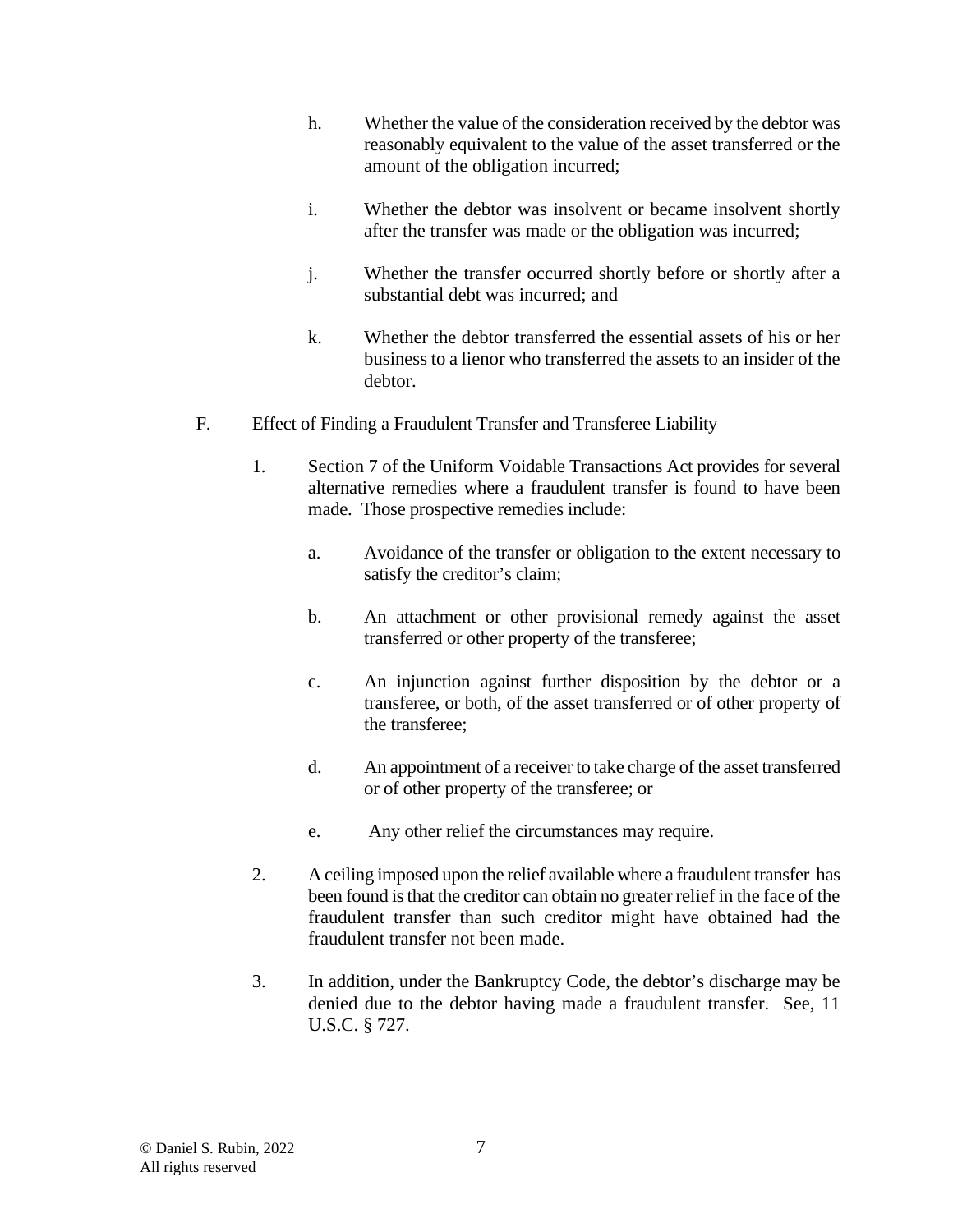- G. Notably, it is not critical for the finding of a fraudulent transfer that a creditor's claim has yet coalesced into a lawsuit (which, of course, might be months or years after the actual claim arose).
- H. **It is, therefore, absolutely imperative that asset protection planning be undertaken as far in advance of a potential creditor claim as possible in order to ensure that any transfer of property incident to such planning is not later undone as a fraudulent transfer!**

## III. ETHICS OF ASSET PROTECTION PLANNING

- A. Certain aspects of asset protection planning are sometimes suggested as raising heightened ethical issues (as well as other concerns for the asset protection planning advisor, such as potential civil or even criminal liability), because under certain circumstances the goal of placing assets beyond the reach of a person's creditors implicates the possibility that the advisor will assist, knowingly or unwittingly, in a fraudulent transfer. Creditors' rights counsel and other detractors of asset protection planning often argue that assisting in a fraudulent transfer is an unethical act.
- B. In this regard, each of the fifty states, as well as the District of Columbia, regulates the conduct of attorneys practicing in that jurisdiction by a written code of professional ethics.
	- 1. The most current code of professional conduct for lawyers is the American Bar Association's Model Rules of Professional Conduct, which was first promulgated in 1983, and often exists with state-specific amendment.
	- 2. The Model Rules of Professional Conduct was preceded by the American Bar Association's Model Code of Professional Responsibility, which was first promulgated in 1969.
- C. Application of Rules
	- 1. Neither the Model Rules of Professional Conduct nor its predecessor Model Code of Professional Responsibility expressly speak to asset protection planning, *per se*, and consequently, the suggestion that asset protection planning is subject to unique ethical considerations is necessarily suggested as merely being implicit.
	- 2. Specifically, each of the Model Rules of Professional Conduct and its predecessor Model Code of Professional Responsibility are sometimes said to preclude an attorney from advising or otherwise assisting a client in effectuating a fraudulent transfer (and, likely, also a fraudulent asset conversion (meaning the conversion of a non-exempt asset into an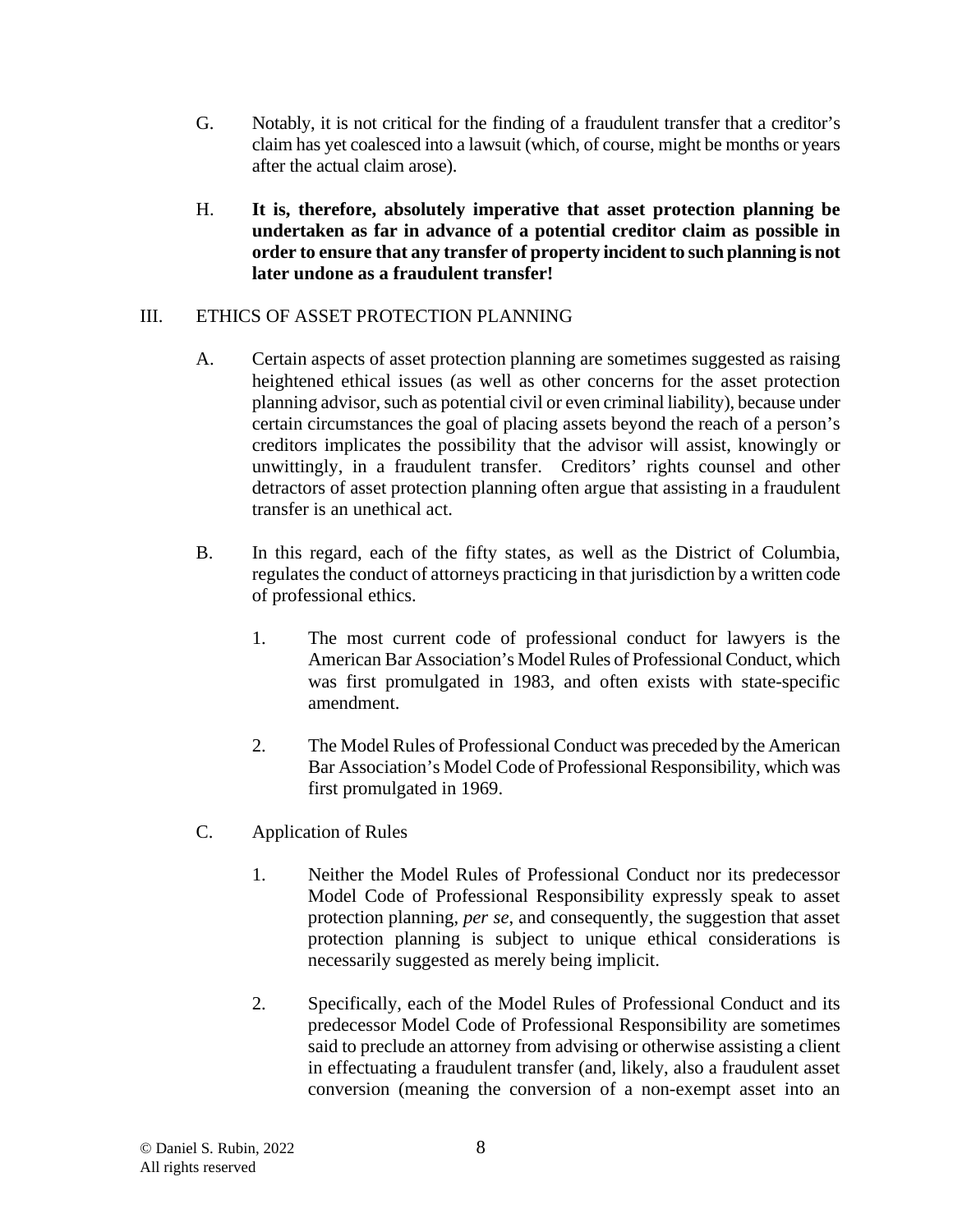exempt asset; *see*., *e.g*., Florida Statutes § 222.30), by reference to certain sections of the Model Rules (or the Model Code), which speak to arguably similar acts.

- a. Misconduct
	- i. Model Rules Provision
		- Model Rules of Professional Conduct Rule 8.4(c) (2002), *Misconduct*, provides, in pertinent part, that it is professional misconduct for a lawyer to "[e]ngage in conduct involving dishonesty, fraud, deceit or misrepresentation."
- b. Respect for Rights of Third Persons
	- i. Model Rules Provision
		- Model Rules of Professional Conduct Rule 4.4(a) (2002), provides, in pertinent part, that "a lawyer shall not use means that have no substantial purpose other than to embarrass, delay, or burden a third person..."
- c. Representation Within the Bounds of the Law and Scope of Representation & Allocation of Authority Between Client & Lawyer
	- i. Model Code Provision
		- Model Code of Professional Responsibility, DR 7-102(A)(7) (1980), *Representing a Client Within the Bounds of the Law*, provides, in pertinent part, that "[a] lawyer shall not…[c]ounsel or assist his client in conduct that the lawyer knows to be *illegal* or fraudulent." (emphasis added).
	- ii. Model Rules Provision
		- Model Rules of Professional Conduct Rule 1.2(d) (2002), *Scope of Representation & Allocation of Authority Between Client & Lawyer*, provides that "[a] lawyer shall not counsel a client to engage, or assist a client, in conduct that the lawyer knows is *criminal* or fraudulent..." (emphasis added)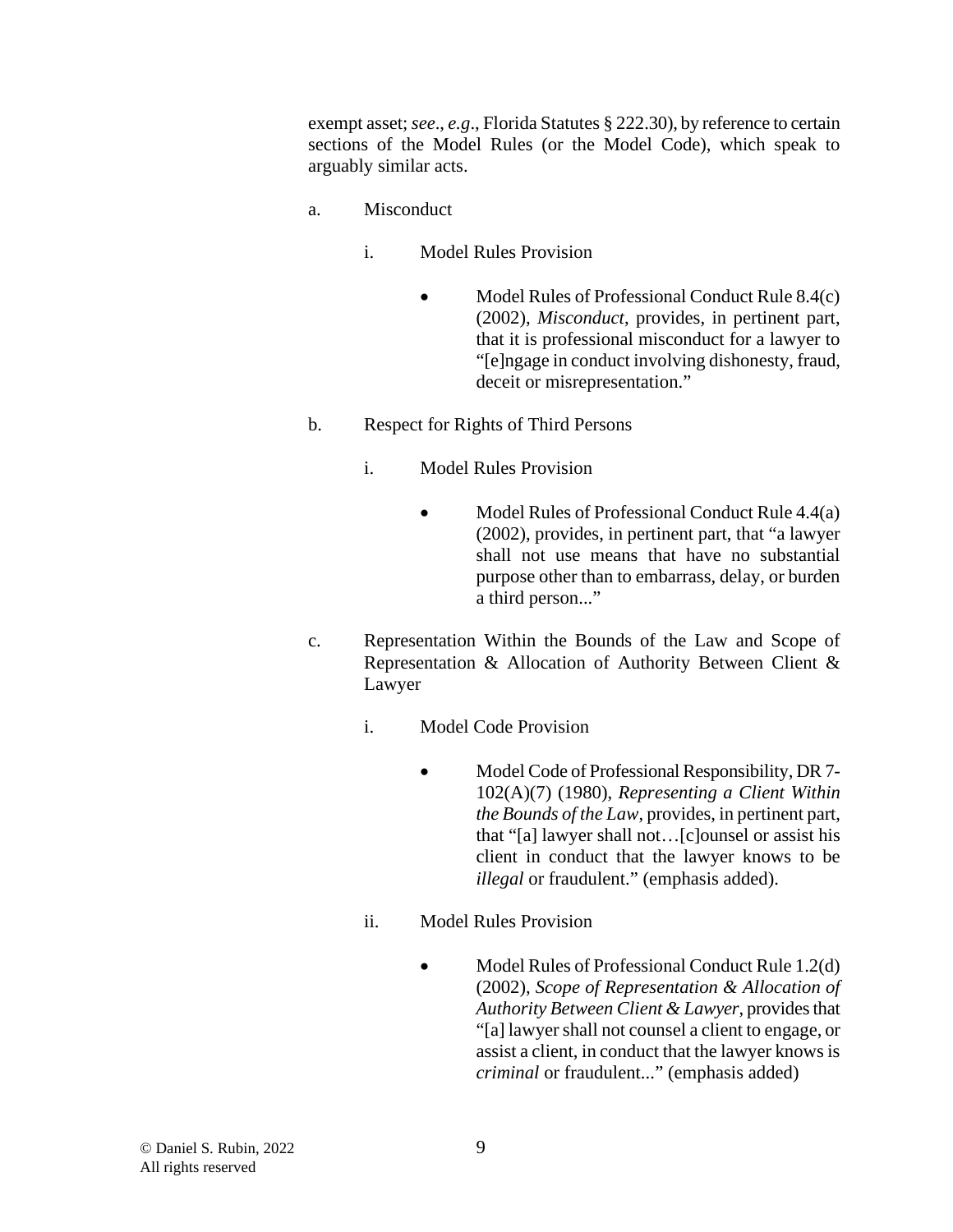- iii. The difference between the Model Code's proscription relating to conduct that the attorney knows is "illegal or fraudulent," and the Model Rules proscription against conduct that the attorney knows is "criminal or fraudulent" is, as shall be seen further, *infra*, highly significant.
- d. Definition of Fraud
	- i. Model Code Provision
		- The Model Code of Professional Responsibility does not define what is meant by the term "fraud".
			- However, as an example, New York, when it was a Model Code of Professional Responsibility jurisdiction, had provided that the term "…does not include conduct, although characterized as fraudulent by statute or administrative rule, which lacks an element of scienter, deceit, intent to mislead, or knowing failure to correct misrepresentations which can be reasonably expected to induce detrimental reliance by another." *See*, former New York Code of Professional Responsibility, Definition 9 (1990).
	- ii. Model Rules Provision
		- Under the terminology section of the Model Rules of Professional Conduct (2002), each of the term "fraud" and the term "fraudulent" "...denotes conduct that is fraudulent under the substantive or procedural law of the applicable jurisdiction and has a purpose to deceive," which is, therefore, clearly not inclusive of a fraudulent transfer standing alone.
- 3. Interestingly, only a very few state or local bar ethics opinions exist that serve to apply the foregoing rules to the transfer of property in furtherance of an asset protection plan. What follows in this section are those ethics opinions that speak most directly to the question of the ethics of asset protection planning.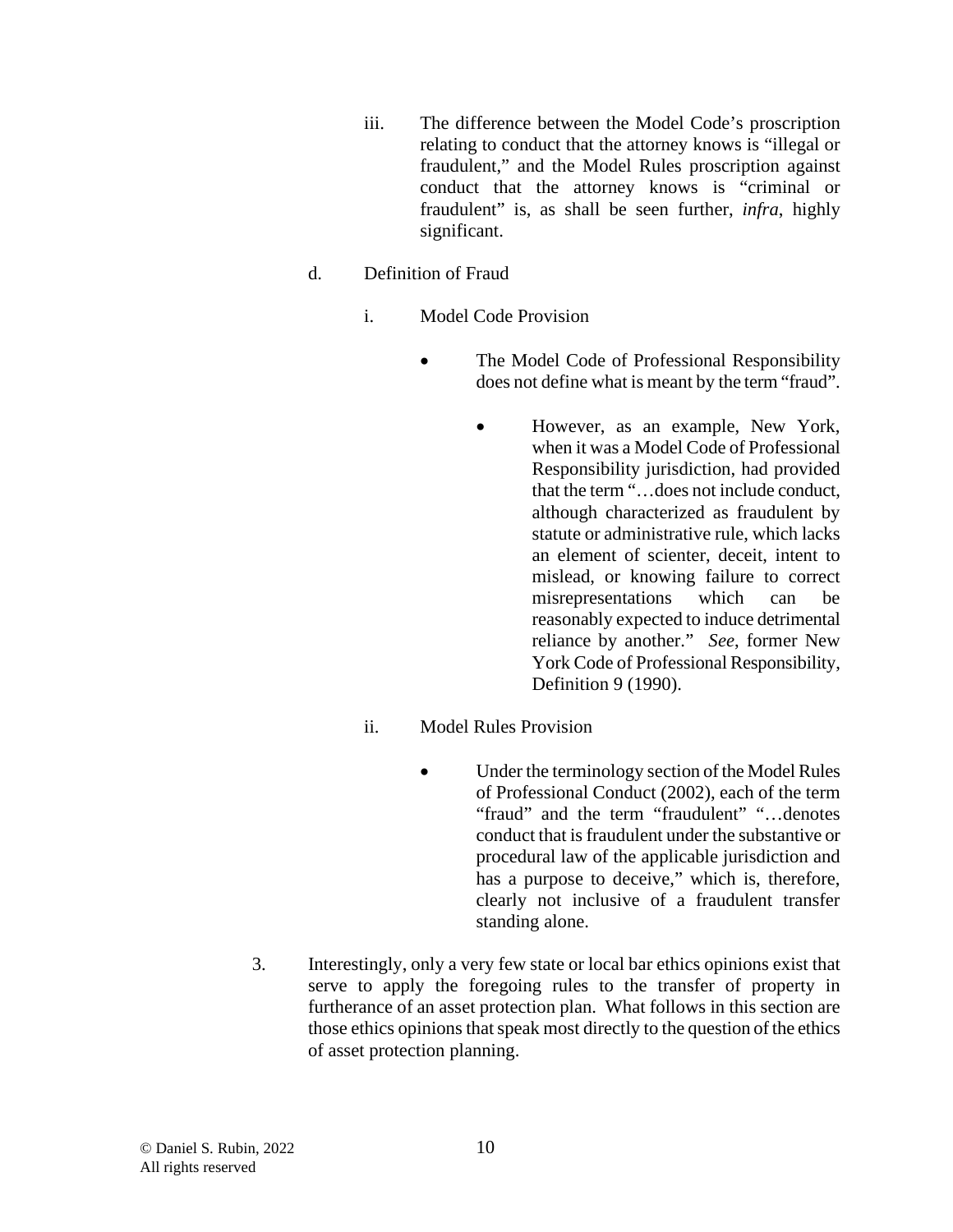- a. In *Connecticut Informal Opinion 91-22* (December 5, 1991), an attorney requested the opinion of the Connecticut Bar Association's Committee on Professional Ethics as to whether the attorney could ethically recommend and/or assist the attorney's client in transferring the client's jointly owned home to the client's wife at a time when the client had substantial debts beyond the client's ability to repay. Basing its opinion on Model Rule 1.2(d) and Model Rule 4.4, and in certain limited circumstances, Model Rule 8.4(c), the Committee opined that "…a lawyer may not counsel or assist a client to engage in a fraudulent transfer that the lawyer knows is either intended to deceive creditors or that has no substantial purpose other than to delay or burden creditors." Significantly, however, the Committee further stated that: "[a]lthough the inquirer invites us to focus on fraudulent transfers, we wish to point out that whether or not a particular transaction is a fraudulent transfer as a matter of substantive law is not the decisive factor in applying the Rules. The decisive factors are whether the lawyer knows that the transfer constitutes conduct having a purpose to deceive (see Rule 1.2(d)) or whether in counseling or assisting the client the lawyer is using means that have no substantial purpose other than to embarrass, delay or burden third parties (see Rule 4.4)."
	- i. With regard to Rule 4.4, the Connecticut Bar Association's Committee on Professional Ethics stated that "[f]raudulent transfers delay and burden those creditors who would be inclined to try and satisfy their unpaid debts from property of the debtor. It forces them to choose either not to challenge the transfer and suffer the loss of an uncollected debt or to file an action to set aside the transfer with the attendant costs in terms of time and money. If there is no other substantial purpose, Rule 4.4 applies. Where there is another substantial purpose, Rule 4.4 does not apply. For example, where there is a demonstrable and lawful estate planning purpose to the transfer, Rule 4.4 would not, in our view apply. What constitutes a "substantial purpose" under Rule 4.4 is a question of fact."
	- ii. In addition, with regard to Rule 1.2(d), the Committee stated that "…while all fraudulent transfers are generally thought of as illegal and can be set aside, the Rules do not apply to all illegal conduct but rather to conduct that is known to be criminal or fraudulent."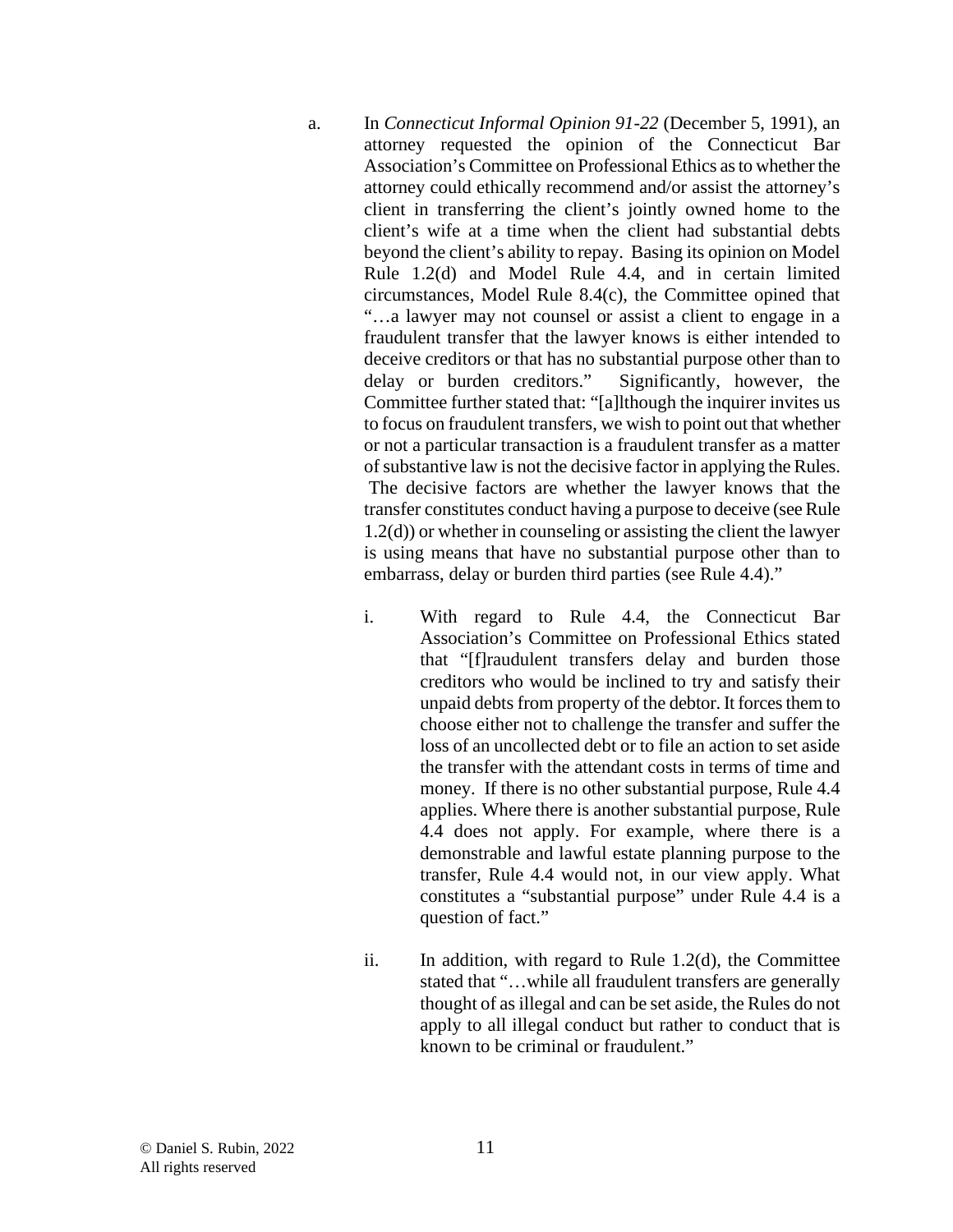- *See*, *also*, Wolfram, *Modern Legal Ethics* § 13.3.9 (1986) ("What if the client wishes to pursue a course of conduct that is unconscionable under applicable law but is not criminal, fraudulent, or in violation of a court order? What of client conduct that violates the law of tort, contracts, property, or some other noncriminal law that does not deal with fraud?...Under the Model Rules a lawyer who assists the conduct described definitely commits no professional offense.")
	- Contrast the likely result if the Model Code of Professional Responsibility were applicable inasmuch as DR 7-102(A)(7), Representing a Client Within the Bounds of the Law, *supra*, prohibits an attorney from counseling or assisting a client in conduct which is illegal, though not necessarily criminal.
- b. In *Ethics Opinion 1993-1 of the Legal Ethics and Unlawful Practice Committee of the San Diego County Bar Association*, the Committee considered the extent to which a member of the State Bar of California could ethically advise or otherwise assist a client in avoiding *existing and identifiable* creditors' rights and protecting the client's assets. The Committee held that an attorney could not furnish advice or institute asset protection techniques unless the attorney did so in compliance with California State Bar Rules of Professional Conduct, *Advising the Violation of Law*, Rule 3-210 which provides that "[a] member shall not advise the violation of any law, rule, or ruling of a tribunal unless the member believes in good faith that such law, rule, or ruling is invalid." Since California has criminalized the act of causing a fraudulent transfer, the Committee held that it would be a violation of the California State Bar Rules of Professional Conduct for the attorney to furnish advice or institute asset protection techniques where, as here, the client had *existing and identifiable* creditors.
	- i. Beyond the effect of California's criminal statute, however, the Committee also noted that under the Rules of Professional Conduct of the State Bar of California, Rule 1-100, *Rules of Professional Conduct, In General*, "…an Attorney does maintain a duty to protect the public and to promote respect and confidence in the legal profession…[a]t a minimum…the Attorney's assistance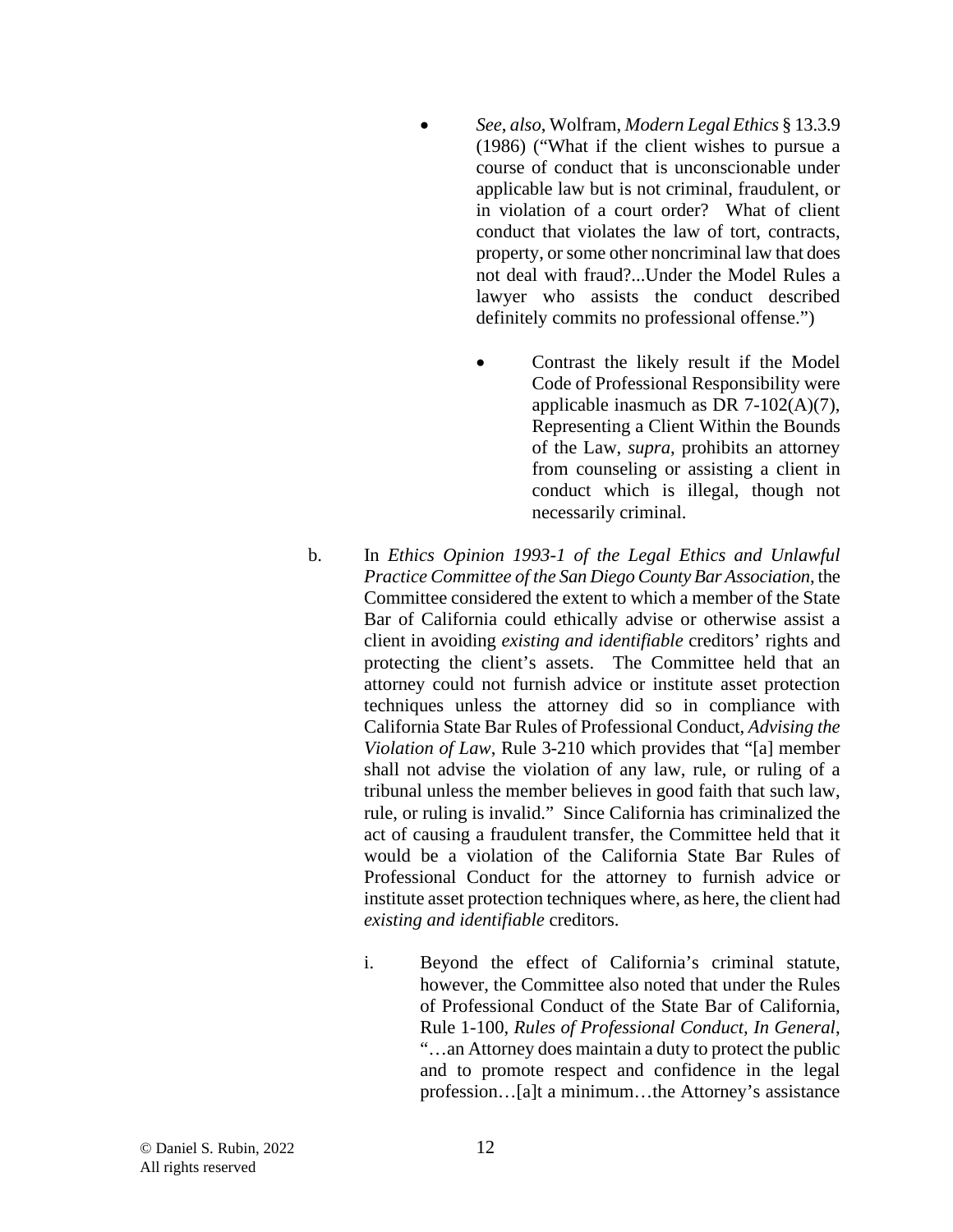with, and facilitation of the Client's expressed, wrongful intent is intolerable as a matter of public policy."

- c. In *South Carolina Bar Ethics Advisory Opinion 84-02* it was held that it was ethical for an attorney to transfer a client's assets to protect against the potential claims of future creditors. Specifically, at issue was whether the Model Code (which governed professional ethics in South Carolina at the time of *Ethics Advisory Opinion 84-02*), prohibited an attorney from transferring a client's property from the client's name to the name of the client's spouse in anticipation of the possibility of a judgment being entered against the client. Although the Committee held that such conduct for the sole purpose of avoiding an immediate reasonable probability of judgment would be in violation of DR 7-102(A)(7), it noted that "[t]he critical issue would be whether or not the transfer took place with a reasonable prospect that a judgment would be obtained against the client, or whether or not the transfer took place to avoid some possibility in the distant future…[i]f…there does not exist the immediate reasonable prospect of a judgment being entered against the client, the transfer merely to avoid the future possibility of an action by a creditor or creditors would not be in violation of DR 7-102(A)(7)."
- 4. Ethical Obligation to Provide Asset Protection Advice
	- a. The United States Supreme Court has stated that "[t]he duty of the lawyer, subject to his role as an 'officer of the court,' is to further the interests of his clients by all lawful means... But this representation involves no conflict of interest in the invidious sense. Rather, it casts the lawyer in his honored and traditional role as an authorized but independent agent acting to vindicate the legal rights of a client, whoever it may be." *In re Griffiths,* 413 U.S. 717, 724 (1973).
	- b. Similarly, the Model Code of Professional Responsibility, DR 7- 101, *Representing a Client Zealously*, provides in pertinent part that "[a] lawyer shall not intentionally fail to seek the lawful objectives of his client through reasonably available means permitted by law and the Disciplinary Rules, except as provided by DR 7-101(B)."
		- i. DR 7-101(B) provides in pertinent part that "[i]n his representation of a client, a lawyer may…[r]efuse to aid or participate in conduct that he believes to be unlawful, even though there is some support for an argument that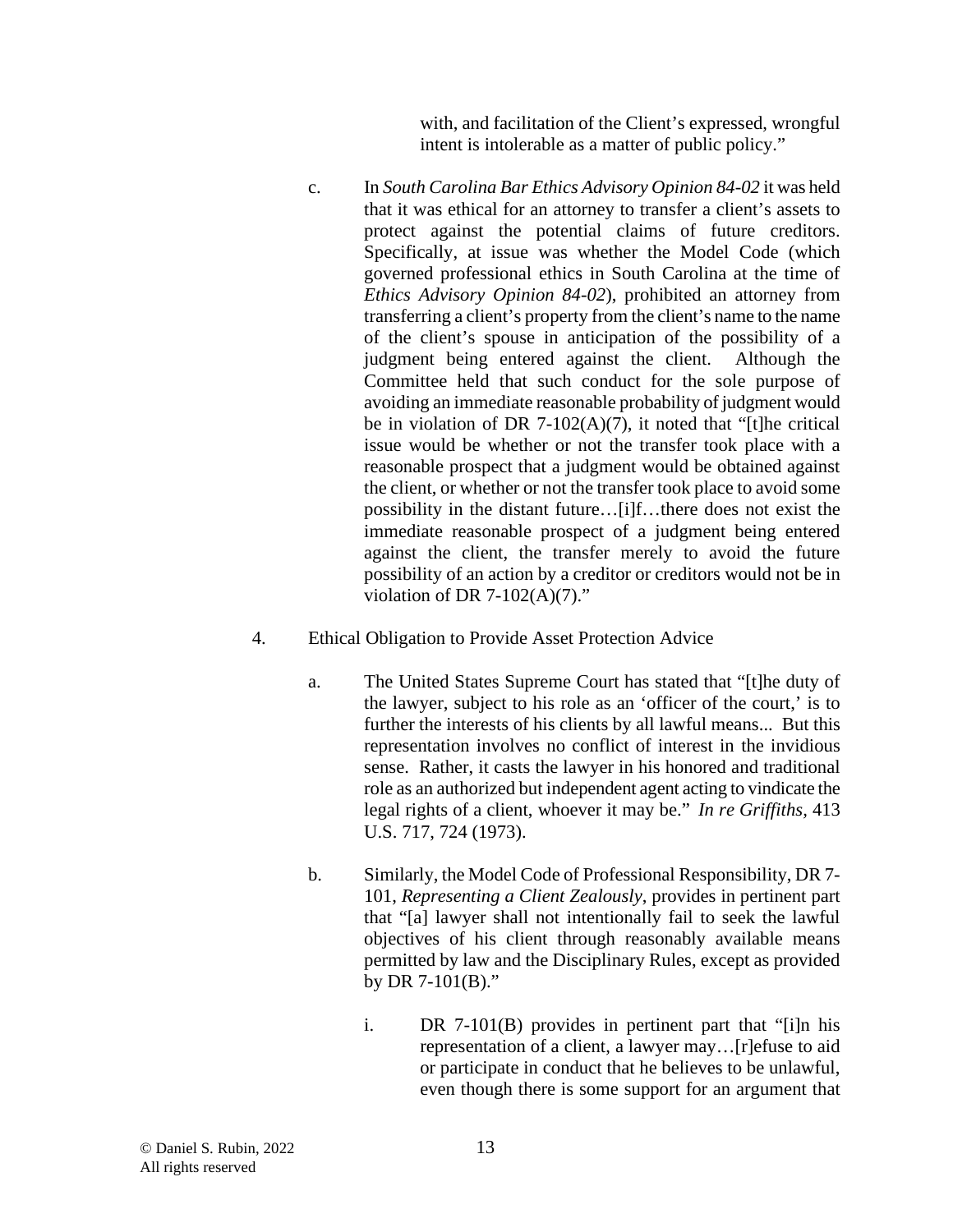the conduct is legal." Model Code of Professional Responsibility DR 7-101(B)(2) (1980).

- c. Interestingly, the Model Rules of Professional Conduct contains no comparable provision to Model Code of Professional Responsibility, DR 7-101. The closest provision is Comment [1] to Rule 1.3, *Diligence*, which provides in part that "[a] lawyer must also act with commitment and dedication to the interests of the client and with zeal in advocacy upon the client's behalf."
- d. At a minimum, however, it can be safely stated that there exists no requirement that an attorney assert the potential rights of his or her client's adversary; instead the client's adversary is left to vindicate his or her own rights, if possible.
	- i. "…when an opposing party is well represented, a lawyer can be a zealous advocate on behalf of a client and at the same time assume that justice is being done…" Model Rules of Professional Conduct, *Preamble and Scope, Preamble: A Lawyer's Responsibilities*, § 8
- e. In fact, it is clear that in certain circumstances an attorney may be subject to discipline for failing to promote his or her client's lawful asset protection plan with sufficient zeal and vigor, not to mention that the attorney might be subject to a potentially significant malpractice exposure for such neglect.
	- i. For example*, see*, *e.g.*, *In re Hockett*, 734 P.2d 877, 880 (Or. 1987), wherein the Oregon Supreme Court stated that "[a]s the lawyer for Mr. Beecroft and Mr. Neptune, the accused's obligation was to protect them from the claims of creditors, to the fullest permissible extent."
	- ii. In addition, "[i]n light of the widespread discussion of asset protection issues, as evidenced by the increasing number of seminars, articles, and books on the subject, asset protection may be elevated to the domain of 'skill, prudence, and diligence as other members of the legal profession commonly possess and exercise,' thereby *creating a duty* on the part of lawyers to advise clients to engage in asset protection planning or to refer the client to another attorney qualified to do so." Spero, *Asset Protection,* Vol. 1, Thomson/RIA (2008) § 2.04(2) (emphasis added).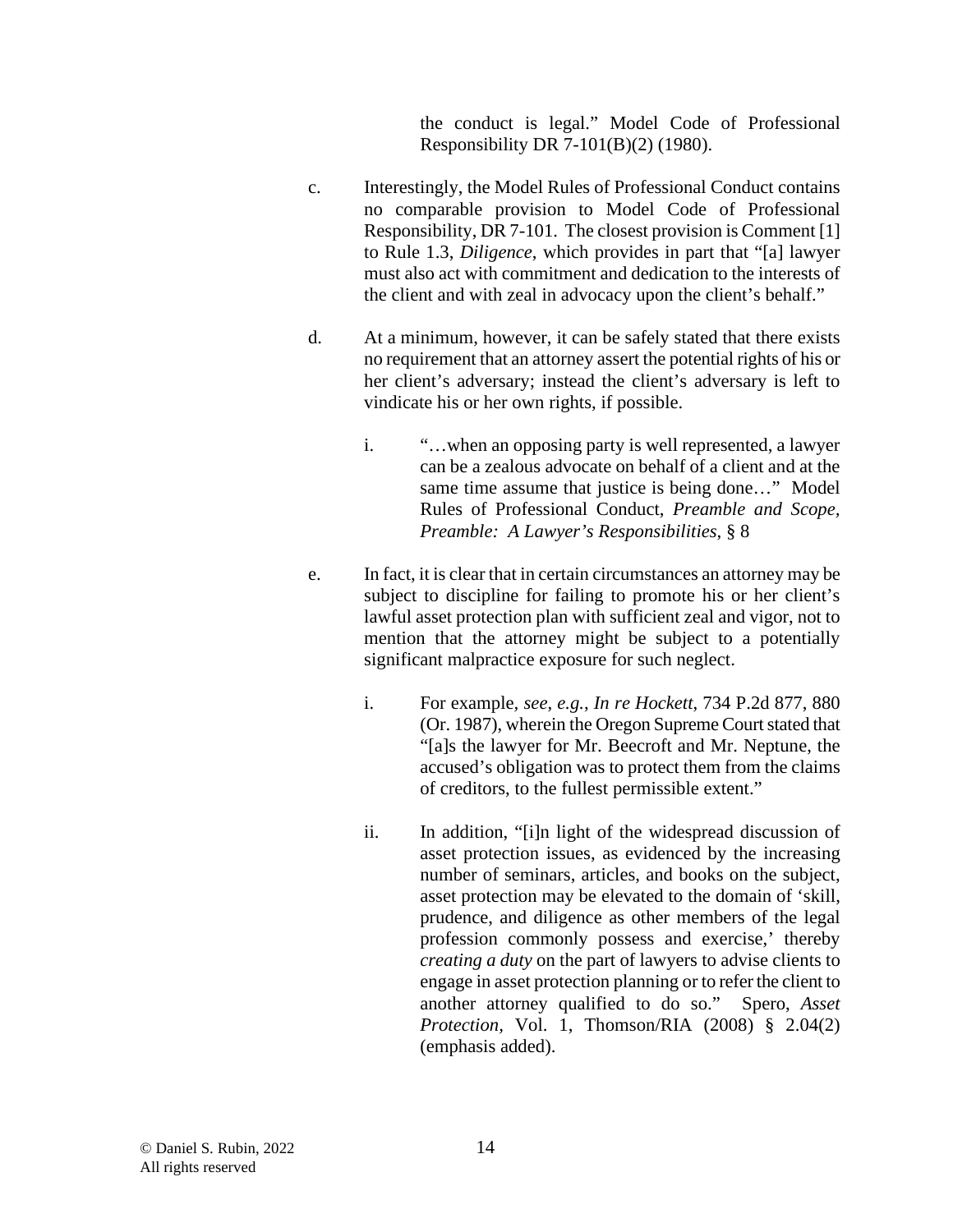- Whether advising clients on asset protection matters are within the scope of an estate planning attorney's duties depends on the custom in the area. *Id*.
- f. In addition, *Nichols v. Keller*, 15 Cal App.  $4<sup>th</sup> 1672$  (1993), stands for the proposition that an attorney has a duty to inform clients of issues even outside of the engagement. Specifically, in *Nichols* the court stated that "[t]he duty of a lawyer today is not that of a solver of legal conundrums: he is indeed a counselor at law...In the context of…consultations between lawyer and layperson, it is reasonably foreseeable the latter will offer a selective or incomplete recitation of the facts…and rely upon the consulting lawyer to describe the array of legal remedies available, alert the layperson to any apparent legal problems, and, if appropriate, indicate limitations on the retention of counsel and the need for other counsel. In the event the lawyer fails to so advise the layperson, it is also reasonably foreseeable the layperson will fail to ask relevant questions regarding the existence of other remedies and be deprived of relief through a combination of ignorance and lack or failure of understanding." *Id*. at 1686- 1687.

## IV. TRADITIONAL FORMS OF ASSET PROTECTION

- A. Transfers to spouse "Poor man's/Poor woman's" asset protection planning.
	- 1. Potentially effective (assuming the transfer is not later found to have been a fraudulent transfer or subject to a revocatory action).
	- 2. However, numerous problems still exist in connection with transfers to a spouse, including as noted *supra*:
		- a. The possibility of divorce.
		- b. The spouse's independent potential exposure to creditors.
		- c. The loss of control over the assets.
		- d. Potential gift tax consequences where the spouse is not a United States.
		- e. Estate tax issues where the spouses' estates are not, to some extent at least, "equalized."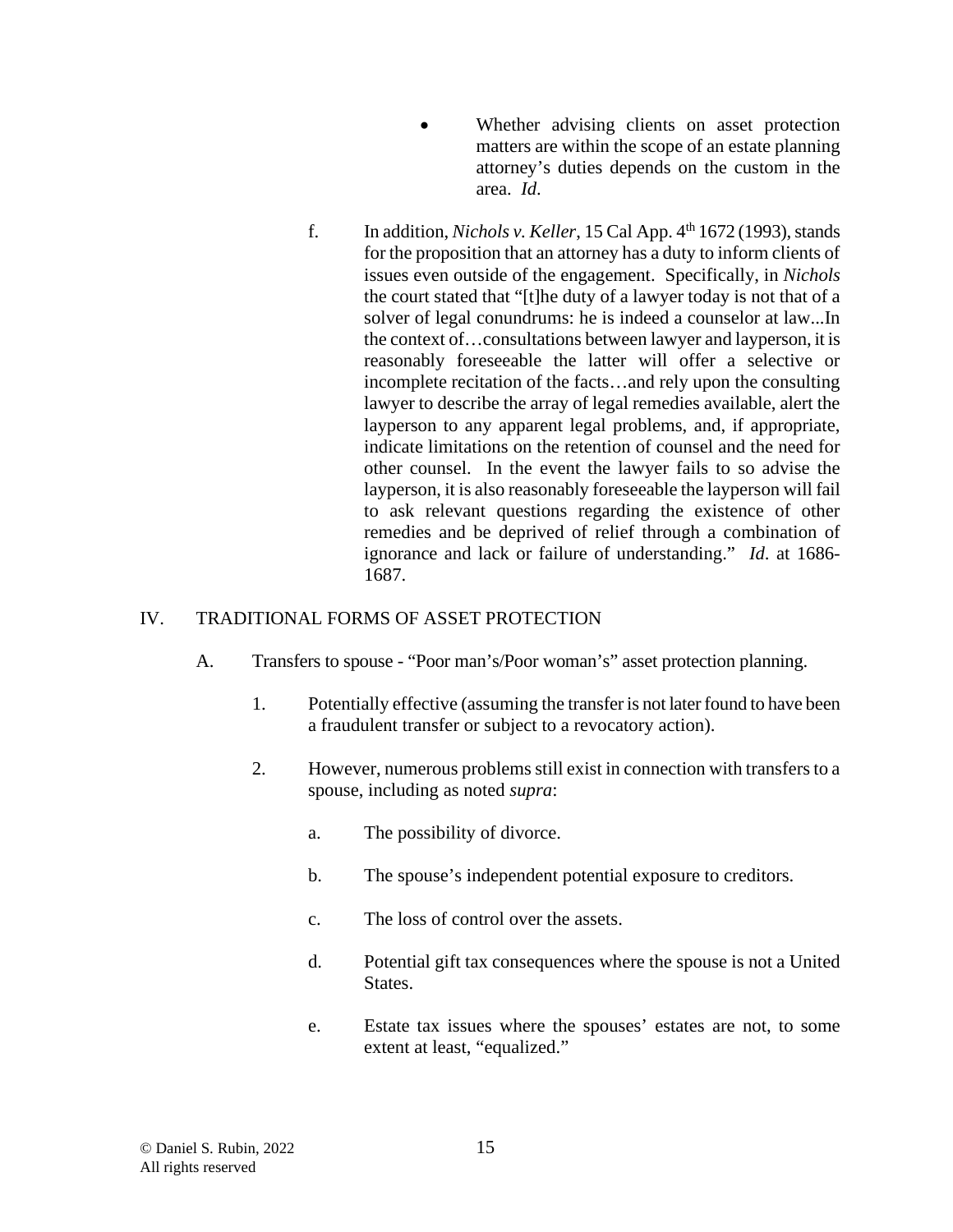- B. Corporate ownership
	- 1. Asset protection planning through the use of a corporate structure exists solely in connection with the limitation on shareholder liability for the debts of the corporation.
		- a. This type of protection is sometimes referred to as "inside out" protection since the shareholder's personal assets (which are held outside of the corporation) are protected from the corporation's creditors (whose claims would arise "inside" the corporation in connection with the corporation's business dealings).
		- b. The reverse, however, is generally not also the case, and if a shareholder is sued in his or her individual capacity, for something the shareholder has done (or omitted to do), the shareholder's shares of stock in the corporation will be reachable by the shareholder's judgment creditor.
			- i. For this reason, a corporate entity is inherently less protective than those alternate business entities which also provide the "outside in" protection that is afforded where a "charging order" remedy is imposed upon the creditor (such as might be the case with a limited partnership or a limited liability company).
				- "…[a] charging order constitutes a lien on a judgment debtor's transferable interest and requires the [entity] to pay over to the person to which the charging order was issued any distribution that would otherwise be paid to the judgment debtor." *See*, Uniform Limited Liability Company Act § 503(a).
			- ii. At least two states, however, Nevada and Wyoming, have extended charging order protections to the corporate form in specified circumstances.
				- *See*, *e.g*., Nevada Rev. Stat. § 78.746, which provides that charging order protection applies to corporate stock provided only that the corporation has fewer than 100 stockholders, is not a publicly traded corporation or a subsidiary of a publicly traded corporation, and is not a professional corporation.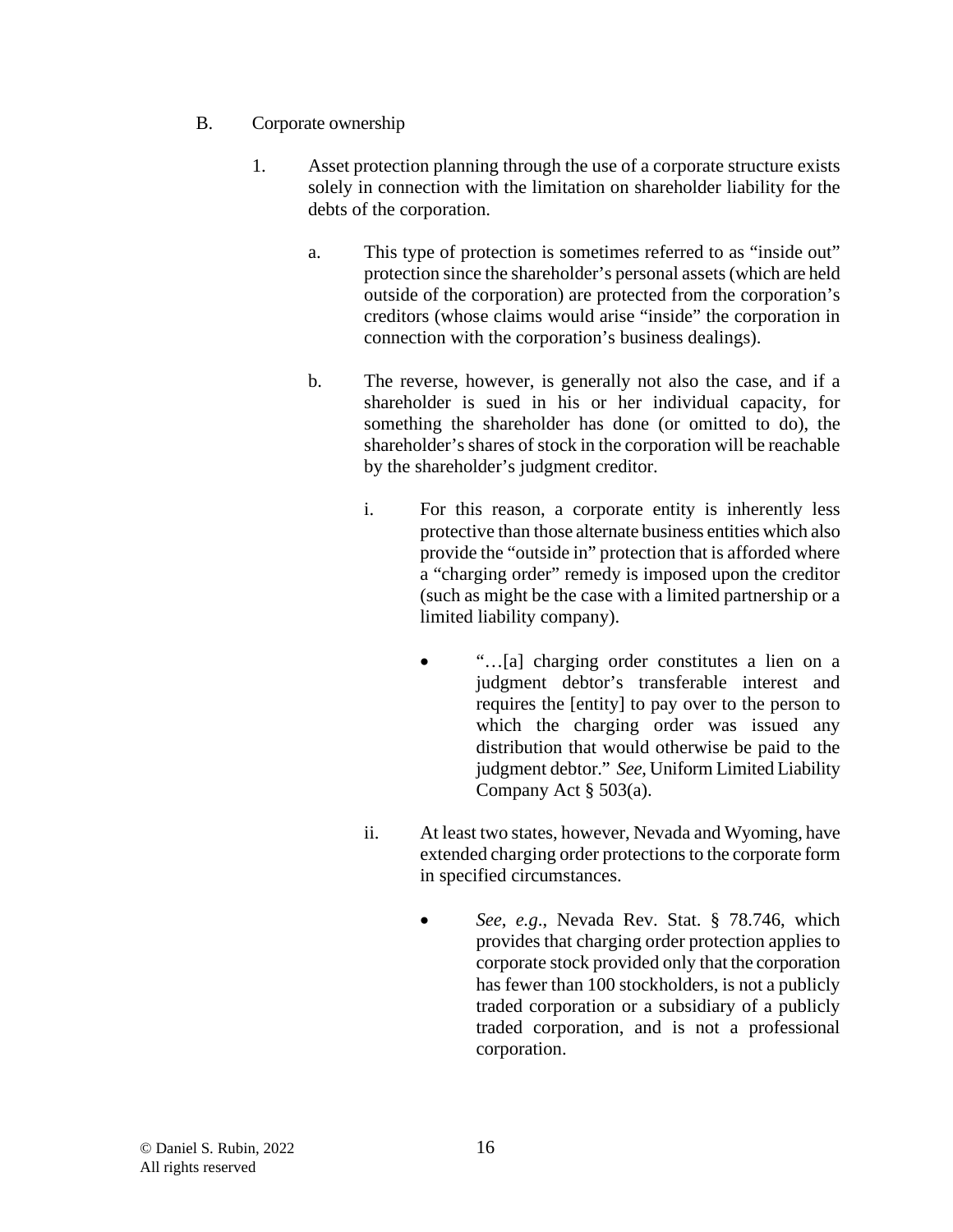- c. Absent the "outside in" protection of a charging order, the shares of the debtor can be attached and then sold by the creditor, and in the case of the debtor being a majority shareholder of the corporation, a creditor would be able to reach the assets of the corporation through a liquidation of the corporation.
- 2. Even the inside out protection is not necessarily absolute, however, and under certain circumstances the corporate "veil" might be "pierced".
	- a. For example, where the formalities of the corporate form (*i.e.*, formalities relating to the exercise of the corporation's powers or management of the corporation's activities and affairs) are not consistently respected, a veil piercing might be allowed by a court.
		- i. For example, Nevada Revised Statutes § 78.747(1), provides that: "[e]xcept as otherwise provided by specific statute, no stockholder, director or officer of a corporation is individually liable for a debt or liability of the corporation, unless the stockholder, director or officer acts as the alter ego of the corporation."
			- Nevada Revised Statutes § 78.747(2) goes on to provide that: "[a] stockholder, director or officer acts as the alter ego of a corporation if: (a) The corporation is influenced and governed by the stockholder, director or officer; (b) There is such unity of interest and ownership that the corporation and the stockholder, director or officer are inseparable from each other; and (c) Adherence to the corporate fiction of a separate entity would sanction fraud or promote a manifest injustice."
- C. Limited Partnerships and Limited Liability Companies
	- 1. Like corporations, limited partnerships and limited liability companies provide "inside out" protection to the limited partners of a limited partnership (although not to the general partners), and to all members of a limited liability company.
		- a. In this regard, § 303(a) of the Revised Uniform Limited Partnership Act ("RULPA") provides that "[a] debt, obligation, or other liability of a limited partnership is not the debt, obligation, or other liability of a limited partner. A limited partner is not personally liable, directly or indirectly, by way of contribution or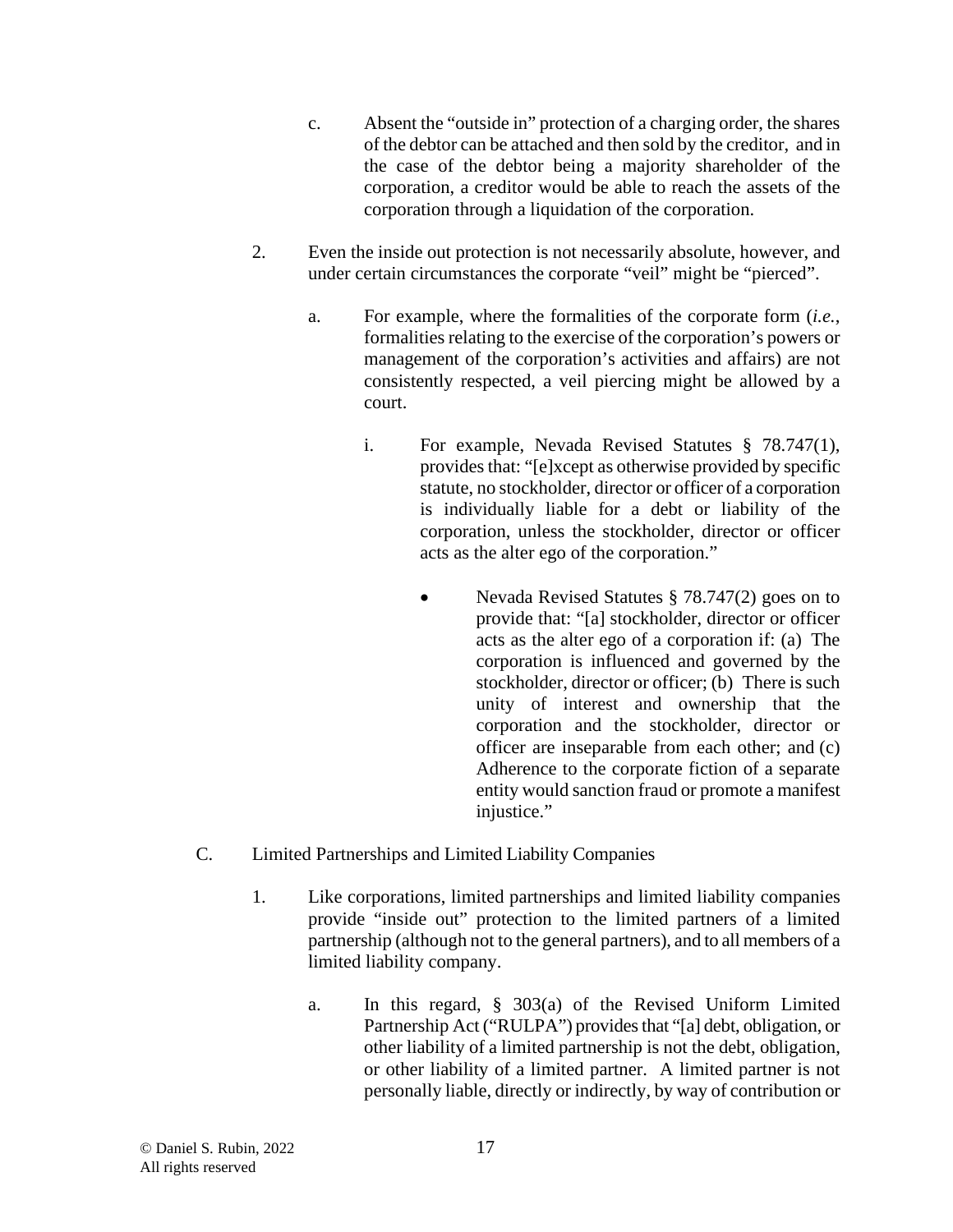otherwise, for a debt, obligation, or other liability of the partnership solely by reason of being or acting as a limited partner, even if the limited partner participates in the management and control of the limited partnership…"

- i. In addition, and in contrast to the corporate form, § 303(b) of the RULPA provides that "[t]he failure of a limited partnership to observe formalities relating to the exercise of its powers or management of its activities and affairs is not a ground for imposing liability on a limited partner for a debt, obligation, or other liability of the partnership."
- b. Similarly, § 304(a) of the Uniform Limited Liability Company Act ("ULLCA") provides that "[a] debt, obligation, or other liability of a limited liability company is solely the debt, obligation, or other liability of the company. A member or manager is not personally liable, directly or indirectly, by way of contribution or otherwise, for a debt, obligation, or other liability of the company solely by reason of being or acting as a member or manager..."
	- i. In addition, and in contrast to the corporate form, § 304(b) of the ULLCA provides that "[t]he failure of a limited liability company to observe formalities relating to the exercise of its powers or management of its activities and affairs is not a ground for imposing liability on a member or manager for a debt, obligation, or other liability of the company."
- 2. Unlike a corporation, however, limited partnerships and limited liability companies also provide a second type of asset protection which is the "outside in" protection afforded by the "charging order" concept.
	- a. Section 703(a) of the RULPA provides that: "On application by a judgment creditor of a partner or transferee, a court may enter a charging order against the transferable interest of the judgment debtor for the unsatisfied amount of the judgment. A charging order constitutes a lien on a judgment debtor's transferable interest and requires the limited partnership to pay over to the person to which the charging order was issued any distribution that otherwise would be paid to the judgment debtor."
		- i. However, § 703(c) of the RULPA provides that: "[u]pon a showing that distributions under a charging order will not pay the judgment debt within a reasonable time, the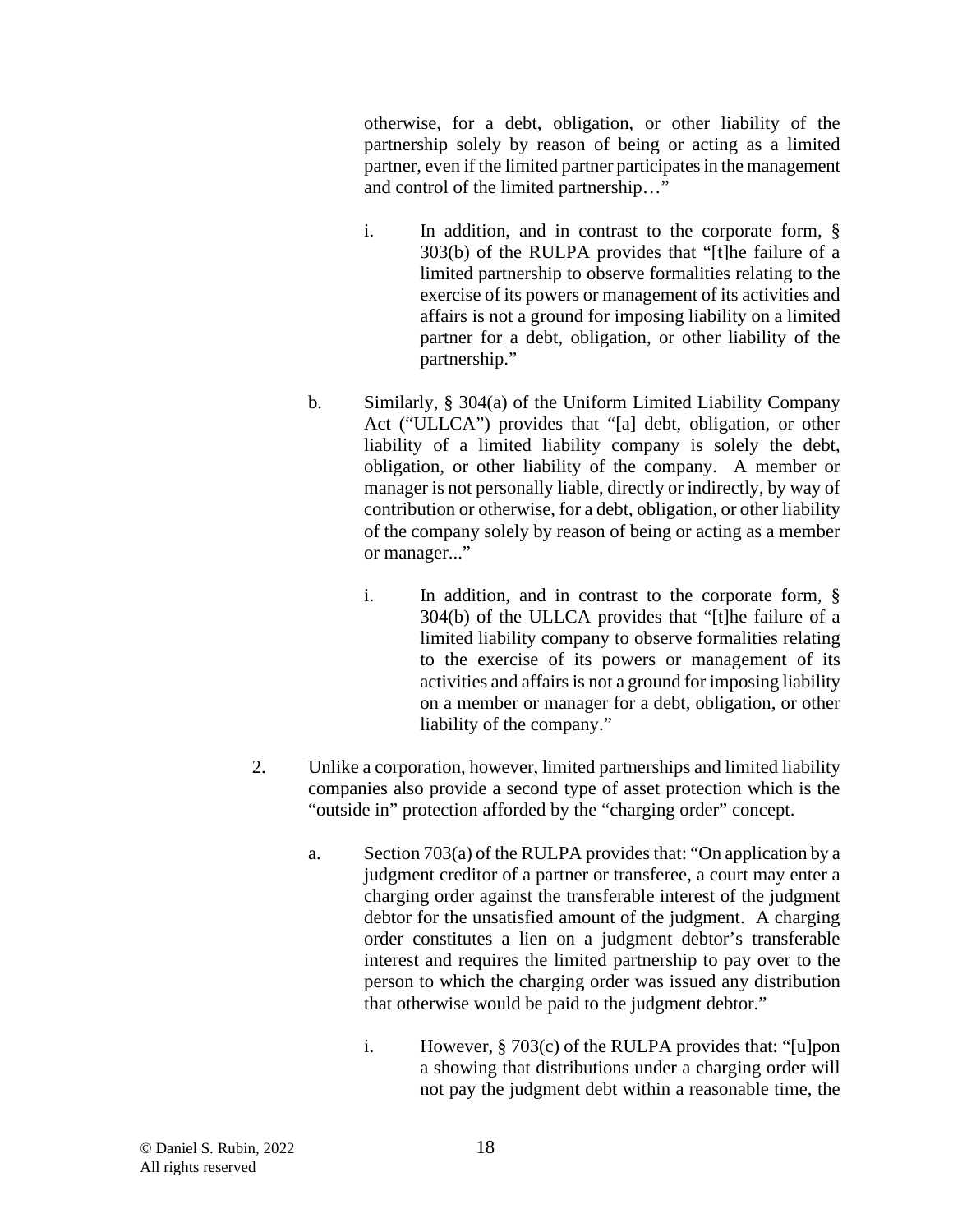court may foreclose the lien and order the sale of the transferable interest. The purchaser at the foreclosure sale obtains only the transferable interest [and] does not thereby become a partner…"

- b. Section 503(a) of the ULLCA provides that: "[o]n application by a judgment creditor of a member or transferee, a court may enter a charging order against the transferable interest of the judgment debtor for the unsatisfied amount of the judgment…a charging order constitutes a lien on a judgment debtor's transferable interest and requires the limited liability company to pay over to the person to which the charging order was issued any distribution that otherwise would be paid to the judgment debtor."
	- i. However, § 503(c) of the ULLCA provides that: "[u]pon a showing that distributions under a charging order will not pay the judgment debt within a reasonable time, the court may foreclose the lien and order the sale of the transferable interest..."
- 3. Effect of a Charging Order
	- a. According to the comment to § 703 of the RULPA, the charging order "[w]hile in effect…entitles the judgment creditor to whatever distributions would otherwise be due to the partner or transferee whose interest is subject to the order. However, the judgment creditor has no say in the timing or amount of those distributions. The charging order does not entitle the judgment creditor to accelerate any distributions or to otherwise interfere with the management and activities of the limited partnership."
	- b. If the debtor is an owner of an interest in widely held limited partnership or limited liability company which regularly makes distributions, the charging order may be an effective means for a judgment creditor to collect part or all of its judgment. However, where the debtor is an owner of an interest in a "family" or other closely held limited partnership or limited liability company governed by a properly drafted agreement and with a friendly general partner of the limited partnership, or a friendly manager or managing member of the limited liability company, the result may be quite different.
- 4. Issues in Connection with Charging Orders
	- a. Business Purpose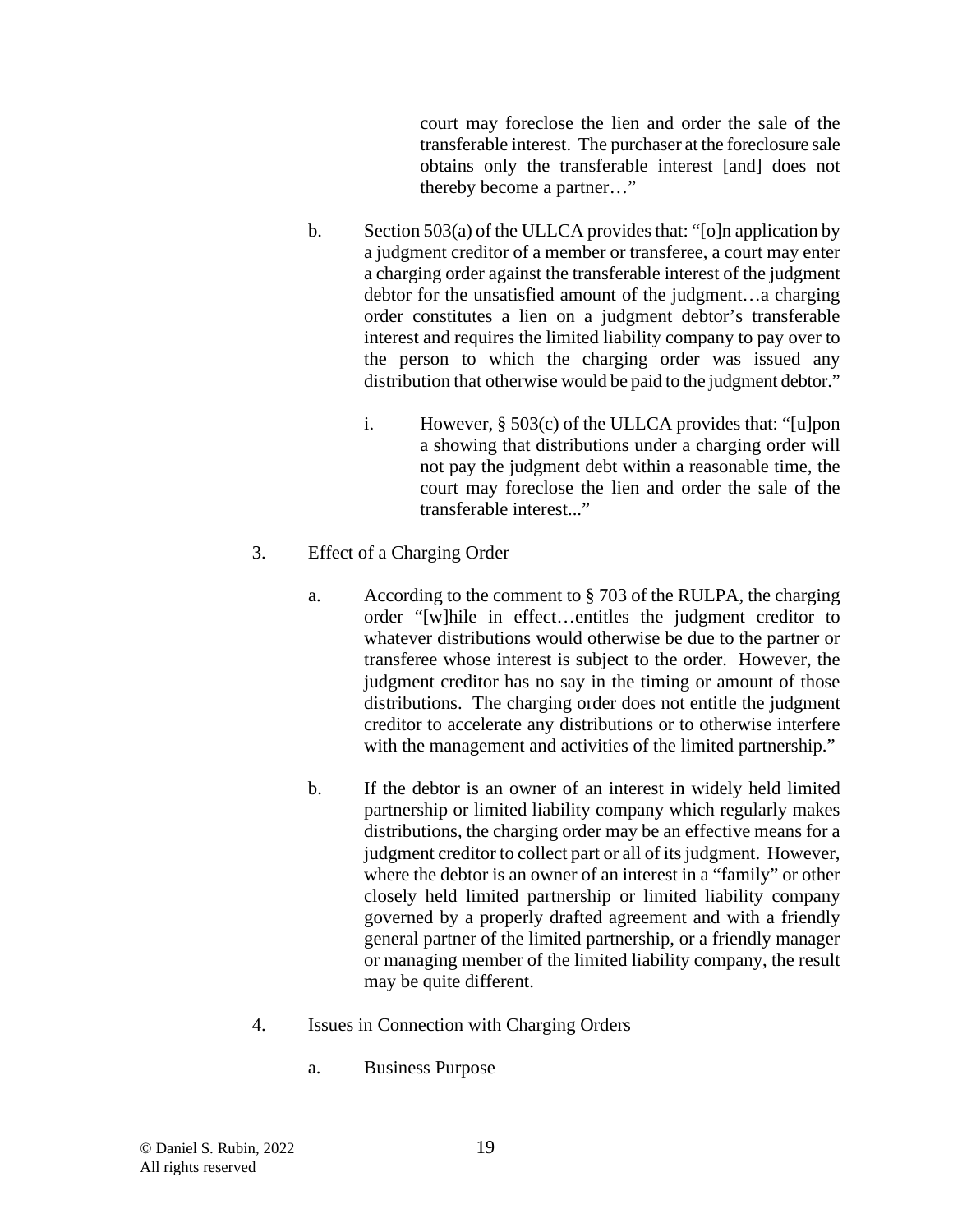- i. Under the law of some states, a limited partnership or a limited liability company must be established for a "business purpose".
	- *See*, *e.g*., New York Partnership Law § 121-107, which provides that: "[a] limited partnership may carry on any business that a partnership without limited partners may carry on except as prohibited by law."
	- *See*, *also*, New York Limited Liability Company Law § 201, which provides that: "[a] limited liability company may be formed under this chapter for any lawful business purpose or purposes except to do in this state any business for which another statute specifically requires some other business entity or natural person to be formed or used for such business."
- ii. Where the limited partnership or limited liability company is established solely for asset protection planning purposes, and lacks any cognizable business purpose, the limited partnership or limited liability company may be disregarded as a separate entity, and the assets of the limited partnership or limited liability company may be subject to being attached directly.
	- *See*, *e.g*., *Evans v. Galardi*, 546 P.2d 313, 321 (Cal. 1976), wherein the California Supreme Court stated "[w]here, as in the instant case, the partnership is a viable business organization…there is no reason to permit deviation from the prescribed statutory process [relating to charging orders]."
		- The suggestion in *Evans*is, of course, that where the limited partnership is not a "viable business organization" the court might deem the charging order a nonexclusive remedy.
		- *See also*, *Hellman v. Anderson,* 233 Cal. App.3d 840, 284 Cal. Rptr. 830 (Cal. App. 1991) (limited partnership interest may be foreclosed so long as doing so does not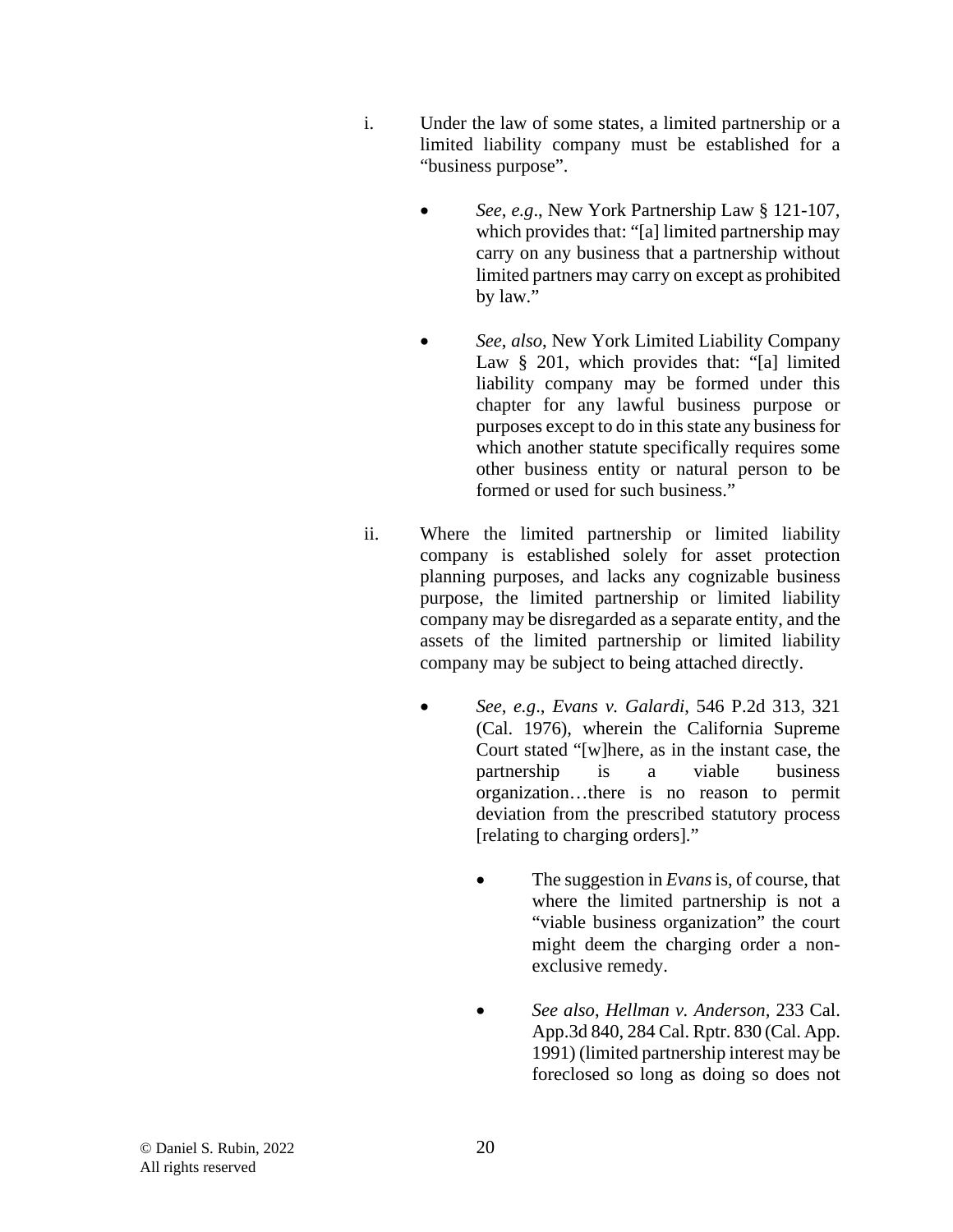unduly interfere with the business of the limited partnership.)

- b. Single Member Limited Liability Companies
	- i. By definition, a "partnership" must have more than one owner. A limited liability company, however, may permissibly have a single owner. In the case of a limited liability company with a single owner, however, it is unclear whether a charging order should be upheld as an exclusive remedy.
	- ii. In the case of *In re Ashley Albright,* 291 B.R. 538 (2003), the Chapter 7 Trustee successfully argued against the imposition of the charging order remedy by claiming that because the debtor was the sole member and manager of the limited liability company at the time the debtor filed bankruptcy, the Trustee should gain control of the limited liability company and have authority to cause the limited liability company to sell its underlying property and distribute the net sales proceeds to the bankruptcy estate. Specifically, the Court held that "…[b]ecause there are no other members in the LLC, the entire membership interest passed to the bankruptcy estate and the trustee became a 'substituted member'." *Id*. at 540. The court also stated that, "upon the Debtor's bankruptcy filing, the Trustee now controls, directly or indirectly all governance of the entity, including decisions regarding liquidation of the entity's assets." *Id*. at 541.
		- The *Albright* court recognized that "[a] harder question would involve an LLC…that also involves a passive member with a minimal interest. If the dominant member files bankruptcy, would a trustee obtain the right to govern the LLC? Pursuant to Colo. Rev. Stat. § 7-80-702, if the non-debtor member did not consent even if she held only an infinitesimal interest, the answer would be no. The Trustee would only be entitled to a share of distributions, and would have no role in the voting or governance of the company." *Id* at 541 fn. 9.
	- iii. In *Olmstead, et al., v. Federal Trade Commission*, 44 So.3d 76 (Fla. 2010), the Supreme Court of the State of Florida ruled on the question of whether "…a court may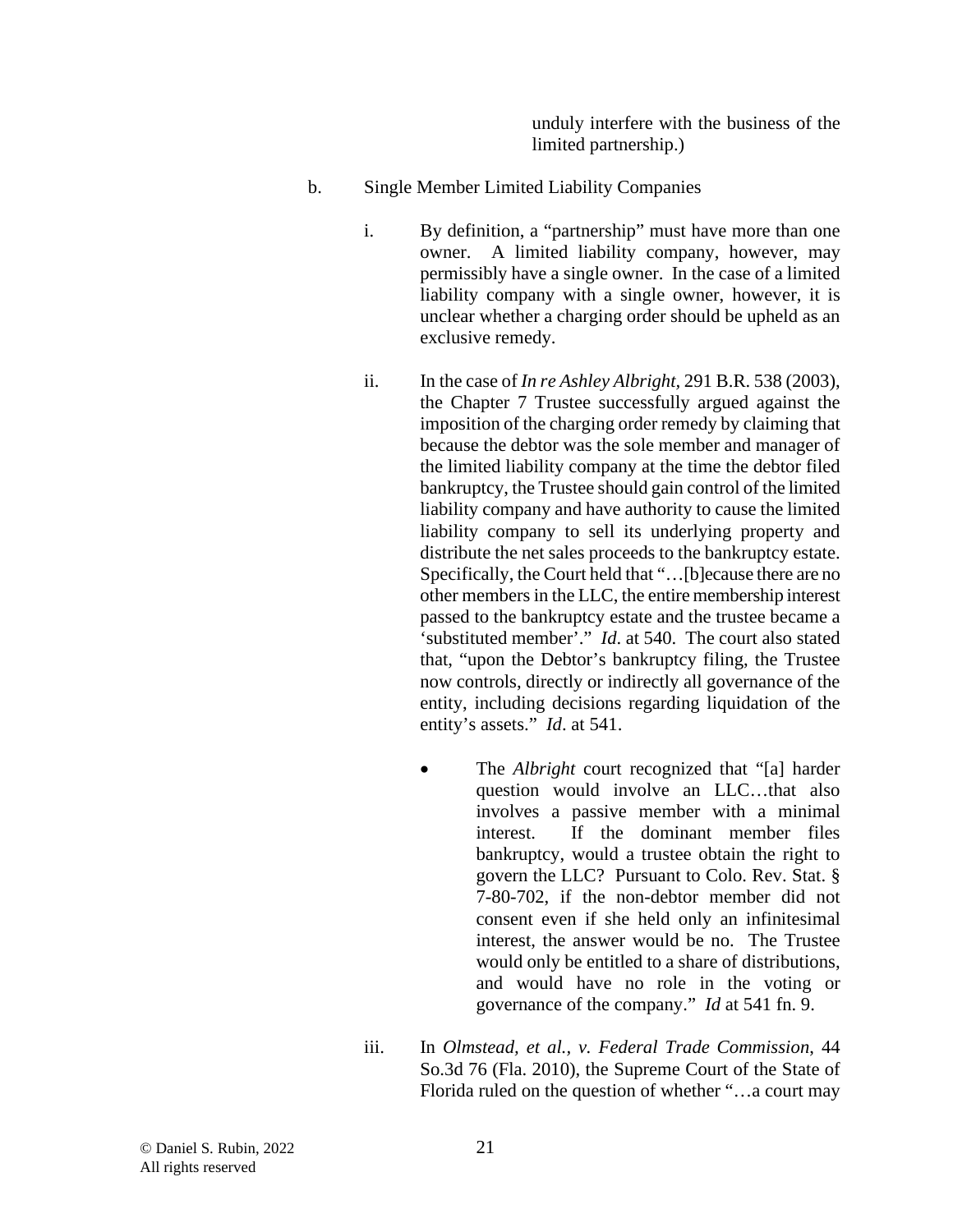order a judgment-debtor to surrender all right, title, and interest in the debtor's single-member limited liability company to satisfy an outstanding judgment." *Id*. at 77. The Florida Supreme Court concluded that the charging order remedy authorized by Fla. Stat. § 608.433(4) does not preclude application of a creditor's remedy of execution on an interest in a single-member limited liability company since the owner of a single member limited liability company has an uncontested right to transfer the owner's full interest in the limited liability company.

- iv. However, at least two states, Nevada (pursuant to Nev. Rev. Stat  $\S 86.40(2)(a)$ , and Wyoming (pursuant to Wyo. Stat. § 17-29-503 $(g)$ , provide by statute that even as regards a judgment debtor who is the sole member of a limited liability company, the charging order is the applicable (and, indeed, also the exclusive) remedy by which a judgment can be satisfied from the judgment debtor's transferable interest or from the assets of the limited liability company.
- c. Sole and Exclusive Remedy?
	- i. Each of the RULPA, under § 703(c), and the ULLCA, under  $\S$  503(c), provide that the charging order remedy shall not be the sole and exclusive remedy available to a judgment creditor and that when distributions under a charging order will not pay the judgment debt within a reasonable time, the court may foreclose the lien and order the sale of the transferable interest. This is in contrast, however, to the law of a number of states that have modified the RULPA and/or the ULLCA so as to provide that the charging order is a "sole and exclusive remedy".
		- In the case of *In re Stocks*, 110 B.R. 65 (Bankr. N.D. Fla. 1989), the Bankruptcy Court interpreted Florida's Limited Partnership Act and held that the charging order was "the only means by which a judgment creditor can legally command payment from the debtor's partnership interest." *Id*. at 66. The Court distinguished the Florida limited partnership charging order statute from that provided under RULPA and held that the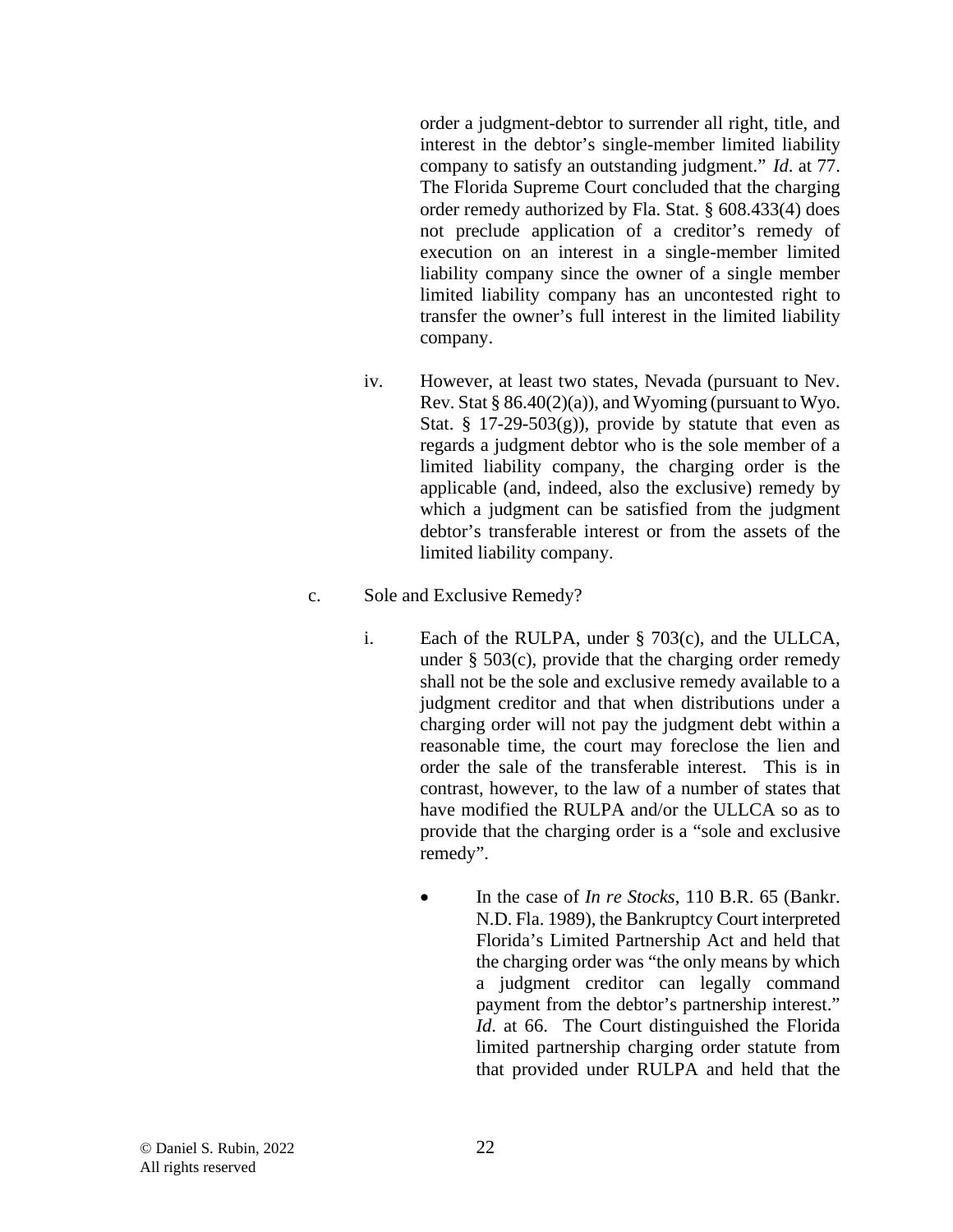latter permitted foreclosure of a partner's interest while the former did not contain such a remedy.

• With regard to limited liability companies, Florida Statutes § 605.0503, expressly provides that, except with regard to single member limited liability companies, "…a charging order is the sole and exclusive remedy by which a judgment creditor of a member or member's transferee may satisfy a judgment from the judgment debtor's interest in a limited liability company or rights to distributions from the limited liability company."

#### d. Tax Effect of a Charging Order

- i. In Rev. Rul. 77-137, 1977-1 C.B. 178, a limited partner assigned his limited partnership interest to a third party under a partnership agreement that provided, in part, that an assignee of a limited partnership interest would not become a substituted limited partner without the written consent of the partnership's general partners; however, a limited partner could, without the consent of the general partners, irrevocably assign the right to share in the profits and losses of the partnership and to receive all distributions, including liquidating distributions, to which the limited partner would have been entitled had the assignment not been made. Under the terms of the assignment at issue, the assignor also agreed to exercise any residual powers as a limited partner solely in favor of and in the interest of the assignee. The Internal Revenue Services ruled that even though the general partners did not give their consent to the assignment, since the assignee acquired substantially all of the dominion and control over the limited partnership interest, for Federal income tax purposes the assignee would be treated as a substituted limited partner and must report the distributive share of partnership items of income, gain, loss, deduction and credit attributable to the assigned interest on the assignee's Federal income tax return in the same manner and in the same amounts that would be required if the assignee were a substituted limited partner.
- ii. It is sometimes suggested that the tax effect in Rev. Rul. 77-137 would also apply to a creditor holding a charging order.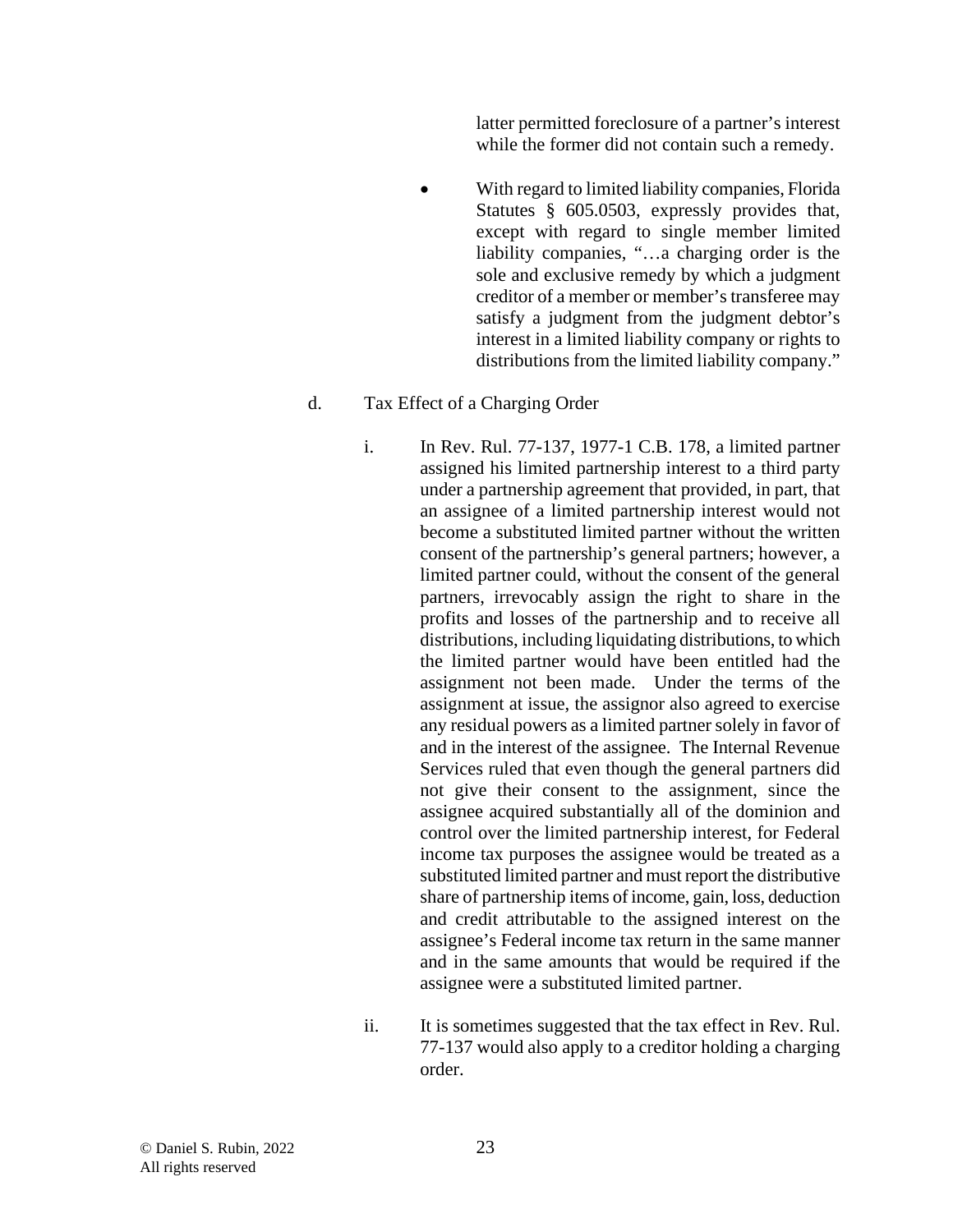- However, arguments can be made both in support of and against such a result. For example, some would argue that a charging order is in substance no different than a garnishment of wages, and an employee continues to be taxable on his garnished wages under the principal of *Lucas v. Earl*, 281 U.S. 111 (1930).
- In addition, General Counsel Memorandum 36960, dated December 20, 1976, which was the prelude to Rev. Rul. 77-137, provided that: "to the extent that an assignor retains residual rights that may not be exercised on behalf of the assignee, the assignee may be said to lack dominion and control over the assigned interest."
- e. With regard to planning, a number of steps can be taken that might serve to enhance the asset protection afforded a limited partner or limited liability company member under a charging order.
	- i. Since a judgment creditor has only the rights of an assignee, the limited partnership agreement or limited liability company operating agreement should contain specific provisions addressing the limited status of both voluntary and involuntary assignees.
		- Similarly, the limited partnership agreement or limited liability company operating agreement should set forth with specificity the procedure by which any transferee may become a substituted partner or member.
	- ii. Consider providing for a right of first refusal to limit the salability of the limited partnership interest or limited liability company membership interest by a judgment creditor should the charging order not be determined to be the sole and exclusive remedy of the judgment creditor.
	- iii. Since the judgment creditor is entitled to the distributions that, absent the charging order, would have been made to the limited partner of the limited partnership or member of the limited liability company, it would seem advisable, in the family limited partnership or limited liability company context, to include a provision setting forth the owners' intent and understanding as to when distributions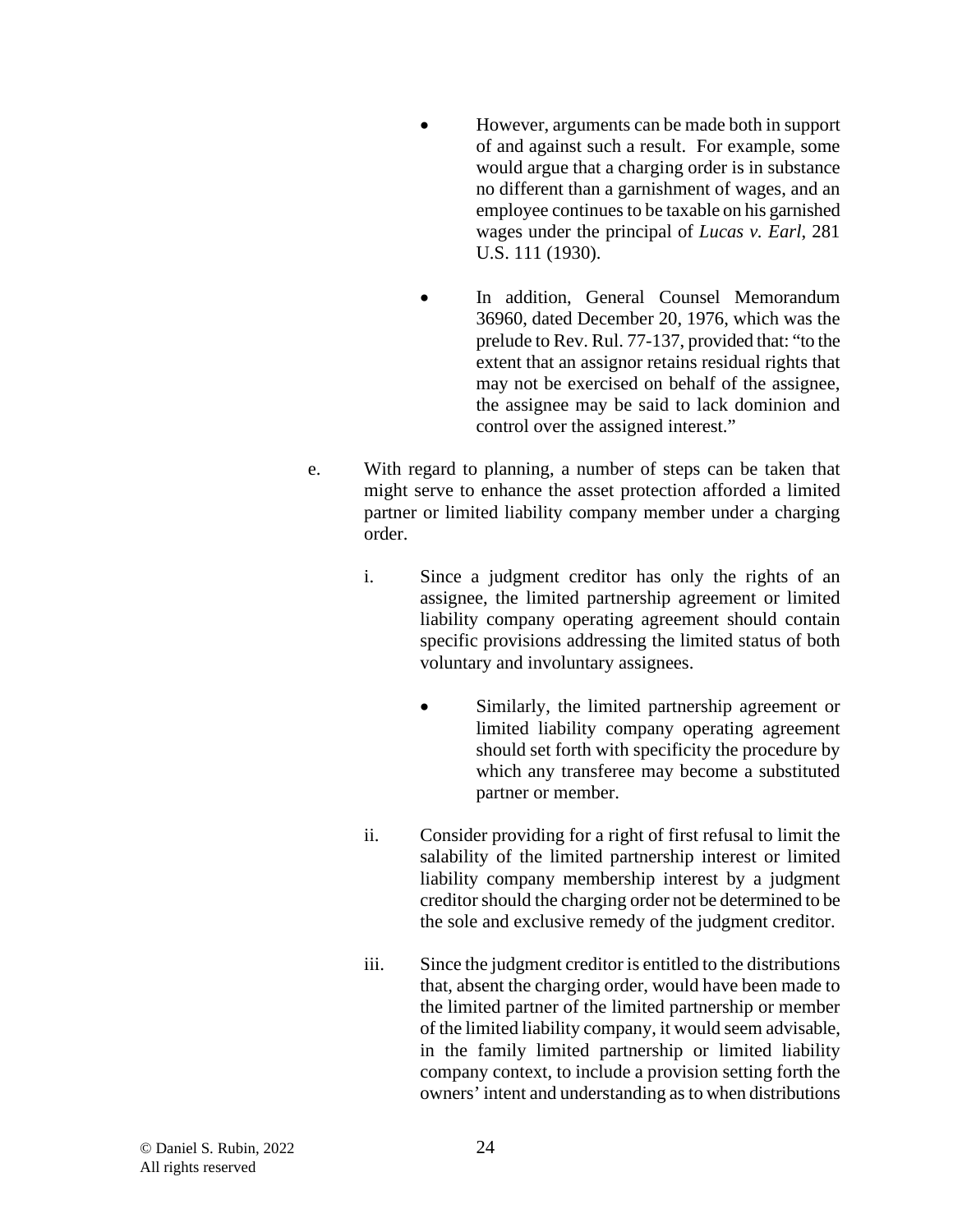will be made from the limited partnership or limited liability company, and which further provides the general partner of the limited partnership or manager or managing member of the limited liability company with broad discretion to make, or to refrain from making, distributions.

- Note, however, that where one or more of the partners of the limited partnership or members of the limited liability company have obtained their interests in the limited partnership or limited liability company by gift from the general partner or managing member, such authority should be limited pursuant to a reasonably objective standard or else the Internal Revenue Service may deem the gifted interest as remaining includable in the general partner's or managing member's gross estate pursuant to Internal Revenue Code §§ 2036 and 2038.
- In addition, a problem may also exist with regard to obtaining the gift tax exclusion annual pursuant to Internal Revenue Code § 2503 since the gift of a limited partnership interest or limited liability company membership interest may not be a "present interest" gift under such circumstances. *See*, *e.g.*, *Hackl v. Comm'r*, 335 F.3d 664 (7<sup>th</sup> Cir. 2003).
- iv. In view of the fact that a judgment creditor holding a charging order is entitled to distributions that would otherwise be made to the debtor limited partner of the partnership, or debtor member of the limited liability company, the limited partnership agreement or limited liability company operating agreement should preclude a withdrawing limited partner or member from receiving the value of his or her capital account except upon the dissolution of the limited partnership or limited liability company.
	- Such a provision should be operative under all circumstances, and not just when a limited partner or member has a judgment creditor, or else the provision will potentially be held to be unenforceable as an *ipso facto* clause.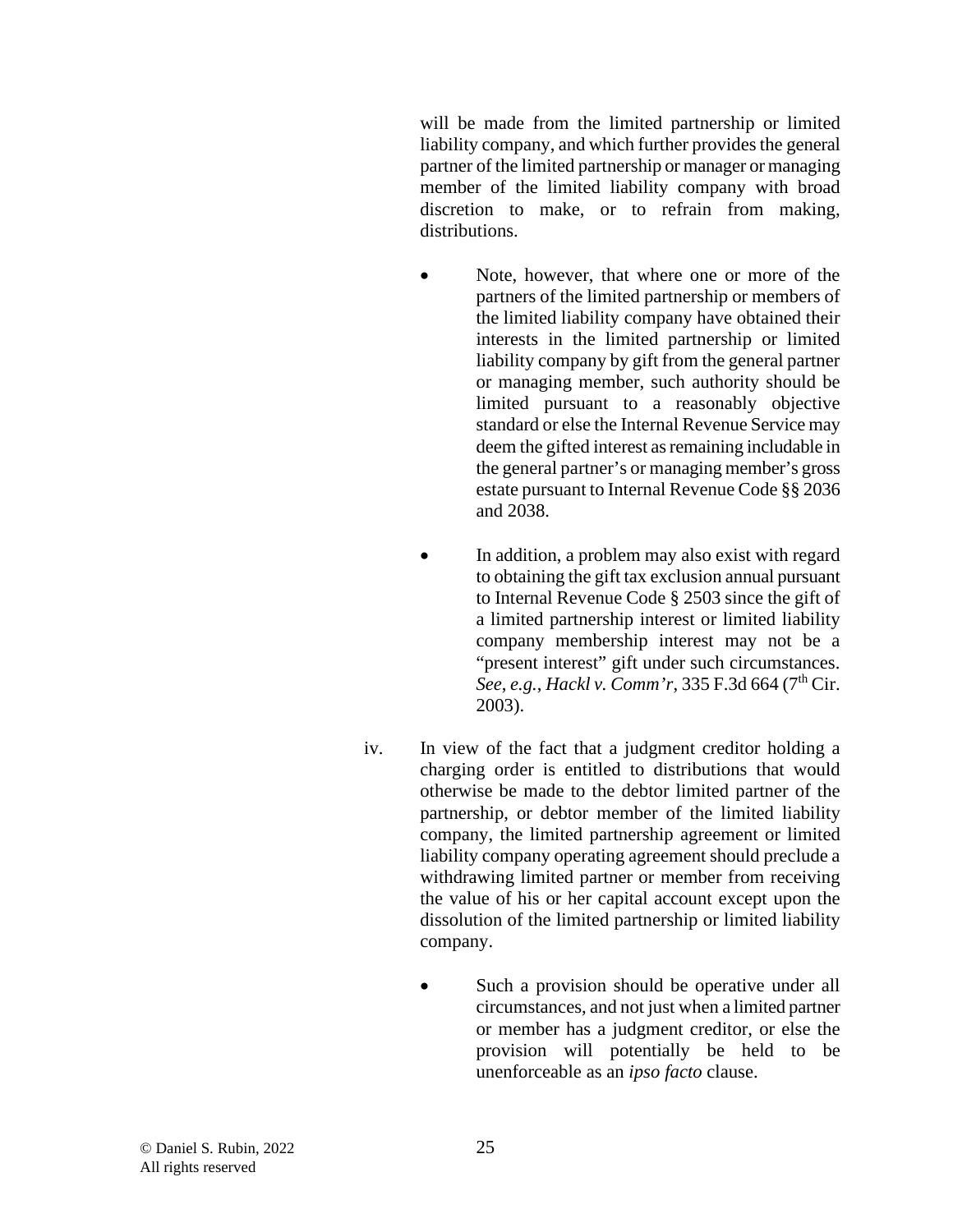- v. The governing agreement of the limited partnership or limited liability company should provide that the consent of all partners or members is required to liquidate the limited partnership or limited liability company.
- vi. In a similar vein, the entity's formation documents and governing agreement should be drafted to provide the entity with a perpetual existence. Perpetual existence will avoid any possibility that the creditor of a debtor limited partner or member will be able to satisfy the creditor's claim out of the assets of the limited partnership or limited liability company by the simple expediency of the automatic dissolution of the limited partnership or limited liability company at the end of a fixed period.
- vii. The governing agreement of the limited partnership or limited liability company should also not provide (as might otherwise be common), that the death, incapacity, retirement or other event of withdrawal of a limited partner or member shall cause a dissolution (even if the agreement were to then provide that a majority in interest of the limited partners or members could then affirmatively vote to continue the limited partnership or limited liability company).
- viii. For a limited partnership, consideration should also be given to having more than one general partner, or in the alternative using a corporation, limited liability company or trust as the general partner, in order to diminish or preclude the possibility of the termination of the limited partnership by reason of the death or incapacity of the last acting general partner.
- ix. In order to ensure that the limited partnership or limited liability company has the greatest likelihood of being respected as an entity separate and apart from its owners (and in particular an entity separate and apart from the debtor), all formalities relating to the existence of the limited partnership or limited liability company as an entity separate and distinct from the partners or members thereof should be strictly followed, even if not required under the law. More specifically:
	- All of the entity's assets should be titled in the name of the entity.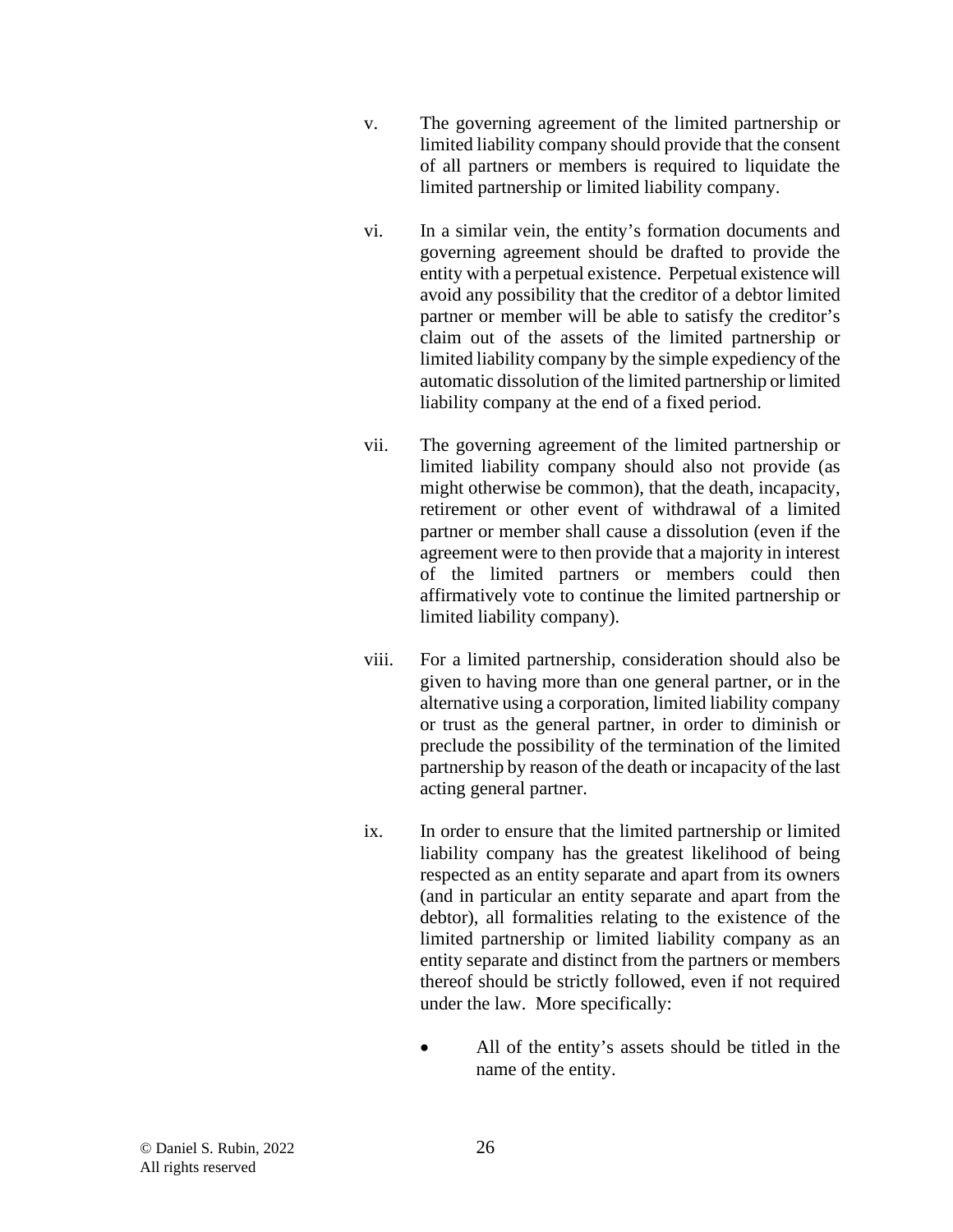- Any insurance policies on assets which are transferred to the entity must be revised to reflect the entity as the new owner of such assets.
- The books and records of the entity should be kept complete and up to date.
- Any major action of the entity should be the subject of a written resolution which, in particular, demonstrates that the proper consents for such action were obtained.
- All distributions from the entity should be made in proportion to the owners' relative ownership interests in the entity.
- Transactions between the entity and its owners (i) should be kept to a minimum, (ii) in all events should be strictly at arms-length and, (iii) in particular, in no event should personal use assets ever be contributed to the entity, or acquired by the entity, for direct or indirect use by a limited partner or member unless a fair market rent is to be paid for the use of such personal use assets pursuant to a well-documented and arms-length lease agreement.
- D. Tenancy by the Entireties
	- 1. A tenancy by the entireties is a special form of joint ownership of property that can exist only between spouses.
		- In some states, only real estate can be held in a tenancy by the entireties form while in other states personal property may also be held as tenants by the entirety.
			- *See*, *e.g.*, Florida Statutes § 655.79(1) which provides, in pertinent part, that "…[a]ny deposit or account made in the name of two persons who are husband and wife shall be considered a tenancy by the entirety unless otherwise specified in writing."
			- New York's Estates, Powers and Trusts Law § 6-2.1(4) allows a tenancy by the entireties form of ownership only as to real property except that, on and after January 1, 1996, a tenancy by the entireties form of ownership is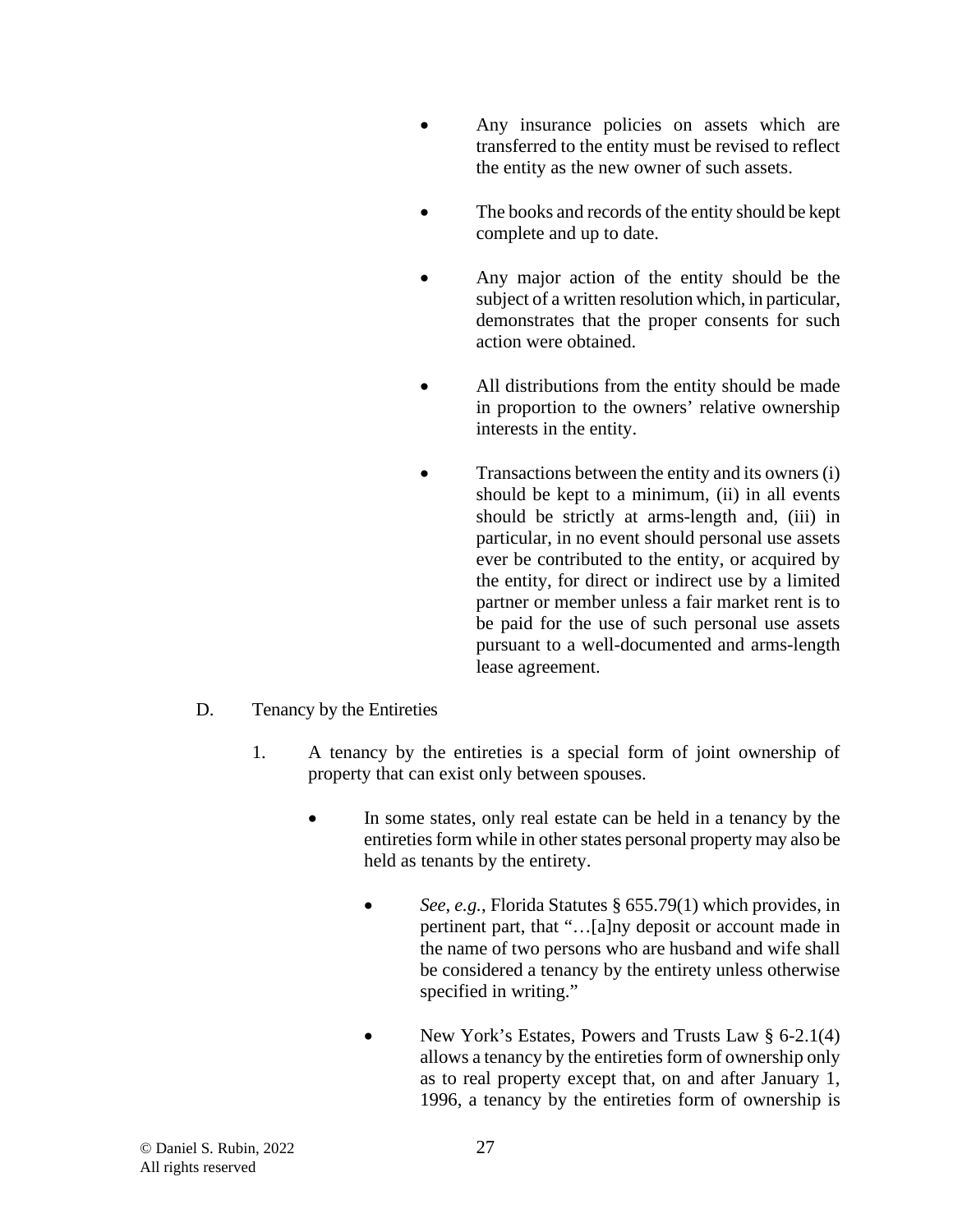also permissible as to shares of stock of a cooperative apartment corporation allocated to an apartment or unit together with the appurtenant proprietary lease.

- 2. Under common law, a tenancy by the entireties is characterized by five coincident unities: unity of possession (there must be joint ownership and control); unity of interest (the interests must be the same); unity of title (the interests must originate in the same instrument); unity of time (the interests must commence simultaneously); and the unity of marriage (the joint owners must be married to each other).
	- a. The unity of possession has the effect of requiring the spouses to act together to convey title to tenancy by the entireties property, thereby generally precluding a unilateral severance.
		- *See*, *e.g,*, *Roberts & Lloyd, Inc. v. Zyblut*, 691 A.2d 635, 638 (D.C. 1997) ("A tenancy by the entireties differs from a joint tenancy with right of survivorship in that a tenancy by the entireties cannot be partitioned during the marriage of the parties without the consent of the cotenants…Consequently, unlike a joint tenancy with right of survivorship, property held by tenancy by the entireties is not subject to execution or levy for the debts of only one of the cotenants.")
	- b. As a result, in those states that follow the common law rule regarding tenancy by the entireties property, the creditor of only one spouse cannot execute upon property held as a tenancy by the entireties.
	- c. Property which is exempt from creditors by reason of a tenancy by the entireties under state law will also be exempted from a debtor's estate in bankruptcy.
		- i. *See*, 11 U.S.C. § 522(b)(3)(B), which provides for an exemption for "[a]ny interest in property in which the debtor had, immediately before the commencement of the case, an interest as a tenant by the entirety or joint tenant to the extent that such interest as a tenant by the entirety or joint tenant is exempt from process under applicable nonbankruptcy law".
- 3. However, no asset protection is afforded by a tenancy by the entirety where:
	- a. There is a divorce.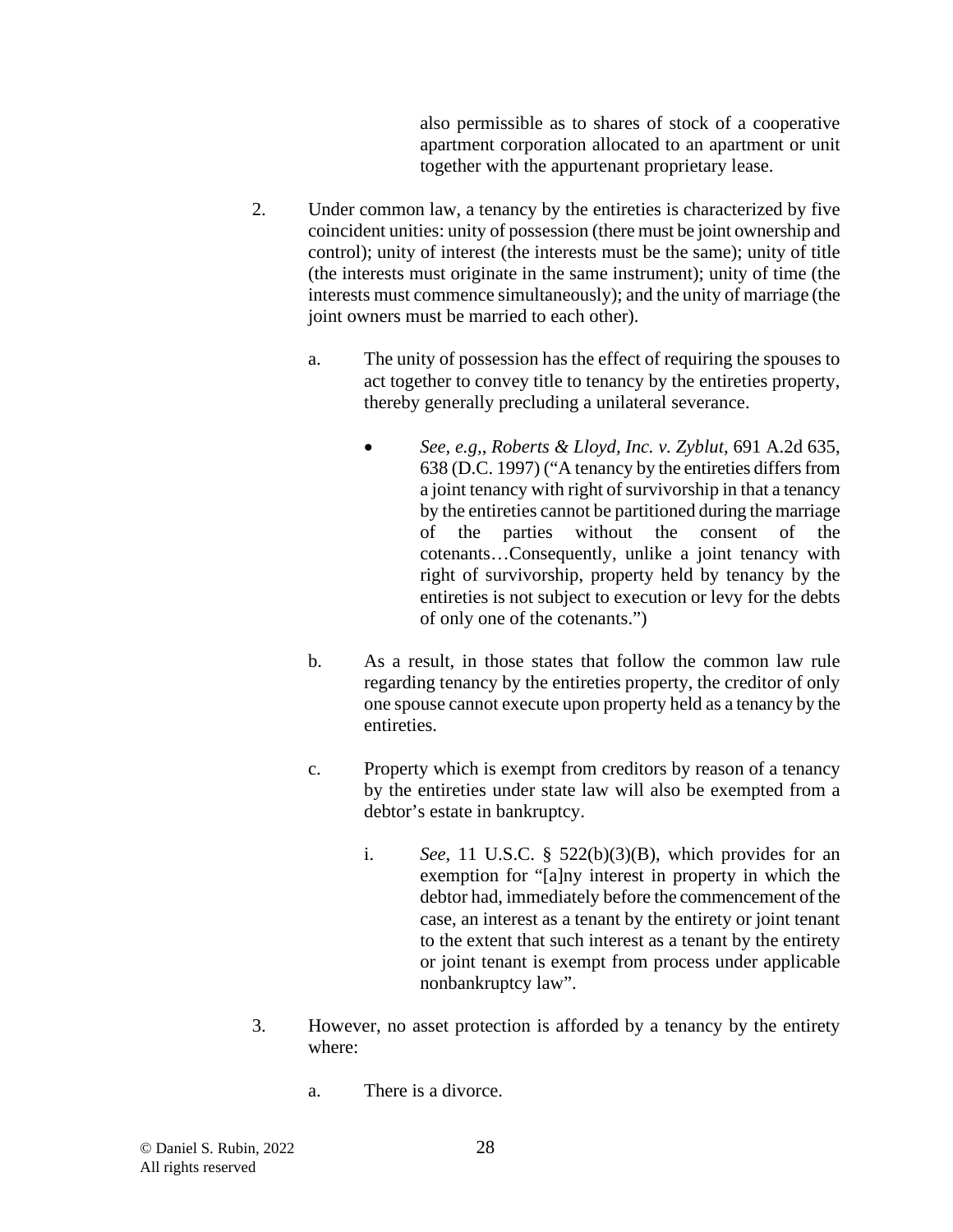- b. The non-debtor spouse predeceases the debtor spouse because, in that event, the property will pass automatically to the debtor spouse.
- c. The creditor is a joint creditor of the two spouses.
- d. If the governing state law provides that only real estate can be held in a tenancy by the entirety, the real property is sold and the asset converted to cash (*i.e.*, not real property).
- 4. Even where the tenancy by the entireties property is exempt from the claims of creditors under applicable non-bankruptcy law, however, the protection may still not be sufficient to overcome claims of state, local or federal government.
	- a. For example, in *United States v. Craft*, 535 U.S. 274 (2002), the Internal Revenue Service assessed substantial unpaid income taxes against Don Craft, the husband of Sandra Craft. When Mr. Craft failed to pay his income tax liabilities, a federal tax lien attached under Internal Revenue Code § 6321 to "all property and rights to property, whether real or personal, belonging to…" Mr. Craft. At the time the lien attached, Mr. and Mrs. Craft owned Michigan real property as tenants by the entirety. After notice of the lien was filed, Mr. and Mrs. Craft jointly executed a quitclaim deed transferring the couple's interest in the property to Mrs. Craft for one dollar. When Mrs. Craft attempted to sell the property a few years later, a title search revealed the lien. The Internal Revenue Service agreed to release the lien and allow the sale with the stipulation that half of the net proceeds be held in escrow pending determination of the government's interest in the property. The government claimed that its lien had attached to the husband's interest in the tenancy by the entireties and it further asserted that the transfer of the property by Mr. and Mrs. Craft to Mrs. Craft was invalid as a fraudulent transfer. The Michigan Uniform Fraudulent Transfer Act provided, however, that a tenancy by the entireties property cannot be the subject of a fraudulent transfer in a case where only one spouse is the debtor. Under long-standing doctrine, federal law looks to state law to determine what rights a taxpayer has in property the Internal Revenue Service seeks to reach, and then looks to federal law to determine whether a taxpayer's state-law delineated rights qualify as "property" or "rights to property" within the meaning of the federal tax lien legislation. In *Craft*, the United States Supreme Court, after recognizing that under Michigan law one tenant by the entirety has no interest in the property separable from that of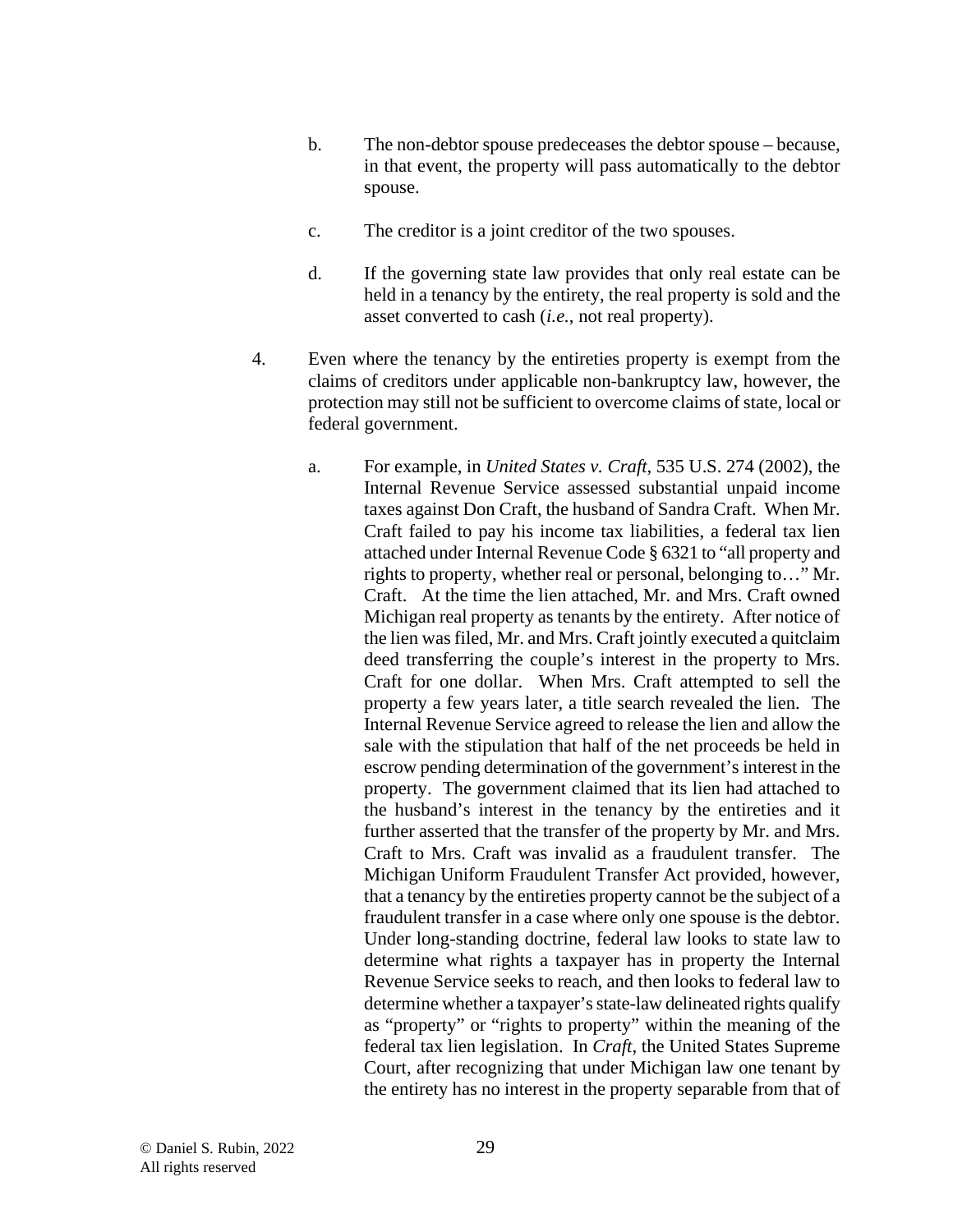the other, each being vested with an entire title, found that Mr. Craft had individual rights in the property to which the federal tax lien could attach.

- In addition, "[a]lthough *Craft* only dealt with tax liens, Congress has unequivocally stated that criminal fines are to be treated in the same fashion as federal tax liabilities." *In re Huchins*, 306 BR 82 at 90 (Bankr. D. Vt. 2004).
- b. *See also*, *U.S. v. Barczyk*, 434 Fed. Appx. 488 (6th Cir. 2011) (once tax lien properly attaches to jointly-held marital property, i.e., property held by entireties, court may order forced sale over objection of non-liable spouse; absent compelling reason, such as atypically wide age difference between spouses, court will not use actuarial valuation to determine amount non-liable spouse entitled to from forced sale; thus, non-liable spouse entitled to 50% of proceeds of forced sale, with other 50% going to government to satisfy defaulting spouse's tax debt).
- 5. Where the common law rule is followed (and unless as noted *infra* there exists a joint creditor of both tenants, or the creation of the tenancy by the entireties was itself a fraudulent transfer), generally no fraudulent transfer can result from a transfer of one spouse's interest in the tenancy by the entireties property to the other spouse, or to a third party.
	- *See, e.g., Watterson v. Edgerly*, 388 A.2d 934, 939 (Md. Ct. Spec. App. 1978) ("When, as here, a husband and wife hold title as tenants by the entirety, the judgment creditor of the husband or of the wife has no lien against the property held as entireties, and has no standing to complain of a conveyance which prevents the property from falling into his grasp.").
- 6. Significantly, and notwithstanding "portability", the asset protection afforded by spouses holding title to property as tenants by the entirety is frequently at odds with another aspect of the couple's personal planning, since proper estate tax planning often still requires that the joint estate be divided between the spouses for purposes of estate equalization or so as to ensure that each spouse's estate can make maximum use of the applicable exclusion amount provided for under Internal Revenue Code § 2010.
	- a. The potential asset protection afforded by spouses holding property as tenants by the entireties must, therefore, be considered against the potential that such structure will garner transfer tax which could otherwise have been avoided, bearing in mind that post-mortem planning techniques such as disclaimers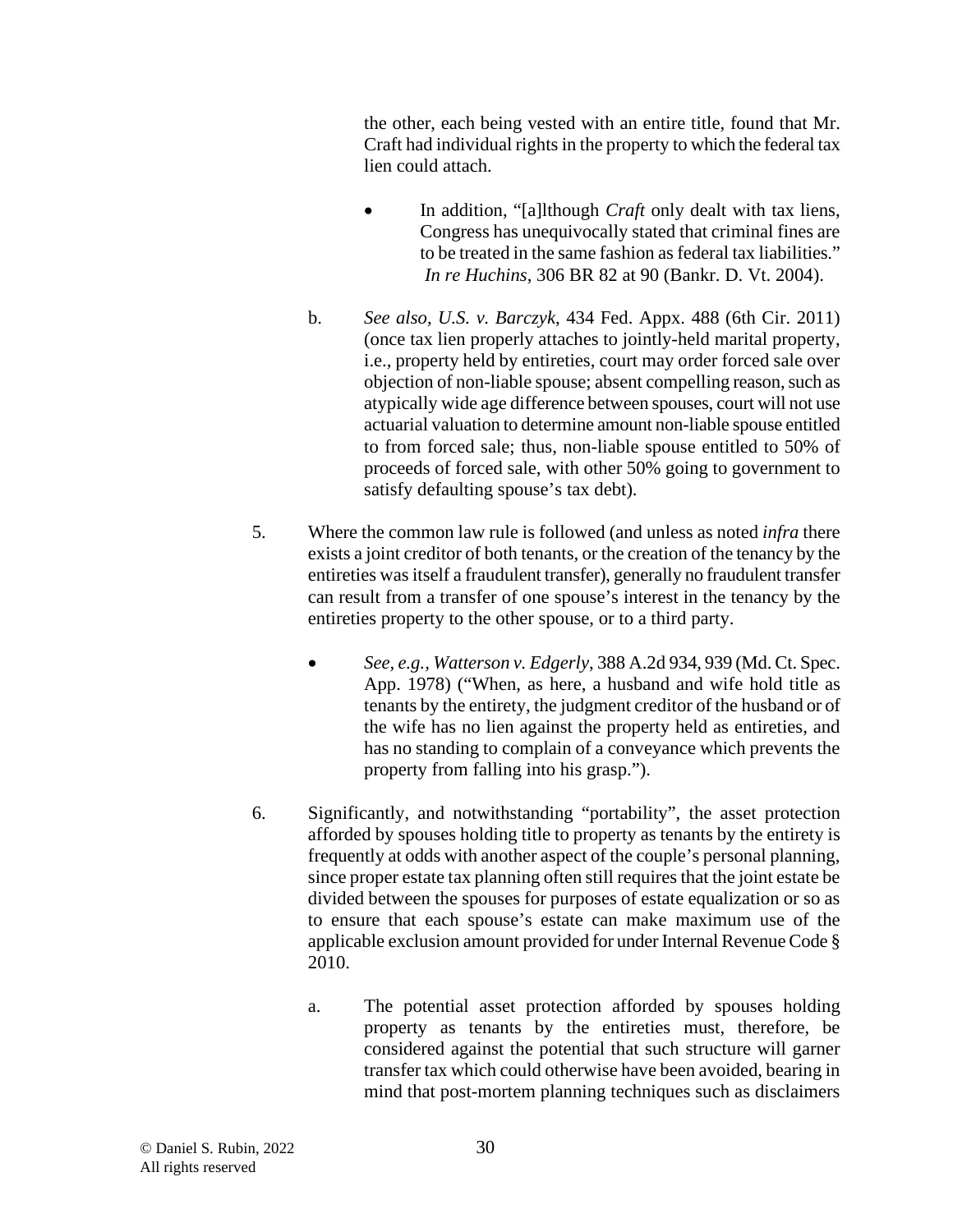may be employed to "divide" an estate between spouses after the fact, thereby avoiding such transfer tax.

- 7. As noted, if the non-debtor tenant were to predecease the debtor tenant, the creditor protection afforded by a tenancy by the entireties would be lost since the survivorship feature of the tenancy by the entireties would cause the property to become the wholly owned property of the debtor co-tenant in that event.
	- a. One solution to the problem that the creditor protection afforded by a tenancy by the entireties will be lost in the event of the death of the non-debtor spouse is to title the assets entirely in the name of the spouse with less creditor exposure, and to provide under that spouse's last will and testament that should he or she die, survived by his or her spouse, that the assets in question pass to the surviving spouse in trust, rather than outright.
	- b. This approach may not be desirable, however, where:
		- i. The spouses were previously married, with children from their prior marriages who might, therefore, inherit disproportionately if the assets are transferred outright to the spouse with less creditor exposure.
		- ii. The spouse with "less creditor exposure" nevertheless still has significant creditor exposure.
	- c. An alternative solution would be to create a tenancy by the entireties trust in a jurisdiction that has extended tenancy by the entireties protections to property held in trust.
		- i. For example, Tennessee Trust Code Sec 35-15-510(b) provides that: "[a]ny property of a husband and wife that was held by them as tenants by the entirety and subsequently conveyed as tenants by the entirety to the trustee or trustees of one (1) or more trusts, and the proceeds of that property, shall have the same immunity from the claims of their separate creditors as would exist if the husband and wife had continued to hold the property or its proceeds as tenants by the entirety, so long as: (1) The husband and wife remain married; (2) The property or its proceeds continues to be held in trust by the trustee or trustees or their successors in trust; (3) The trust or trusts are, while both settlers are living, revocable by either settlor or both settlers, acting together; (4) Both the husband and the wife are permissible current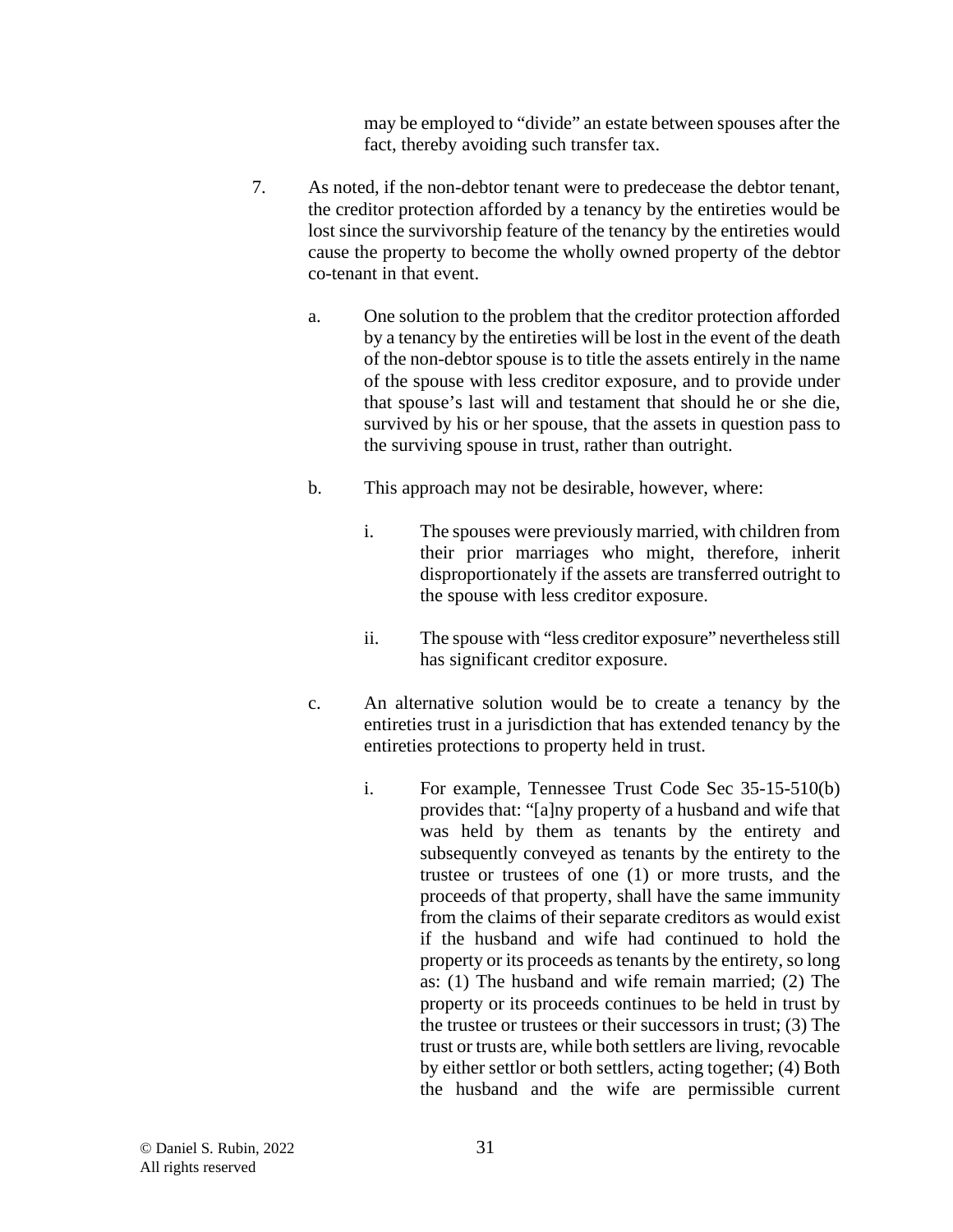beneficiaries of the trust or trusts while living; and (5) The trust instrument, deed, or other instrument of conveyance provides that this section shall apply to the property or its proceeds."

- ii. The tenancy by the entireties trust is potentially better than a standard tenancy by the entireties because it will provide for a continuing protection for the property from the creditors of the surviving spouse after the death of the first spouse to die if the property continues in an irrevocable trust for the benefit of the survivor.
- E. Exemption planning
	- 1. Acceptable Use of Exemptions
		- a. An area of frequent and substantial contention between bankruptcy trustees and debtors in bankruptcy, as well as an area of deep division among the courts, is the extent to which a debtor's maximization of the debtor's exemptions immediately prior to bankruptcy (so-called "pre-bankruptcy planning") is acceptable planning rather than an inappropriate effort to hinder, delay and defraud creditors.
			- i. Importantly, pre-bankruptcy planning has been given a stamp of legitimacy by the legislative history to Bankruptcy Code § 522 of both the House of Representatives and the Senate, which provides that:
				- "As under current law, the debtor will be permitted to convert nonexempt property into exempt property before filing a bankruptcy petition. The practice is not fraudulent as to creditors, and permits the debtor to make full use of the exemptions to which he is entitled under the law." See, H.R. Rep. No. 595, 95th Cong., 1st Sess. 361 (1977); S. Rep. No. 989, 95th Cong., 2d Sess. 76 (1978).
			- ii. Notwithstanding the legislative history behind Bankruptcy Code § 522, however, it is clear that prebankruptcy exemption planning can yet be deemed fraudulent as to creditors, at least where the prebankruptcy exemption planning is engaged in with an intent to hinder, delay, or defraud creditors; in practice, an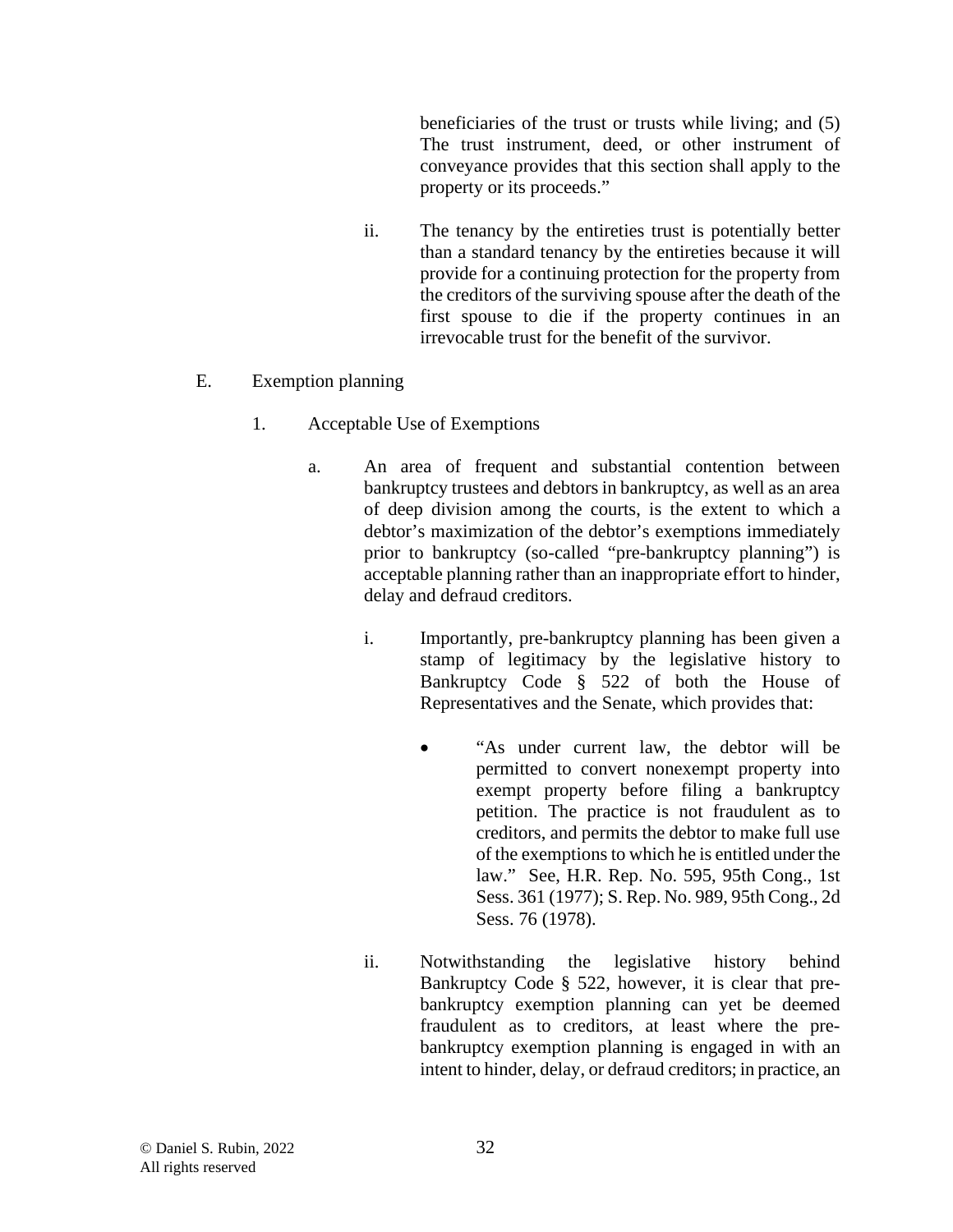extremely fine line exists between acceptable and unacceptable pre-bankruptcy planning.

- For an example of permissible pre-bankruptcy planning see *In re Levine*, 40 B.R. 76 (Bankr. S.D. Fla. 1984), in which the debtor was advised by bankruptcy counsel that it was permissible to engage in pre-bankruptcy planning by converting otherwise nonexempt property into exempt property. On the basis of this advice, the debtor endorsed over to his mortgagee a \$100,000 check that the debtor had recently received, thereby converting a nonexempt asset into an exempt asset. Although the trustee in bankruptcy argued that the conversion was, *per se*, an actionable fraud on the debtor's creditors, the *Levine* court held that the transaction was permissible prebankruptcy planning and stated that:
	- "The Trustee has failed to demonstrate through evidence in this case a factual scenario that constitutes a fraud sufficient to warrant an equitable lien or a finding of fraud under § 548 of the Bankruptcy Code. When reduced to its simplest form, the Trustee has attempted to convince this Court that a pre-bankruptcy transfer of nonexempt to exempt property is an ipso facto fraud and an intent to hinder and delay creditors. To accept that proposition this court would be required to ignore the substantial body of Florida law, together with the well-reasoned opinions of the various other courts throughout this country. The Trustee has failed to show a right to relief in this cause and therefore judgment shall be entered for the Defendant." *Id*. at 81-82.
- iii. For an example of impermissible pre-bankruptcy planning in a case with remarkably similar facts to *Levine* see *In re Reed*, 700 F.2d 986 (5th Cir. 1983), in which the court denied a discharge to a debtor who, in an effort to create a better homestead exemption, liquidated nonexempt assets and used the proceeds to reduce the outstanding balance of mortgages on his home within two weeks prior to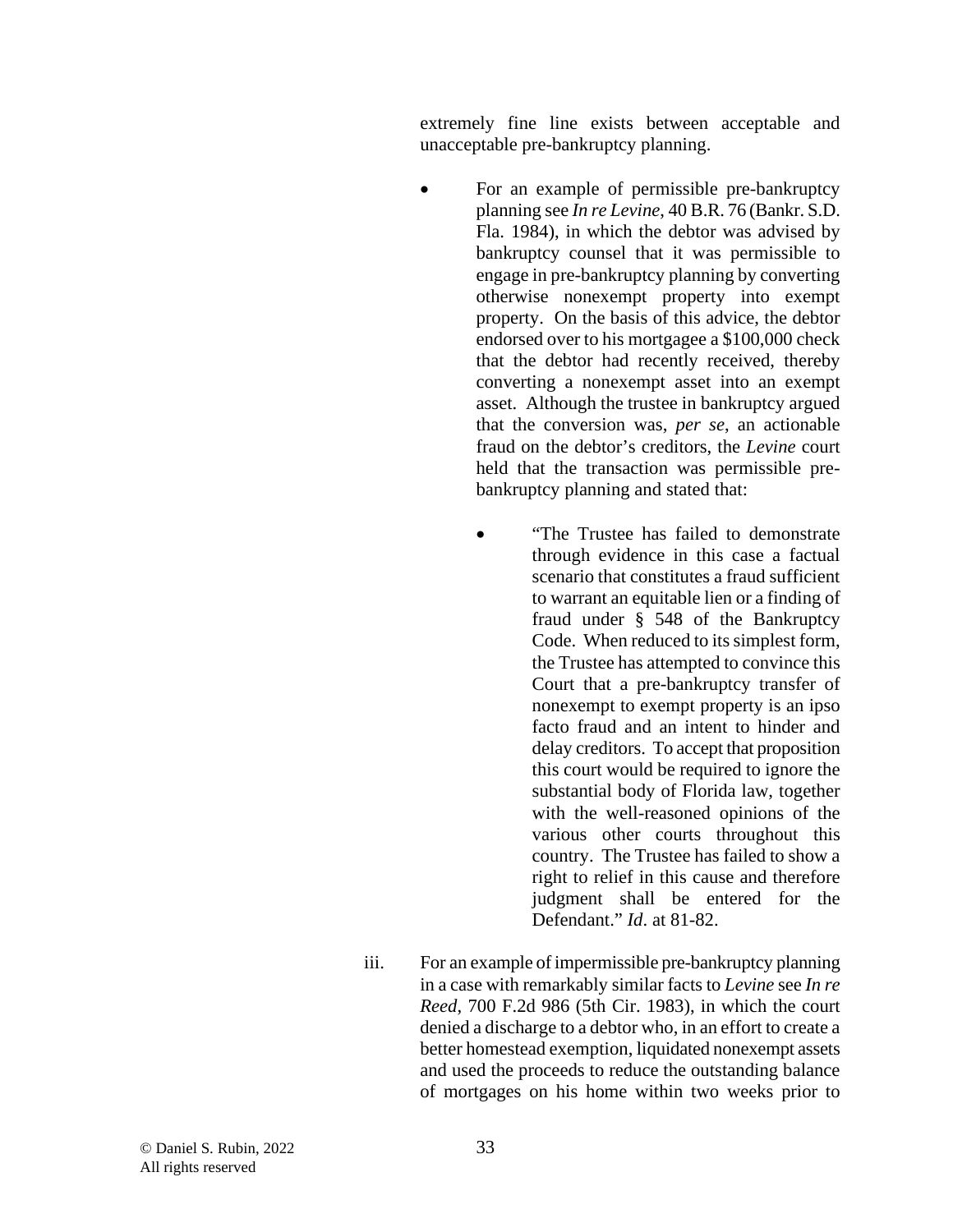bankruptcy and during a period of agreed-upon delay with his principal creditor. It *Reed* was a combination of the delay and the liquidation, followed immediately by the filing of a petition in bankruptcy, that the court cited to show that the debtor had an actual intent to hinder, delay, or defraud creditors, rather than to merely make maximum use of the available exemption in an appropriate manner. In particular, the *Reed* court stated:

- "…[t]he legislative history of the exemption section…does not mean that conversion is never fraudulent as to creditors, but simply that, as under prior law, mere conversion is not to be considered fraudulent unless other evidence proves actual intent to defraud creditors. While pre-bankruptcy conversion of nonexempt into exempt assets is frequently motivated by the intent to put those assets beyond the control of creditors, which is, after all, the function of an exemption, evidence of actual intent to defraud creditors is required to support a finding sufficient to deny a discharge." *Id*. at 991.
- iv. In the case of *In re Oberst*, 91 B.R. 97 (Bankr. C.D. Cal. 1988), the Bankruptcy Court for the Central District of California summarized the situation concerning the legitimacy of pre-bankruptcy planning as follows:
	- "[w]hile the Court finds it very difficult to locate the exact line between bankruptcy planning and hindering creditors, Congress has decided that the key is the intent of the debtor. If the debtor has a particular creditor or series of creditors in mind and is trying to remove his assets from their reach, this would be grounds to deny the discharge. If the debtor is merely looking to his future wellbeing, the discharge will be granted. This is an uncomfortable test and does not seem equitable; but it is the law." *Id*. at 101.

## 2. Homestead

a. One asset that is frequently granted an exemption from creditors' claims is an individual's principal residence. This exemption is most often referred to as a "homestead exemption."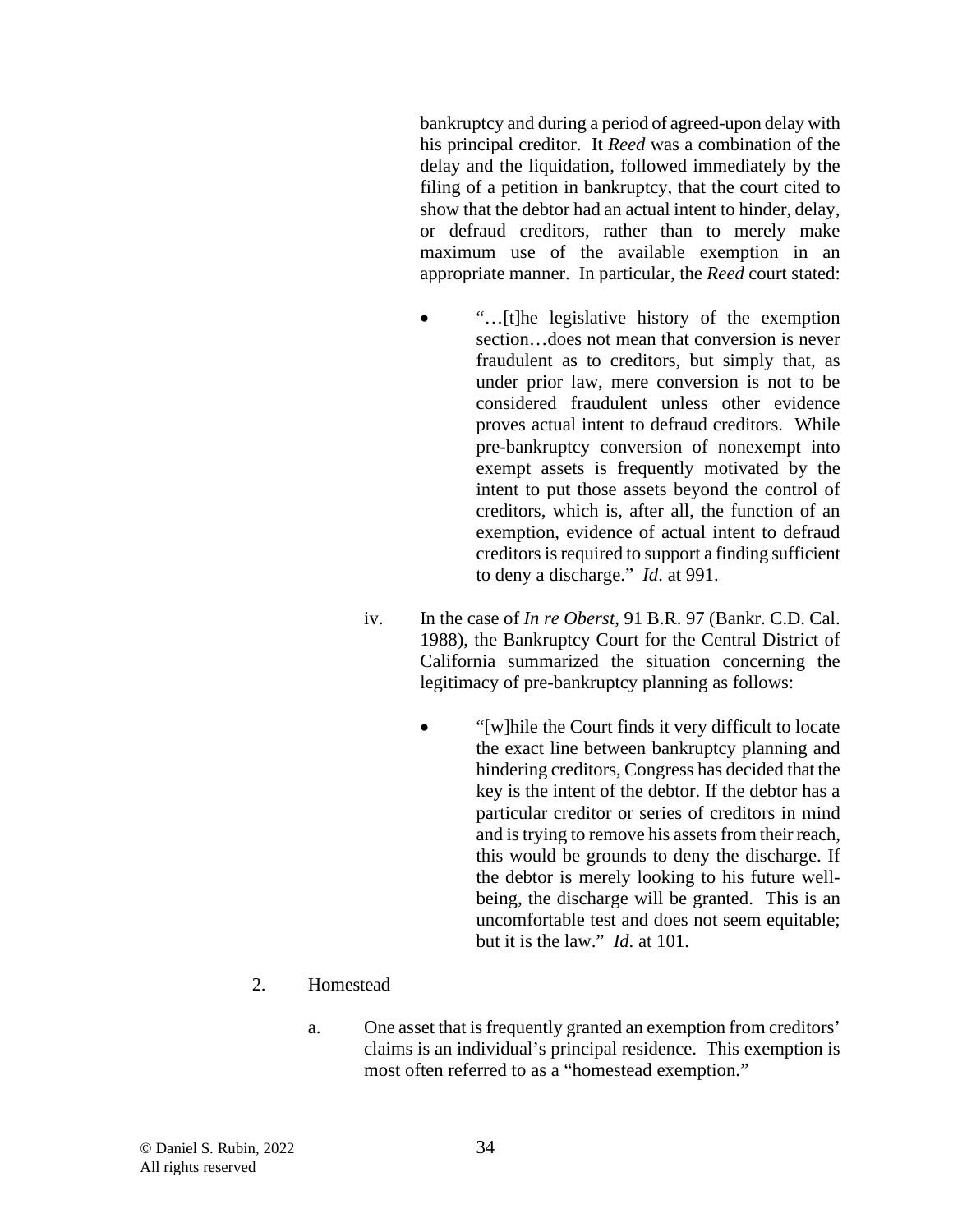- b. The fairly obvious purpose behind a homestead exemption is the preservation of that asset that is, perhaps, most necessary for the subsistence of an individual debtor and his or her dependents – their home.
	- i. In fact, the family homestead is deemed so significant to one's subsistence that forty-eight of the fifty states provide at least some level of exemption for an individual's principal residence. Only New Jersey and Pennsylvania provide no exemption.
	- ii. However, only Florida, Iowa, Kansas, Oklahoma, South Dakota and Texas, plus the District of Columbia, provide for a so-called "unlimited" homestead exemption.
		- Furthermore, even where the homestead exemption is "unlimited", this does not necessarily also mean that the exemption is also unqualified – for example, certain specially protected classes of creditors (*i.e.*, the Internal Revenue Service, or an ex-spouse), might be permitted to avoid this exemption and enforce a judgment against the home. *See*, *e.g.*, *U.S. v. Rodgers*, 461 U.S. 677 (1983) (upholding the judicial sale of a Texas homestead as a means of satisfying a federal tax liability).
- c. In order to maximize use of the homestead exemption, one might consider moving to a state (like Florida), that allows a more generous or even an unlimited homestead exemption; provided, however, that in Bankruptcy it may be necessary to establish such residency in the new state at least a certain amount of time prior to the Bankruptcy filing.
	- Following a number of high-profile cases that left the perception that debtors were abusing the homestead exemption available in some states, the 2005 Bankruptcy Abuse Prevention and Consumer Protection Act imposed substantial restrictions upon the use of the homestead exemption in the Bankruptcy context.
- d. Alternatively, where one is already domiciled in a state that provides for an unlimited homestead exemption, or even where one wants to make the best use of the homestead exemption available in a state that does not provide for an unlimited homestead exemption, one might pay down one's mortgage,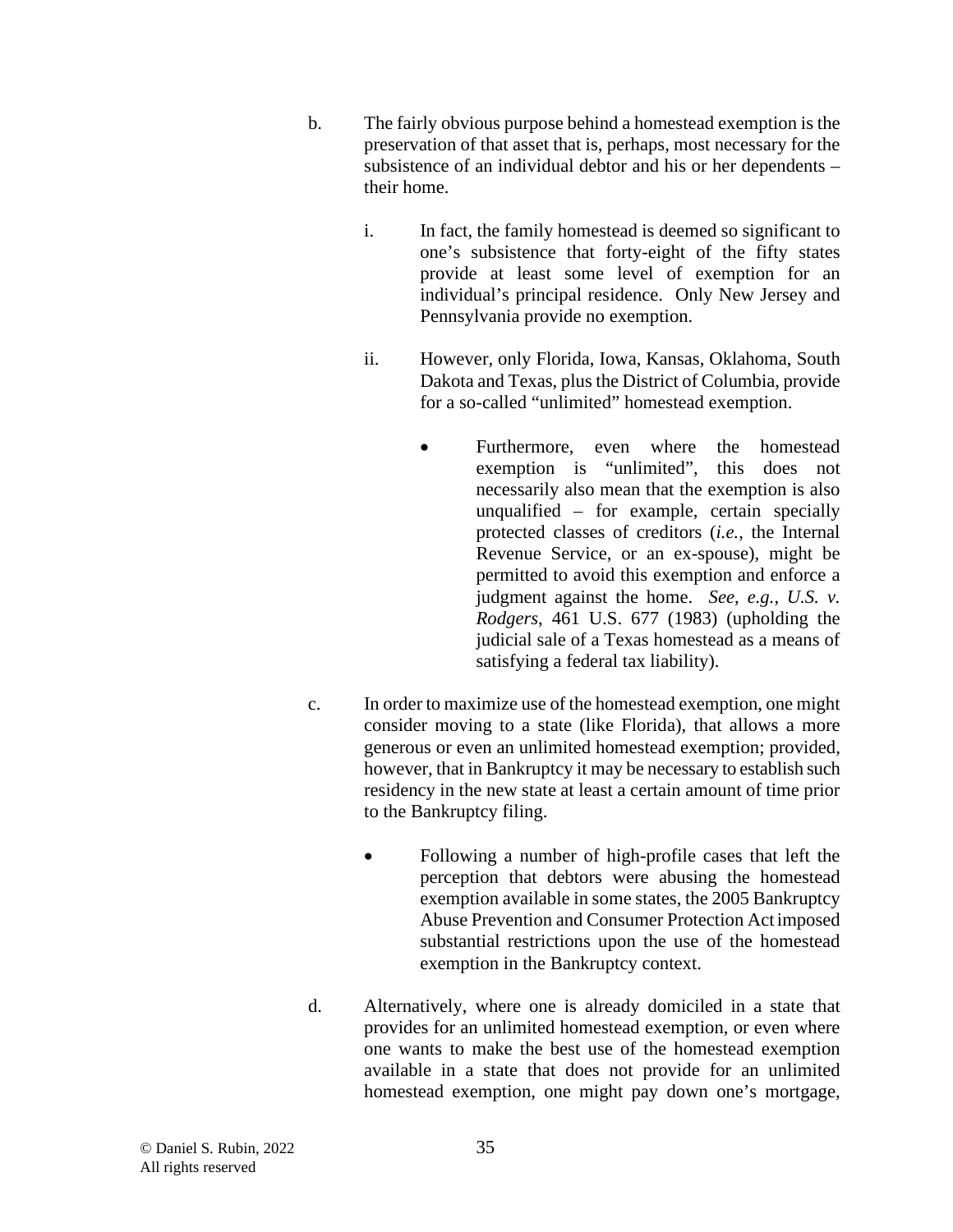improve one's home, or purchase a larger, more expensive home, in furtherance of one's asset protection plan.

- e. An important case regarding the use of Florida's unlimited homestead exemption is *Havoco of America, Ltd. v. Hill*, 790 So.2d 1018 (Fla. 2001). In *Havoco*, the debtor filed a Chapter 7 bankruptcy petition in which he claimed that real property located in Florida was exempt as his homestead under the Florida Constitution. The creditor objected to the exemption of the property which had been purchased by the debtor, who had to that point been a long-time resident of Tennessee, 11 days after a jury verdict was rendered against the debtor in the amount of \$15,000,000. In finding that the debtor's obvious intent to hinder, delay and/or defraud his creditors did not remove his residence from the homestead protection afforded by the Florida Constitution, the Florida Supreme Court noted that "[w]hile we are certainly loathe to provide constitutional sanction to the conduct alleged by the petitioner…this Court is powerless to depart from the plain language of article X, §4."
	- However, consider whether or not an attorney can ethically recommend *Havoco* type planning. Specifically, consider Model Rules of Professional Conduct Rule 4.4(a) (2002), which, as noted, provides, in pertinent part, that "a lawyer shall not use means that have no substantial purpose other than to embarrass, delay, or burden a third person..."
	- In addition, note that a different result would exist in Bankruptcy. Specifically, under Bankruptcy Code § 522(o), where nonexempt property is converted within the ten year period preceding the filing of the bankruptcy case into: (i) real or personal property that the debtor or a dependent of the debtor uses as a residence; (ii) a cooperative that owns property that the debtor or a dependent of the debtor uses as a residence; (iii) a burial plot; or (iv) real or personal property that the debtor or dependent of the debtor claims as a homestead, the exemption must be reduced to the extent such value was acquired with the intent to hinder, delay, or defraud a creditor.
	- Separately, Bankruptcy Code § 522(p) provides generally that a debtor may not exempt any amount of interest in a homestead that was acquired during the 1,215 day period preceding the filing of the bankruptcy petition that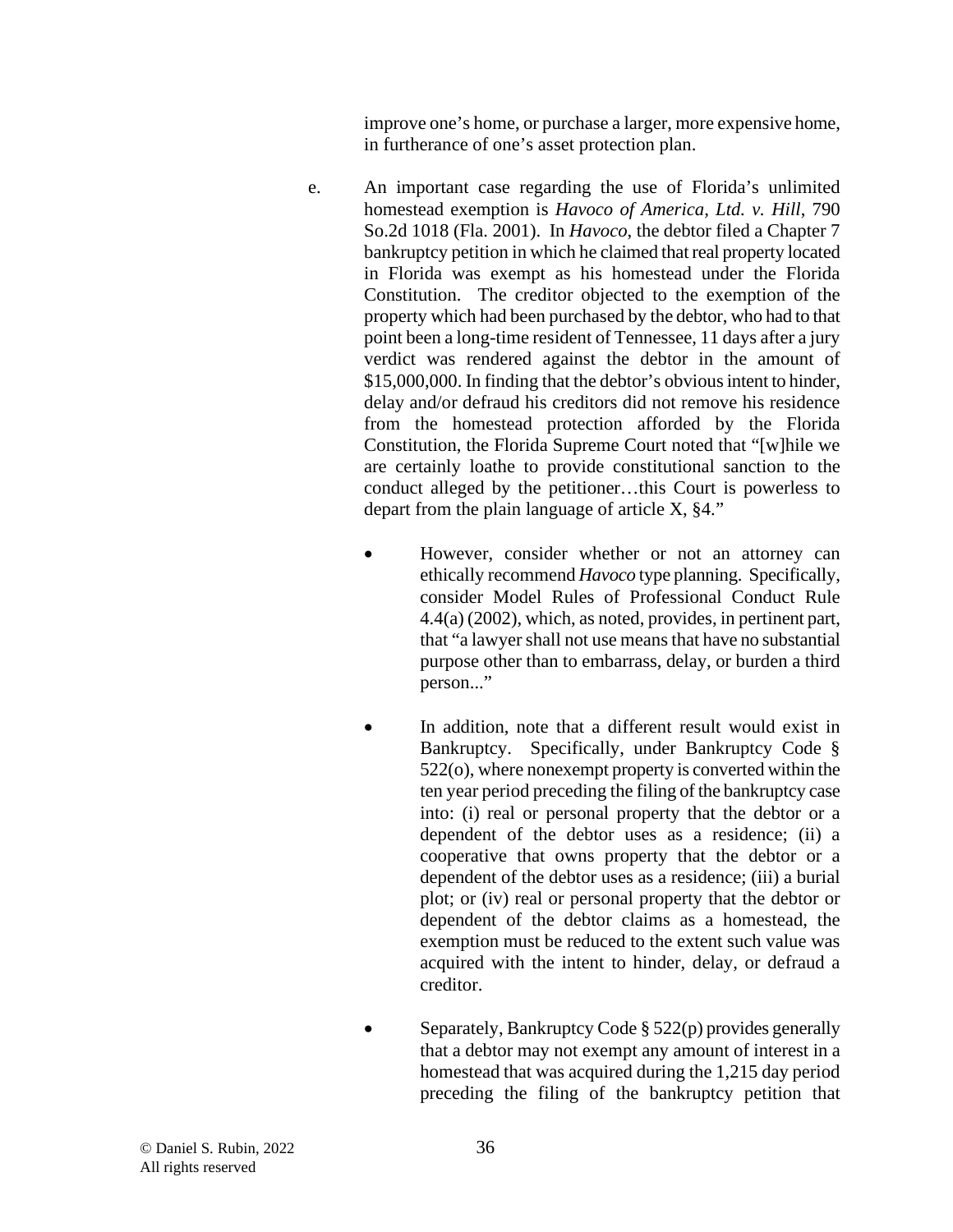exceeds in the aggregate \$125,000 in value (subject to adjustment for inflation).

- The amount of such interest does not include any interest transferred from a previous principal residence (which was acquired prior to the beginning of the 1,215 day period) if the debtor's previous and current residences are located in the same state.
- Finally, Bankruptcy Code  $\S$  522(q) provides that a debtor cannot utilize a state homestead exemption in Bankruptcy to exempt an amount in excess of \$125,000 (unless determined to be reasonably necessary for the support of the debtor and any dependent of the debtor) if any of the following circumstances apply:
	- The court determines, after notice and a hearing, that the debtor has been convicted of a felony, which under the circumstances demonstrates that the filing of the case was an abuse of the provisions of the Bankruptcy Code.
	- The debtor owes a debt arising from:
		- Any violation of certain federal securities laws, any state securities laws, or any regulation or order issued under federal securities laws or state securities laws.
		- Fraud, deceit or manipulation in a fiduciary capacity or in connection with the purchase or sale of certain registered securities.
		- Any civil remedy relating to the investment of income earned in racketeering or through the collection of an unlawful debt in an enterprise engaged in or affecting interstate or foreign commerce.
		- Any criminal act, intentional tort or willful or reckless misconduct that caused serious physical injury or death to another individual in the preceding five years.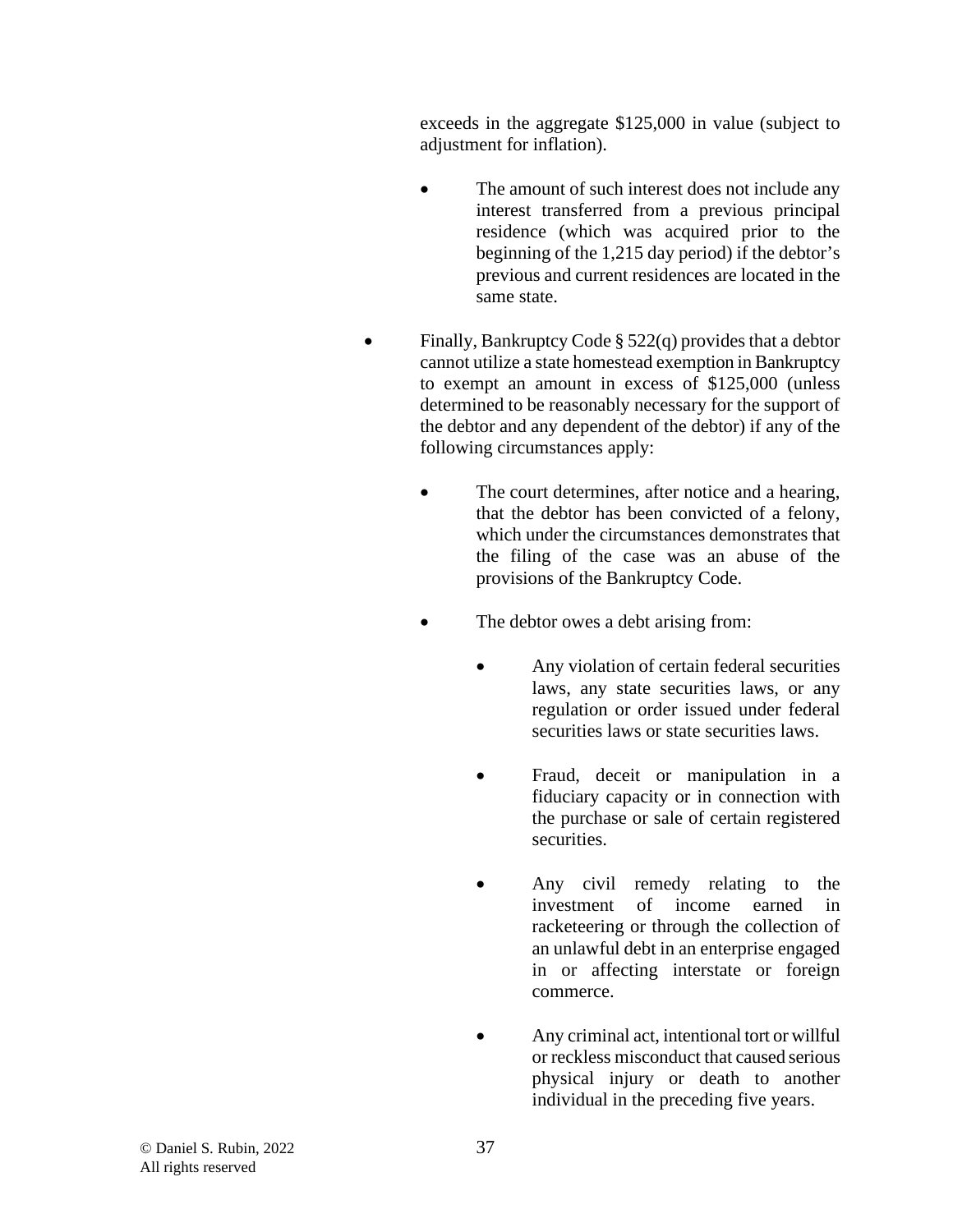- 3. Qualified Retirement Plans
	- a. A retirement plan that is "qualified" under the Employee Retirement Income Security Act of 1974 (ERISA) is protected from the plan participant's creditors in Bankruptcy pursuant to the 1992 decision of the United States Supreme Court in *Patterson v. Shumate*.
		- i. In that case, the Supreme Court ruled on the issue of whether the legally mandated anti-alienation provision contained in every ERISA qualified pension plan caused the participant's interest therein to fall within the exclusion from the bankruptcy estate provided under § 541(c)(2) of the Bankruptcy Code.
			- Section  $541(c)(2)$  of the Bankruptcy Code excludes from the bankruptcy estate all property subject to a restriction on transfer which is enforceable under "applicable nonbankruptcy law." Although the bankruptcy trustee in *Patterson* contended that the term "applicable nonbankruptcy law" was limited to state law, the Supreme Court held that the term "applicable nonbankruptcy law" as used in that section of the Bankruptcy Code in fact encompassed any relevant nonbankruptcy law, including federal nonbankruptcy law such as ERISA. Specifically, the Supreme Court stated that:
				- "Our holding gives full and appropriate" effect to ERISA's goal of protecting pension benefits…This Court has described that goal as one of ensuring that "if a worker has been promised a defined pension benefit upon retirement — and if he has fulfilled whatever conditions are required to obtain a vested benefit — he actually will receive it…Our holding furthers another important policy underlying ERISA: uniform national treatment of pension benefits…Construing "applicable nonbankruptcy law" to include federal law ensures that the security of a debtor's pension benefits will be governed by ERISA, not left to the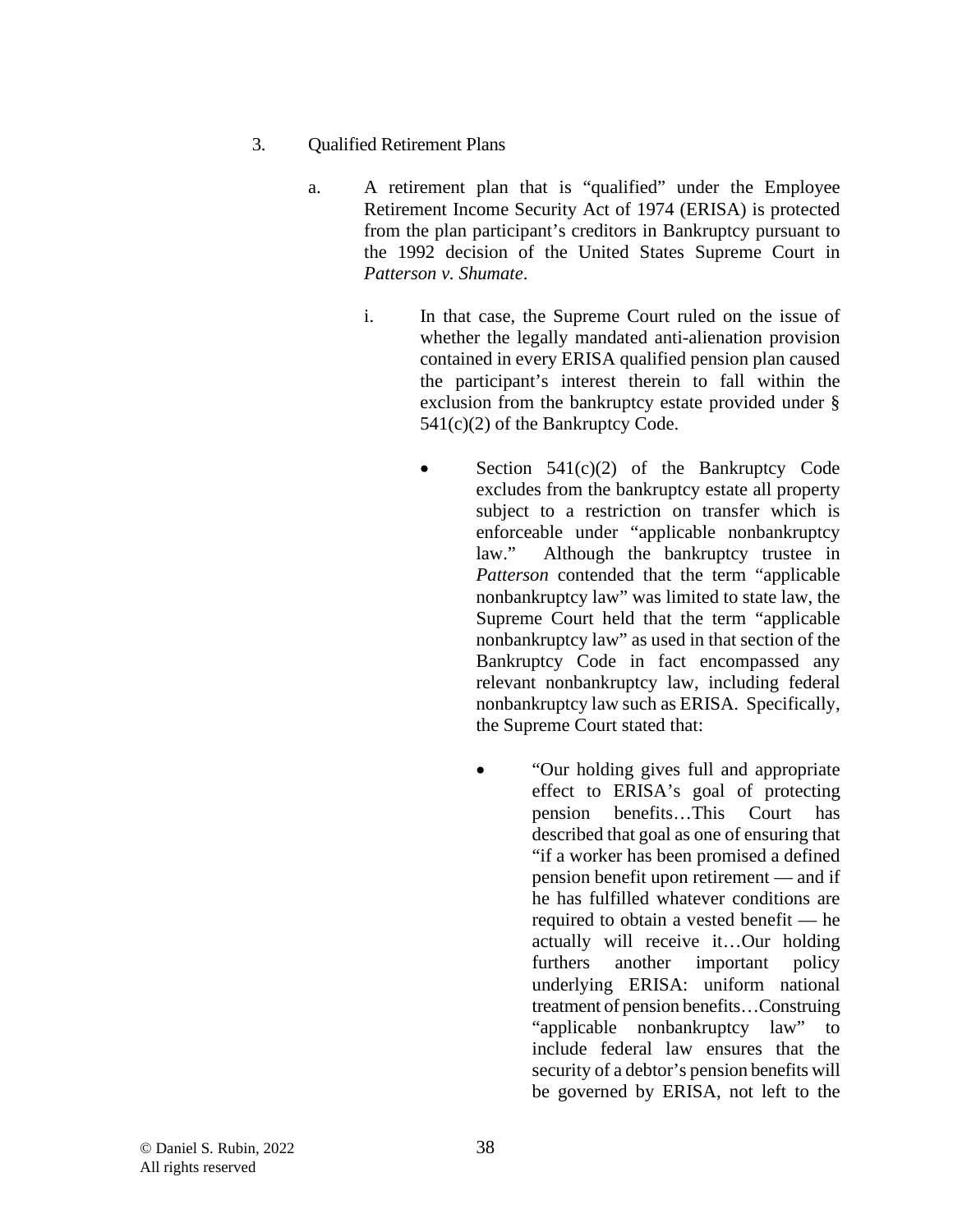vagaries of state spendthrift trust law." *Id* at 765.

- b. Of course, a plan which is not "qualified" under ERISA will not garner the asset protection afforded to ERISA qualified plans. To limit litigation concerning the complicated question as to whether or not a plan is, in fact, "qualified" under ERISA, the Bankruptcy Abuse Prevention and Consumer Protection Act of 2005 added a new subsection (b)(4) to Bankruptcy Code § 522. Bankruptcy Code § 522(b)(4) provides that for purposes of determining the exemption for a debtor's right to receive "[r]etirement funds to the extent that those funds are in a fund or account that is exempt from taxation under section 401, 403, 408, 408A, 414, 457, or 501(a) of the Internal Revenue Code of 1986," the following rules shall apply:
	- i. If the retirement funds are in a retirement fund that has received a favorable determination from the Internal Revenue Service, and that determination is in effect as of the date of the filing of the bankruptcy petition, the funds are presumed to be exempt.
	- ii. If the retirement funds are in a retirement fund that has not received a favorable determination from the Internal Revenue Service, the funds are only exempt from the bankruptcy estate if the debtor demonstrates that:
		- No prior determination to the contrary has been made by a court or the Internal Revenue Service; and
		- The retirement fund is in substantial compliance with the applicable requirements of the Internal Revenue Code or, if the retirement fund fails to be in substantial compliance with the applicable requirements of the Internal Revenue Code, the debtor is not materially responsible for that failure.
- c. Under state law, Qualified Retirement Plans are often also exempted. For example, see Florida Statutes § 222.21(2)(a).
- 4. Individual Retirement Accounts
	- a. Bankruptcy Code §§  $522(b)(3)(C)$  and (d)(12) exclude from the bankruptcy estate "[t]he debtor's right to receive, or property that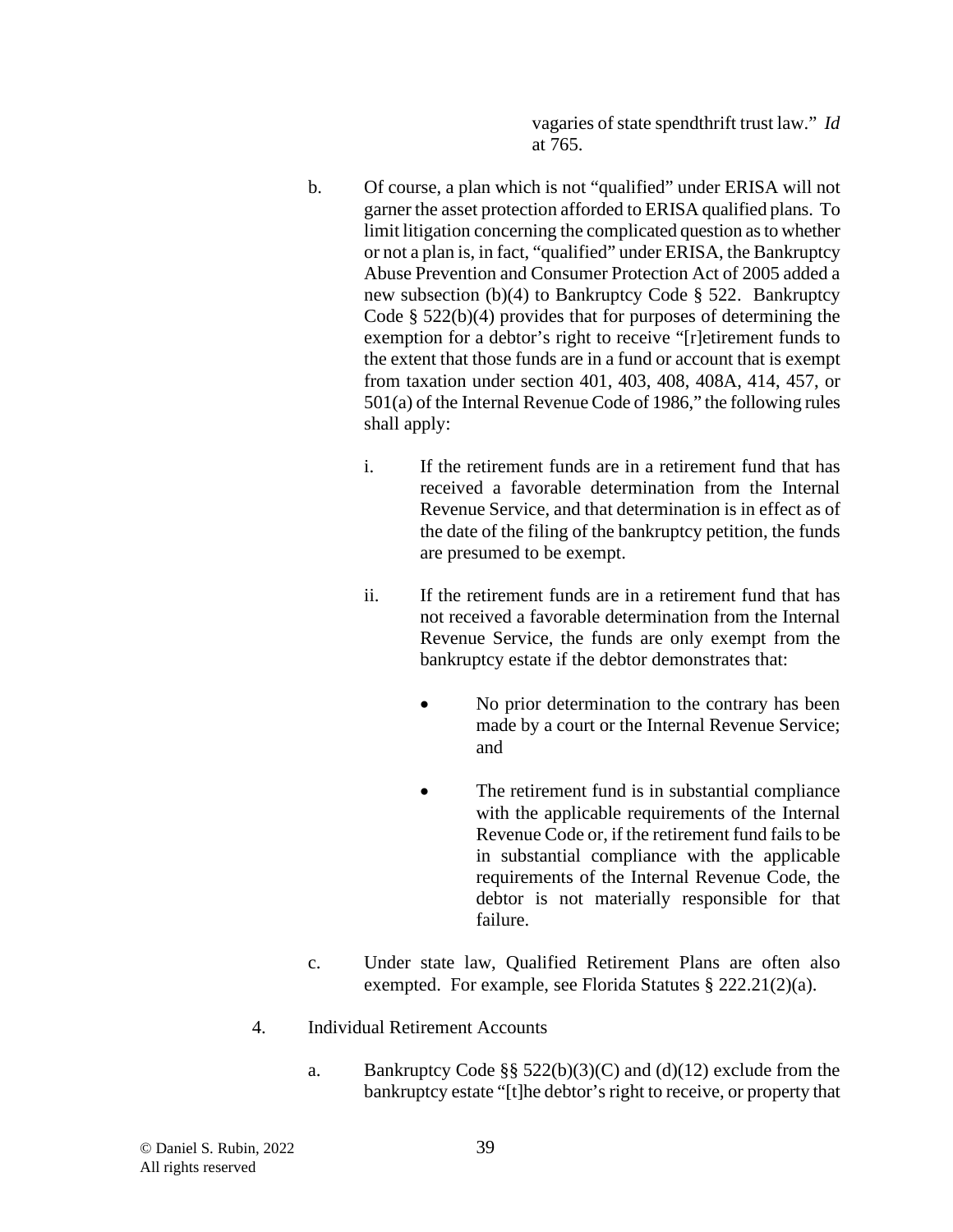is traceable to…[r]etirement funds to the extent that those funds are in a fund or account that is exempt from taxation under section 401, 403, 408, 408A, 414, 457, or 501(a) of the Internal Revenue Code of 1986."

- i. However, this exemption is subject to a monetary cap under Bankruptcy Code § 522(n) which provides that: "For assets in individual retirement accounts described in section 408 or 408A of the Internal Revenue Code of 1986, other than a simplified employee pension under section 408(k) of such Code or a simple retirement account under section 408(p) of such Code, the aggregate value of such assets exempted under this section, without regard to amounts attributable to rollover contributions…and earnings thereon, shall not exceed \$1,000,000 in a case filed by a debtor who is an individual, except that such amount may be increased if the interests of justice so require."
	- The \$1,000,000 monetary cap on the Bankruptcy exemption for Individual Retirement Accounts is indexed for inflation.
	- Since the monetary cap does not apply to amounts attributable to rollover contributions, or to earnings, it is advisable to maintain a clear distinction between (a) original contributions to an Individual Retirement Account, and (b) rollover amounts. Therefore, qualified plan account monies should probably not be rolled over into or otherwise commingled with existing contributory Individual Retirement Accounts.
	- In addition, the Bankruptcy Court may increase the monetary cap in a particular case if it's required in the interests of justice.
- ii. Note that the wording of the Bankruptcy Code exemption covers both traditional Individual Retirement Accounts through the statutory reference to Internal Revenue Code § 408, and to Roth Individual Retirement Accounts through the statutory reference to Internal Revenue Code § 408A.
- b. State law exemptions relating to individual retirement account vary significantly from state to state.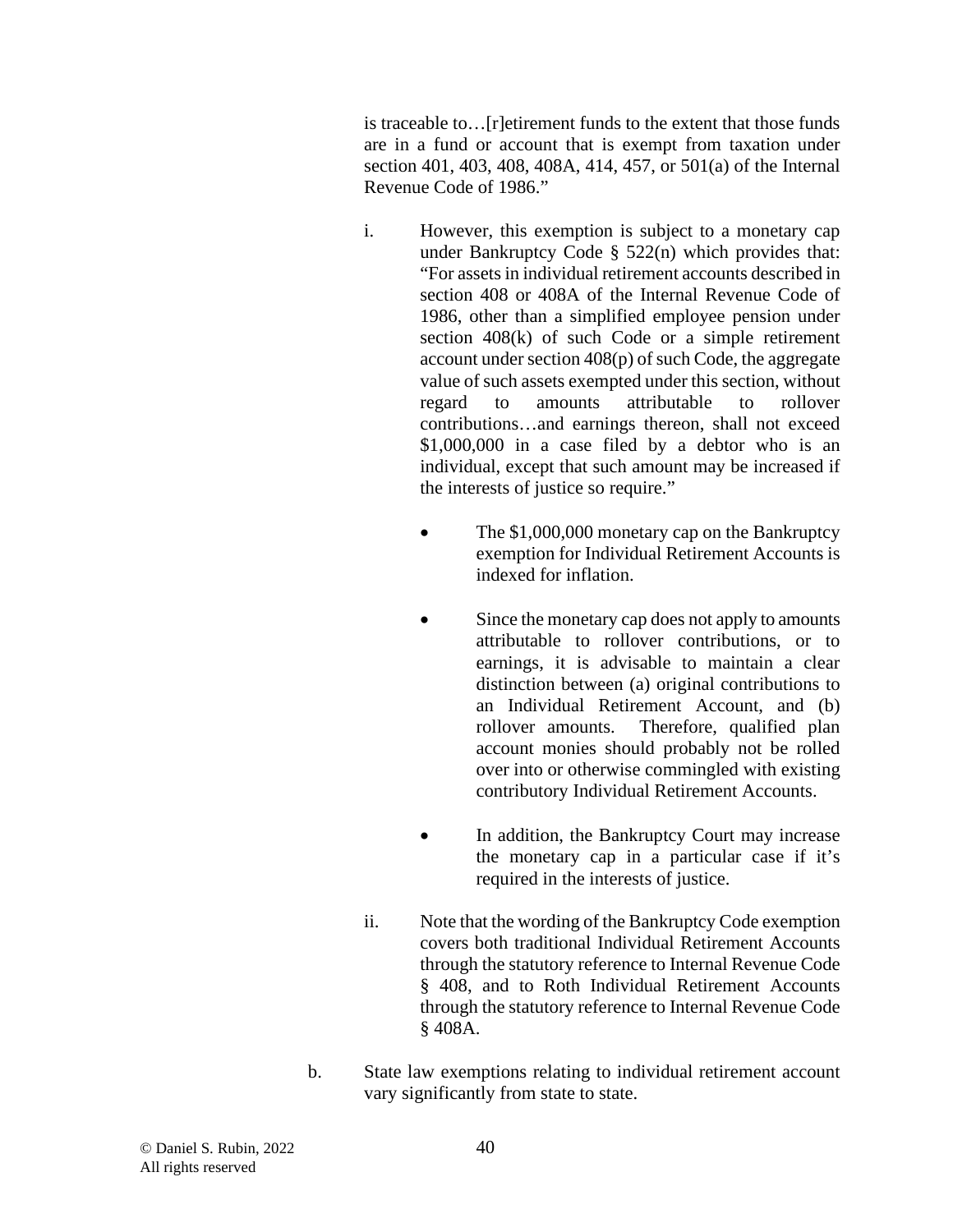- i. A few state statutes provide an unlimited and unqualified exemption for Individual Retirement Accounts.
- ii. More commonly, a state exemption for Individual Retirement Accounts is qualified in one or more ways, including the following common qualifications:
	- A specific percentage or dollar limitation.
	- A general exemption with an exception for contributions made within a certain period prior to the interposition of a claim.
	- A limitation based upon an amount that is thought to be "reasonably necessary" for the support of the debtor and the debtor's dependents.
		- The determination of what is reasonably necessary for the support of the debtor and any dependent of the debtor is obviously fact-intensive. Factors that courts consider include:
			- The debtor's present and anticipated living expenses.
			- The debtor's present and anticipated income from all sources.
			- The age of the debtor and the debtor's dependents.
			- The health of the debtor and the debtor's dependents.
			- The debtor's ability to work and earn a living.
			- The debtor's job skills, training, and education.
			- The debtor's other assets, including exempt assets.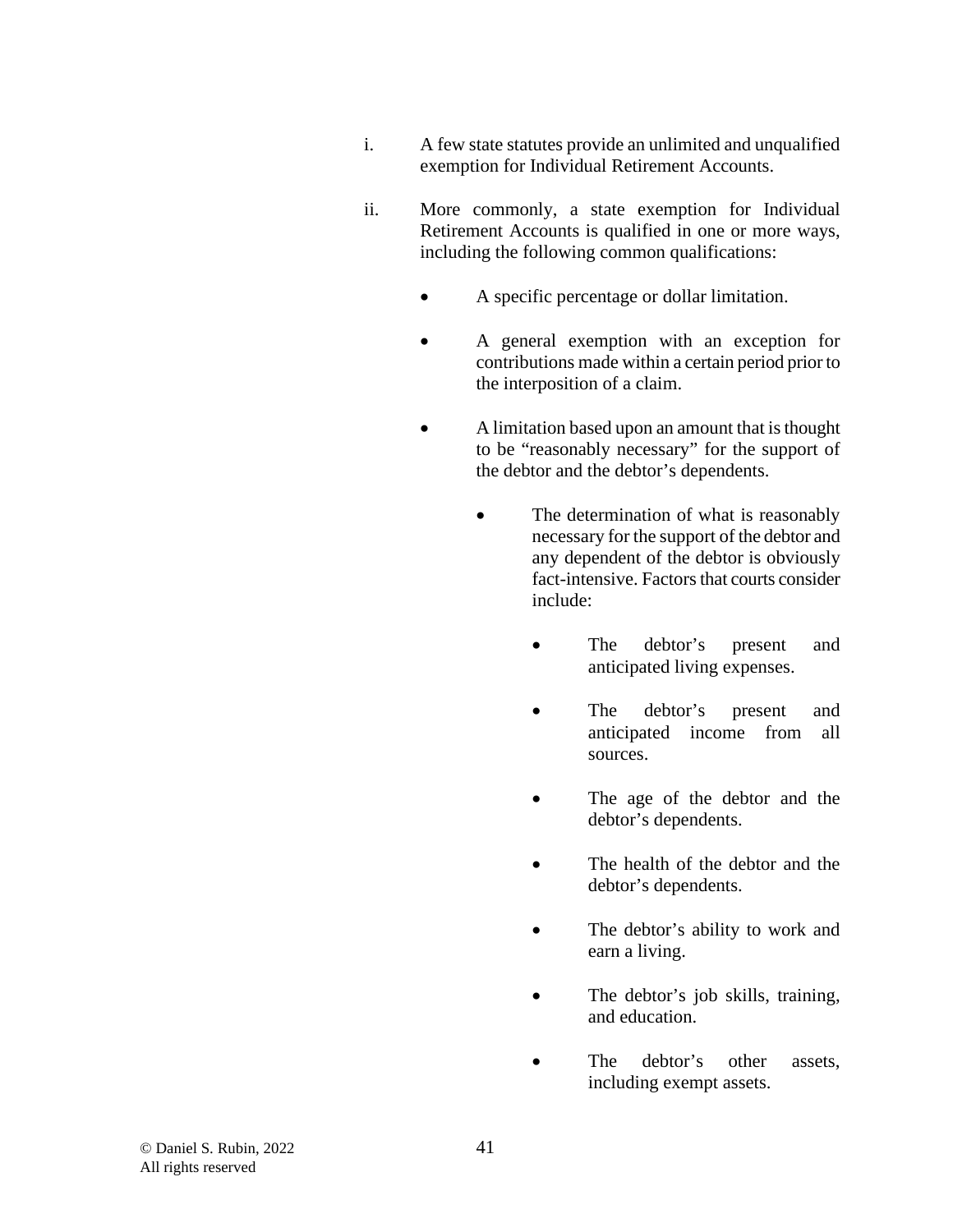- The liquidity of the debtor's other assets.
- The debtor's ability to save for retirement.
- The special needs of the debtor and the debtor's dependents; and
- The debtor's financial obligations, such as alimony or support payments.
- Whether an exemption will be upheld under the "reasonably necessary" standard in any given case will depend on a balancing of the foregoing factors.

### c. *Inherited* Individual Retirement Accounts

- i. The exemption for Individual Retirement Accounts might not also apply with regard to "inherited" Individual Retirement Accounts. In fact, most courts that have considered this issue under state law have determined that inherited Individual Retirement Accounts are *not* protected under state law.
- ii. Some states, however, have enacted statutory protection for inherited Individual Retirement Accounts.
	- *See*, *e.g.*, Florida Statutes § 222.21(c), which provides, in pertinent part, that "[a]ny money or other assets or any interest in any fund or account that is exempt from claims of creditors of the owner, beneficiary, or participant under paragraph (a) does not cease to be exempt after the owner's death by reason of a direct transfer or eligible rollover that is excluded from gross income under the Internal Revenue Code of 1986, including, but not limited to, a direct transfer or eligible rollover to an inherited individual retirement account as defined in s. 408(d)(3) of the Internal Revenue Code of 1986, as amended…"
	- Other states that have enacted similar statutes include: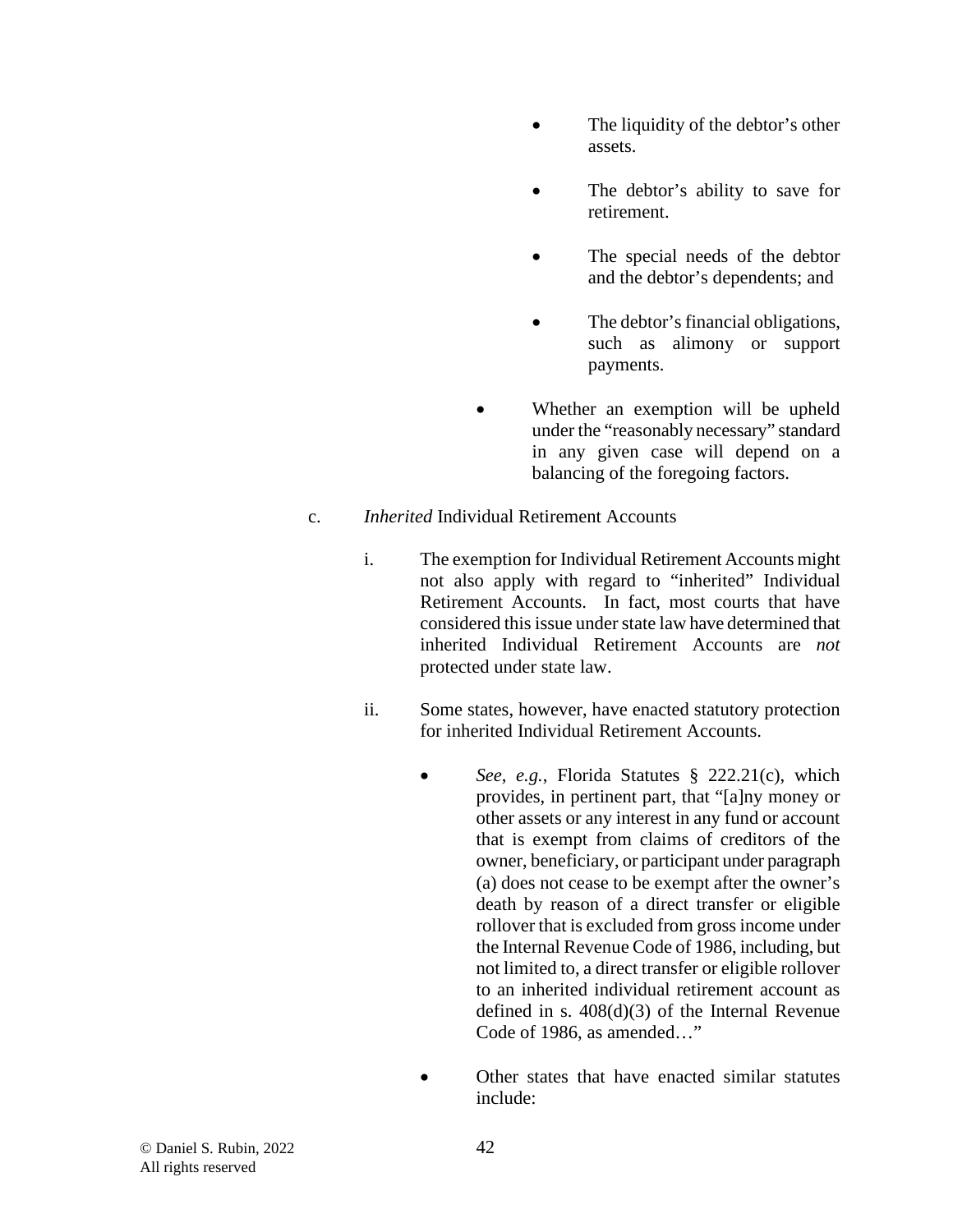- Alaska Alaska Stat. § 09.38.017(a)
- Arizona A.R.S. 33-1126(b)
- Idaho Idaho Code §§ 55-1011
- Ohio ORC Ann. 2329.66(e)
- Missouri Mo. Rev. Stat. § 513.430.1(f)
- North Carolina N.C. Gen. Stat. § 1C-1601(a)(9)
- Texas Tex. Prop. Code  $§$  42.0021(a)
- iii. In the Bankruptcy context, the United States Supreme Court determined in *Clark, et ux. v. Rameker*, *Trustee*, *et al*., 134 S.Ct. 2242 (2014), that an inherited IRA does not constitute "retirement funds" within the meaning of Bankruptcy Code §  $522(b)(3)(C)$  and, therefore, is not an exempt asset under the Bankruptcy Code. Specifically, unlike an Individual Retirement Account or Roth IRA in the hands of the original contributor:
	- The owner of an inherited Individual Retirement Account may withdraw funds at any time, without paying a tax penalty. Thus, the owner of an inherited Individual Retirement Account has "a pot of money that can be freely used for current consumption," and not funds specifically set aside for retirement. *Id*. at 2247.
	- The owner of an inherited Individual Retirement Account must either withdraw the entire balance in the account within ten years of the original owner's death, or in certain limited situations take minimum distributions on an annual basis, no matter how many years the owner may be from retirement.
	- The owner of an inherited Individual Retirement Account may not make contributions to the account. This is, of course, in sharp contrast to traditional Individual Retirement Accounts and Roth IRAs, the entire purpose of which is to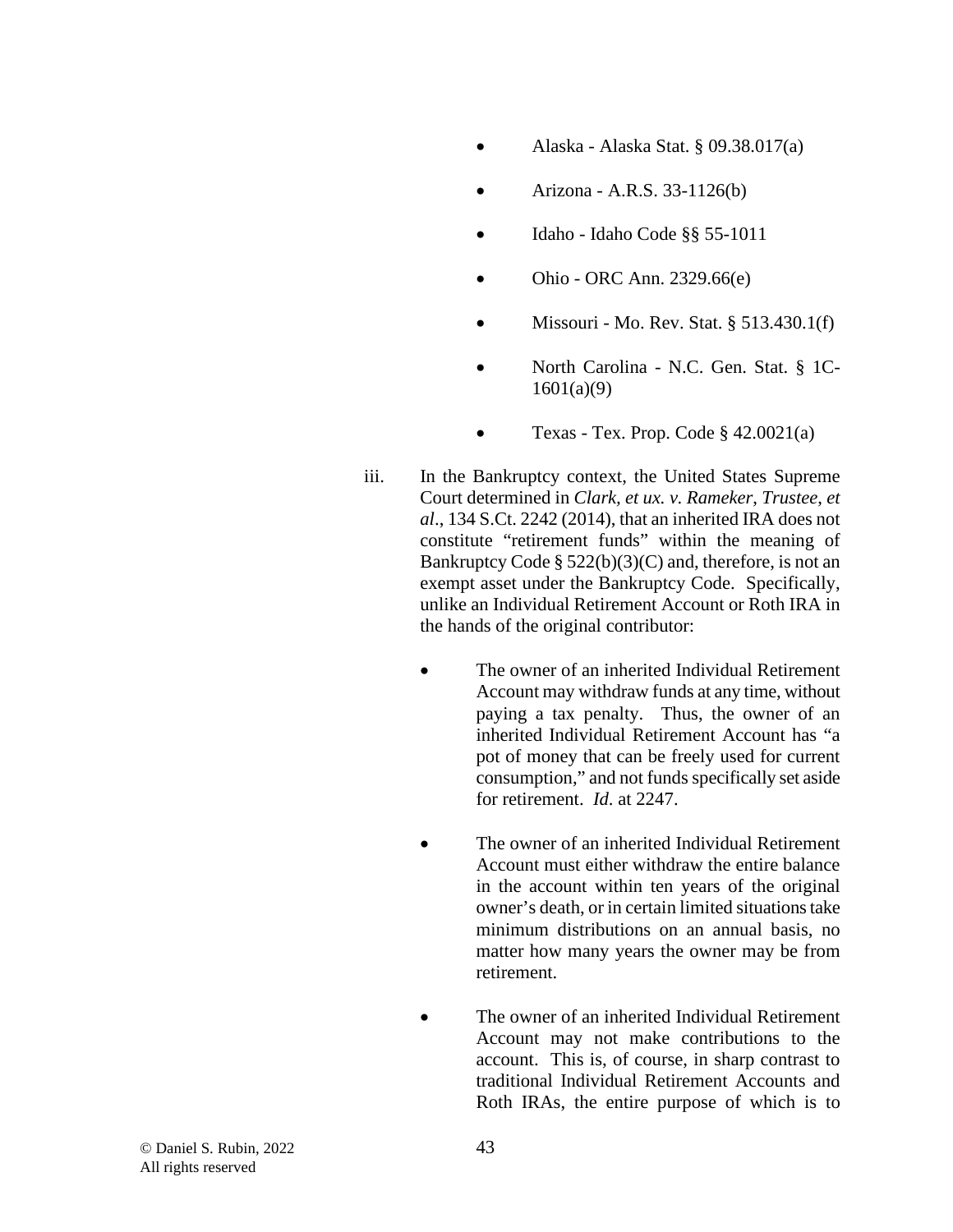provide tax incentives for accountholders to contribute regularly and over time to their retirement savings.

- d. Inasmuch as an inherited Individual Retirement Account will not be exempt from creditors, either in Bankruptcy or outside of Bankruptcy under the law of most states, an Individual Retirement Account owner concerned about providing creditor protection to his or her designated beneficiaries (other than a surviving spouse, who could, of course, simply roll-over the deceased spouse's Individual Retirement Account or Roth Individual Retirement Account into the surviving spouse's own Individual Retirement Account), should consider the advantages of designating a "see-through trust" as beneficiary.
	- i. A "see-through trust" is expressly permitted by the Treasury Regulations. Specifically, Treas. Reg. §  $1.401(a)(9)-4$ , A-5(a) provides that "[i]f the requirements of paragraph (b) of this A-5 are met with respect to a trust that is named as the beneficiary of an employee under the plan, the beneficiaries of the trust (and not the trust itself) will be treated as having been designated as beneficiaries of the employee under the plan for purposes of determining the distribution period under section  $401(a)(9)$ ."
	- ii. Most significantly, Treas. Reg.  $\S$  1.401(a)(9)-4, A-5(b), requires that "[t]he beneficiaries of the trust who are beneficiaries with respect to the trust's interest in the employee's benefit are identifiable within the meaning of A-1 of this section from the trust instrument."
	- iii. Treas. Reg.  $\S 1.401(a)(9)-4$ , A-1 provides, in pertinent part, that: "[a] designated beneficiary is an individual who is designated as a beneficiary under the plan…either by the terms of the plan or, if the plan so provides, by an affirmative election…specifying the beneficiary ...The members of a class of beneficiaries capable of expansion or contraction will be treated as being identifiable if it is possible, to identify the class member with the shortest life expectancy."
	- iv. Essentially, these rules permit two types of trusts to qualify as a "see-through trust".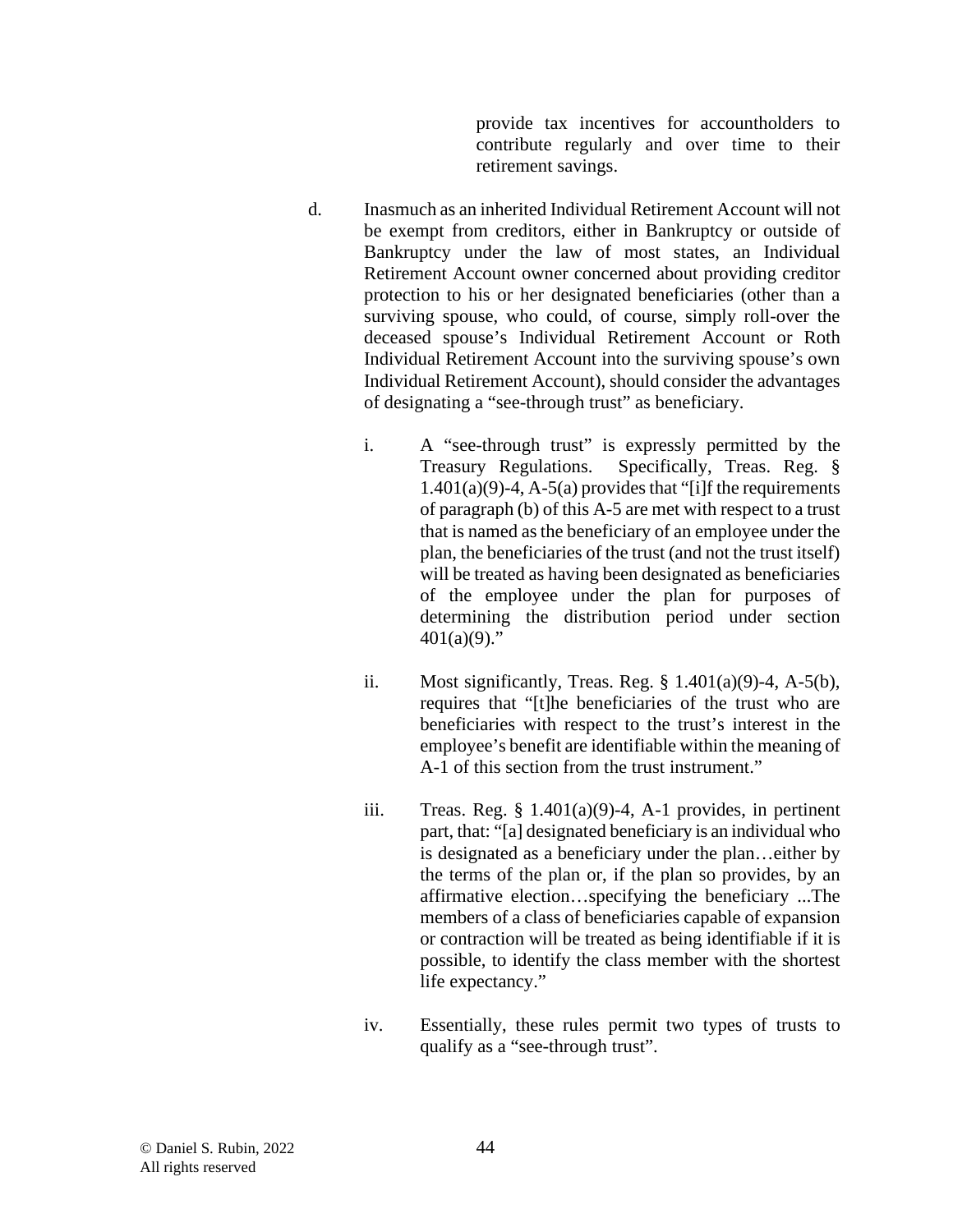- A so-called "conduit trust", which is a trust which, as its name suggests, merely acts as a conduit for the distributions from the inherited Individual Retirement Account. Specifically, a conduit trust would receive minimum required distributions from the inherited Individual Retirement Account and then pass those distributions out to the beneficiary of the conduit trust on a current basis. Although the distributions from the inherited Individual Retirement Account will, of course, no longer be protected from creditors after they are paid out to the conduit trust beneficiary, the advantage of the conduit trust is that the balance of the inherited Individual Retirement Account will be protected from the trust beneficiary's creditors. *See* Treas. Reg. § 1.401(a)(9)-5, A-7(c)(3), Example 2.
- A purely discretionary trust (sometimes called an "accumulation trust"), which will provide greater asset protection since the trustee is not required under the trust instrument to pass out to the beneficiary the minimum required distribution taken from the inherited Individual Retirement Account. However, in an accumulation trust consideration must be given to the identity of the various beneficiaries of the trust in order to calculate the distributions that might be required from the account. *See* Treas. Reg. § 1.401(a)(9)- 5, A-7(c)(3), Example 1.
- 5. Life Insurance
	- a. The exemption afforded to life insurance is intended to further the public policy goal of protecting dependents from financial destitution in the event of the debtor's untimely demise. Therefore, the relationship between the owner and the insured, and the relationship between the owner and the beneficiary, are often key to determining whether and to what extent a life insurance policy will be protected from creditor claims.
	- b. The federal bankruptcy exemption for life insurance policies owned by the debtor is found at 11 U.S.C. §§ 522(d)(7) and (8) and provides that unmatured policies owned by the debtor, and up to \$8,625 of the debtor's aggregate interest in any accrued dividend or interest under, or loan value of, an unmatured life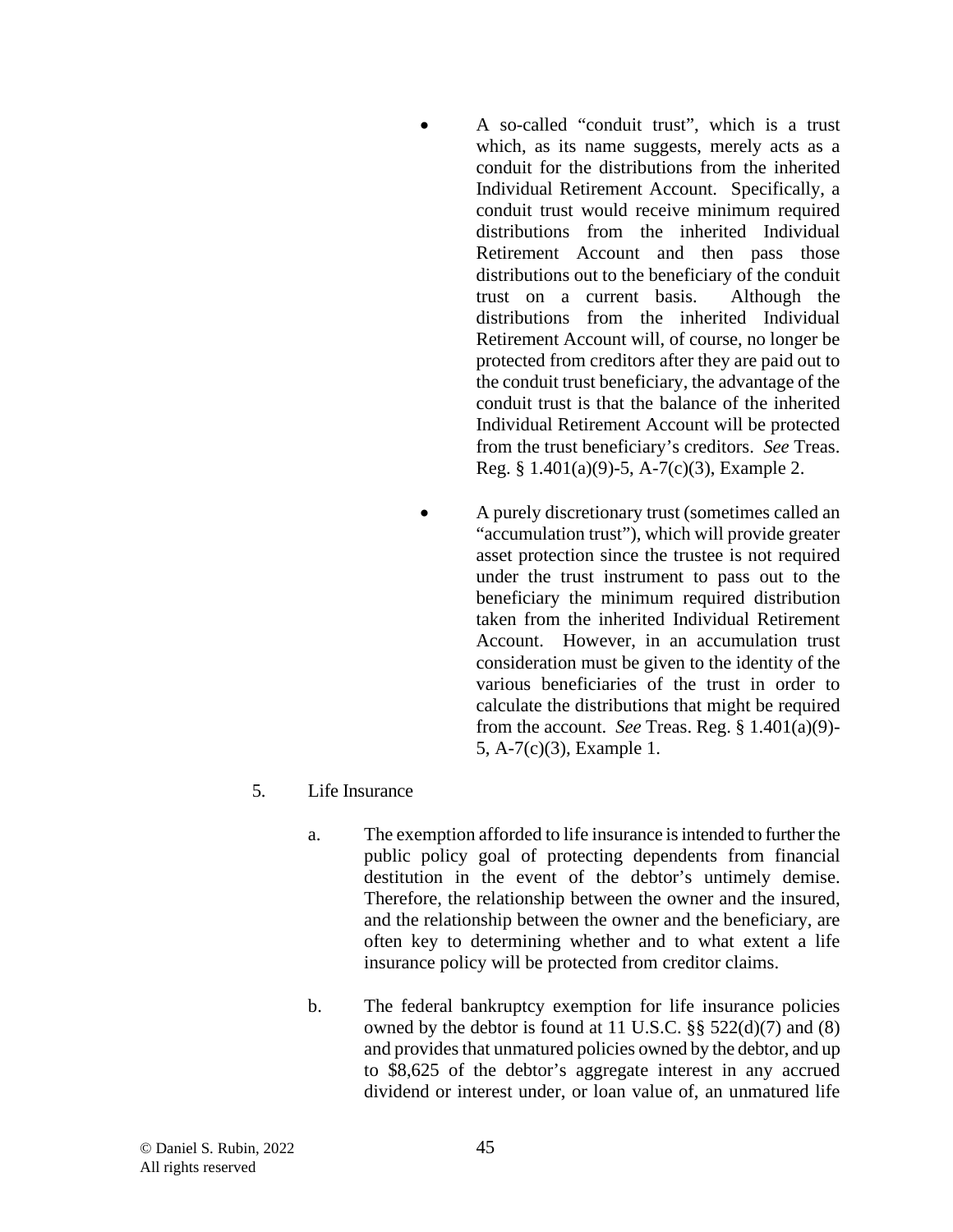insurance contract, is exempt provided that the insured is either the debtor or an individual of whom the debtor is a dependent.

- i. Federal bankruptcy law, 11 U.S.C. § 522(d)(7), broadly defines a dependent as including a spouse, regardless of whether the debtor's spouse is actually dependent on the debtor
- ii. The effect of the bankruptcy exemption for life insurance is to protect the actual insurance element of the policy and little else, since only a minimal portion of the cash surrender value of the policy is afforded any exemption. This may nevertheless be a valuable exemption where, for example, the debtor has become uninsurable since the life insurance policy was originally purchased, but it obviously does not provide significant opportunities for asset protection or pre-bankruptcy planning for the insured.
- c. Under Bankruptcy Code §  $522(d)(11)(C)$ , if the debtor is the beneficiary of the policy (rather than the owner of the policy), the proceeds of the life insurance contract are exempt, without any specific dollar limitation, to the extent "reasonably necessary" for the support of the debtor and any dependent of the debtor.
- d. Since the federal exemption scheme for life insurance that is owned by the debtor, as the insured, is so limited, where an exemption under an alternative state scheme is provided, its use in lieu of the federal exemption scheme should be carefully considered.
	- For example, Florida Statutes § 222.14 provides, in pertinent part, that "The cash surrender values of life insurance policies issued upon the lives of citizens or residents of the state…shall not in any case be liable to attachment, garnishment or legal process in favor of any creditor of the person whose life is so insured…unless the insurance policy…was effected for the benefit of such creditor."
- e. Obviously, the fact that an unlimited exemption for the cash surrender value of life insurance exists in some states can be easily abused by debtors.
	- i. For example, in *In re White*, 185 F. Supp. 609 (N.D. W. Va. 1960), the bankruptcy trustee, objecting to the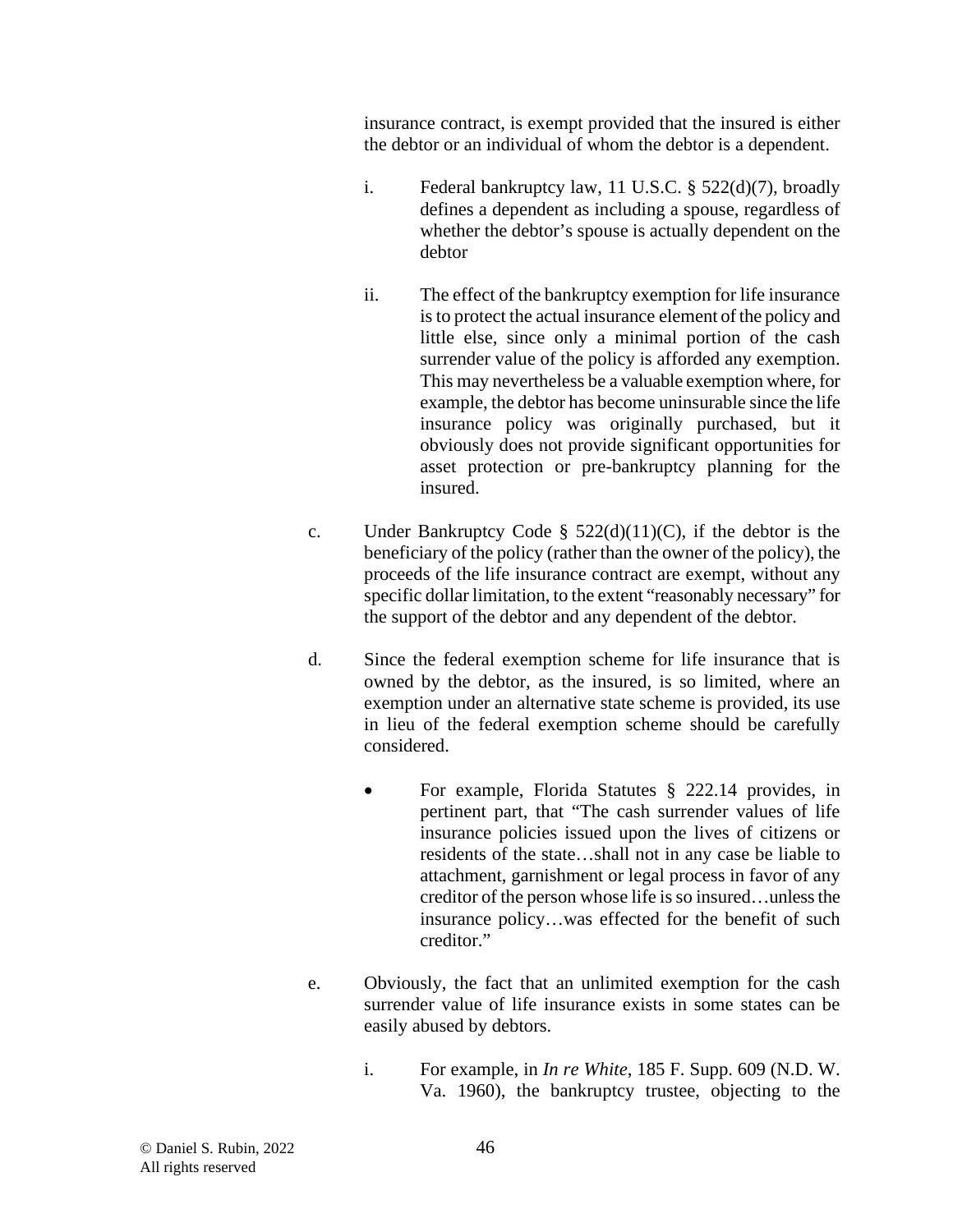debtor's position that the cash surrender value of his life insurance policy should be exempted as part of the unlimited exemption for the "proceeds and avails" of life insurance under West Virginia's exemption statute, argued that to hold the cash surrender value exempt would "provide a debtor with an avenue for depositing his funds, in unlimited amounts, in a species of property which would place it beyond the reach of his creditors, but not beyond his own reach after his discharge in bankruptcy." *Id*. at 611

- ii. Similarly, in *In re Beckman*, 50 F. Supp. 339 (N.D. Ala. 1943), the bankruptcy trustee argued that to hold the cash surrender value of the debtor's life insurance policy exempt would be to make an insurance policy "a refuge for fraud."
- iii. In each of *White* and *Beckman*, however, the Bankruptcy Court responded by stating that such an argument overlooks the fact that the exemption statute expressly provides that premiums paid in fraud of creditors would, nevertheless, inure to the benefit of creditors. In any event, and as is often stated, "[i]f abuses to enacted exemptions are deemed to exist, the remedy is by other than judicial legislation." *In re Worthington*, 28 B.R. 736, 737 (Bankr. W.D. Ky. 1983).
- iv. Such reasoning would seem to exempt even single premium policies purchased as a safe harbor for otherwise nonexempt funds, provided only that it cannot be proven that the single premium payment constituted a fraudulent transfer.

#### 6. Annuities

- a. The federal bankruptcy exemption for annuity payments is located at 11 U.S.C. § 522(d)(10)(E) and provides that payments may be exempted only if payable by reason of "…illness, disability, death, age, or length of service…" and, even then, only to the extent that such payments are "reasonably necessary" for the support of the debtor and any dependent of the debtor.
	- i. While the "reasonably necessary" standard should arguably be sensitive to the debtor's particular situation, the courts have not necessarily applied the exemption in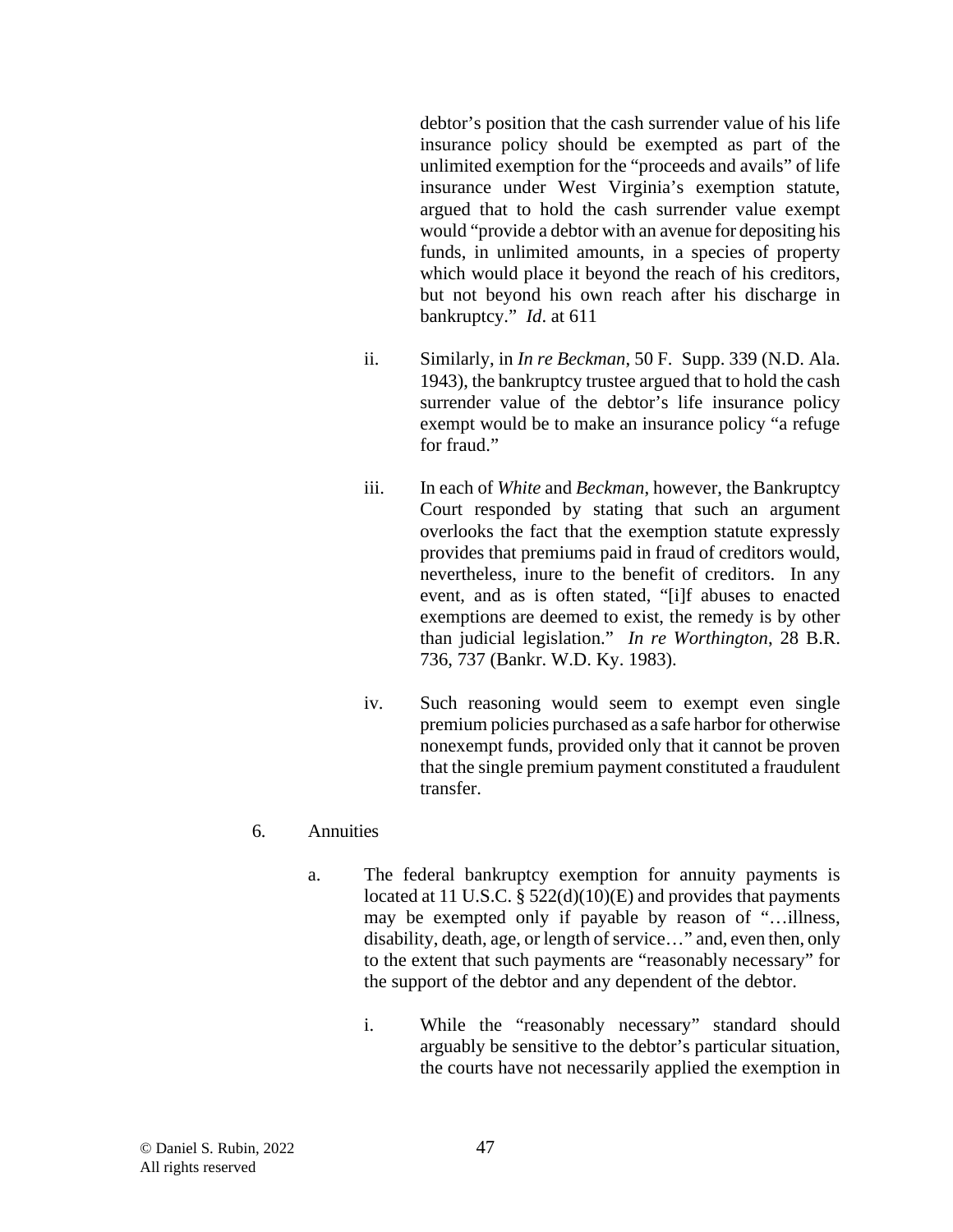this manner and have generally proven extremely spare in applying such standard in any event.

- *See*, *e.g.*, *Warren v. Taff*, 10 B.R. 101, 107 (Bankr. D. Conn. 1981) ("[t]he reasonably necessary standard requires that the court take into account other income and exempt property of the debtor, present and anticipated…the appropriate amount to be set aside for the debtor ought to be sufficient to sustain basic needs, not related to [the debtor's] former status in society or the lifestyle to which [the debtor] is accustomed").
- b. State law exemptions for the proceeds of an annuity vary widely from state to state, with some states providing for a total exemption and others only providing for only a limited exemption. Common limitations on the exemption for the proceeds of an annuity include:
	- i. A monthly limit on the exemption amount which is ostensibly tied to a basic standard of living in that state.
		- *See*, *e.g.*, 42 Pa. Cons. Stat. Ann. § 8124(c)(3), which provides that: "[t]he following property or other rights of the judgment debtor shall be exempt from attachment or execution on a judgment…Any policy or contract of insurance or annuity issued to a solvent insured who is the beneficiary thereof, except any part thereof exceeding an income or return of \$100 per month."
		- *See*, *e.g.*, Del. Code Ann. tit. 18 § 2728(a)(2), which provides that: "[t]he benefits, rights, privileges and options which under any annuity contract heretofore or hereafter issued are due or prospectively due the annuitant shall not be subject to execution nor shall the annuitant be compelled to exercise any such rights, powers or options nor shall creditors be allowed to interfere with or terminate the contract, except... [t]he total exemption of benefits presently due and payable to any annuitant periodically or at stated times under all annuity contracts under which he or she is an annuitant shall not at any time exceed \$350 per month for the length of time represented by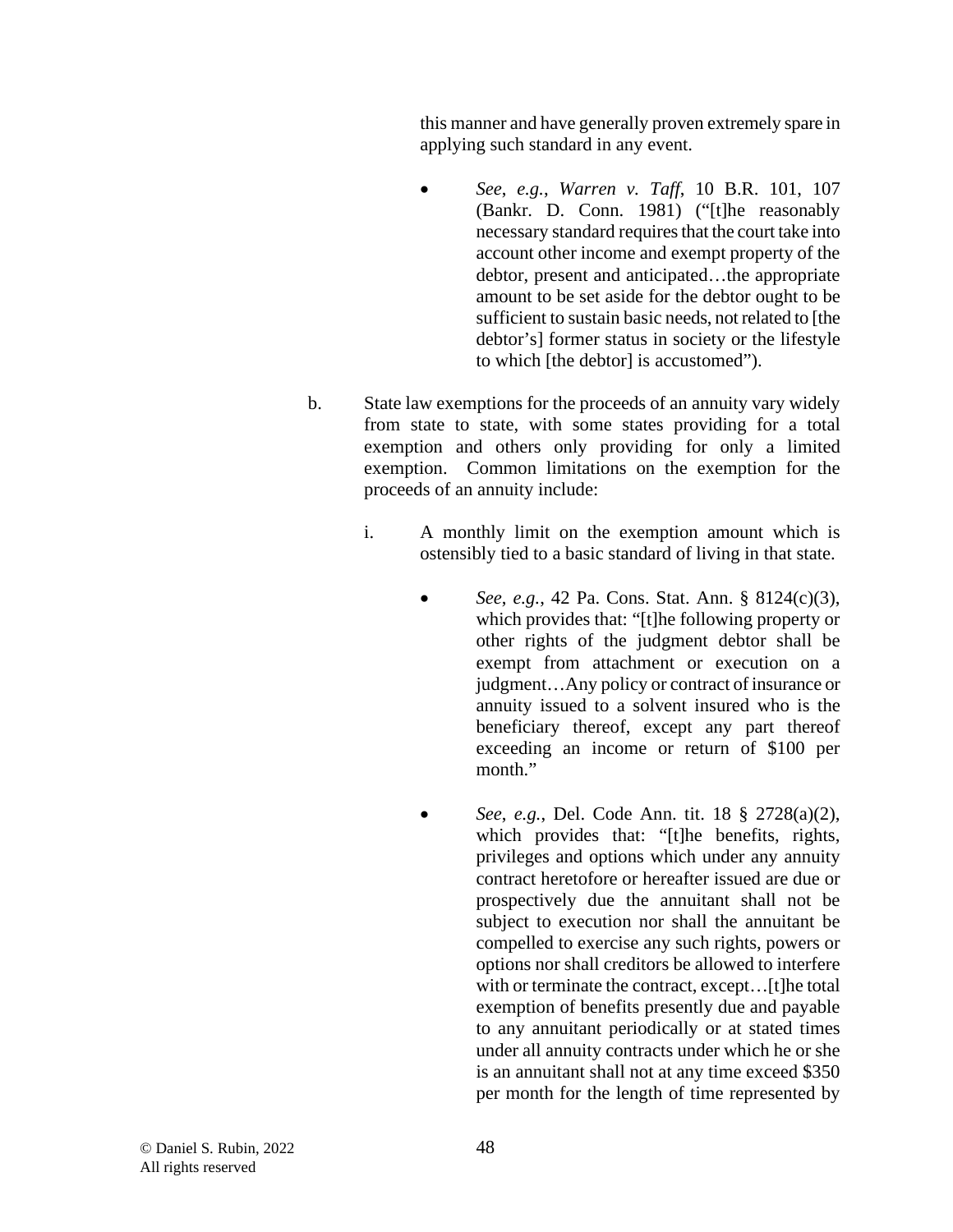such installments and that such periodic payments in excess of \$350 per month shall be subject to garnishee execution to the same extent as are wages and salaries."

- ii. Other states limit the exemption to annuities under which the named beneficiary is the debtor's spouse, children or dependents.
	- *See*, *e.g.*, Ohio Rev. Code Ann. § 3911.10, which provides, in pertinent part, that: "[a]ll contracts of life or endowment insurance or annuities upon the life of any person, or any interest therein, which may hereafter mature and which have been taken out for the benefit of, or made payable by change of beneficiary, transfer, or assignment to, the spouse or children, or any persons dependent upon such person…or to a trustee for the benefit of such spouse, children [or] dependent persons…shall be held, together with the proceeds or avails of such contracts, subject to a change of beneficiary if desired, free from all claims of the creditors of such insured person or annuitant."
- iii. Still other states, follow the federal exemption scheme and exempt only so much of an annuity as may be "reasonably necessary" for the support of the debtor and the debtor's dependents.
	- *See*, *e.g.*, Mo. Ann. Stat. § 513.430(1)(10)(e), which provides, in pertinent part, that: "[t]he following property shall be exempt from attachment and execution to the extent of any person's interest therein…[a]ny payment under a[n]…annuity or similar plan or contract on account of illness, disability, death, age or length of service, to the extent reasonably necessary for the support of such person and any dependent of such person…"
	- *See*, *e.g.*, N.Y. Ins. Law § 3212(d)(2), which provides, in pertinent part, that: "[t]he annuitant shall not be compelled to exercise any…rights, powers or options contained in the annuity contract, nor shall creditors be allowed to interfere with or terminate the contract…except that the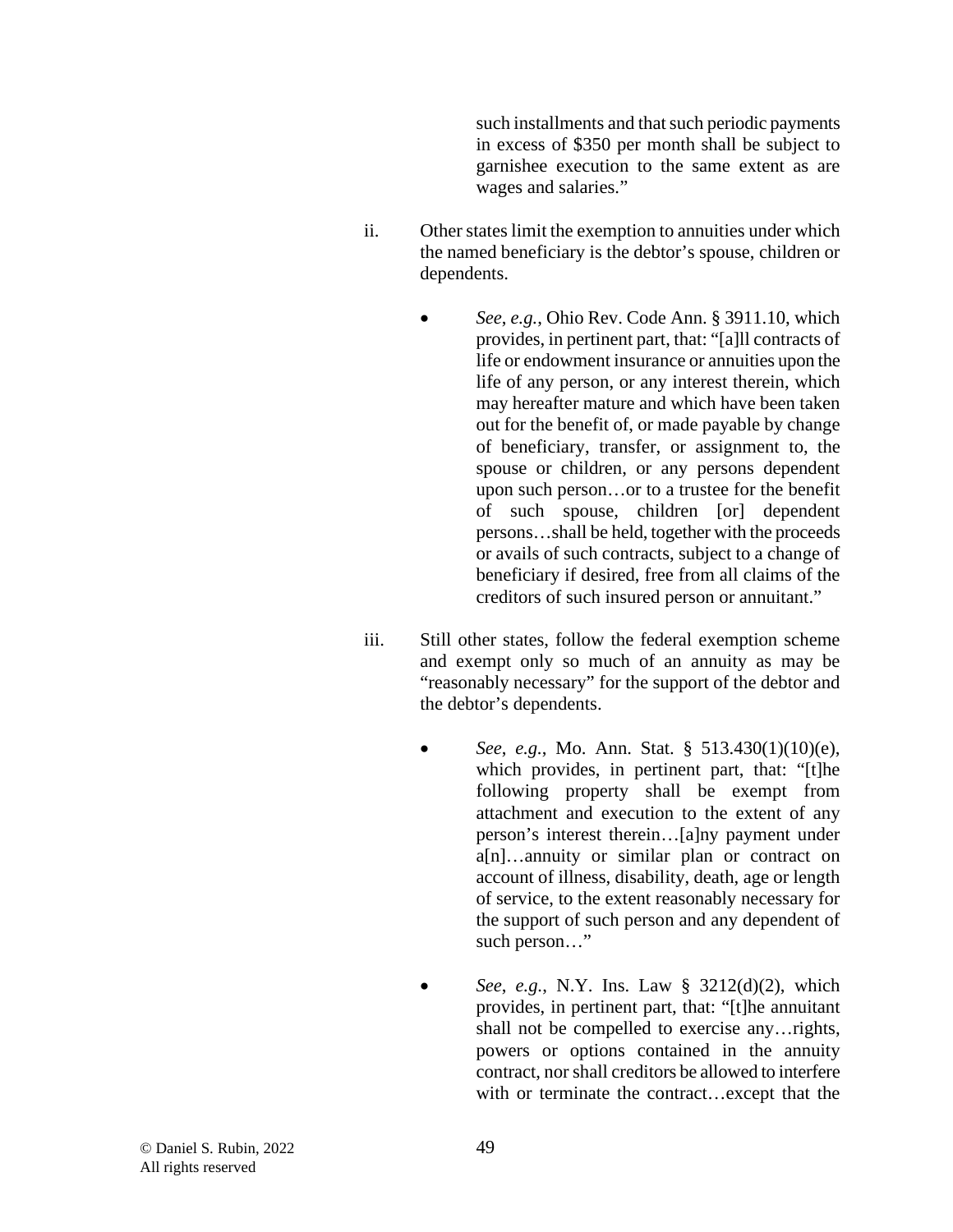court may order the annuitant to pay to a judgment creditor or apply on the judgment in installments, a portion of such benefits that appears just and proper to the court, with due regard for the reasonable requirements of the judgment debtor and his family, if dependent upon him…"

- New York, further qualifies its exemption for annuity contracts by providing that if the contract was purchased by the debtor within six months of the debtor's bankruptcy filing, then the exemption will be capped at \$5,000. N.Y. Debt. & Cred. Law § 283(1).
	- The intent of this statute, according to the Bankruptcy Court, is to "limit the debtor's ability to deliberately 'load up' on exempt property." *In re Moore*, 177 B.R. 437 at 441 (Bkrtcy. N.D.N.Y. 1994).
- c. In states where the exemption for the right to receive an annuity is unlimited, litigation has centered around the question of whether or not the interest held by the debtor is, in fact, an "annuity" within the meaning of the exemption statute.
	- i. In Florida, where Fla. Stat. § 222.14 provides in pertinent part that "…the proceeds of annuity contracts issued to citizens or residents of the state, upon whatever form, shall not in any case be liable to attachment, garnishment or legal process in favor of any creditor…of the person who is the beneficiary of such annuity contract...," the courts have broadly construed the scope of the term "annuity".
	- ii. For example, the Florida Supreme Court in the case of *In re McCollam*, 612 So. 2d 572 (Fla. 1993), held that under the Florida exemption scheme an annuity received by the debtor pursuant to a structured settlement of her deceased father's wrongful death claim was exempt as an "annuity" rather than nonexempt as the equivalent of an account receivable by the debtor. The Florida Supreme Court noted that: "[h]ad the legislature intended to limit the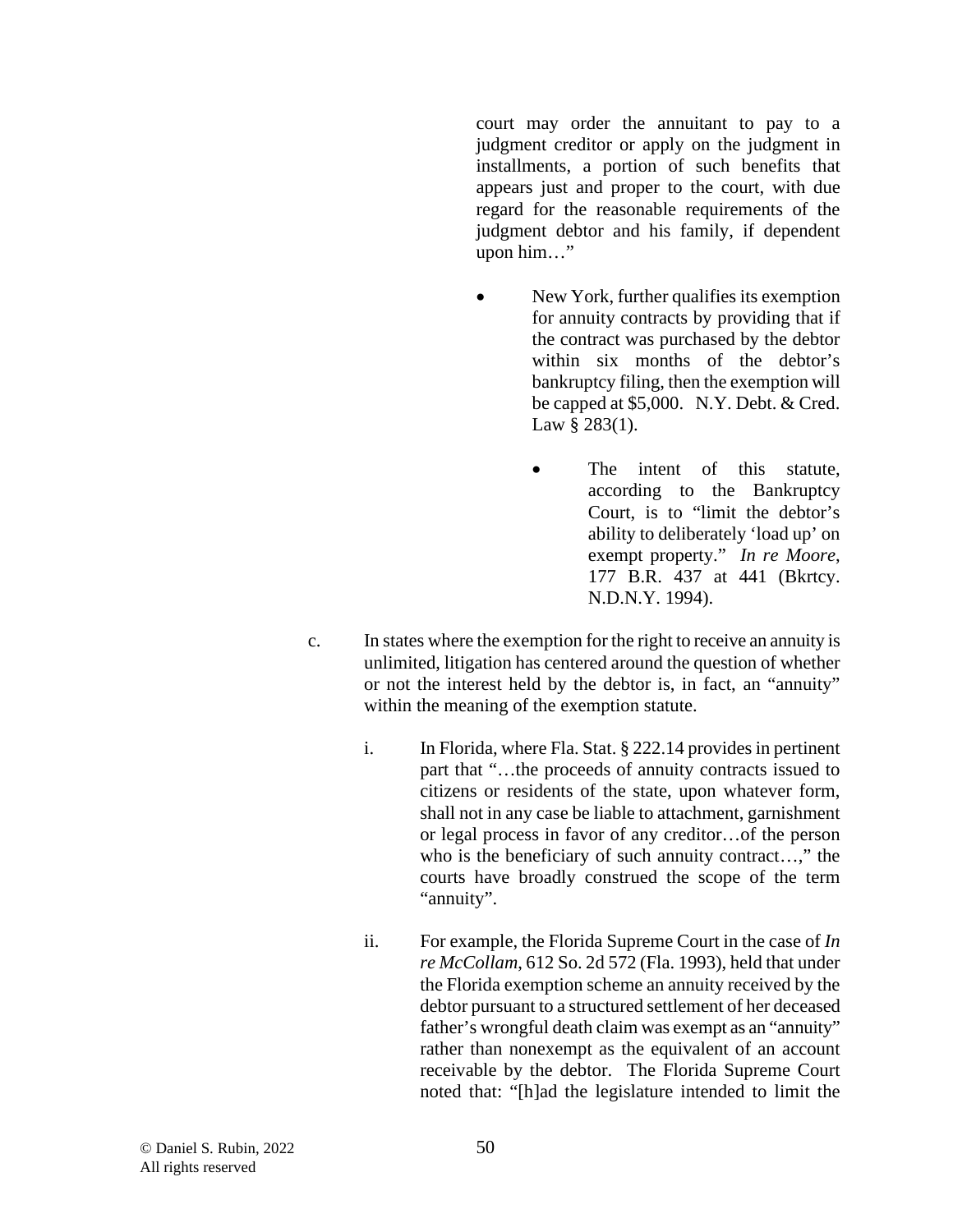exemption to particular annuity contracts, it would have included such restrictive language when the statute was amended to include annuity contracts." *Id*. at 574.

- Contrast, however, the Bankruptcy Court's decision in the matter of *In re Pizzi*, 153 B.R. 357 (Bankr. S.D. Fla. 1993), which held that the annual payment of a debtor's lottery winnings through a commercial annuity purchased by the State of Florida for the purpose of ensuring payment of the debtor's lottery winnings was not exempt from the bankruptcy estate as an "annuity" under Florida law since it was the State of Florida, rather than the debtor, that was named as the beneficiary of the annuity contract.
	- A similar situation existed in *In re Solomon*, 95 F.3d 1076 (11th Cir. 1996), in which the debtor was the payee under a structured settlement agreement which required the counter-party to purchase a commercial annuity contract in the debtor's favor to ensure its compliance with the agreement's payment schedule. The debtor, however, was not a party to the annuity contract. The Eleventh Circuit held in *Solomon* that the mere periodic payments which the debtor was to receive under the structured settlement agreement did not itself constitute an "annuity contract" of the kind which the debtor could exempt from the bankruptcy estate pursuant to the Florida exemption. Specifically distinguishing the decision in *In re McCollam*, *supra*, the Eleventh Circuit stated that: "…the statute does not shield all debts or 'accounts receivable' structured to resemble annuities from a debtor's bankruptcy estate. We read *McCollam* to require the existence of an actual annuity *contract* before a series of payments may be exempt under section 222.14." *Id*. at 1078.
- *See also*, *In re Conner*, 172 Bankr. 119, 121 (Bankr. M.D. Fla. 1994) (stating that "if all that is required to establish an annuity contract is a stream of payments over time, all installment contracts would qualify as an annuity and that is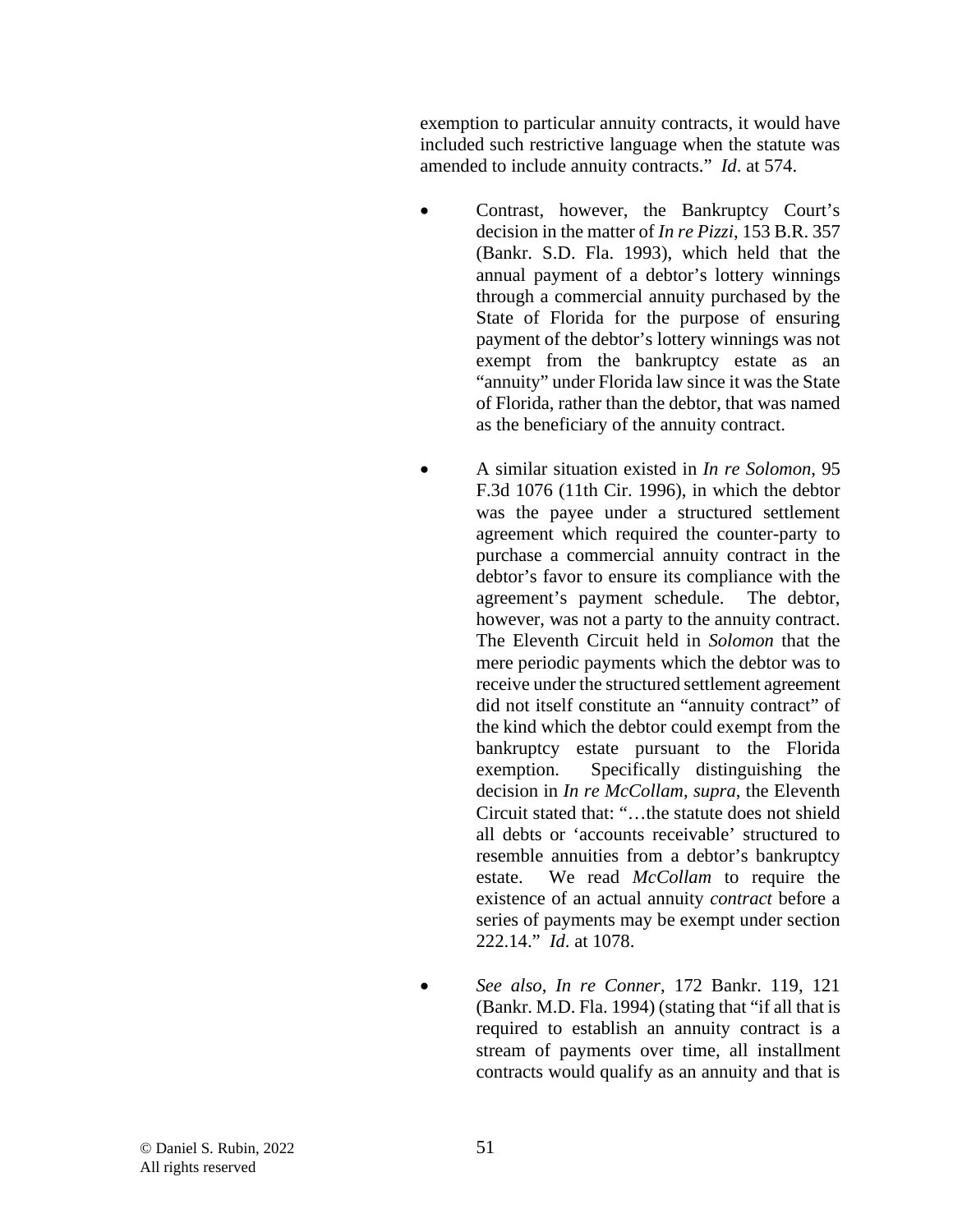clearly not what the *McCollam* decision requires").

iii. *In re Mart*, 88 B.R. 436 (Bankr. S.D. Fla. 1988), took the broad definition of an "annuity" under Florida's exemption scheme one step further and demonstrated an effective asset protection use of annuities (at least within the Southern District of Florida). In *Mart* the debtor's daughter-in-law established an irrevocable trust for the benefit of seven children, nieces and nephews of the debtor and funded the trust with \$2,000. The day after the trust was created, the debtor and his spouse entered into an annuity agreement with their daughter, who had been appointed as trustee of the trust. In furtherance of the annuity agreement, the debtor and his spouse transferred \$350,000 to the trust in exchange for a return stream of annuity payments in the amount of \$3,000 per month. Thirteen months later, the debtor filed bankruptcy and claimed that the annuity was exempt under Florida law. The objecting creditors argued that if the debtor's "…income stream from the transfer of this property is an Annuity, any debtor can go to his cousin and give him all of his property in return for a promised stream of income. That debtor need only pull out his big rubber stamp with the word Annuity on it and label the agreement from his cousin to pay the money." *Id*. at 438. The Bankruptcy Court in *Mart* held for the debtor, explaining that: "I agree that this statutory exemption, perhaps like all exemptions, invites abuse. I also agree that the debtor's relationship with the…trustee, her evident willingness to accept her father's proposals, and the fact that this is a completely private arrangement are grounds for careful scrutiny…I reject the argument and the objections, however, because, (1) …the statutory exemption is not restricted to annuities provided by completely unrelated, public entities, and (2) I find no intent to defraud creditors in this debtor's conversion of his non-exempt assets to exempt assets through the establishment of this annuity contract." *Id*.

### 7. Qualified Tuition Program Plans

a. Bankruptcy Code § 541(b)(6) provides that funds "…contributed to an account in accordance with section 529(b)(1)(A) of the Internal Revenue Code of 1986 under a qualified State tuition program (as defined in section 529(b)(1) of such Code) not later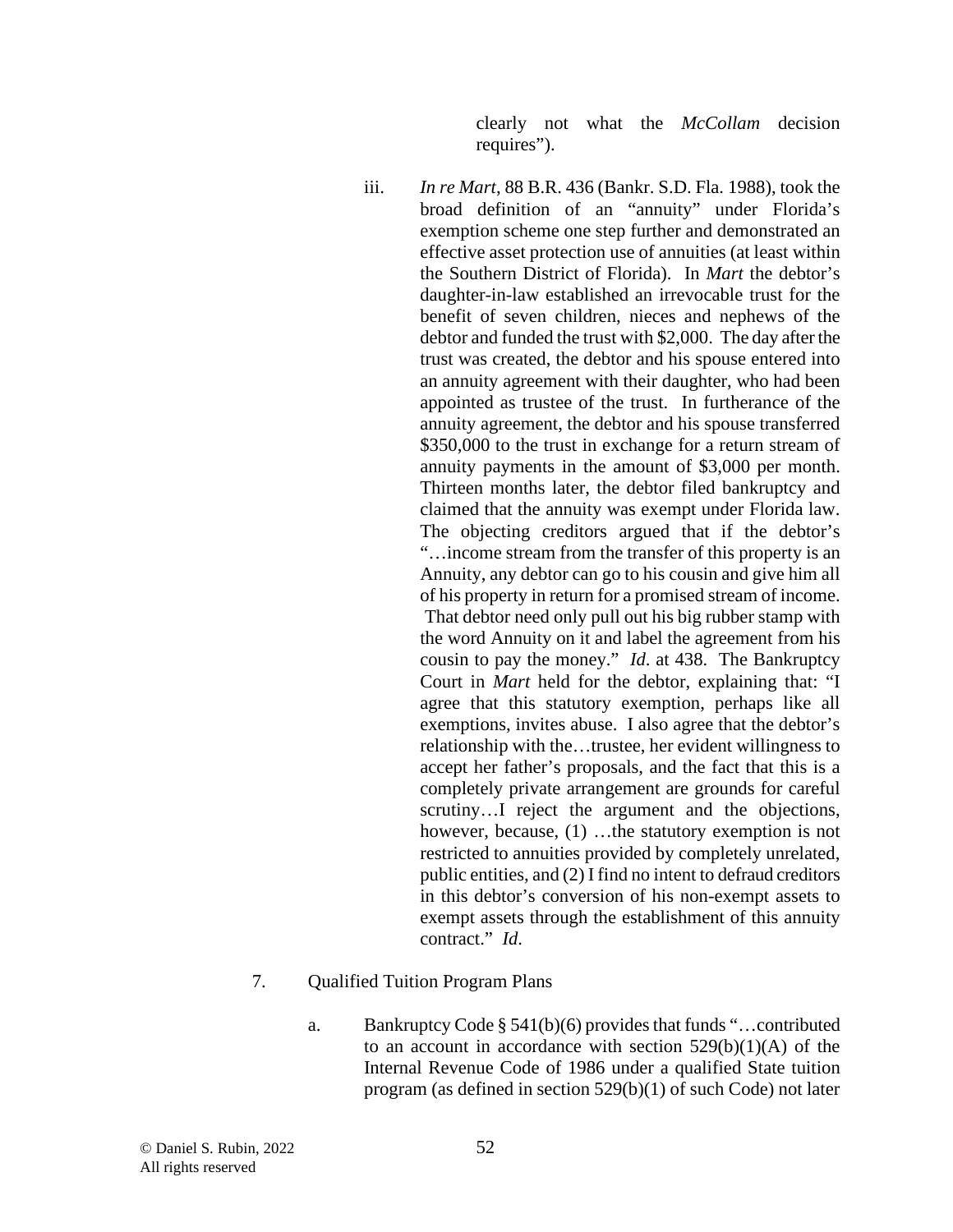than 365 days before the date of the filing of the petition…" are excluded, in whole or in part, from the bankruptcy estate provided that "….the designated beneficiary of the amounts paid or contributed to such tuition program was a child, grandchild, stepchild or step-grandchild of the debtor for the taxable year for which funds were paid or contributed."

- b. The extent of the exclusion depends upon the timing of the contribution:
	- i. Contributions made at least two years prior to bankruptcy are excluded from the bankruptcy estate to the extent that such amount does not exceed the total contributions permitted under Internal Revenue Code § 529(b)(7).
	- ii. Contributions made between one and two years prior to bankruptcy are excluded from the bankruptcy estate to the extent that such amount does not exceed \$5,000.
- c. In addition to the exclusion provided under Bankruptcy Code § 541(b)(6), slightly more than half of the states also provide Internal Revenue Code § 529 plans with at least some level of protection from creditor claims. Those states are:
	- i. Alaska Alaska Stat. § 14.40.802(h)
	- ii. Arkansas A.C.A. § 6-84-110(b)(2)
	- iii. Colorado C.R.S. § 23-3.1-307.4
	- iv. Delaware 10 Del. Code § 4916
	- v. Florida Fla. Stat. § 222.22(1)
	- vi. Idaho Idaho Code § 11-604A
	- vii. Illinois -15 ILCS 505/16.5; 735 ILCS 5/12-1001(j)
	- viii. Kansas K.S.A.  $\frac{60-2308(i)(2)-(4)}{6}$
	- ix. Kentucky Ky. Rev. Stat.  $§$  164A.350
	- x. Louisiana La.R.S. 17-3096G
	- xi. Maine Me. Rev. Stat. Ann. Title 20-A, § 11478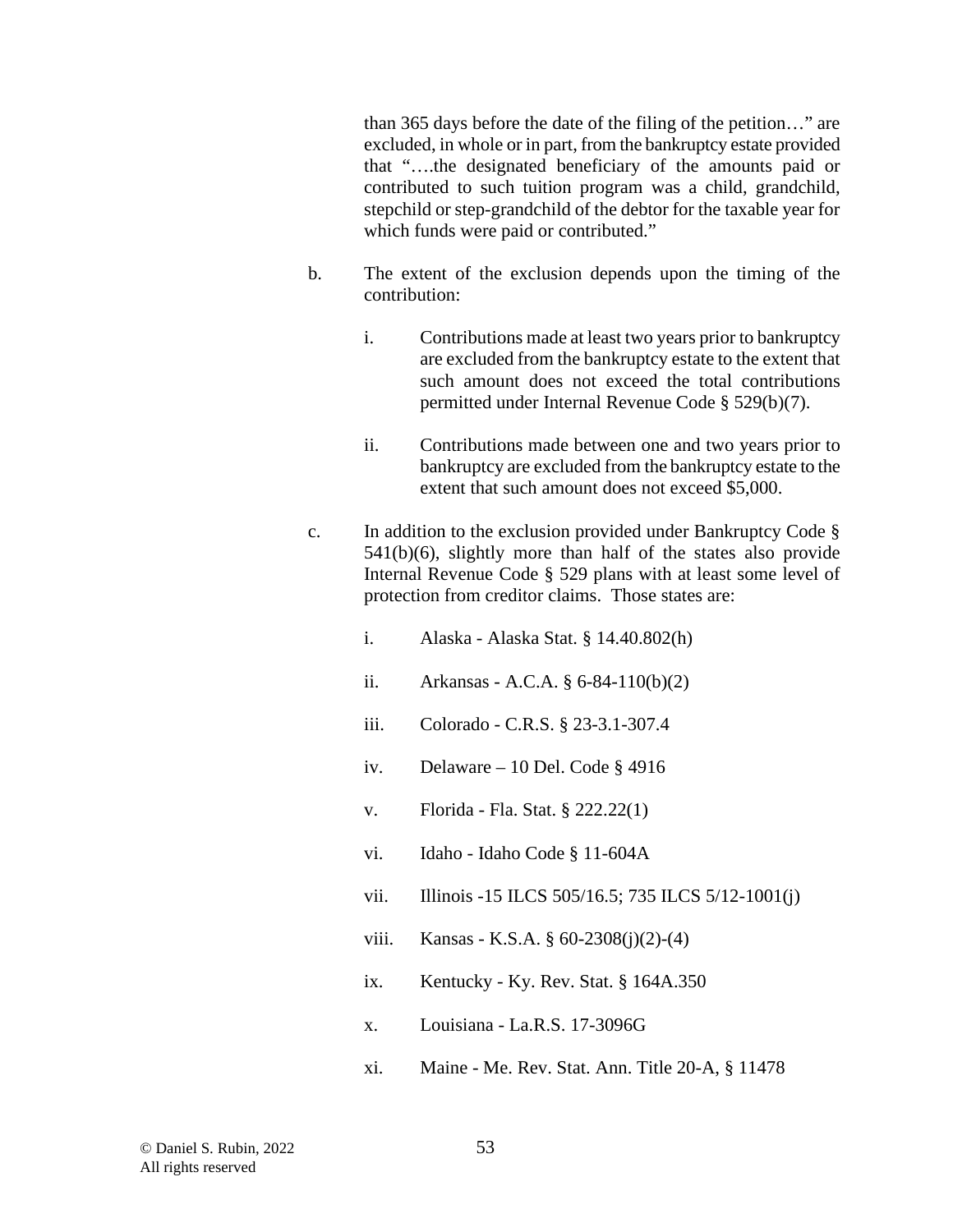- xii. Maryland Md. Education Code Ann. § 18-1913
- xiii. Nebraska R.R.S. Ned. § 85-1809
- xiv. Nevada NRS § 21.090
- xv. New Jersey N.J. Stat. § 18A:71B-41.1
- xvi. New York NY CPLR § 5205(j)
- xvii. North Carolina N.C. Gen. Stat. § 1C-1601
- xviii. North Dakota N.D. Admin. Code 12.5-02-01-06
- xix. Ohio ORC Ann. 3334.15(A)
- xx. Oklahoma 31 Okl. St. § 1, A, 26
- xxi. Oregon ORS § 348.863(2)
- xxii. Pennsylvania 24 P.S. § 6901.309.2
- xxiii. Rhode Island R.I. Gen. Laws 21 9-26-4(15)
- xxiv. South Carolina S.C. Code Ann. § 59-2-140
- xxv. South Dakota -S.D. Codified Laws § 13-63-20
- xxvi. Tennessee Tenn. Code Ann. § 49-7-822
- xxvii. Texas Tex. Prop. Code § 42.0022
- xxviii. Virginia Va. Code Ann. § 23-38.81
- xxix. West Virginia W.Va. Code § 18-30-7(i)
- xxx. Wisconsin Wis. Stat. 14.64
- d. Again, the creditor protection varies widely from state to state, and in some states such protections may only be against the beneficiary's creditors.
	- i. In most states, the creditor protection is limited to plans established under that state's program; however, the Florida, Tennessee and Texas statutes provide creditor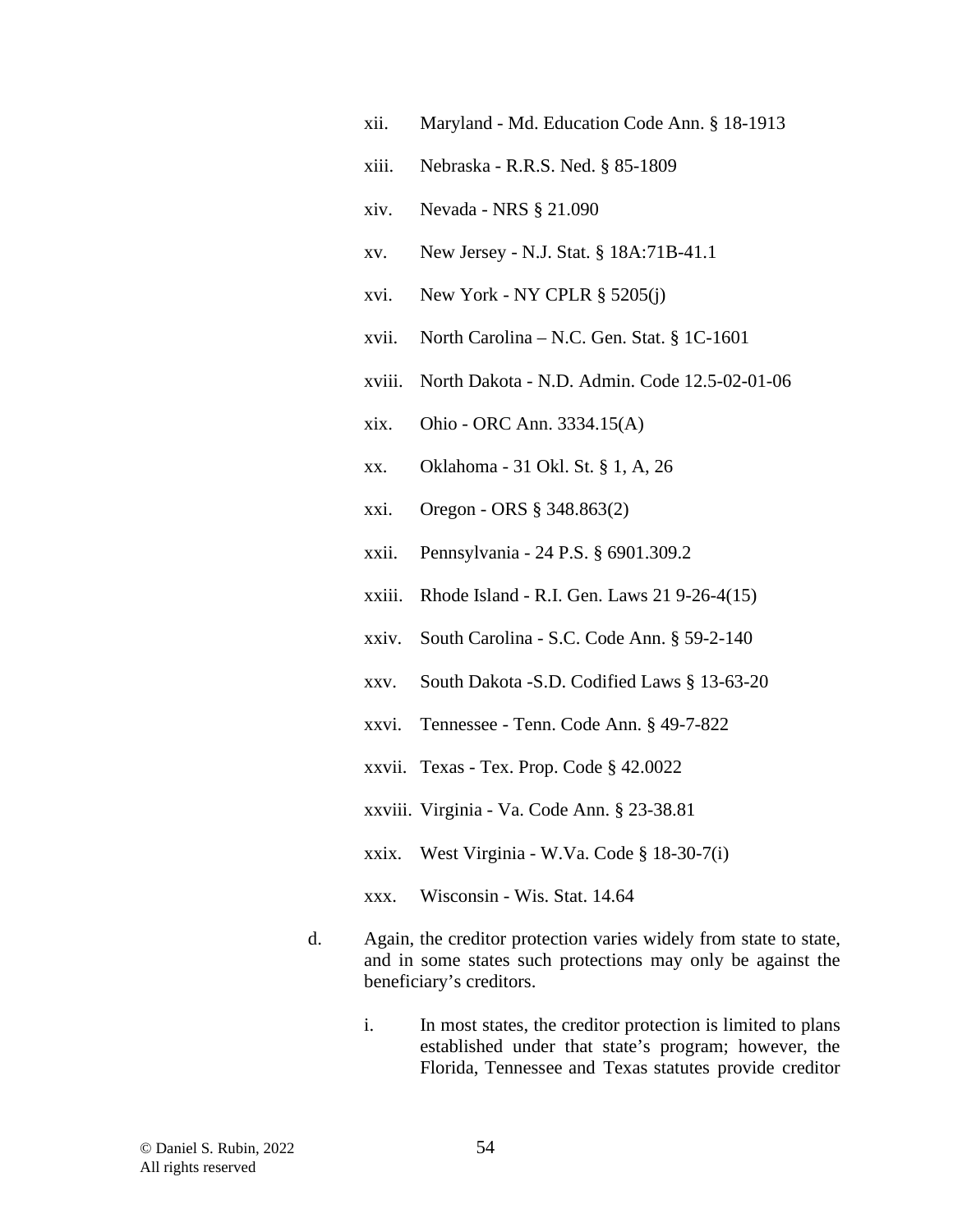protection to Internal Revenue Code § 529 plans established under the program of any state.

- For example, Florida Statutes § 222.22(1) provides that "[m]oneys paid into or out of, the assets of, and the income of any validly existing qualified tuition program authorized by s. 529 of the Internal Revenue Code of 1986, as amended, including, but not limited to, the Florida Prepaid College Trust Fund advance payment contracts under s. 1009.98 and Florida Prepaid College Trust Fund participation agreements under s. 1009.981, are not liable to attachment, levy, garnishment, or legal process in the state in favor of any creditor of or claimant against any program participant, purchaser, owner or contributor, or program beneficiary."
- ii. Many states protect Internal Revenue Code § 529 plans, without specifically delineating against whom the creditor protection is effective. Seemingly, as an asset protection planning device, protection against the creditors of the account holder is the most important consideration, since the account holder is the sole party with the right to withdraw funds from the plan. However, a number of state statutes provide that the protection is *vis a vis*:
	- Creditors of the beneficiary only
		- For example, Wis. Stat.  $\S$  14.64(7)(a) provides that: "[a] beneficiary's right to qualified withdrawals under this section is not subject to garnishment, attachment, execution or other process of law."
	- Creditors of the beneficiary and the contributor
		- For example, N.J. Stat. § 18A:71B-41.1 provides that "[m]oneys paid into or out of an NJBEST account by or on behalf of a contributor or designated beneficiary for the purposes of financing the cost of qualified higher education expenses under this article are exempt from all claims of creditors of the contributor or the designated beneficiary."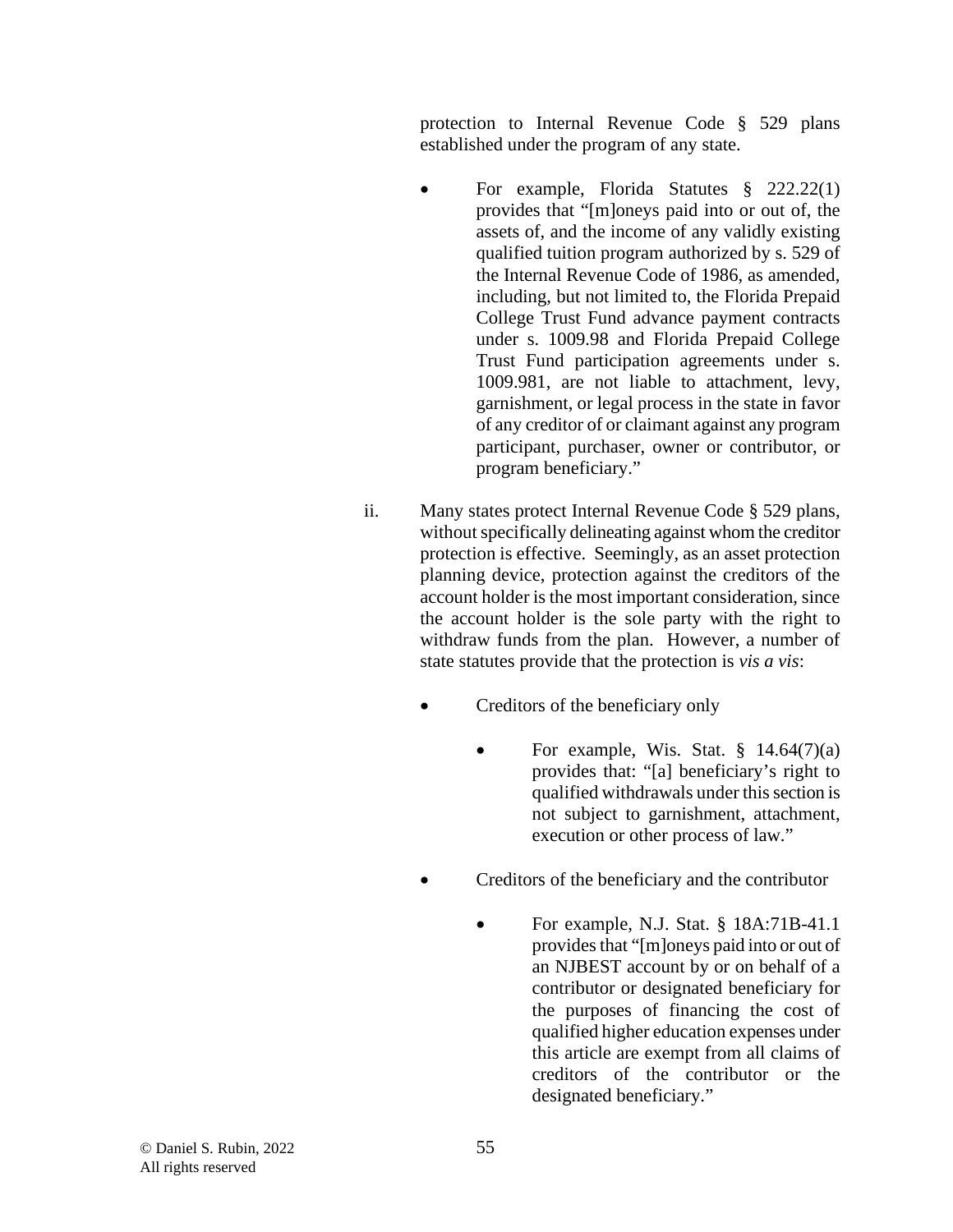- Creditors of the beneficiary and the account owner
	- For example, W. Va. Code § 18-30-7(i) provides that: "[n]otwithstanding any provision of this code to the contrary, money in the savings plan trust fund is exempt from creditor process and not subject to attachment, garnishment, or other process; is not available as security or collateral for any loan, or otherwise subject to alienation, sale, transfer, assignment, pledge, encumbrance or charge; and is not subject to seizure, taking, appropriation or application by any legal or equitable process or operation of law to pay any debt or liability of any account owner, beneficiary or successor in interest."
- Creditors of the beneficiary, the contributor and the account owner
	- For example, Va. Code Ann. § 23-38.81 provides that: "[n]otwithstanding any provision of law to the contrary, money in the Plan shall be exempt from creditor process and shall not be liable to attachment, garnishment, or other process, nor shall it be seized, taken, appropriated, or applied by any legal or equitable process or operation of law to pay any debt or liability of any purchaser, contributor or beneficiary."

### V. A BRIEF (AND SELECTIVE) HISTORY OF SPENDTHRIFT (AND DISCRETIONARY) TRUST PROTECTIONS

- A. What is a "Trust"?
	- 1. According to the Restatement Third, Trusts § 2, "[a] trust…is a fiduciary relationship with respect to property, arising from a manifestation of intention to create that relationship and subjecting the person who holds title to the property to duties to deal with it for the benefit of…one or more persons, at least one of whom is not the sole trustee."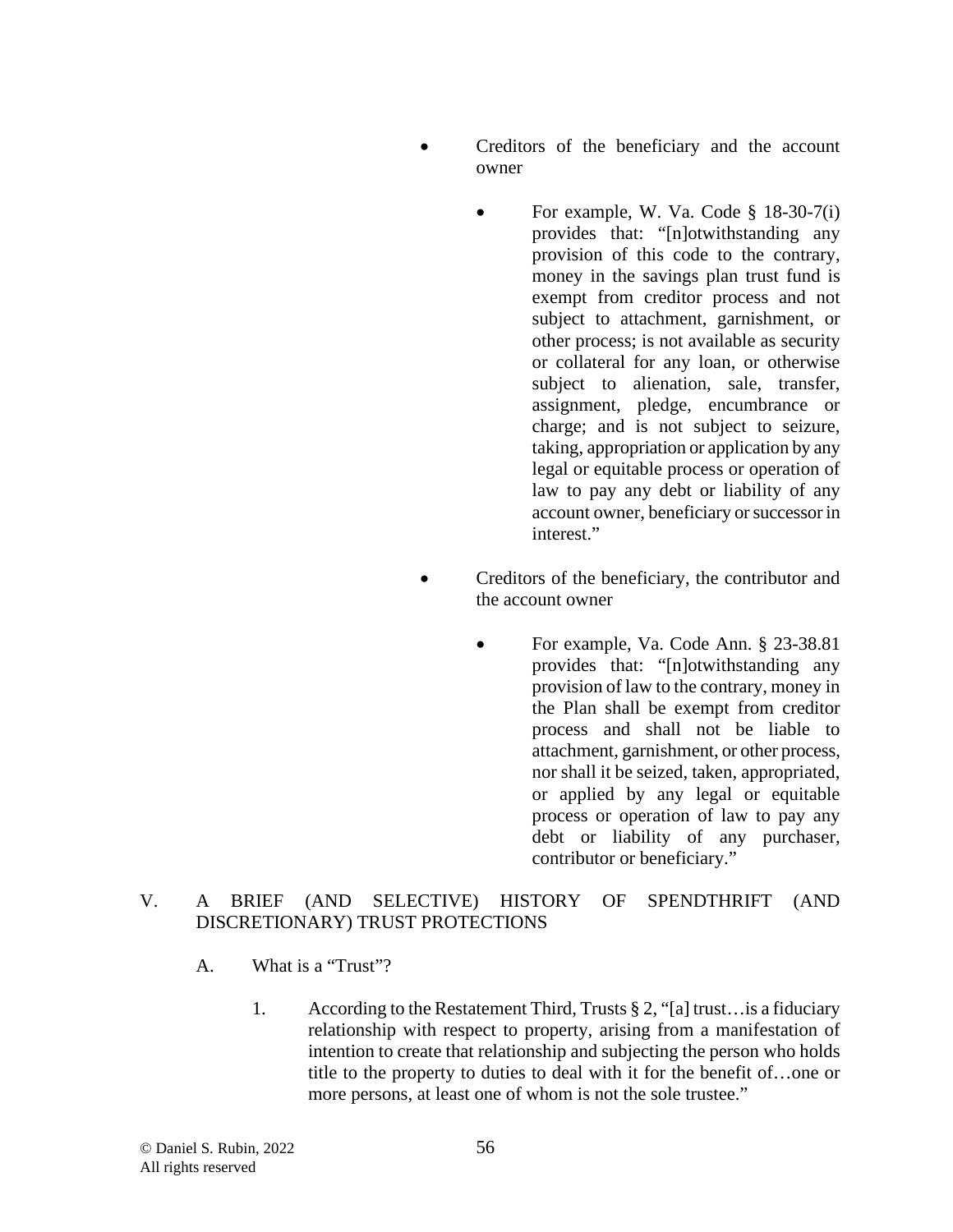- a. Comment f to the Restatement Third, Trusts § 2, provides "[i]n the strict, traditional sense, a trust involves three elements: (1) a trustee, who holds the trust property and is subject to duties to deal with it for the benefit of one or more others; (2) one or more beneficiaries, to whom and for whose benefit the trustee owes the duties with respect to the trust property; and (3) trust property, which is held by the trustee for the beneficiaries."
- 2. Similarly, George G. Bogert & George T. Bogert, *The Law of Trusts and Trustees* § 1 (rev. 2d ed. 1984), provides that "[a] trust may be defined as a fiduciary relationship in which one person holds a property interest subject to an equitable obligation to keep or use that interest for the benefit of another."
	- a. As to what, exactly, is a "fiduciary relationship," comment b to the Restatement Third, Trusts  $\S$  2, provides that "[t]he trust relationship is one of many forms of fiduciary relationship…one characteristic is common to all [fiduciary relationships]: a person in a fiduciary relationship to another is under a duty to act for the benefit of the other as to matters within the scope of the relationship."
- 3. Stated most simply, when a person transfers property to another person "in trust" for one or more beneficiaries, or for a legally-acknowledged beneficial purpose, a "trust" is formed.
- 4. As shall be explored in greater detail in the immediately following section of this outline, the fact that a trustee is the actual legal owner of the trust property is a key concept from which follows the asset protection generally afforded to a beneficiary through the holding of property in trust.
- B. Spendthrift Trusts
	- 1. "Trusts in which a beneficiary cannot assign the interest, or that provide that creditors cannot reach it, are known as 'spendthrift trusts.'" SCOTT AND ASCHER ON TRUSTS § 15.2, Vol. 3 at 898 (5th ed. 2007).
		- a. "The term 'spendthrift trust' refers to a trust that restrains voluntary and involuntary alienation of all or any of the beneficiaries' interests." RESTATEMENT (THIRD) OF TRUSTS § 58, Vol. 2 at 355 (2003).
	- 2. Spendthrift trusts are free from creditors' claims because the settlor has explicitly provided, through the incorporation of a spendthrift provision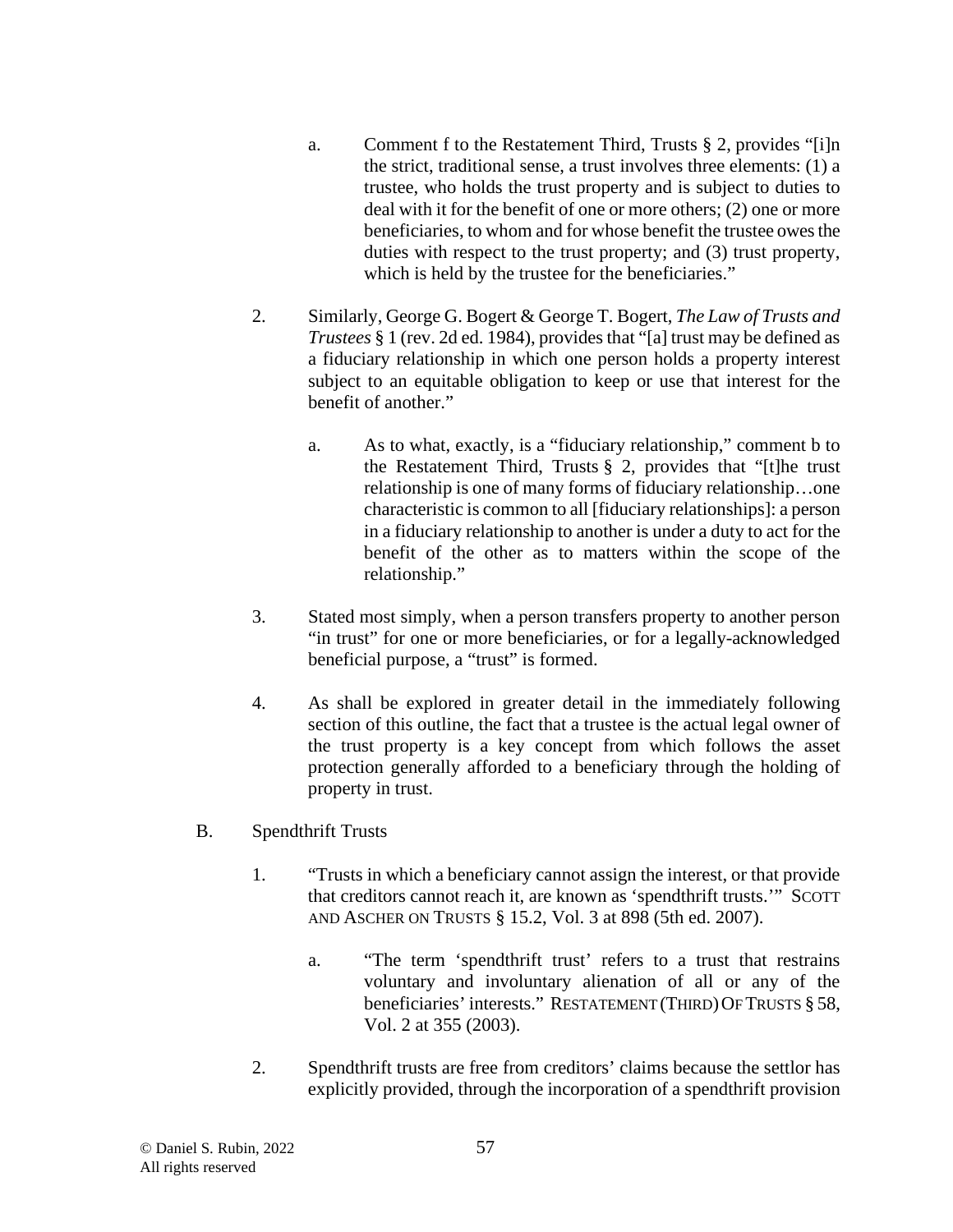in the governing instrument, that the trust fund shall be exempt from the claims of the beneficiary's creditors. In other words, the policy underlying the spendthrift trust is that it carries out a stated intent of the settlor.

- a. The maxim "*cujus est dare, ejus est disponere,*" or "[w]hose it is to give, his it is to dispose" is frequently cited in connection with references to the validity of spendthrift trust restrictions.
- b. "The validity of a spendthrift provision in a trust is predicated upon the [public policy] consideration that a person is free to make any desired disposition of his property." *Estate of Johnson*, 252 Cal.App.2d 923, 925 (1967). "[C]onsideration for the beneficiary does not even in the remotest way enter into the policy of the law; it has regard solely to the rights of the donor. Spendthrift trusts can have no other justification than is to be found in considerations affecting the donor alone." *[Estate of](http://www.westlaw.com/Link/Document/FullText?findType=Y&serNum=1909004354&pubNum=0000161&originatingDoc=I20b5f947dac711e2b36b0000833f9e5b&refType=RP&fi=co_pp_sp_161_499&originationContext=document&vr=3.0&rs=cblt1.0&transitionType=DocumentItem&contextData=(sc.Category)#co_pp_sp_161_499)  Morgan*[, 223 Pa. 228, 229, 72 A. 498, 499 \(1909\).](http://www.westlaw.com/Link/Document/FullText?findType=Y&serNum=1909004354&pubNum=0000161&originatingDoc=I20b5f947dac711e2b36b0000833f9e5b&refType=RP&fi=co_pp_sp_161_499&originationContext=document&vr=3.0&rs=cblt1.0&transitionType=DocumentItem&contextData=(sc.Category)#co_pp_sp_161_499)
- c. In addition, it is often said that the use of a spendthrift trust takes nothing from the beneficiary's creditor that he or she had previously.
	- "The doctrine that property may be made inalienable by such declaration of a [spendthrift] trust rests upon the theory that a donor has the right to give his property to another upon any conditions which he sees fit to impose, and that, inasmuch as such a gift takes nothing from the prior or subsequent creditors of the beneficiary to which they previously had the right to look for payment, they cannot complain that the donor has provided that the property or income shall go or be paid personally to the beneficiary and shall not be subject to the claims of creditors." *Parscal v. Parscal*, 148 Cal.App.3d 1098, 1102-1103.
- d. However, "[f]reedom of disposition in this country allows a property owner to impose conditions and limitations on beneficial interests he or she creates in a trust, but only to the extent they are not illegal or contrary to public policy." *Reporter's Notes on § 59 of the Restatement (Third) of Trusts, Comments a-a(2)*.
- e. How is a Trust Structured as a Spendthrift Trust?
	- i. Under § 502(b) of the Uniform Trust Code, "[a] term of a trust providing that the interest of a beneficiary is held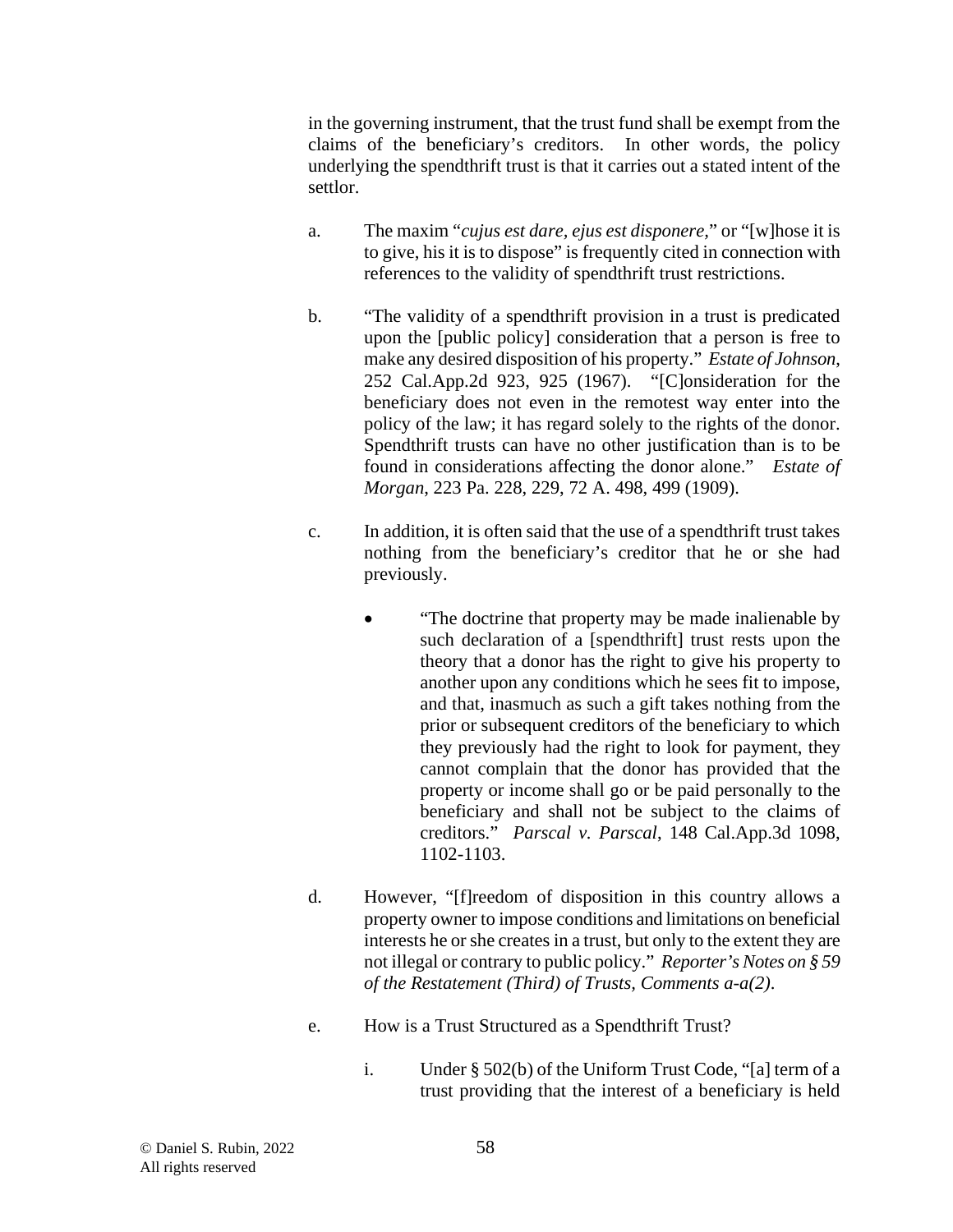subject to a "spendthrift trust," or words of similar import, is sufficient to restrain both voluntary and involuntary transfer of the beneficiary's interest."

- C. Discretionary Trusts
	- 1. A "discretionary" trust is a trust in which distributions to the beneficiary are left wholly within the discretion of the trustee, generally without regard to any ascertainable standard. RESTATEMENT (THIRD) OF TRUSTS § 58, Vol. 2 at 355 (2003).
	- 2. The effect of a discretionary trust is to limit the extent of the beneficiary's interest in the trust so as to make it sufficiently tenuous so that it does not qualify as a property right which is subject to attachment by creditors. In effect, the beneficiary's interest will only come into existence when and to the extent that the trustee decides to make a distribution to the beneficiary.
		- a. "In a discretionary trust it is the nature of the beneficiary's interest rather than a provision forbidding alienation which prevents the transfer of the beneficiary's interest. The rule…is not dependent upon a prohibition of alienation by the settlor; but the transferee or creditor cannot compel the trustee to pay anything to him because the beneficiary could not compel payment to himself or application for his own benefit." *Restatement (Second) of Trusts §155, cmt. b. (1959).*
			- i. "A transferee or creditor of a trust beneficiary cannot compel the trustee to make discretionary distributions if the beneficiary personally could not do so." *Comment e to Restatement (Third) of Trusts § 60 (2003).*
			- ii. Similarly, "[w]here by the terms of the trust a beneficiary is entitled only to so much of the income or principal as the trustee in his uncontrolled discretion shall see fit to give him, he cannot compel the trustee to pay to him or to apply for his use any part of the trust property. In such a case, an assignee of the interest of the beneficiary cannot compel the trustee to pay any part of the trust property, nor can creditors of the beneficiary reach any part of the trust property…If the beneficiary himself cannot compel the trustee to pay over any part of the trust fund, his assignee and his creditors are in no better position." *2A Scott & Fratcher, The Law of Trusts §155, at 154 (4th ed. 1989)*.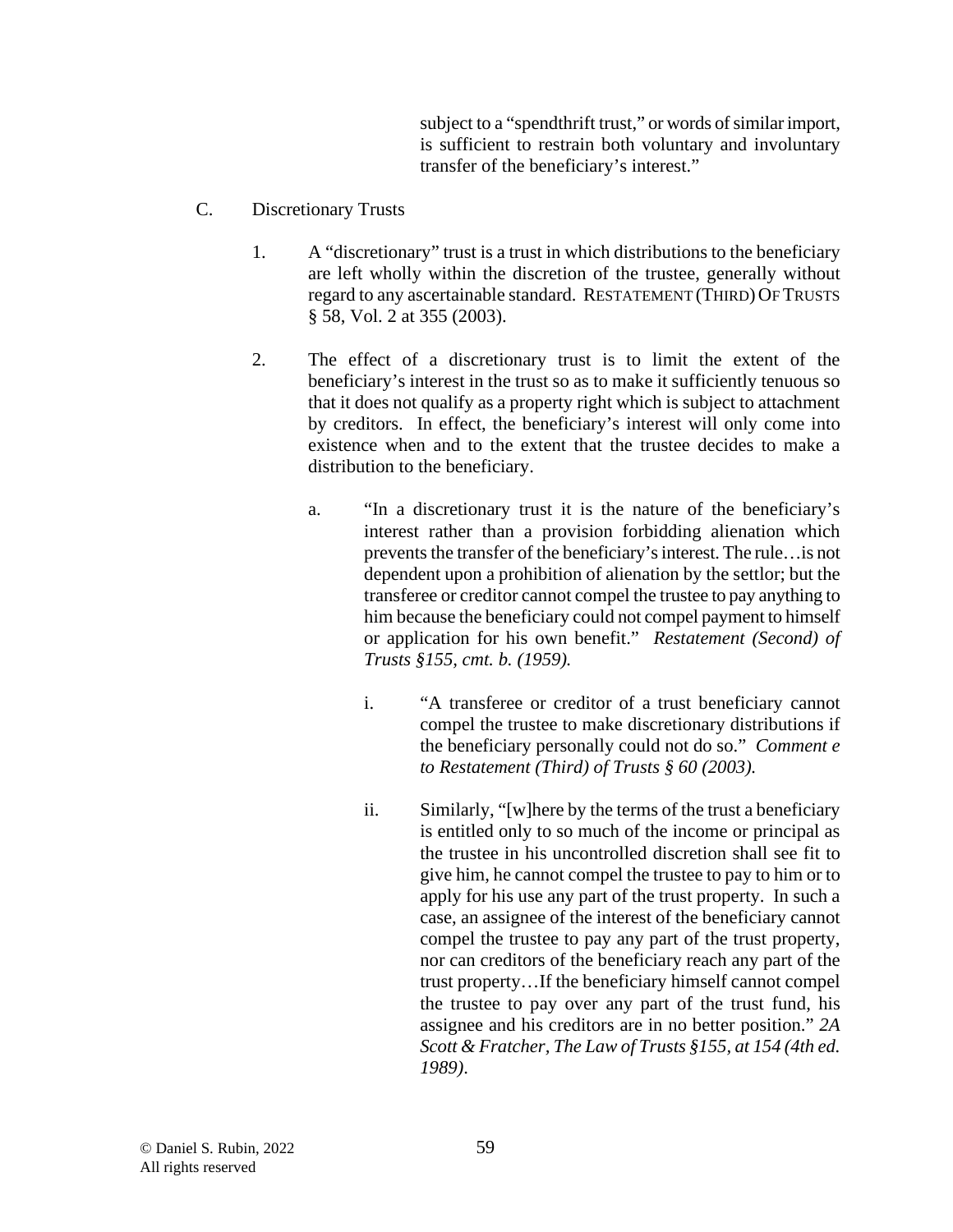- b. In this regard, the courts will generally not substitute their judgment for the judgment of a trustee; provided, however, that the trustee exercises the trustee's judgment in good faith and within reasonable bounds. In general, a court will only interfere with a trustee's exercise or failure to exercise a discretionary distribution power, when an abuse of discretion has been shown to have occurred.
	- i. "At the heart of this issue, then, is the critical inquiry whether any court can substitute its discretion for that which a settlor has vested exclusively in the trustee, and thereby force the premature distribution of trust property by distributing same not to the beneficiary but to his seizing creditors. We are persuaded that question must be answered in the negative." *Read v. U.S. ex rel. Department of Treasury*, 169 F.3d 243, 254 (5th Cir. 1999).
- D. Combined Discretionary and Spendthrift Trusts
	- 1. "A spendthrift trust is to be distinguished from a discretionary trust but may or may not also contain discretionary interests…" RESTATEMENT (THIRD) OF TRUSTS § 58, Vol. 2 at 355 (2003).
	- 2. A discretionary spendthrift trust has the potential to afford a beneficiary a significant amount of creditor protection. A trio of cases is instructive in this regard; they are (i) *Nichols v. Eaton*, 91 U.S. 716 (1875), (ii) *Sligh v. First National Bank of Holmes County*, 704 So. 2d 1020 (Miss. 1997), and (iii) *Scheffel v. Krueger,* 782 A.2d 410 (N.H. 2001).
		- a. *Nichols v. Eaton*, 91 U.S. 716 (1875)
			- i. In *Nichols*, the trust in question was a testamentary trust established by a mother for her sons, one of whom had failed in business and who had assigned all of his property for the benefit of his creditors and then later filed for bankruptcy. The mother's will included a provision that stated that if any of her sons should "alienate or dispose of the income to which they were entitled under the trusts of the will, or if, by reason of bankruptcy or insolvency, or any other means whatsoever, said income could no longer be personally enjoyed by them respectively, but the same would become vested in or payable to some other person, then the trust expressed in said will concerning so much thereof as would so vest should immediately cease and determine. In that case,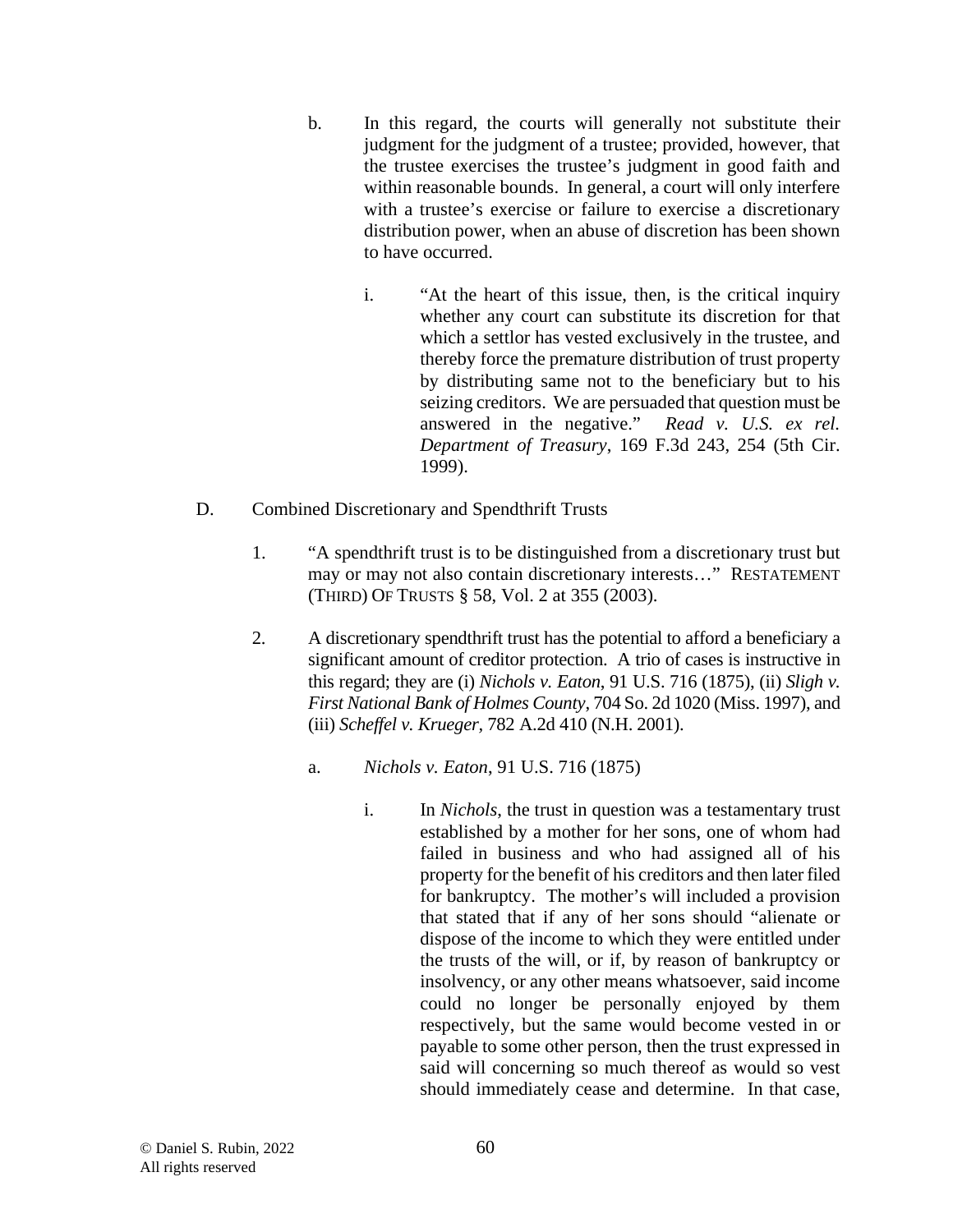during the residue of the life of such son, that part of the income of the trust fund was to be paid to the wife and children, or wife or child, as the case might be, of such son, and in default of any objects of the last-mentioned trust, the income was to accumulate in augmentation of the principal fund." *Nichols* at 718.

- ii. In establishing the modern rule with regard to spendthrift trusts, the Supreme Court in *Nichols* stated that:
	- "[w]e concede that there are limitations which public policy or general statutes impose upon all dispositions of property, such as those designed to prevent perpetuities and accumulations of real estate...We also admit that there is a just and sound policy...to protect creditors against frauds upon their rights...But the doctrine, that the owner of property...cannot so dispose of it, but that the object of his bounty...must hold it subject to the debts due his creditors...is one which we are not prepared to announce as the doctrine of this court." *Nichols* at 725.
- b. Sligh v. First National Bank of Holmes County, 704 So. 2d 1020 (Miss. 1997)
	- i. In *Sligh v. First National Bank of Holmes County*, the beneficiary of two spendthrift trusts established by the beneficiary's mother with the defendant bank as trustee was operating a motor vehicle while intoxicated and was involved in an accident which left the plaintiff paralyzed, with the loss of the use of both legs, the loss of all sexual function and the loss of the ability to control bowel and urinary function. The plaintiff won a \$5 million civil judgment against the beneficiary for compensatory and punitive damages and tried to collect against the trusts by alleging that the beneficiary's mother had actual knowledge that the beneficiary was an alcoholic and that she had created the trusts to shield the beneficiary's interest from the likely claims of involuntary tort creditors.
	- ii. The plaintiff alleged that it was a violation of public policy to enforce and give priority to spendthrift trust protections against involuntary tort judgments and urged the court to recognize and enforce a public policy exception to the spendthrift trust doctrine in favor of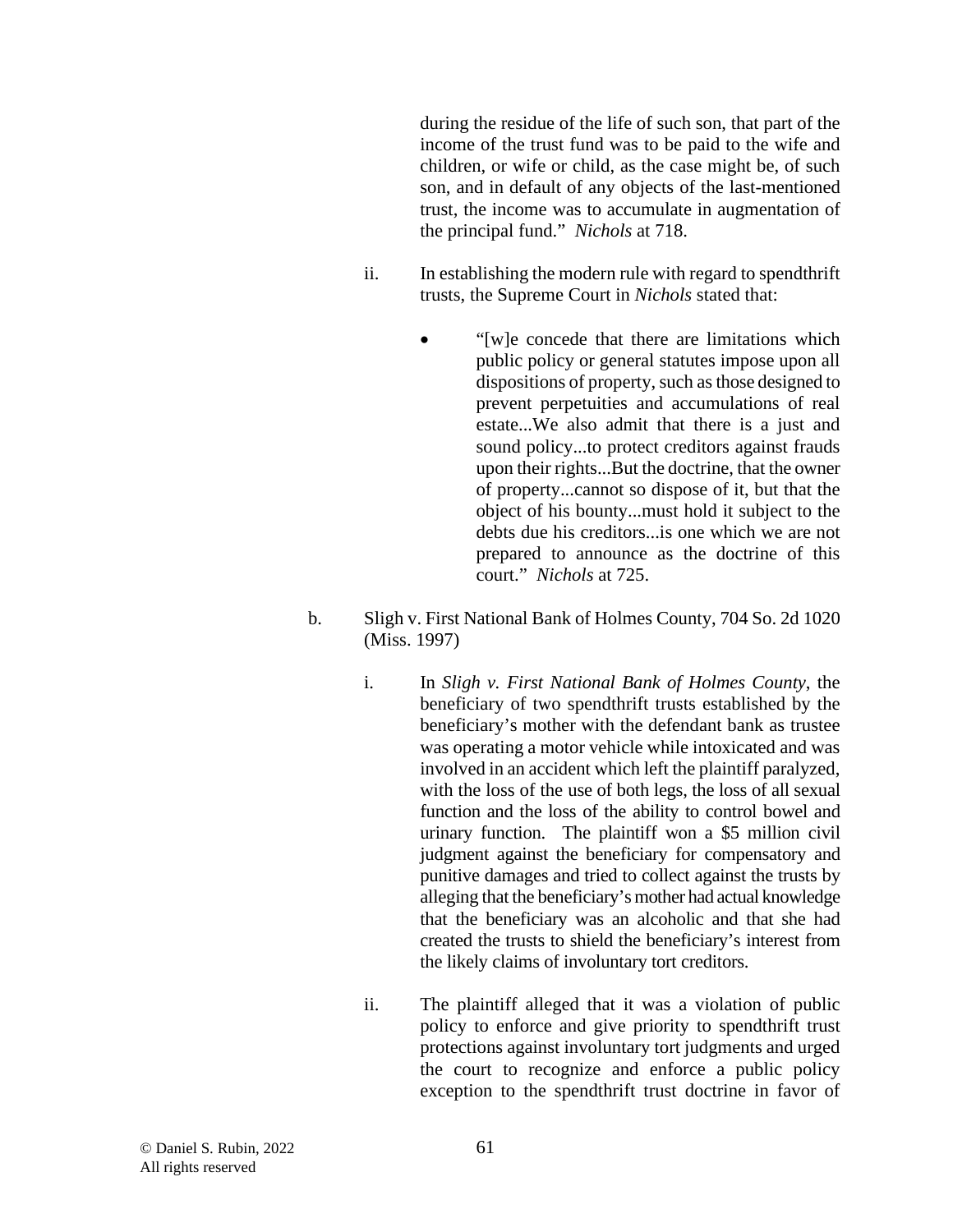involuntary tort creditors. The Mississippi Supreme Court ultimately allowed the plaintiff to collect against the trusts by concluding that spendthrift protections should not extend to judgments for "gross negligence and intentional torts."

iii. More significant, perhaps, is the fact that the Mississippi legislature promptly negated the import of *Sligh* on a going forward basis through the enactment of the "Family Trust Preservation Act of 1998." Miss. Code Ann. §§ 91- 9-501, *et seq.* (1998). That act provides that except in the case of a self-settled trust, a beneficiary's interest in a spendthrift trust may not be transferred nor subjected to a money judgment until the interest is actually paid to the beneficiary.

### c. *Scheffel v. Krueger,* 782 A.2d 410 (N.H. 2001)

- i. In *Scheffel v. Krueger*, the defendant was a convicted child molester who was the beneficiary of a discretionary spendthrift trust established by his grandmother in 1985. The plaintiff filed suit in 1998 asserting tort claims against the defendant in connection with the molestation charges and seeking an attachment of the defendant's beneficial interest in the discretionary spendthrift trust. Under the terms of the trust, all income was to be distributed to the defendant annually and distributions of principal were to be made in the trustee's discretion. The defendant had the power to invade the principal of the trust only following his fiftieth birthday.
- ii. The court found no basis for relief for the plaintiff and held that nothing in the language of the relevant state statute suggested that the legislature intended to exempt a tort creditor from a spendthrift provision.
	- Furthermore, the court also found that the defendant's ability to direct trust income and principal after attaining age fifty did not in and of itself disqualify the trust as a spendthrift trust.

# E. Uniform Trust Code

1. Article 5 of the Uniform Trust Code addresses the validity of spendthrift provisions and the rights of creditors against a beneficiary's interest in spendthrift and discretionary trusts.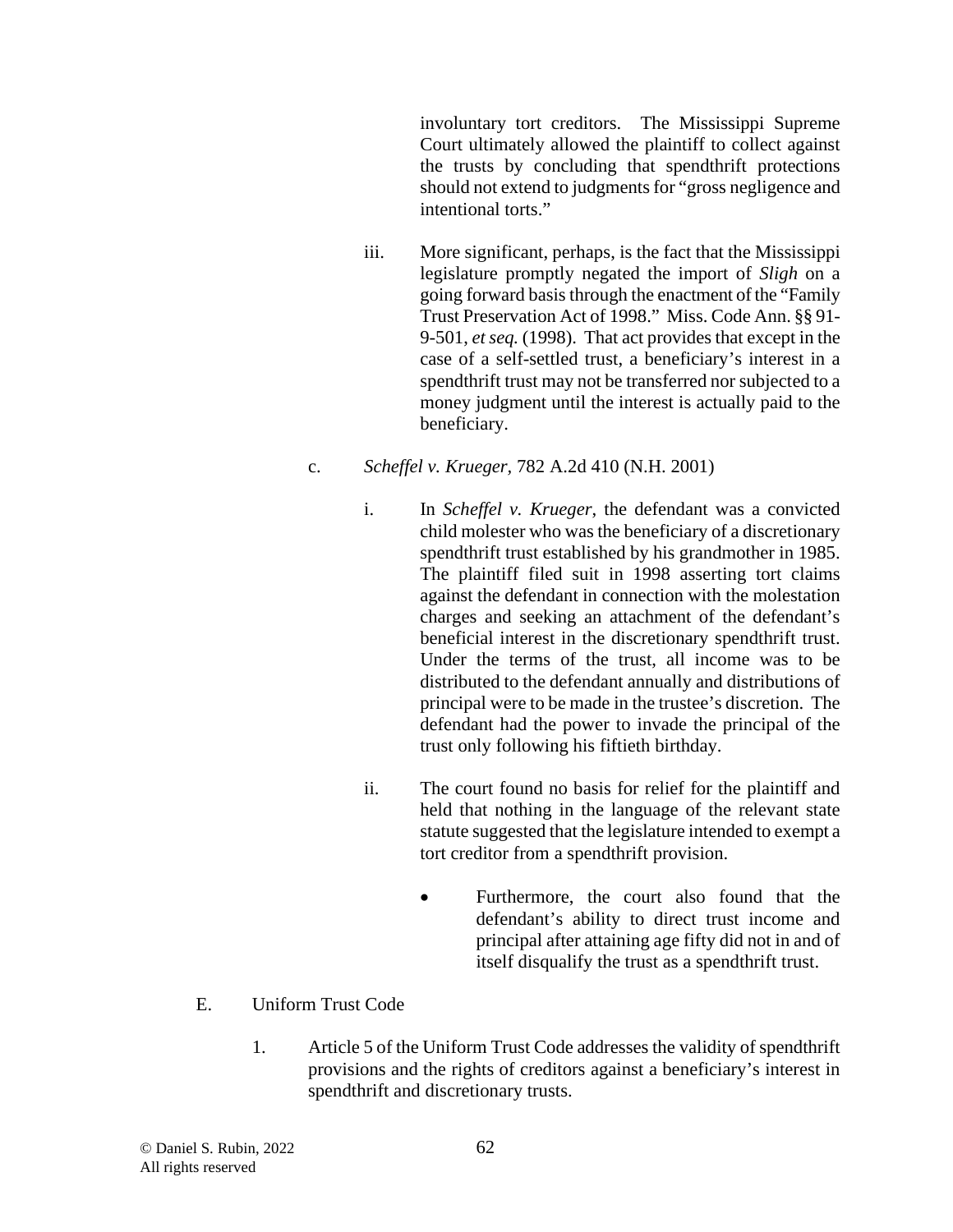- 2. Uniform Trust Code  $\S$  502(a) provides that a spendthrift provision is valid only if it restrains both voluntary and involuntary transfer of a beneficiary's interest.
	- a. Accordingly, the settlor may not permit a beneficiary to assign trust assets while prohibiting a beneficiary's creditors from collecting on an involuntary basis.
	- b. Pursuant to Uniform Trust Code § 502(b), a statement that the beneficiary's interest is held subject to a "spendthrift trust" is sufficient to restrain both voluntary and involuntary transfer of the beneficiary's interest.
- 3. Uniform Trust Code § 503 sets forth exceptions to the spendthrift provision, which are discussed in detail below.
- 4. Uniform Trust Code § 504(b), provides that whether or not a trust contains a spendthrift provision, a creditor of a beneficiary may not compel a distribution that is subject to the trustee's discretion even if the discretion has been expressed in the form of a standard of distribution or the trustee has abused the discretion.
	- However, in certain special circumstances a court may compel a distribution. For example, under Uniform Trust Code §  $504(c)(1)$ , in specified circumstances the court may order discretionary distributions that the beneficiary's child, spouse, or former spouse can reach.
- F. Exception Creditors
	- 1. Exception creditors are creditors whose claims are "excepted" from spendthrift trust protections under certain circumstances.
	- 2. Exception creditors sometimes include:
		- a. creditors with claims for necessaries provided to the beneficiary.
		- b. creditors with claims for services to protect the beneficiary's interest in the trust.
		- c. claims by a governmental entity.
		- d. children with child support claims.
		- e. (sometimes) spouses with support claims.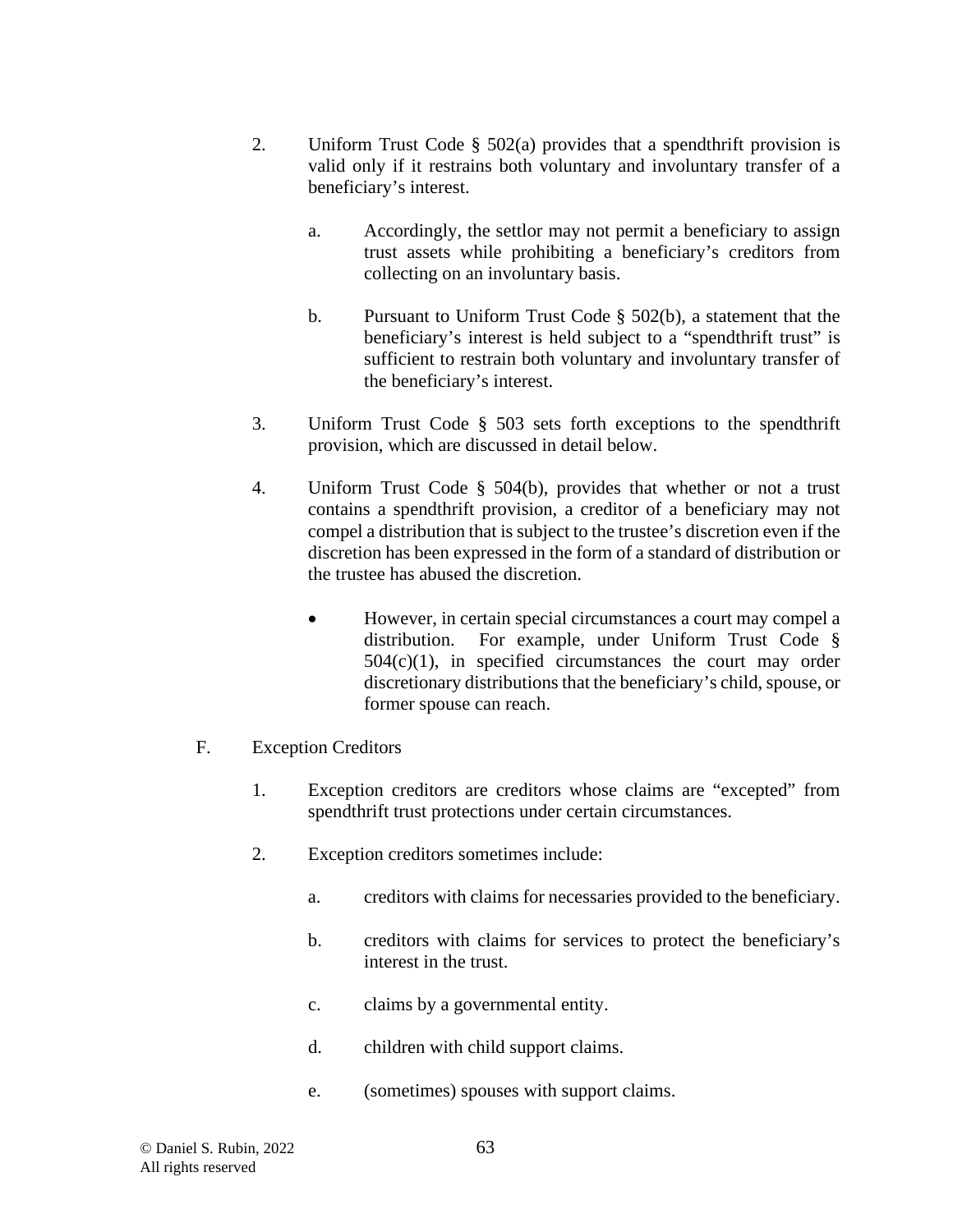- f. (very rarely) involuntary tort creditors.
- 3. Exception creditors obviously vary based on the applicable law
	- a. Uniform Trust Code § 503 provides for the following exception creditors:
		- i. The beneficiary's child, spouse, or former spouse who has a judgment or court order against the beneficiary for support or maintenance.
		- ii. A judgment creditor who has provided services for the protection of a beneficiary's interest in the trust.
		- iii. The state or the United States to the extent a statute of the state or federal law so provides.
- 4. In contrast, with regard to a discretionary trust, Uniform Trust Code §  $504(c)$ , provides that "[t]o the extent a trustee has not complied with a standard of distribution or has abused a discretion: (1) a distribution may be ordered by the court to satisfy a judgment or court order against the beneficiary for support or maintenance of the beneficiary's child, spouse, or former spouse; and (2) the court shall direct the trustee to pay to the child, spouse, or former spouse such amount as is equitable under the circumstances but not more than the amount the trustee would have been required to distribute to or for the benefit of the beneficiary had the trustee complied with the standard or not abused the discretion."

# VI. SELF-SETTLED SPENDTHRIFT TRUSTS

- A. Domestic Asset Protection Trusts
	- 1. Although every state recognizes the validity of spendthrift clauses to protect a third party beneficiary's interest from creditor claims, as a matter of public policy such clauses have historically been unenforceable with respect to a beneficiary who is also the settlor to the extent of his or her beneficial interest in the trust. In this regard, many states have statutes or common law prohibiting such so-called "self-settled trusts" and provide that a settlor cannot create such a trust to protect him or herself from creditors.
		- For example, Florida Statutes  $\S$  736.0505(1)(b) provides that "With respect to an irrevocable trust, a creditor or assignee of the settlor may reach the maximum amount that can be distributed to or for the settlor's benefit. If a trust has more than one settlor, the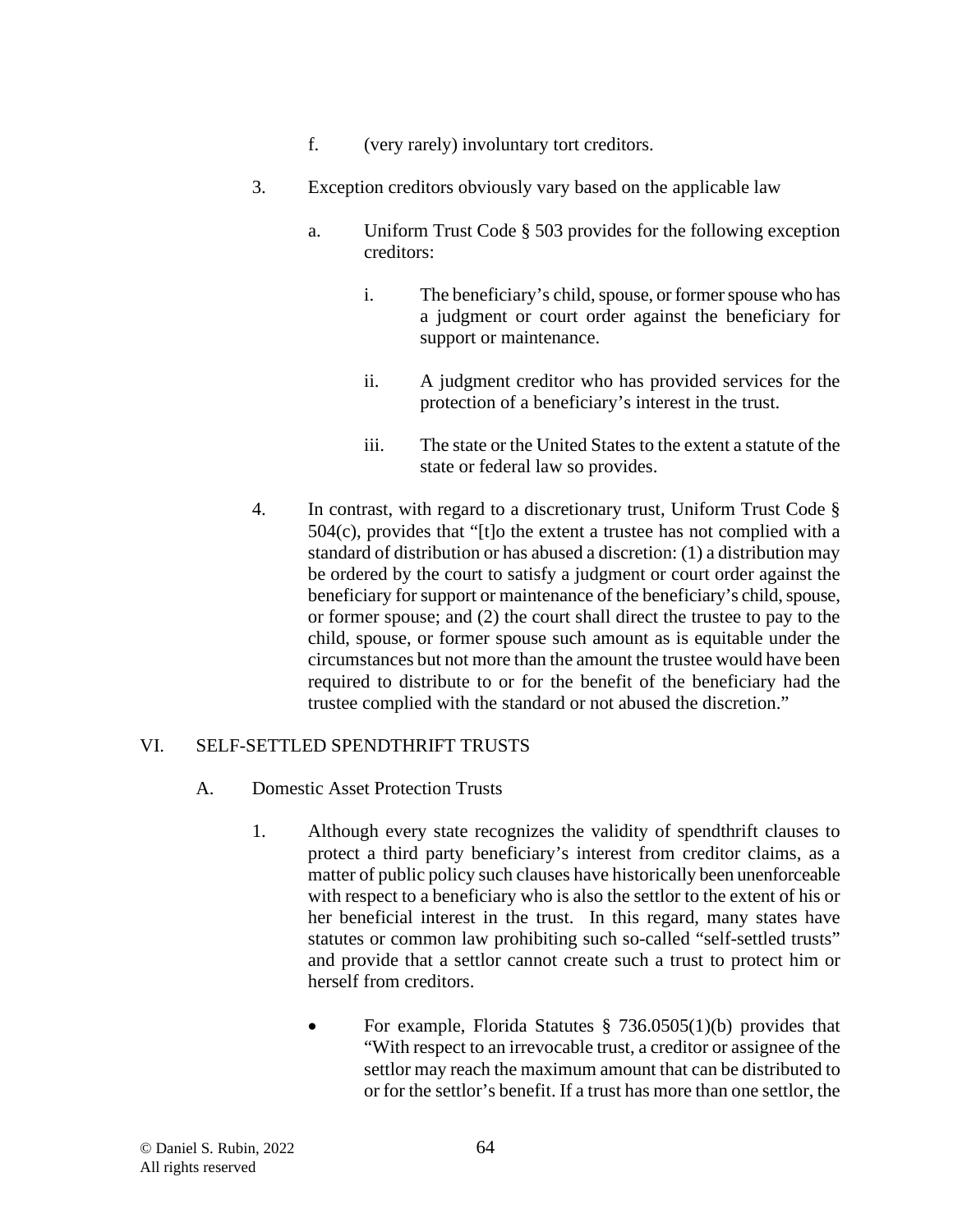amount the creditor or assignee of a particular settlor may reach may not exceed the settlor's interest in the portion of the trust attributable to that settlor's contribution."

- 2. However, since 1997 eighteen states have enacted legislation extending spendthrift protections to a settlor-beneficiary of a discretionary trust (provided that the funding of the trust is not a fraudulent transfer). Those states are:
	- a. Alaska
	- b. Connecticut
	- c. Delaware
	- d. Hawaii
	- e. Indiana
	- f. Michigan
	- g. Mississippi
	- h. Missouri
	- i. Nevada
	- j. New Hampshire
	- k. Ohio
	- l. Rhode Island
	- m. South Dakota
	- n. Tennessee
	- o. Utah
	- p. Virginia
	- q. West Virginia
	- r. Wyoming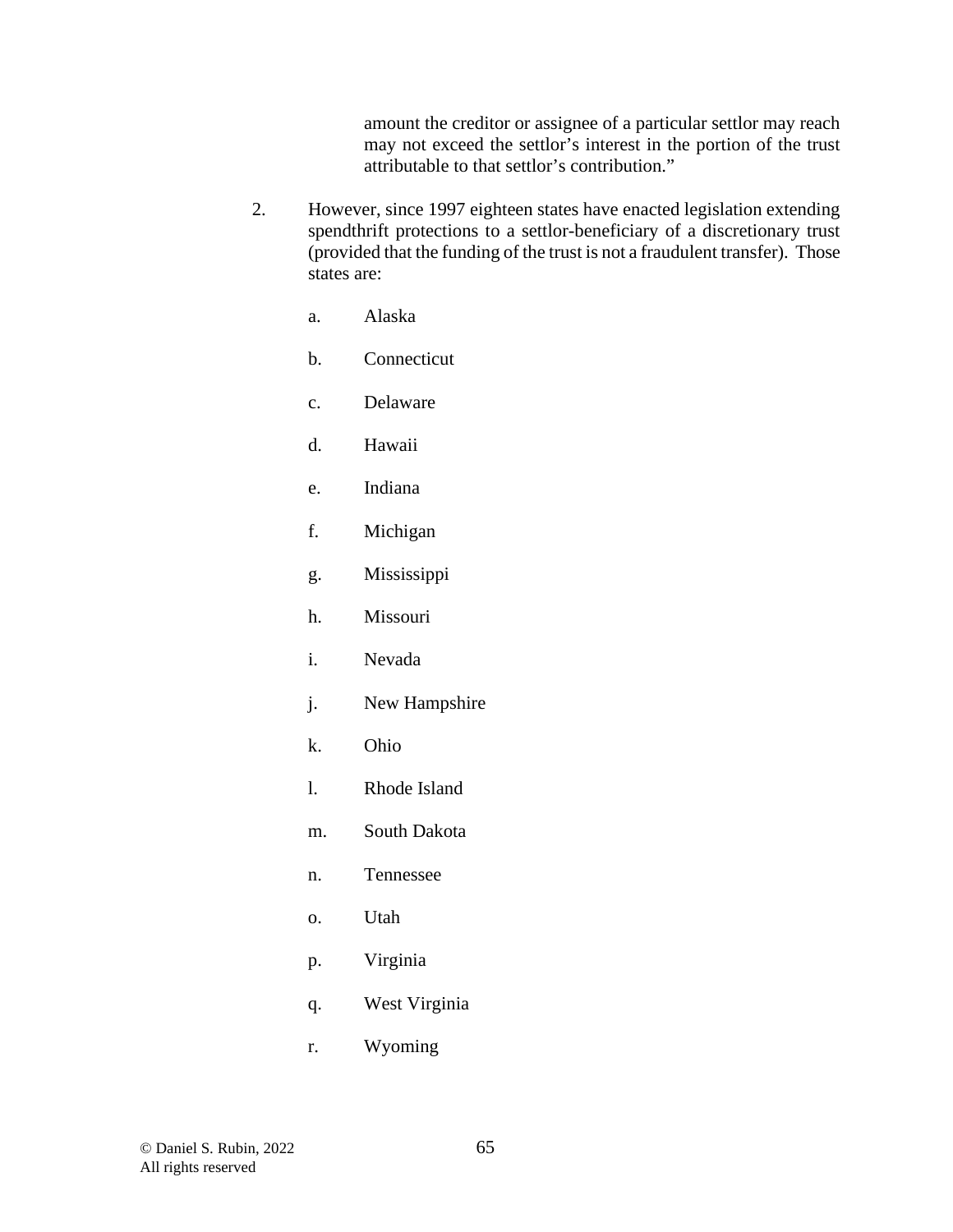- 3. In addition, Oklahoma, pursuant to the Family Wealth Preservation Trust Act of June 9, 2004 (O.S. § 10, Title 31), permits an individual to create a trust with a bank or trust company located in Oklahoma (but not an individual resident of Oklahoma), for the benefit of his or her spouse, descendants and any one or more Internal Revenue Code § 501(c)(3) charities, and to retain the right to revoke the trust, without causing the trust to thereby be available to creditors. In addition, the law provides that no court shall have the authority to compel the settlor to exercise his or her power to revoke the trust. The law does, however, limit the protection to \$1 million of transferred assets plus any subsequent appreciation thereon. In addition, the corpus of the trust must consist of assets in Oklahoma based banks, real estate located in Oklahoma, and securities issued by Oklahoma based companies (including corporations, limited liability companies and limited partnerships formed or domesticated in Oklahoma and having a principal place of business in Oklahoma). However, the Oklahoma law does not technically provide for "self-settled" spendthrift trusts because the settlor himself cannot be a beneficiary of such a trust.
- 4. Delaware (as an example)
	- a. The synopsis of the Delaware Qualified Dispositions in Trust Act notes that the purpose of the legislation is to allow settlors to reduce estate tax by excluding creditors' claims against self-settled trusts.
		- i. The Delaware Qualified Dispositions in Trust Act was enacted "…to facilitate the establishment in Delaware of irrevocable trusts that will allow trust settlors to transfer assets from their estates, in order to reduce the federal estate taxes that would otherwise be due upon their death." Del. Code Ann. tit. 12, §3570–3576; 1997 Del. H.B. 356.
		- ii. In addition, the Act noted the then recently enacted legislation in Alaska, and provided that the Act "…is intended to maintain Delaware's role as the most favored jurisdiction for the establishment of trusts."
	- b. Delaware law (12 Del. C. § 3570, *et seq.*) applies to "qualified dispositions" made on or after July 1, 1997. A "qualified disposition" is a disposition by means of a trust instrument to a trustee who is (i) a Delaware resident, bank or institution authorized by Delaware law to act as a trustee, and (ii) who maintains or arranges for custody in Delaware of some or all of the trust corpus, maintains records (on an exclusive or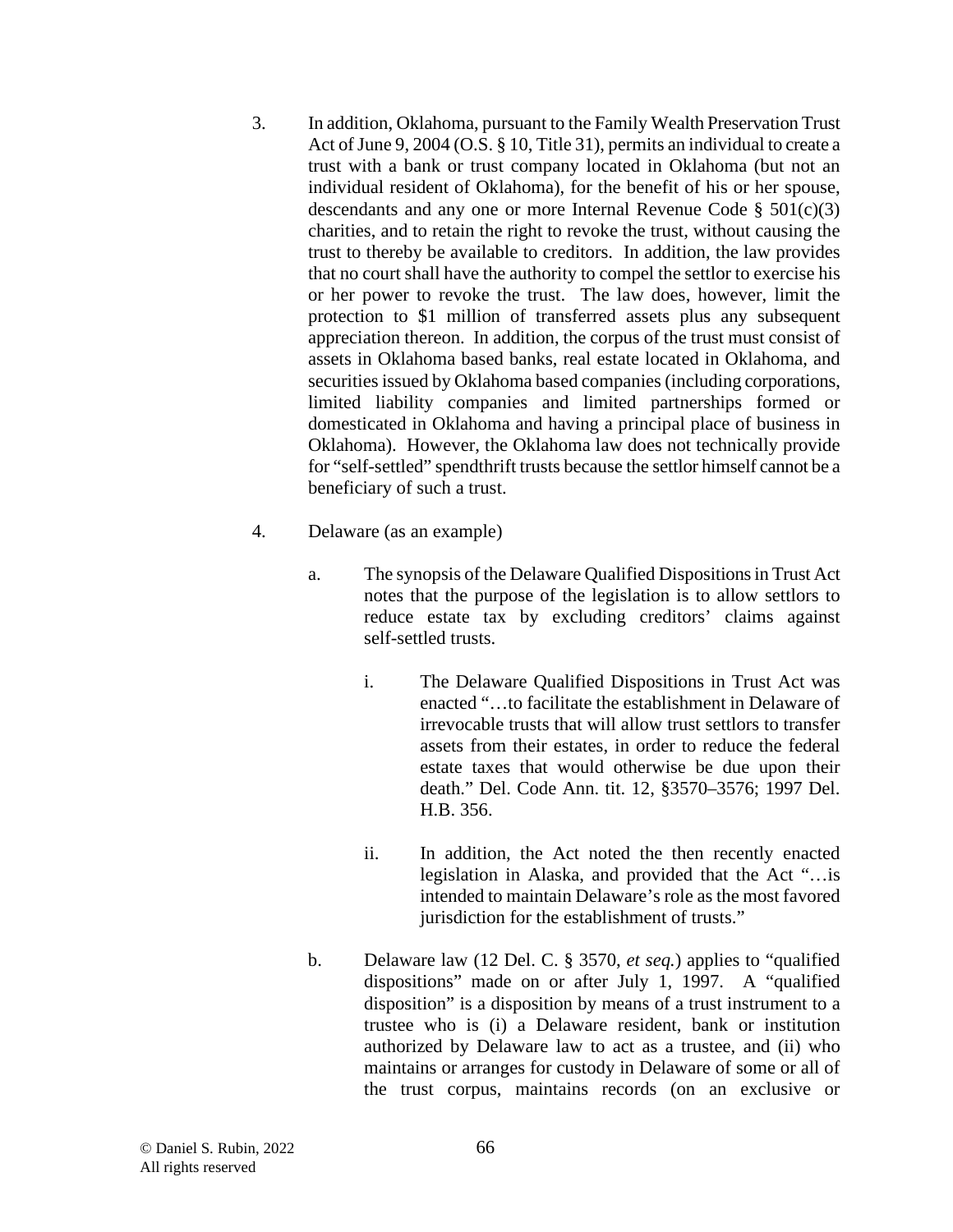nonexclusive basis), prepares or arranges for the preparation of fiduciary tax returns or otherwise materially participates in the trust's administration.

- c. The trust instrument must be irrevocable but can include one or more of the following provisions:
	- i. The settlor may retain power to veto distributions;
	- ii. The settlor may retain a special power of appointment;
	- iii. The settlor may retain the right to receive:
		- Current income distributions;
		- Payments from a charitable remainder trust;
		- Annual payments of up to five percent of the initial value of the trust, or of its value as determined from time to time; or
		- Principal distributions under an ascertainable standard (*i.e.*, health, maintenance, education, or support);
	- iv. The settlor may receive income, principal or both in the sole discretion of a trustee;
	- v. The settlor may remove a trustee or adviser and appoint a new trustee or adviser (other than a person who is a related or subordinate party with respect to the transferor within the meaning of Internal Revenue Code § 672(c) and any successor provision thereto); and
	- vi. The settlor may retain use of a residence held in a qualified personal residence trust.
- d. The trust instrument must provide for Delaware law to apply and must contain a spendthrift clause.
- e. Provided that the transfer of property to the trust was not intended to hinder, delay or defraud creditors, no action to enforce a judgment generally can be brought for attachment against such qualified disposition. If, however, the transfer of property to the trust can be proven to have been intended to hinder, delay or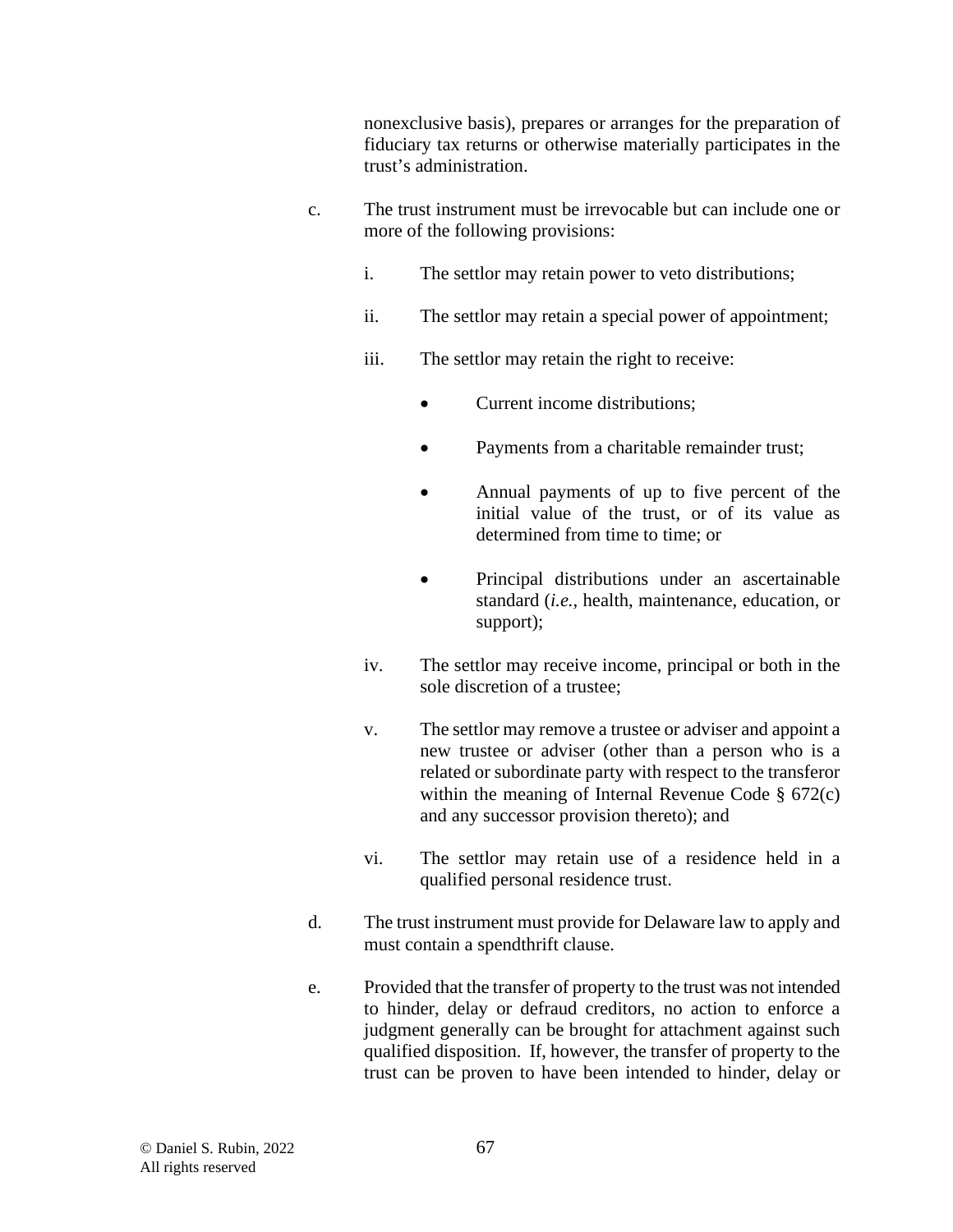defraud creditors, an action must be brought within the following statute of limitations periods:

- i. Under 12 Del. C. §3572(b), a creditor existing at the time a transfer to a trust is made must commence an action to enforce a judgment within the later of four years or, if later, within one year after the transfer was or could reasonably have been discovered by the creditor.
- ii. If the creditor's claim arose after the transfer the action must be brought within four years of the transfer.
	- Furthermore, subsection (a) of 12 Del. C. § 3572 provides that a creditor whose claim arose after a qualified disposition can set the transfer aside only if that creditor proves that the transfer was made with *actual* intent to defraud such creditor.
- f. Certain creditors may, however, avoid qualified dispositions:
	- i. "…any person to whom the transferor is indebted on account of an agreement or order of court for the payment of support or alimony in favor of such transferor's spouse, former spouse or children, or for a division or distribution of property in favor of such transferor's spouse or former spouse, but only to the extent of such debt." Del. Code Ann. tit. 12, § 3573(1).
		- For purposes of this rule, however, a "spouse" or "former spouse" includes "…only persons to whom the transferor was married at, or before, the time the qualified disposition is made." Del. Code Ann. tit. 12, § 3570(9).
			- Therefore, if the transferor creates a Delaware asset protection trust prior to the marriage, he or she will be protected under Delaware law.
	- ii. Any person who suffers death, personal injury or property damage on or before the qualified disposition, which, death, personal injury or property damage was caused by the transferor or another person for whom the transferor is liable.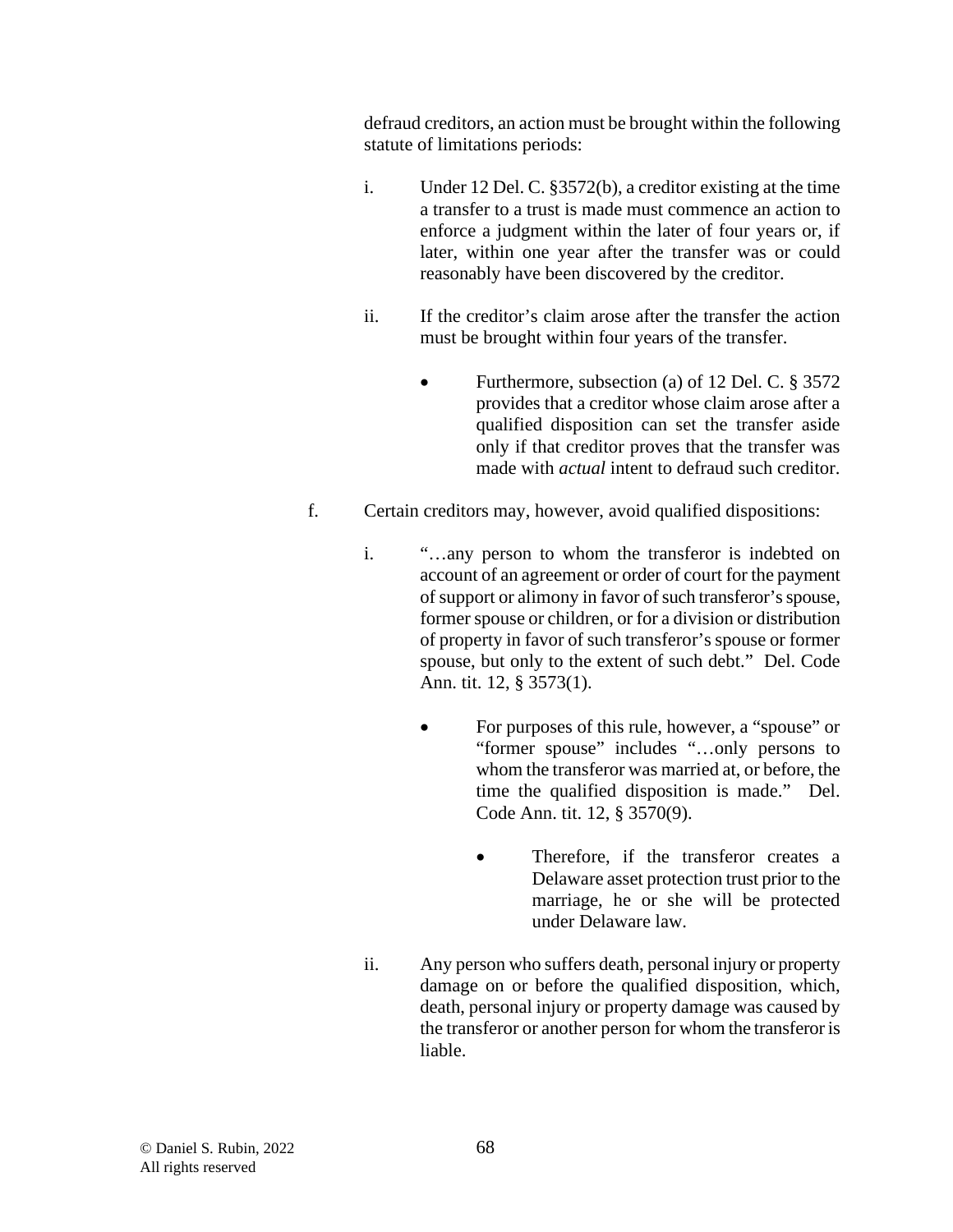- 5. Constitutional Issues
	- a. Notwithstanding the enactment of self-settled spendthrift trust protections under the laws of a significant minority of the states over the course of the past twenty-five years, foreign asset protection trusts may offer a more substantial barrier to creditors than will domestic asset protection trusts because of certain issues under the United States Constitution.
		- i. Full Faith and Credit Clause
			- Under the Full Faith and Credit Clause of the United States Constitution, "Full Faith and Credit shall be given in each State to the public Acts, Records, and judicial Proceedings of every other State." U.S. Const., Art. IV, § 1.
			- Assuming that personal jurisdiction is obtained over the trustee, there are only two apparent limitations upon the application of the Full Faith and Credit Clause to an asset protection trust.
				- The first limitation upon application of the Full Faith and Credit Clause is that "for a State's substantive law to be selected in a constitutionally permissible manner, that State must have a significant contact or significant aggregation of contacts, creating state interests, such that choice of its law is neither arbitrary nor fundamentally unfair." *Allstate Ins. Co. v. Hague*, 449 U.S. 302, 312-13 (1981).
				- The second limitation upon application of the Full Faith and Credit Clause is that the issue has been fully and fairly litigated and finally decided in the court rendering the original judgment. *Durfee v. Duke*, 375 U.S. 106, 111 (1963).
				- By contrast, a creditor holding a judgment from a United States court cannot hope to have the courts of a properly selected offshore jurisdiction enforce the United States judgment. Instead, the creditor must commence a new action, if that is even possible, in the offshore jurisdiction.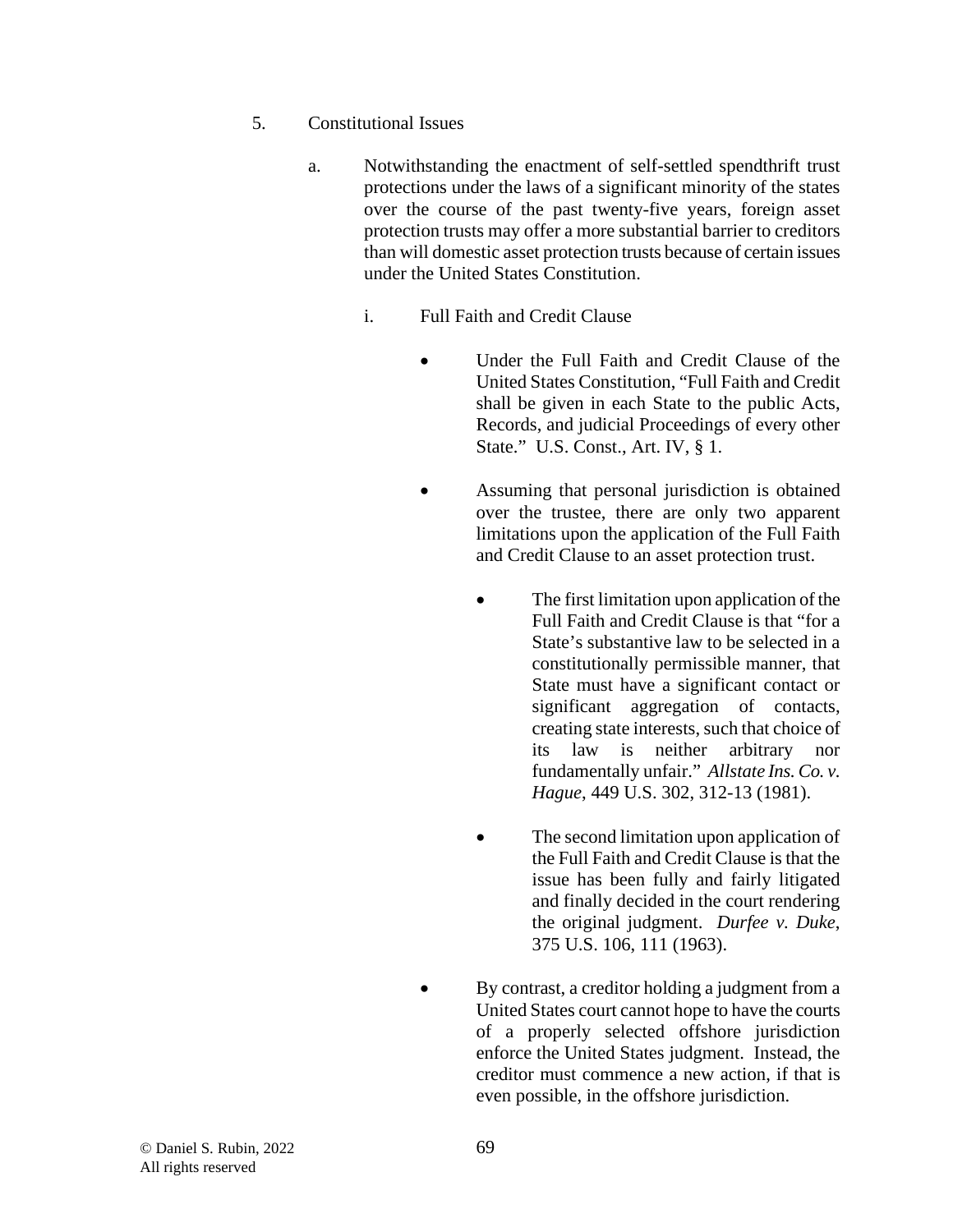- ii. Supremacy Clause
	- Under the Supremacy Clause of the United States Constitution, the "…Constitution, and the Laws of the United States which shall be made in Pursuance thereof; and all Treaties made, or which shall be made, under the Authority of the United States, shall be the supreme Law of the Land; and the Judges in every State shall be bound thereby, any Thing in the Constitution or Laws of any State to the Contrary notwithstanding." U.S. Const., Art. VI, § 2.
	- Thus, federal law overrides state laws to the extent that federal and state law conflict.
	- In the asset protection trust context there is concern that the Supremacy Clause might apply, for example, where a federal bankruptcy court issues an order directing the trustee of a domestic asset protection trust to distribute assets to a creditor.
		- This concern has been mitigated somewhat, however, by the enactment of the 2005 Bankruptcy Abuse Prevention and Consumer Protection Act, which amended § 548(e) of the Bankruptcy Code so as to limit the power of the trustee of the bankruptcy estate to avoid transfers to a "self-settled trust or similar device" to those limited situations where (i) the transfer is a fraudulent transfer, which (ii) was made within ten years before the date of the filing of the bankruptcy petition.
		- In the case of In re Mortensen (*Battley v. Mortensen*, Adv. D. Alaska, No. A09- 90036-DMD, May 26, 2011), Mortensen, a resident of Alaska, without the aid of counsel, drafted a trust document in 2005 called the "Mortensen Seldovia Trust (An Alaska Asset Preservation Trust)" intending for the Trust to qualify as an asset protection trust under Alaska law.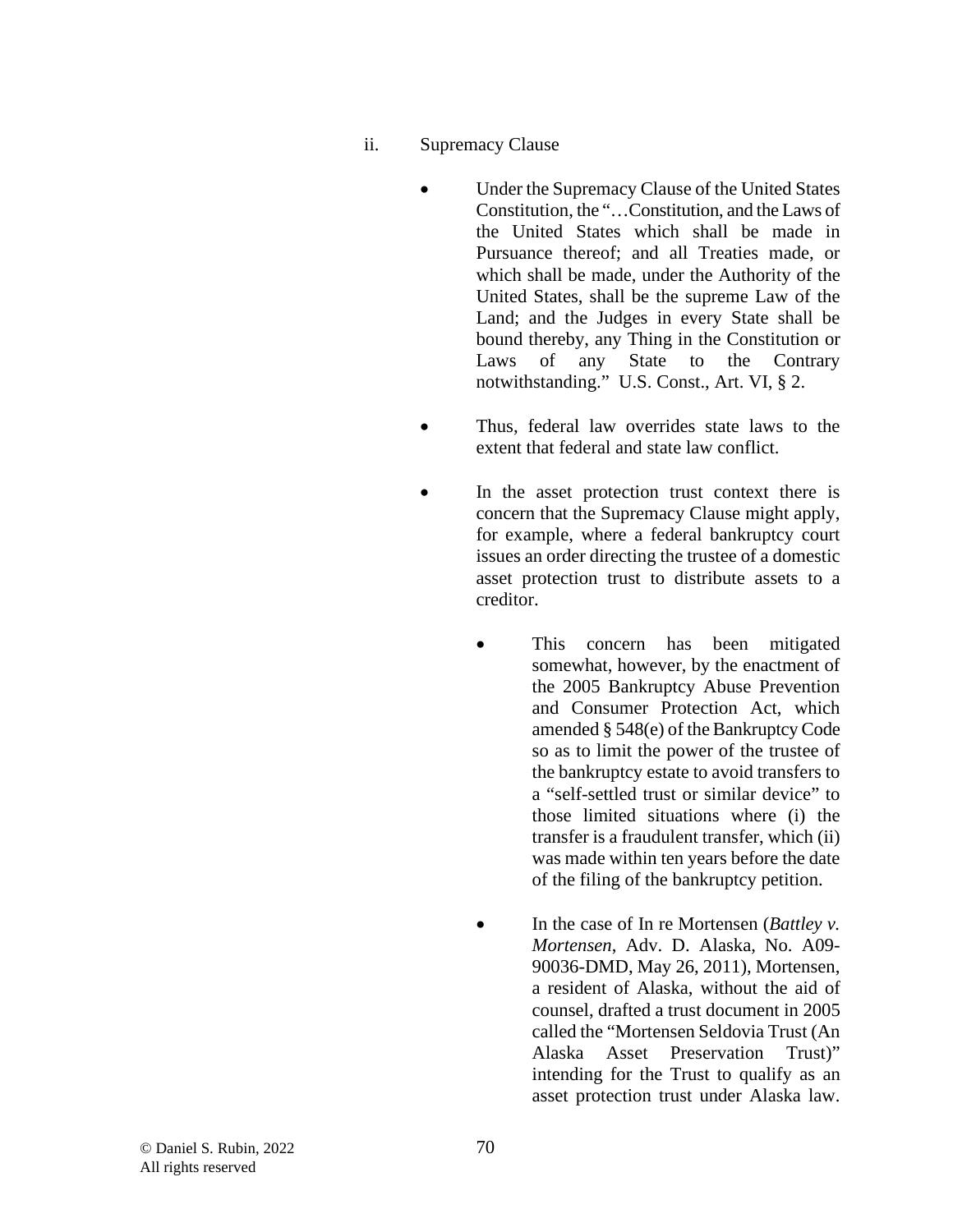Following his creation and funding of the Trust, Mortensen's financial condition deteriorated, his income became "sporadic," and he ultimately filed for bankruptcy. Although the Bankruptcy Court concluded that Mortensen was not insolvent when he established and funded the Trust, due to the specific facts of the case it held that his funding of the trust nevertheless fell under Section 548(e) of the Bankruptcy Code as a fraudulent transfer to a self-settled trust made within ten years prior to his bankruptcy filing. Notably, at the time of the filing of the Bankruptcy petition, the transfer to the Trust was outside of Alaska's own fraudulent transfer statute of limitations period of four years.

- iii. Contract Clause
	- Under the Contract Clause of the United States Constitution, "[n]o State shall…pass any…Law impairing the Obligation of Contracts…" U.S. Const. Art. I, § 10.
	- In the asset protection context, the concern over the Contract Clause, albeit somewhat ill defined, is that domestic asset protection trust legislation potentially infringes upon the ability of persons to effectively contract since it would allow a contracting party, through the use of an asset protection trust, to avoid paying damages under a breached contract.
- B. Foreign Asset Protection Trusts
	- 1. Overview
		- a. Historically such trusts were used to avoid forced heirship and government expropriation in non-United States jurisdictions, but in the current asset protection context such trusts are now more often used to place assets out of the reach of the United States courts since many foreign asset protection trust jurisdictions do not honor United States judgments against asset protection trusts.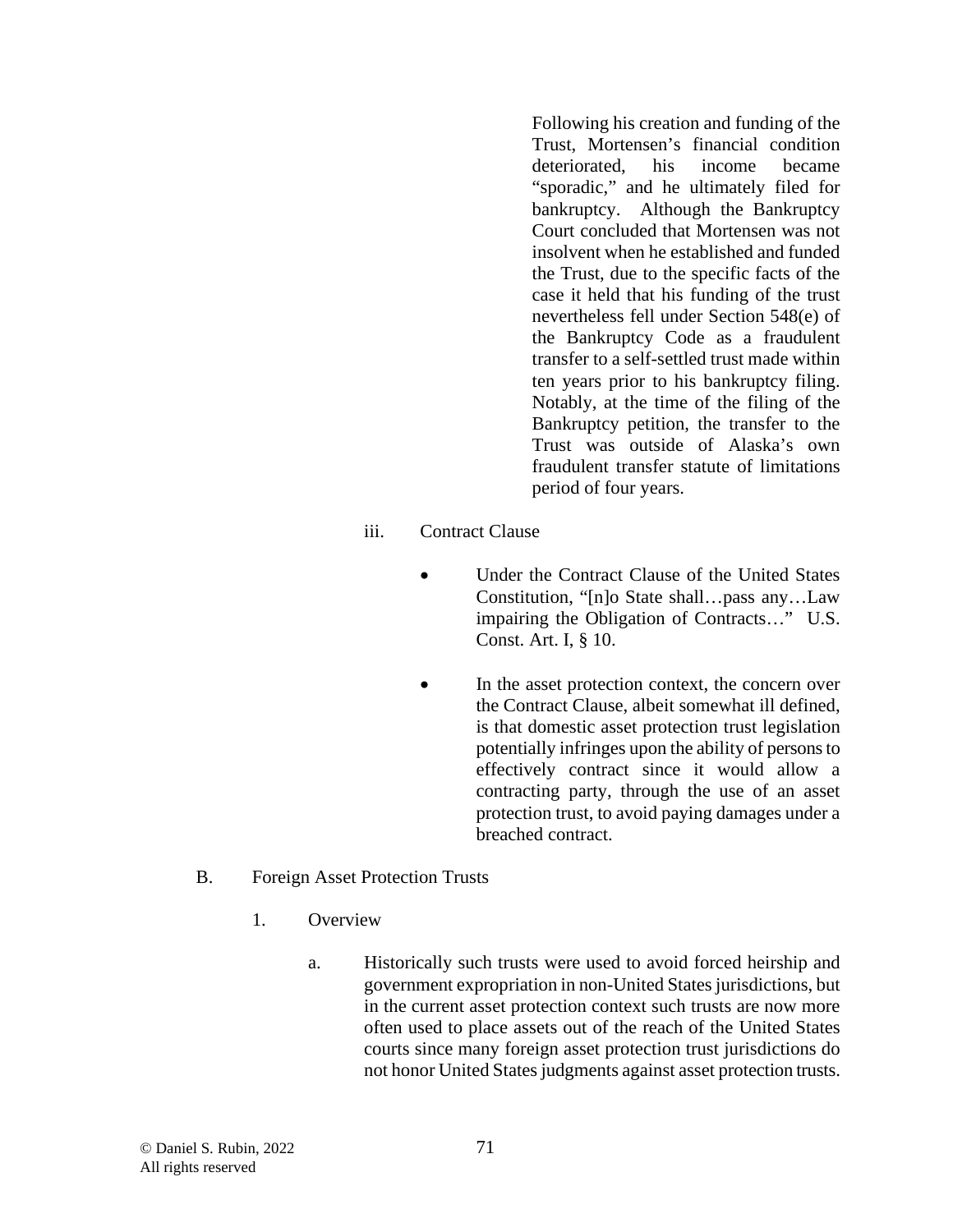- b. Such trusts, if properly funded, would require a creditor to litigate its claim in a foreign jurisdiction under that jurisdiction's laws and system (which are likely to be much more debtor friendly than would be the case in any domestic jurisdiction). Such trusts provide procedural, substantive and psychological barriers to creditors.
	- i. Importantly, such trusts *do not* rely on secrecy or concealment to be effective.
- 2. Selecting a Jurisdiction
	- a. The following jurisdictions have enacted favorable asset protection trust legislation (some obviously offering greater protection than others):
		- a. Anguilla
			- k. Labuan l. Marshall Islands
		- b. Antigua c. Bahamas
		- d. Barbados
		- e. Belize
		- f. Bermuda
- n. Nevis o. Niue
- p. St. Vincent

m. Mauritius

- g Cayman Islands
- r. Seychelles
- h Cook Islands i. Cyprus
- j. Gibraltar
- s. Turks and Caicos
- b. Perhaps the most critical aspect in selecting a jurisdiction is the fraudulent transfer law of that jurisdiction. Until recently, most common law jurisdictions followed the Statute of Elizabeth of 1571 (discussed *supra*), which provides no limitations period within which a creditor must bring a fraudulent transfer claim or be thereafter barred from asserting its claim.
- c. Other factors to consider in selecting a foreign asset protection trust jurisdiction include:
	- i. The need for a professional and responsible institutional trustee in a stable country;
	- ii. The effect of tax laws;
	- iii. Whether language barriers may exist;
	- iv. The jurisdiction's reputation in the global financial community;
- q. St. Lucia
- -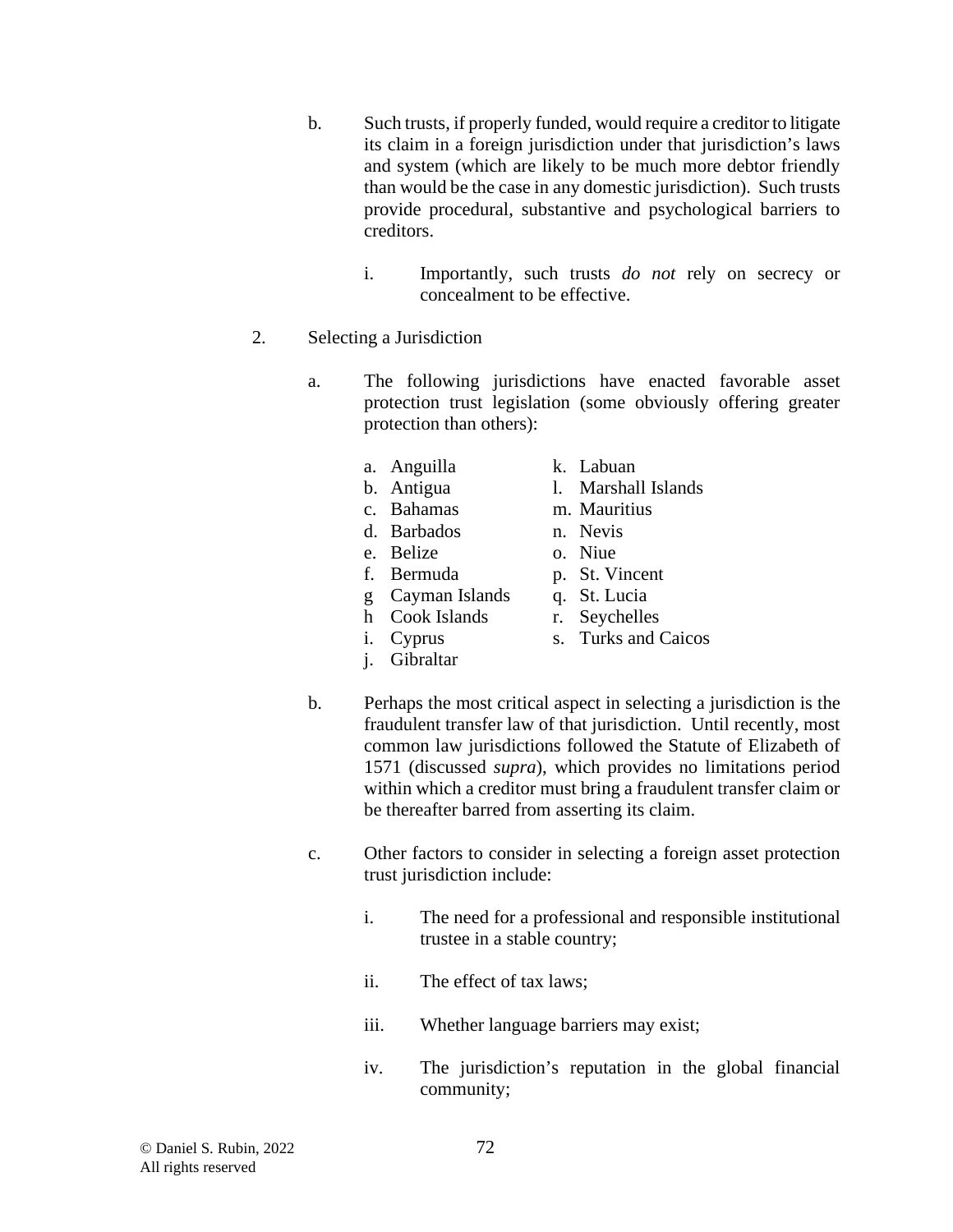- v. The jurisdiction's statutory trust law framework;
- vi. Whether and to what extent a settlor can be a beneficiary and a protector (*i.e.*, with the right to remove and replace trustees, and potentially to veto certain trustee actions);
- vii. Whether and under what circumstances foreign judgments may be recognized;
- viii. The standard of proof required to succeed in a fraudulent transfer action; and
- ix. Issues relating to access to the legal system (*i.e.*, court costs, legal fees and the like).
- 3. Overview of Cook Islands (as an example)
	- a. General Characteristics
		- i. The Cook Islands are located in the south Pacific Ocean east of Australia and south of Hawaii.
		- ii. The capital is Rarotonga, with a modern international airport and regular air service to Los Angeles, Hawaii, Tahiti, Fiji and Auckland, New Zealand.
		- iii. The islands are geographically remote from the world's major financial centers but have a modern communications system and are in a time zone only three hours behind Pacific Standard Time.
		- iv. The Cook Islands are self-governing. Their closest link is with New Zealand, and they use New Zealand currency. They have been independent since 1965.
		- v. English is the official language, and there is a common law legal system. Appeals of court decisions are brought before the Privy Council in England.

## b. Confidentiality

• The Cook Islands banking laws mandate secrecy of client information, and impose a year's imprisonment as punishment for a violation.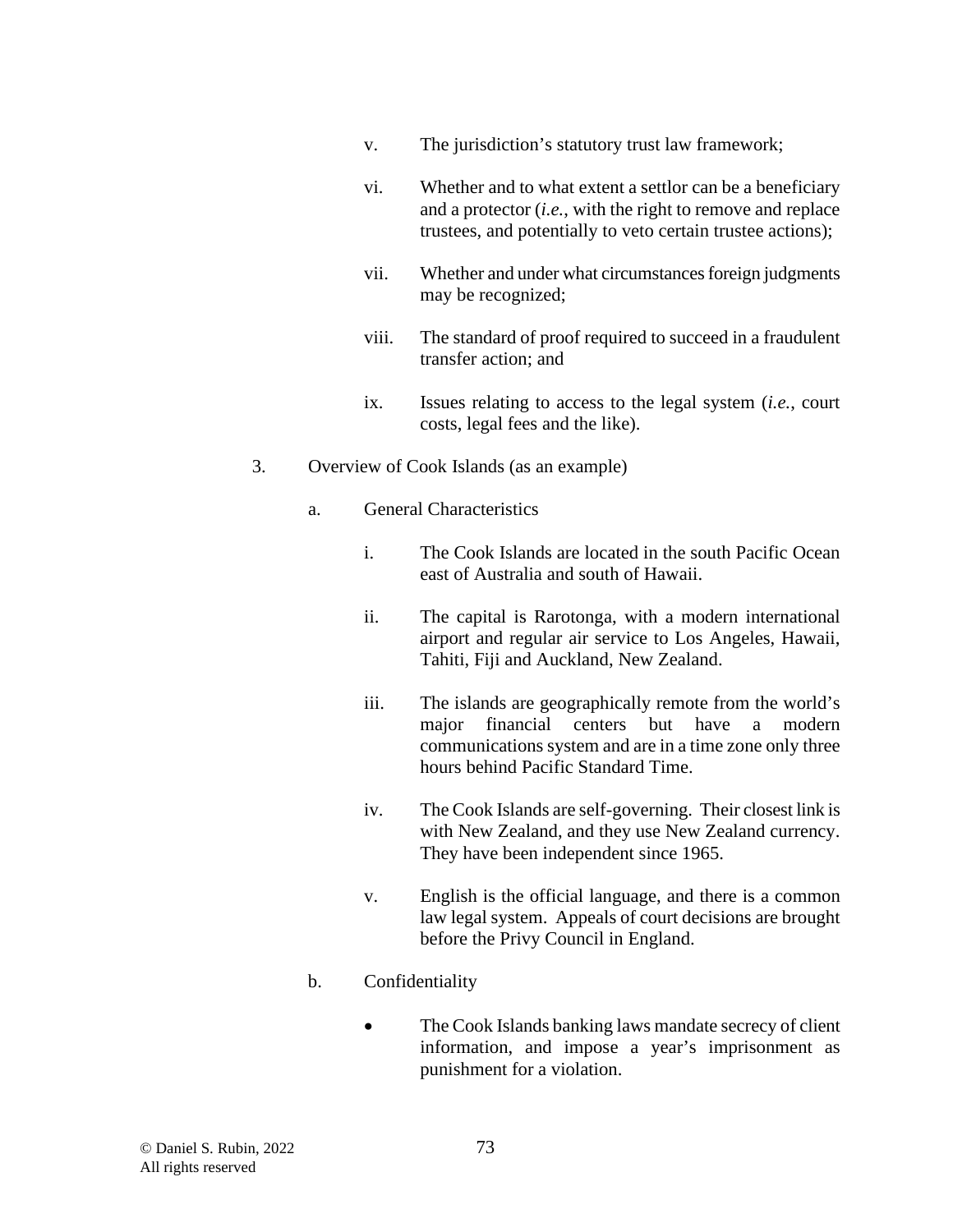- c. Taxes
	- The Cook Islands are a "no-tax" jurisdiction.

### d. Fraudulent Disposition Law

- i. The Cook Islands first enacted comprehensive asset protection trust legislation with passage of the International Trusts Act 1984. The legislation was then significantly amended pursuant to the International Trusts Amendment Act 1989. There have been several less extensive amendments since 1989.
- ii. The legislation addresses "International Trusts" and the effect thereon of fraudulent dispositions and bankruptcy.
- iii. With respect to fraudulent dispositions, a creditor seeking to set aside a disposition to an International Trust must prove beyond a reasonable doubt that:
	- The disposition was made with an intent to defraud that particular creditor; and
	- The transferor was rendered insolvent by the transfer. If, instead, the fair market value of the settlor's assets after the transfer to the International Trust exceeds the value of the creditor's claim at the time of the transfer, there can be found no intent to defraud.
	- Even if the creditor meets this burden of proving a fraudulent disposition, the transfer to the International Trust is not void or voidable. Instead, the creditor's claim must simply be paid from the property that would have been subject to such claim but for the transfer.
	- Furthermore, any punitive damage award which is part of the creditor's claim is disregarded.
- iv. An International Trust will not be deemed void simply by reason of the settlor's bankruptcy.
- v. Amendments (in 1997 and 1999) contain statute of limitations provisions: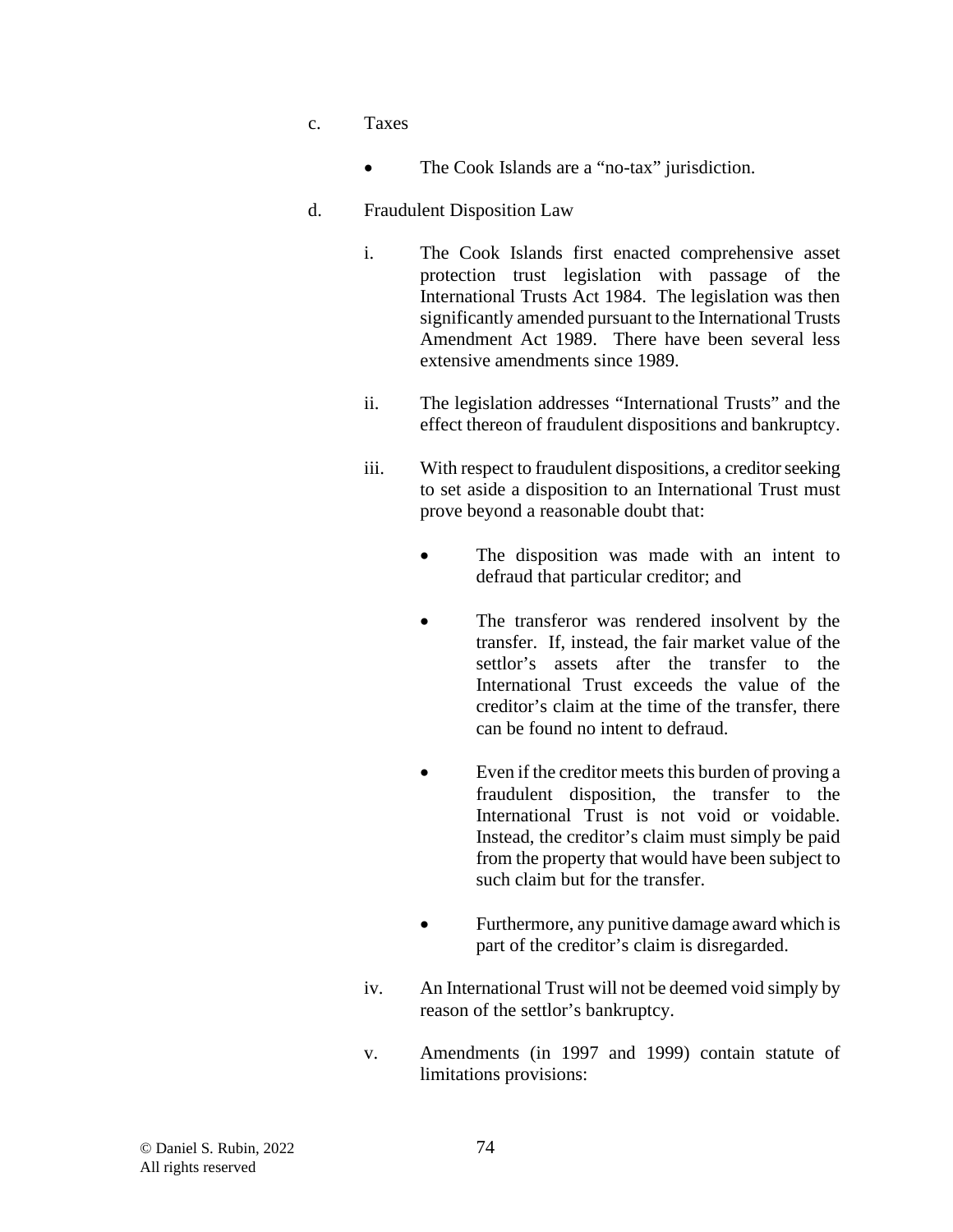- If a creditor's cause of action accrues more than two years before a transfer to an International Trust, the transfer will be deemed not to be fraudulent unless proceedings in respect of that cause of action had been commenced as of the date of the transfer.
- Separately, if a creditor fails to bring an action within one year from the date the transfer to an International Trust occurs, the action is also barred.
- Finally, if a transfer (whether initial or subsequent) to an International Trust occurs before a creditor's cause of action accrues, such transfer will not be fraudulent as to that creditor. For this purpose, a "cause of action" is defined as the first cause of action capable of assertion against a settlor.
- For trusts that have been redomiciled to the Cook Islands from another jurisdiction, the limitations period is deemed to have commenced at the time of the original transfer, even when the transfer was to a trust located in a jurisdiction other than the Cook Islands.
- vi. The Cook Island International Trusts Act also defines certain circumstances that are not to be deemed badges of fraud for purposes of determining whether or not a transfer to an International Trust is a fraudulent transfer. Specifically, intent to hinder, delay or defraud a creditor cannot be imputed from the fact that:
	- A transfer to an International Trust was made within two years of the accrual of a creditor's cause of action;
	- The retention of powers or benefits by the settlor; or
	- The designation of the settlor as a beneficiary, trustee or protector of the International Trust.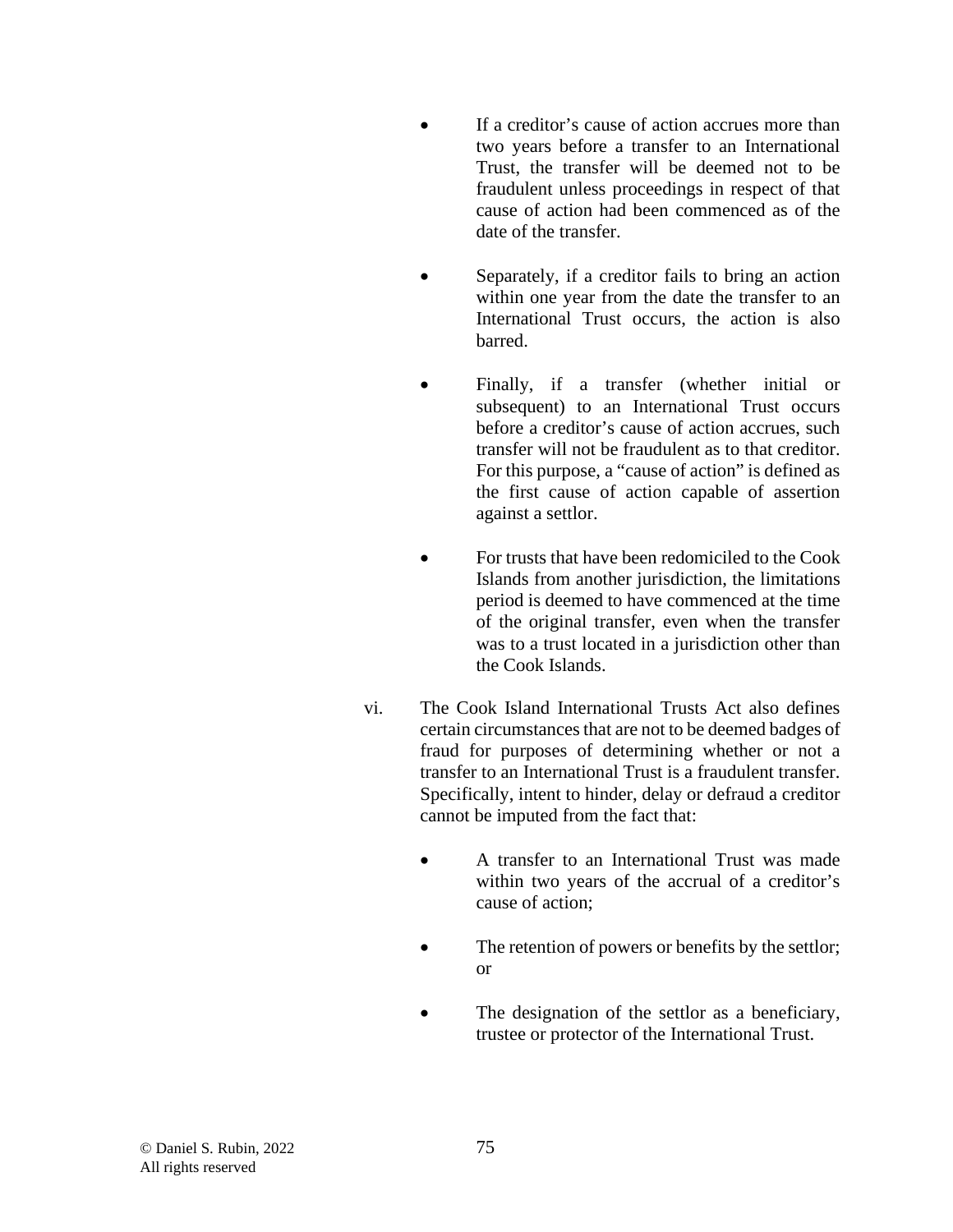- e. Selection of the law of the Cook Islands is binding and conclusive.
- f. An International Trust is not subject to the forced heirship laws of other countries.
- g. Foreign judgments against an International Trust, its settlor, trustee and/or protector, cannot be recognized in the Cook Islands.
- h. The Act also provides that community property transferred to an International Trust retains its character as community property.
- C. Choice of Law Clause
	- 1. The general rule regarding the choice of law applicable to trusts is that the settlor's designation of controlling law will govern administration, including the efficacy of a trust's spendthrift provision.
		- a. "If the settlor creates a trust to be administered in a state other than that of his domicil, the law of the state of the place of administration, rather than that of his domicil, ordinarily is applicable. Thus a settlor domiciled in one state may create an inter vivos trust by conveying property to a trust company of another state as trustee and delivering the property to it to be administered in that state. In that case the law of that state will be applicable as to the rights of creditors to reach the beneficiary's interest. This permits a person who is domiciled in a state in which restraints on alienation are not permitted, to create an inter vivos trust in another state where they are permitted and thereby take advantage of the law of the latter state. 5A AUSTIN W. SCOTT & WILLIAM F. FRATCHER, THE LAW OF TRUSTS § 626, at 419 ( $4<sup>th</sup>$  ed. 1989).
		- b. Restatement (Second) of Conflicts of Laws § 273 similarly states that: "[w]hether the interest of a beneficiary of [an inter vivos] trust of movables is assignable by him and can be reached by his creditor is determined…by the local law of the state, if any, in which the settlor has manifested an intention that the trust is to be administered and otherwise by the local law of the state to which the administration of the trust is most substantially related."
	- 2. In some jurisdictions a settlor's ability to designate the law of a particular jurisdiction as the governing law of the trust is expressly provided for by statute.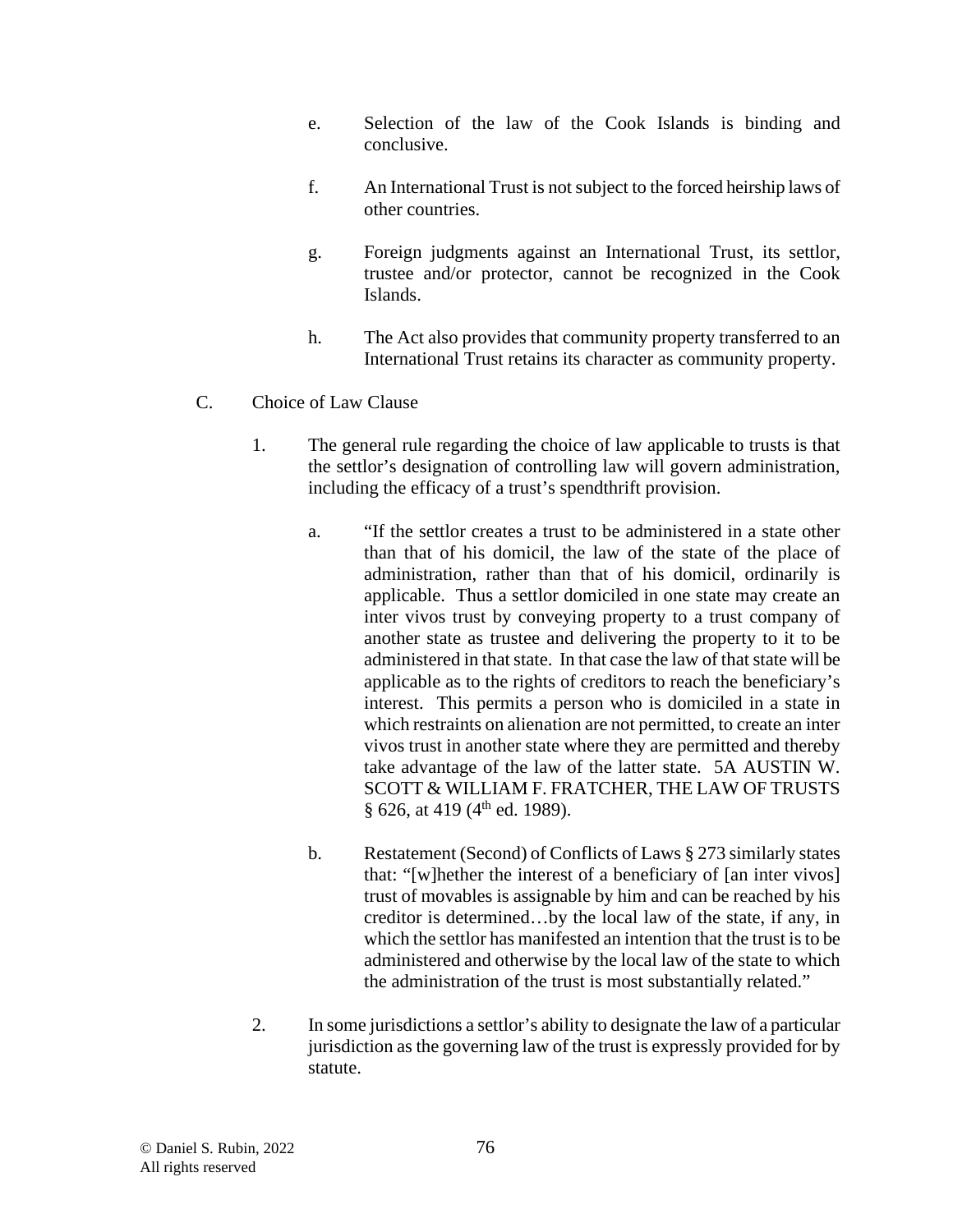- a. For example, Section 7-1.10 of the New York Estates, Powers and Trusts Law provides that: "[w]henever a person, not domiciled in this state, creates a trust which provides that it shall be governed by the laws of this state, such provision shall be given effect in determining the validity, effect and interpretation of the disposition in such trust..."
	- i. Interpreting a prior version of this statute, New York's highest court stated that "[t]he statute makes [a settlor's] express declaration of intention [of controlling law] conclusive..." *Hutchison v. Ross*, 262 N.Y. 381, 187 N.E. 65, 71, 89 A.L.R. 1007 (1933).
	- ii. Furthermore, although the *prima facie* ability of a New York domiciliary settlor to create a valid trust governed by the laws of a foreign jurisdiction is not expressly conferred by this statute, it is either set forth under existing case law or can be logically inferred.
		- For example, see *In re New York Trust Co.*, 87 N.Y.S.2d at 792 ("It is inconceivable that a state committed to [the policy of ESTATES, POWERS AND TRUSTS LAW § 7-1.10] would deny its own residents the corresponding right to establish trusts in other states...[U]nder the law of this state, a New York resident may choose another state as the situs of a trust as freely as a non-resident may create a trust in New York.").
- b. Furthermore, a strong argument can also be made that principles of judicial comity require that a settlor's designation of controlling law be respected by the court. *See generally* 17 C.J.S.  $§$  12(1).
- 3. The Restatement (Second) of Conflict of Laws § 270 (1971), however, provides that "[a]n inter vivos trust of interests in movables is valid if valid...under the local law of the state designated by the settlor to govern the validity of the trust, provided...that the application of its law does not violate a strong public policy of the state with which, as to the matter at issue, the trust has its most significant relationship under the principles stated in § 6."
	- a. Section 270 of the Restatement (Second) of Conflict of Laws has been cited by more than one court dealing with the question of the validity of self-settled spendthrift trusts, to the effect that the validity of a self-settled spendthrift trust should not be upheld.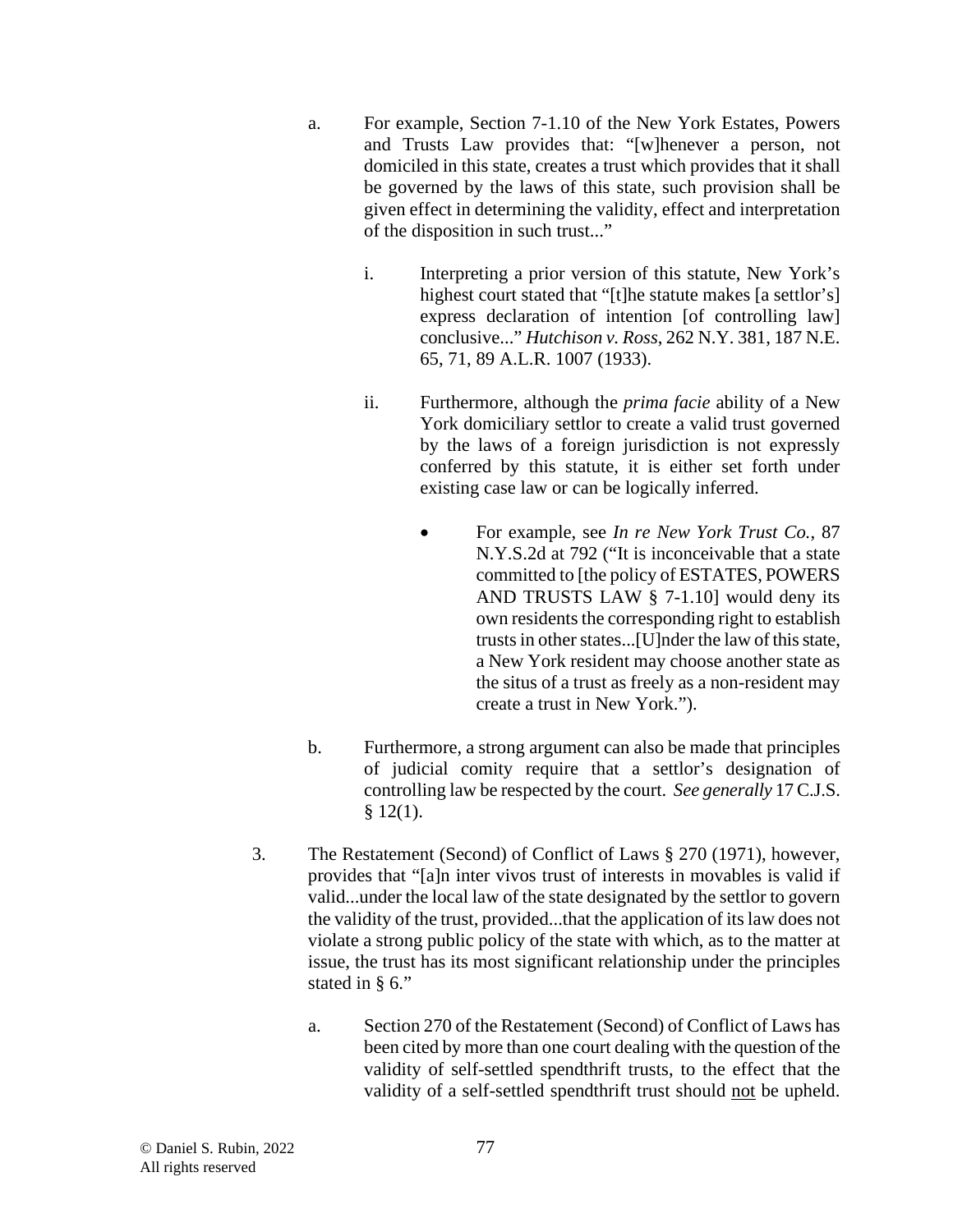See, e.g., *In re Portnoy*, 201 B.R. 685 (Bankr. S.D.N.Y. 1996); *In re Brooks*, 217 B.R. 98 (Bankr. D. Conn. 1998); *In re Lawrence*, 227 B.R. 907 (Bankr. S.D. Fla. 1998) ("This Court is persuaded by the decisions of *Portnoy*, *Brooks* and *Cameron*"). *Id*. at 917.

- b. In *In Re Huber*, 201 B.R. 685 (Bankr. W.D. WA, 2013) the settlor, a Washington State real estate developer, created an Alaska asset protection trust at a time when he "…was or had to be aware of the 'gathering storm clouds'," including "…the threat of a collapsing housing market," and when his prospects for repayment of several substantial loans was "fragile at best". The court in *Huber* cited to § 270 of the Restatement (Second) of Conflict of Laws (1971) and held the trust invalid as a matter of conflict of laws by applying Washington law, rather than Alaska law, to the trust. More specifically, after finding that the trust had its most significant relationship with Washington, partially based on the debtor's residence, *Huber* held (albeit without any substantive analysis), that Washington had a strong public policy against "asset protection trusts".
	- It is not clear, however, why the *Huber* court felt compelled to address the conflicts of law issue, since the same result was obtainable by reference to the fact that the funding of the trust was clearly a fraudulent transfer. Thus, a question left remaining after *Huber* is whether another court would rule similarly on the conflicts of law question absent the fact of the fraudulent transfer.
- c. However, the fact that a forum state might not permit self-settled spendthrift trusts to be created under its own law does not necessarily mean that it would violate a *strong* public policy of the forum state to recognize a self-settled spendthrift trust if it was validly created under the law of a foreign jurisdiction.
	- "It would seem that the policy of a state, whether it be to restrain alienation in order to protect the beneficiary, or to permit alienation in order to protect creditors and assignees, is not so strong as to preclude the application of the law to the contrary prevailing in another state." SCOTT & FRATCHER, *The Law of Trusts*, § 626, at 414 (4th ed. 1989).
- d. There are, of course, also a number of cases that have applied conflicts of law principles to spendthrift trusts without resort to an exception for public policy.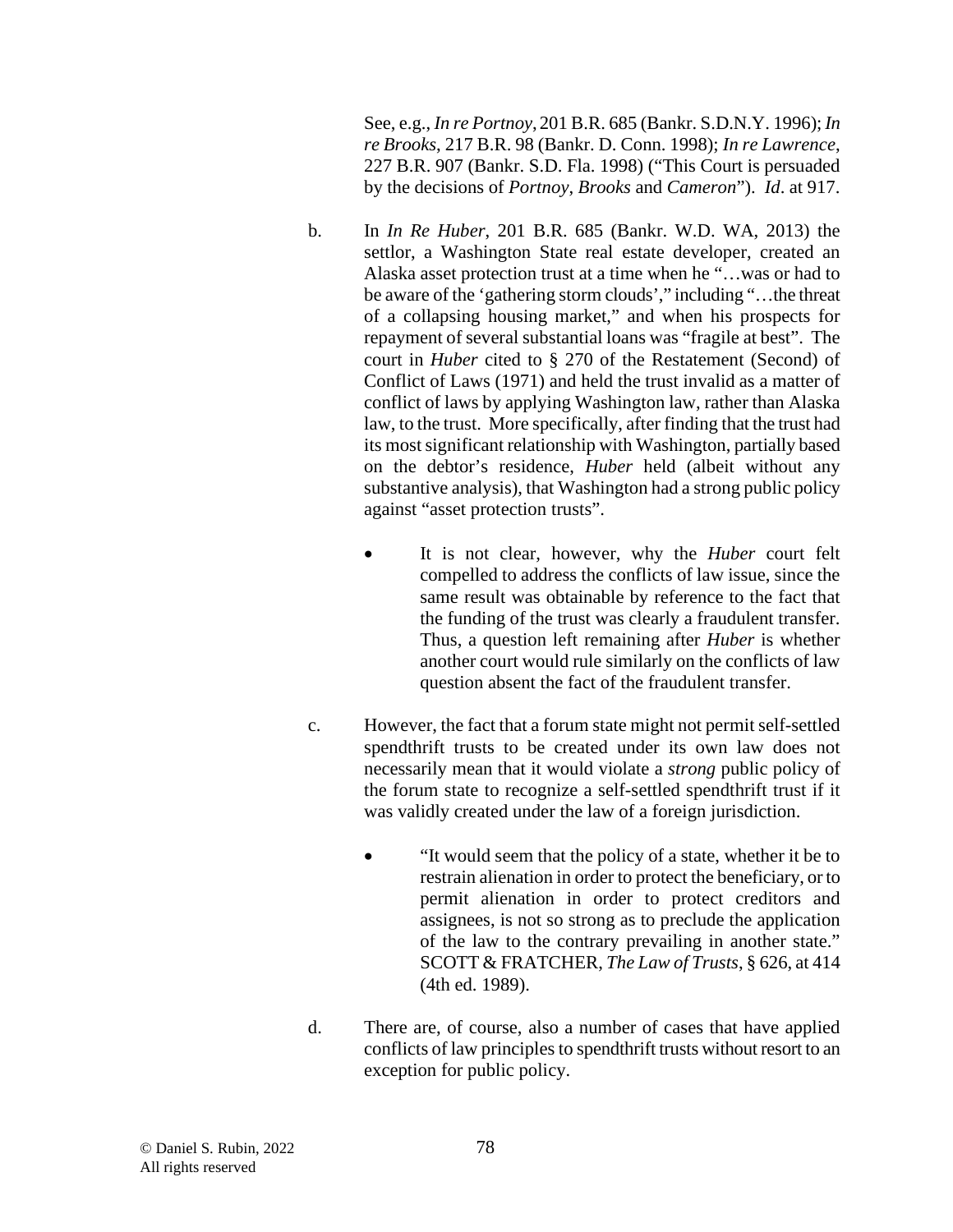- i. For example, in *The National Shawmut Bank of Boston v. Cumming*, 325 Mass. 457, 91 N.E.2d 337 (1950), the settlor, a domiciliary of Vermont, created a trust of "the greater part of his property," which trust the settlor designated to be "construed and the provisions thereof interpreted under and in accordance with the laws of the Commonwealth of Massachusetts." *Id*. at 339. As recognized by the lower court's opinion, the settlor's clearly implied intent in designating Massachusetts law as controlling was to defeat his surviving spouse's significantly greater inheritance rights under Vermont law. According to the *Shawmut* court:
	- "If the settlor had been domiciled in this Commonwealth and had transferred here personal property here to a trustee here for administration here, the transfer would have been valid even if his sole purpose had been to deprive his wife of any portion of it. The Vermont law we understand to be otherwise and to invalidate a transfer made there by one domiciled there of personal property there, if made with an actual, as distinguished from an implied, fraudulent intent to disinherit his spouse." *Id*. at 340.
	- In holding that Massachusetts law should apply, thereby depriving the surviving spouse of the greater part of her inheritance rights, the *Shawmut*  court stated that "[t]he general tendency of authorities elsewhere is away from the adoption of the law of the settlor's domicil where the property, the domicil and place of business of the trustee, and the place of administration intended by the settlor are in another State." *Id.* at 341.
- ii. In *Togut v. Hecht,* 54 B.R. 379 (Bankr. S.D.N.Y. 1985), decision aff'd, 69 B.R. 290 (S.D.N.Y. 1987), a case involving a non-self settled spendthrift trust, the issue was "...whether the laws of the State of Maryland or New York are applicable in determining the validity of the spendthrift trust provisions..." The debtor argued for the application of Maryland law, because it would preclude the bankruptcy trustee from claiming any portion of the spendthrift trust's undistributed income and principal as a part of the bankruptcy estate. The bankruptcy trustee argued that the law of the forum state of New York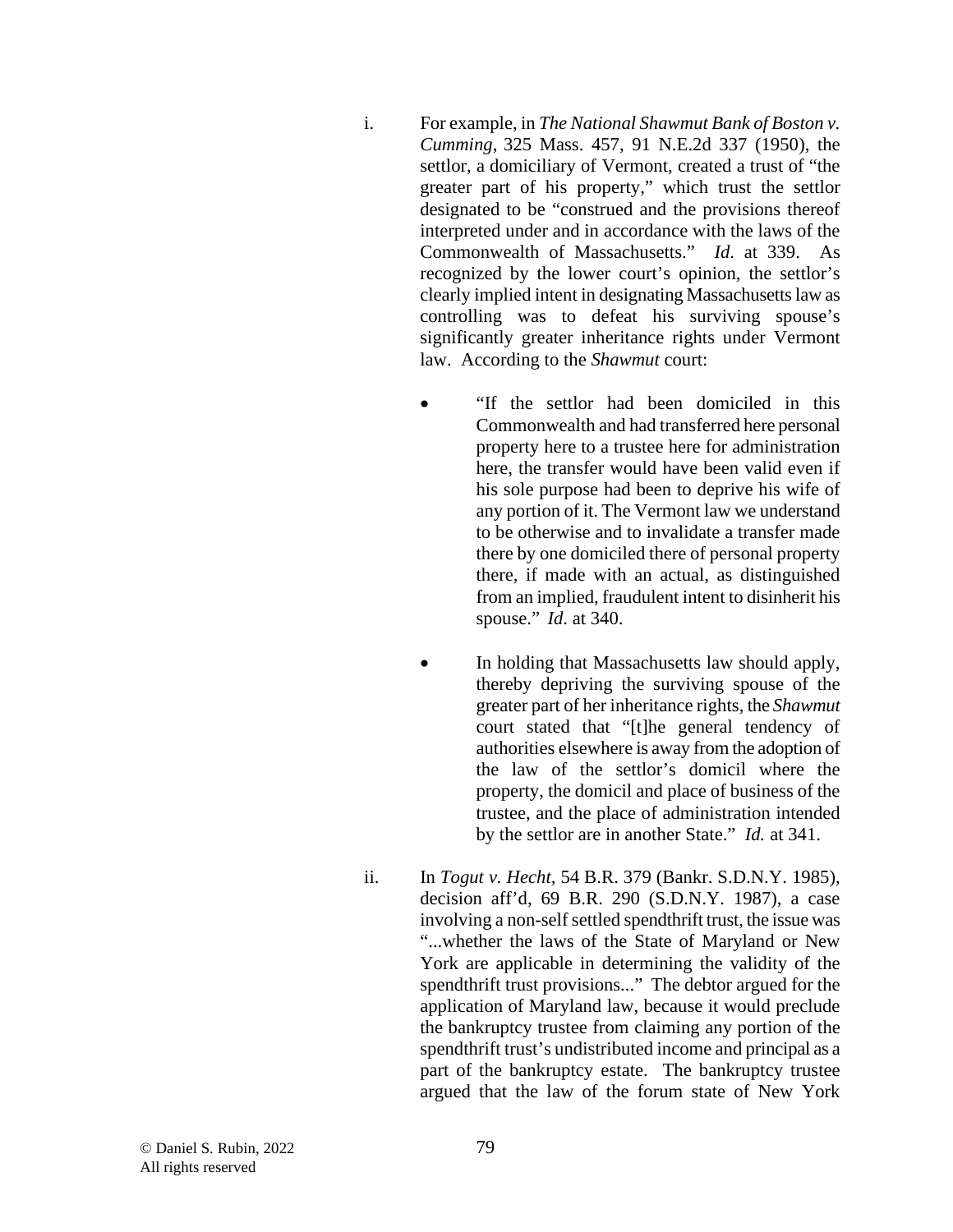should apply, because under the law of New York, the bankruptcy trustee would be entitled to ten percent of the trust's undistributed income as well as any portion of the remaining ninety percent of such income that might be in excess of the debtor's reasonable living requirements. The bankruptcy court's determination that the law of Maryland was the "applicable non-bankruptcy law" for purposes of determining the Bankruptcy Code section  $541(c)(2)$  exemption was based solely upon the trust settlor's designation of Maryland law as the law governing "all questions pertaining to [the trust's] validity, construction and administration."

4. For a detailed analysis of the conflict of law rules as they relate to selfsettled trusts see Rothschild, Rubin and Blattmachr, "*Self-Settled Spendthrift Trusts: Should a Few Bad Apples Spoil the Bunch*", Vanderbilt Journal of Transnational Law, Vol. 32, No. 3, May 1999.

## VII. TAX AND REPORTING ISSUES

- A. Income Taxation and Related Reporting Requirements
	- 1. Residence of Trust
		- a. Internal Revenue Code §§ 7701(a)(30) and (31)(B), and the Treasury Regulations thereunder, provide that a trust is a "foreign trust" unless two criteria are met:
			- i. A court within the United States is able to exercise primary supervision over the administration of the trust; and
			- ii. One or more United States persons have the authority to control all "substantial decisions" of the trust.
				- Note that, under these rules, a trust can be structured to meet the requirements of a domestic trust for United States tax reporting purposes, but can nevertheless be governed by foreign law. Such a trust, commonly referred to as a "hybrid trust," will provide that a United States person shall control all substantial decisions of the trust (even though there will also, of necessity, be a foreign co-trustee), and that a United States court will have primary supervision over the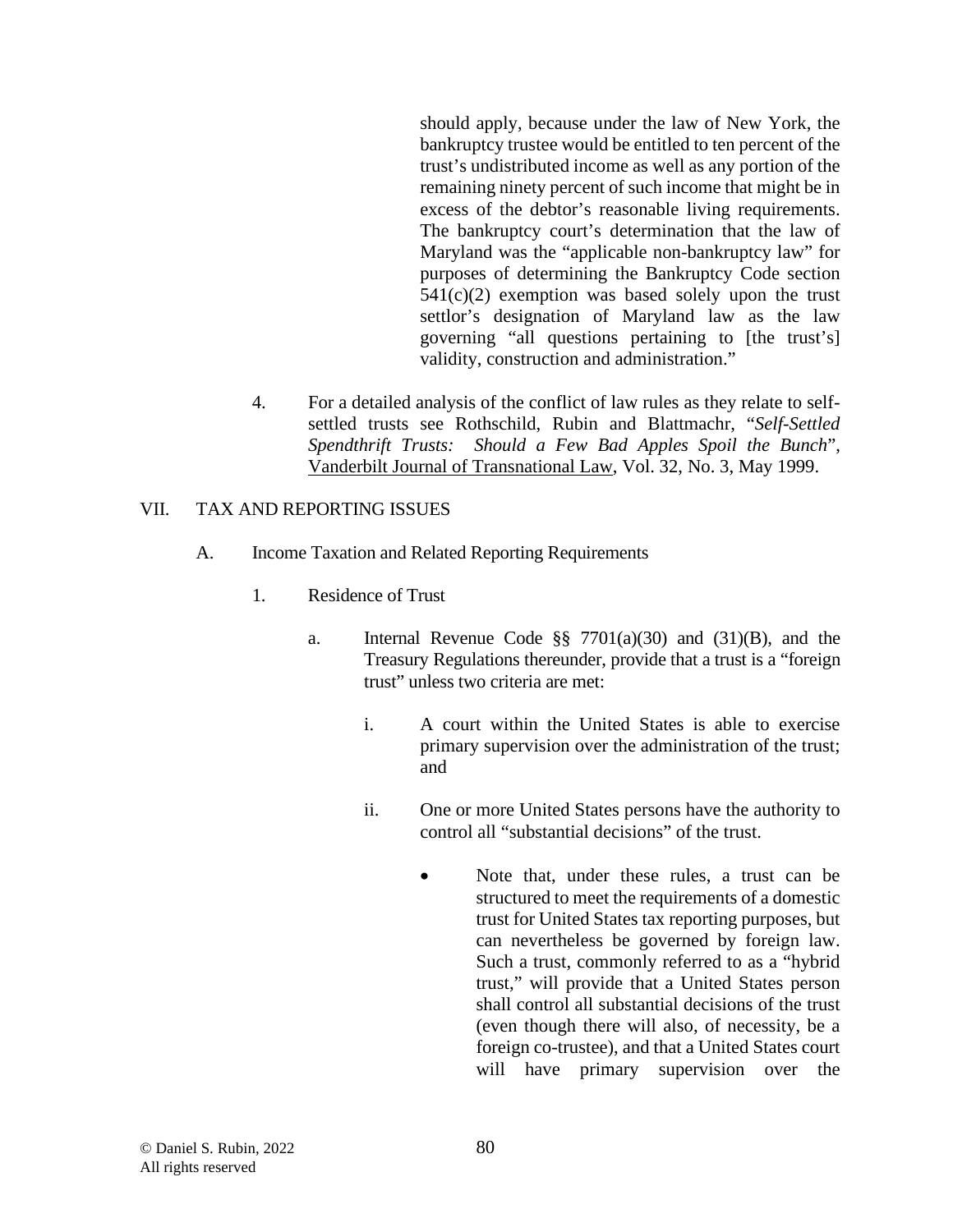administration of the trust, even though it would be directed to apply foreign law in so doing.

- b. A properly structured foreign trust should not be taxed any differently than a domestic trust (the only distinction, in the end, being that additional information reporting requirements will be triggered if the trust is a foreign trust). This is because the trust will be treated as a "grantor trust" for federal income tax purposes (even if not otherwise specifically structured as a grantor trust), by dint of:
	- i. Being self-settled, since Internal Revenue Code § 677 provides that "[t]he grantor shall be treated as the owner of any portion of a trust…whose income without the approval or consent of any adverse party is, or, in the discretion of the grantor or a nonadverse party, or both, may be  $- (1)$  distributed to the grantor...; [or] (2) held or accumulated for future distribution to the grantor…"
	- ii. Being a foreign trust, since Internal Revenue Code § 679 provides that "[a] United States person who directly or indirectly transfers property to a foreign trust…shall be treated as the owner…of the portion of such trust attributable to such property if…there is a United States beneficiary of any portion of the trust."
- c. A Form 1041, *United States Income Tax Return for Estates and Trusts* (or, alternatively, if the trust is a foreign trust, a Form 1040NR, *U.S. Nonresident Alien Income Tax Return*), must be filed annually.
- d. If the trust is a foreign trust, line 8 on Form 1040, *United States Individual Income Tax Return*, Schedule B, *Interest and Ordinary Dividends*, Part III, *Foreign Accounts and Trusts*, which asks "…were you the grantor of, or transferor to, a foreign trust?" must be answered in the affirmative.
- e. If the trust is a foreign trust, a Form 3520, *Annual Return to Report Transactions With Foreign Trusts and Receipt of Certain Foreign Gifts*, will need to be filed by the settlor on an annual basis for the purpose of reporting any transfers to the foreign trust that occurred during the preceding taxable year. After having made the initial transfer, the settlor must continue to file Form 3520 for every succeeding year - even those years when no additional transfer is made.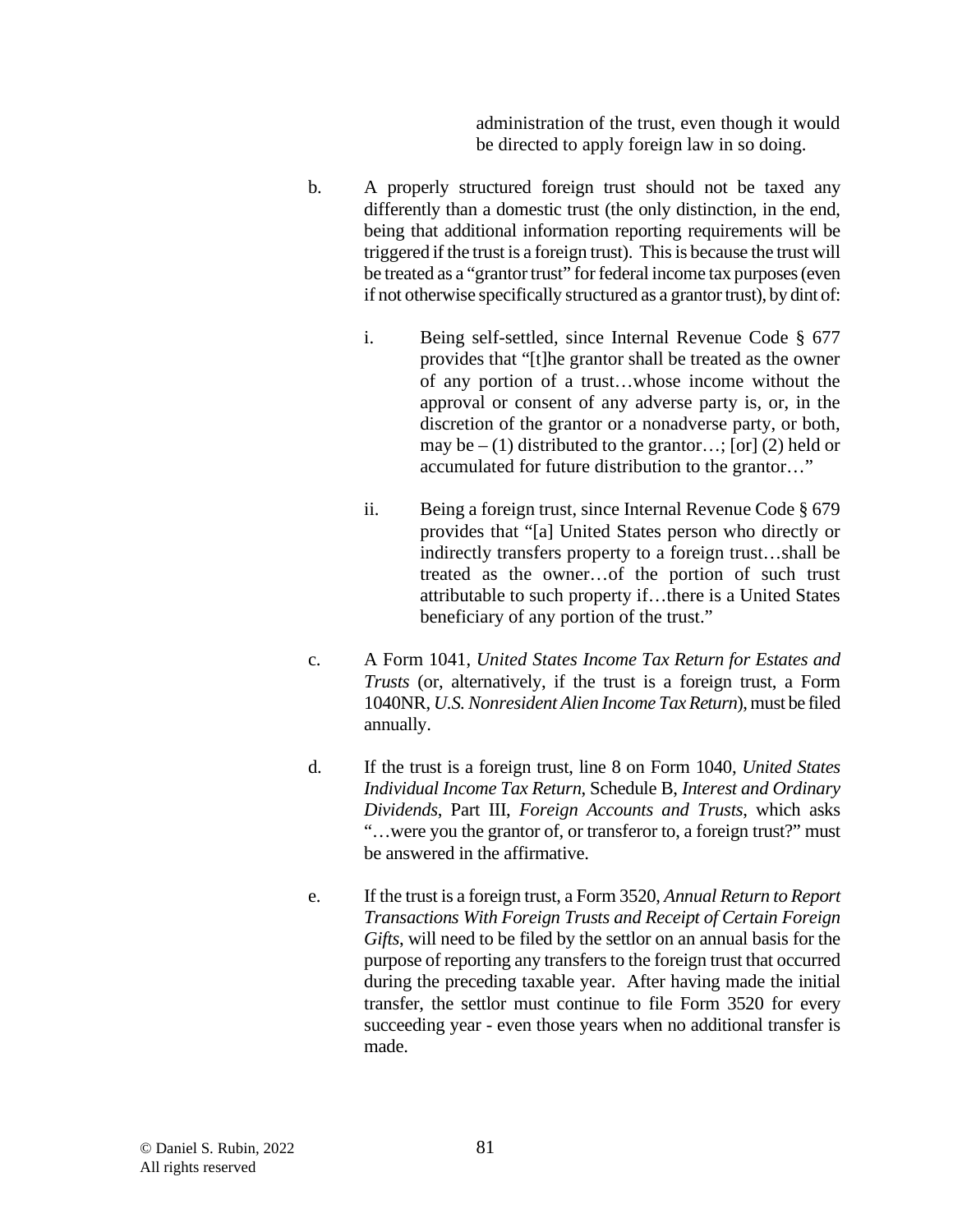- f. In addition, a Form 3520-A, *Annual Information Return of Foreign Trust with a U.S. Owner*, must be filed on an annual basis by the trustee of the foreign trust to provide sufficient information to the United States owners of the foreign trust, as well as the trust beneficiaries, so that they can satisfy their obligation to report transactions with the foreign trust on Form 3520.
- g. Internal Revenue Code § 684, *Recognition of gain on certain transfers to certain foreign trusts and estates*, provides "…in the case of any transfer of property by a United States person to a foreign estate or trust…such transfer shall be treated as a sale or exchange for an amount equal to the fair market value of the property transferred, and the transferor shall recognize as gain the excess of…the fair market value of the property so transferred, over…the adjusted basis (for purposes of determining gain) of such property in the hands of the transferor." However, Internal Revenue Code § 684 also provides that this rule shall not apply "…to a transfer to a trust by a United States person to the extent that any person is treated as the owner of such trust under section 671."
	- Normally, gain would be recognized upon the death of the grantor, when the foreign trust is necessarily no longer a grantor trust. However, Treas. Reg. § 1.684-3(c), provides that "…[gain] recognition…shall not apply to any transfer of property by reason of death of the U.S. transferor if the basis of the property in the hands of the foreign trust is determined under section 1014(a)."
- B. Gift and Estate Taxation
	- 1. Generally, the settlor will retain a testamentary limited power of appointment over the trust fund, and a veto power over distributions, in order to render the transfers to the trust as incomplete gifts. *See*, *e.g.*, ILM 201208026.
		- In this regard, Treas. Reg.  $\S$  25.2511-2(b) provides that "... if upon a transfer of property (whether in trust or otherwise) the donor reserves any power over its disposition, the gift may be wholly incomplete, or may be partially complete and partially incomplete, depending upon all the facts in the particular case...For example, if a donor transfers property to another in trust…and the donor retains a testamentary power to appoint the remainder among his descendants, no portion of the transfer is a completed gift."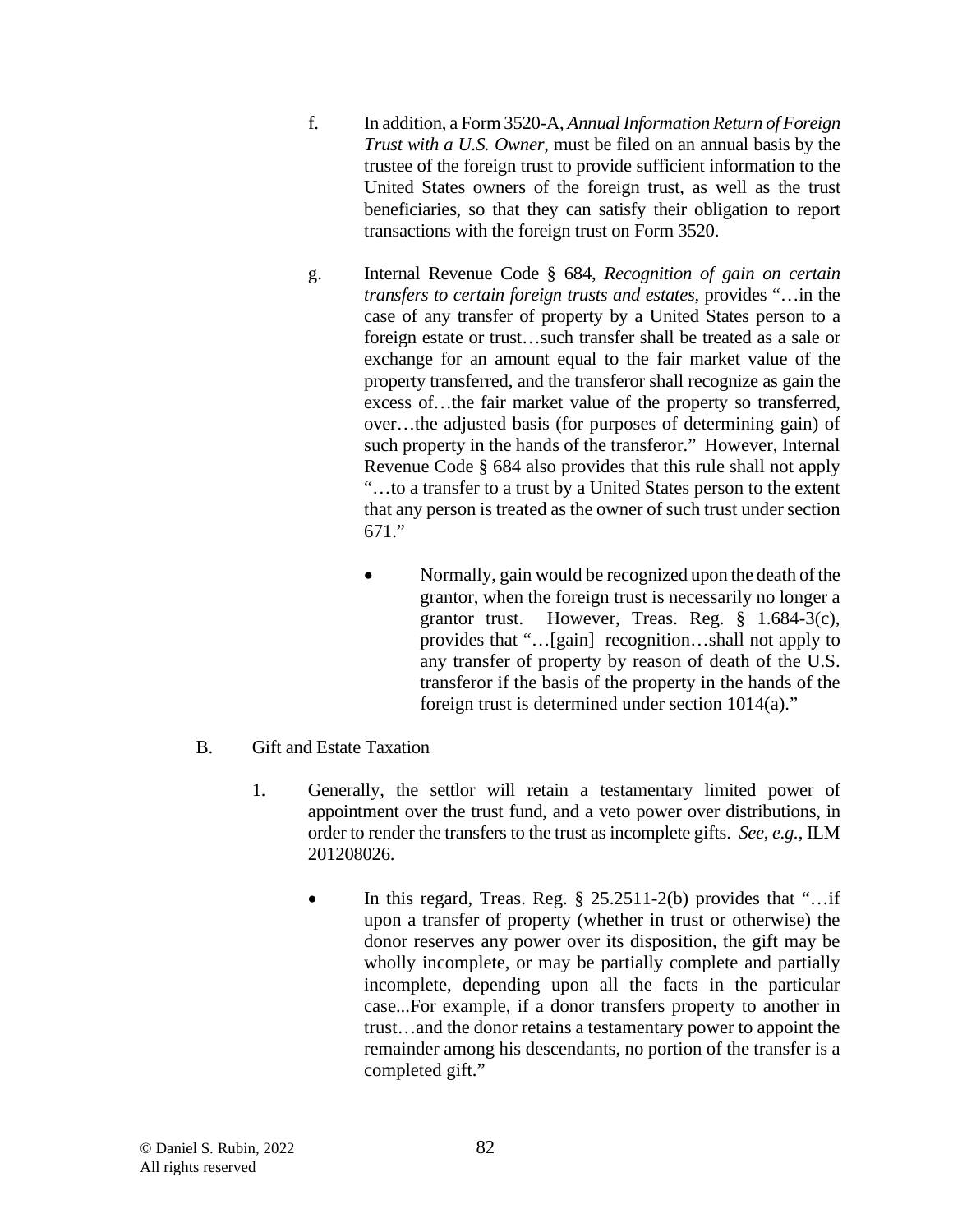- 2. The fact that the transfer of property to an asset protection trust is incomplete for gift tax purposes enables the settlor to fund the trust with an amount of property in excess of the applicable exclusion amount without incurring any gift tax.
- 3. Notwithstanding that the transfer of property to an asset protection trust might be structured as an incomplete gift, a Form 709, *United States Gift (and Generation-Skipping Transfer) Tax Return*, should nevertheless be filed in order to record the transfer.

# VIII. EFFECTIVENESS OF AND CHALLENGES TO OFFSHORE TRUSTS.

- A. The effectiveness of any asset protection plan should be determined by the results ultimately achieved. That is, in the final analysis, to what extent has a highincome/high-net-worth person protected his or her assets from creditors?
- B. In the real world plaintiffs must weigh the costs of litigation against the likelihood of a successful recovery. If, as a result of a person availing himself or herself of certain asset protection planning techniques, he or she is in a better position to settle a dispute upon more favorable terms than would have otherwise been possible, the benefits of asset protection planning are realized.
- C. The few reported decisions which involve offshore asset protection trusts offer insight into how courts, both in the United States and abroad, view and deal with these structures.
	- 1. *Re: 515 South Orange Grove Owners v. Orange Grove Partners*, brought in the Cook Islands in 1994, involved a California real estate developer against whom suit was brought in California in 1992 and a judgment of \$5 million was awarded in 1994. During 1993 and 1994 the defendant created a trust in the Cook Islands and transferred assets thereto. The creditors obtained a *Mareva* injunction (similar to a temporary restraining order) *ex parte*. The case settled. It may not have been difficult, however, for the creditor to have satisfied its burden to prove a fraudulent transfer beyond a reasonable doubt under the timeline indicated.
	- 2. In *Brown v. Higashi*, U.S. Bankruptcy Court 95-3072 (D. Alaska 1996), the debtors, husband and wife, argued that certain assets sought by their tort judgment creditor were protected from attachment by reason of the debtors' self-settled spendthrift trust (which the debtors had created under the law of Belize). The Bankruptcy Court, however, found application of the law of Belize to be "inappropriate" and the law of the forum jurisdiction of Alaska (which at the time did not permit the creation of self-settled spendthrift trusts under Alaska law), controlling. Applying Alaska law, the *Brown* court determined that the asset protection trust's assets were includable in the debtors' bankruptcy estate. The *Brown*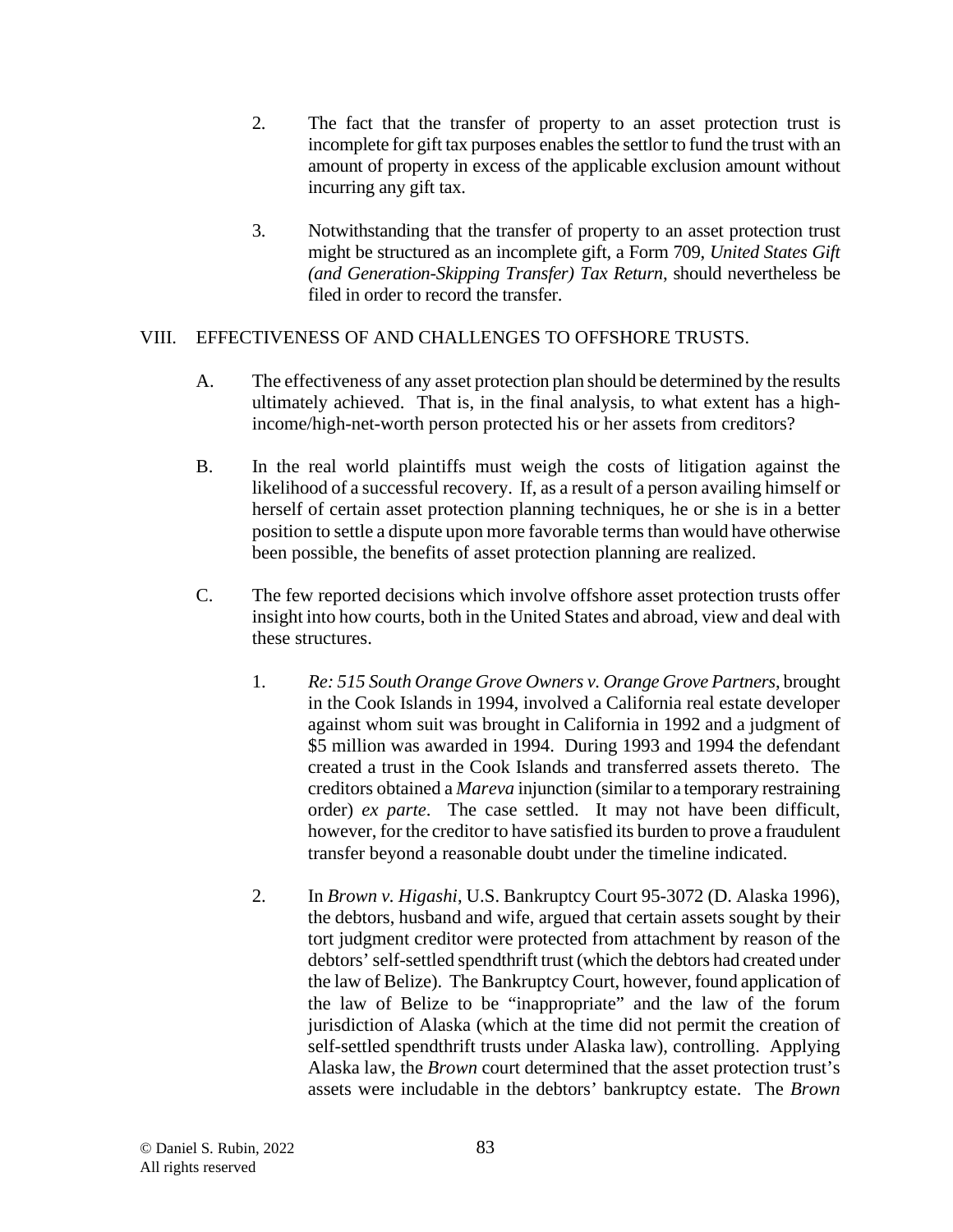court, however, was clearly indisposed to the law cited by the debtors as governing under the trust instrument since, at all times, the trust was administered as a mere alter-ego of the debtors, rather than as a legally distinct entity; specifically, the trust was a common law business trust which incorporated features found in both corporations and trusts and the debtors were respectively the president and the secretary of the trust. In such capacity, the debtors exercised complete control over the trust assets to the complete exclusion of their named Belize trustee. For this reason, the court called the trust a "sham" and cited the settlors' retention of direct control over the trust's assets as the "primary reason" for finding that the settlors' transfers to the trust were fraudulent. *Id*. at 8.

- 3. In *Marine Midland v. Portnoy*, 201 Bankr. 685 (S.D.N.Y. 1996), the Bankruptcy Court summarized the case by stating at the very beginning of its opinion that: "[a]t the heart of this debtor's summary judgment motion lies an irrevocable offshore trust into which the debtor placed virtually all of his assets at a time when he knew that his personal guarantee of his corporation's indebtedness was about to be called. The debtor, Larry Portnoy, claims not only that his assets have been successfully insulated under the law of the Jersey Channel Islands ("Jersey"), but that he is entitled as a matter of law to a discharge of all debts including the indebtedness which he guaranteed." *Id*. at 688. Marine Midland Bank argued that Mr. Portnoy had "transferred substantially all of his assets to an offshore trust before one year prior to the petition date but remained *de facto* owner by continuing to maintain unlimited control over the assets and conceal the trust within one year of the petition date." *Id*. at 695. In rebuttal, Mr. Portnoy argued that this key legal issue of whether he "retained" a property interest in the trust ought to be determined under Jersey, Channel Islands, law rather than under New York law. The court, however, denied Mr. Portnoy a discharge in Bankruptcy concluding that: "New York has the weightier concern in determining whether or not whatever rights Portnoy retained after he formed the trust could be considered to constitute a property interest such that that interest should have been disclosed in his bankruptcy schedules. The trust, the beneficiaries, and the ramifications of Portnoy's assets being transferred into trust have their most significant impact in the United States. In addition, I believe that application of Jersey's substantive law would offend strong New York and federal bankruptcy policies if it were applied." *Id*. at \_\_\_.
- 4. In the case of *In re B.V. Brooks*, 217 B.R. 98 (D. Conn., 1998), the issue before the court was whether to apply domestic (in this case, Connecticut) law, or foreign law (here, the laws of Bermuda and of Jersey, Channel Islands) to the spendthrift trust exemption under §  $541(c)(2)$  of the Bankruptcy Code (which provides that "[a] restriction on the transfer of a beneficial interest of the debtor in a trust that is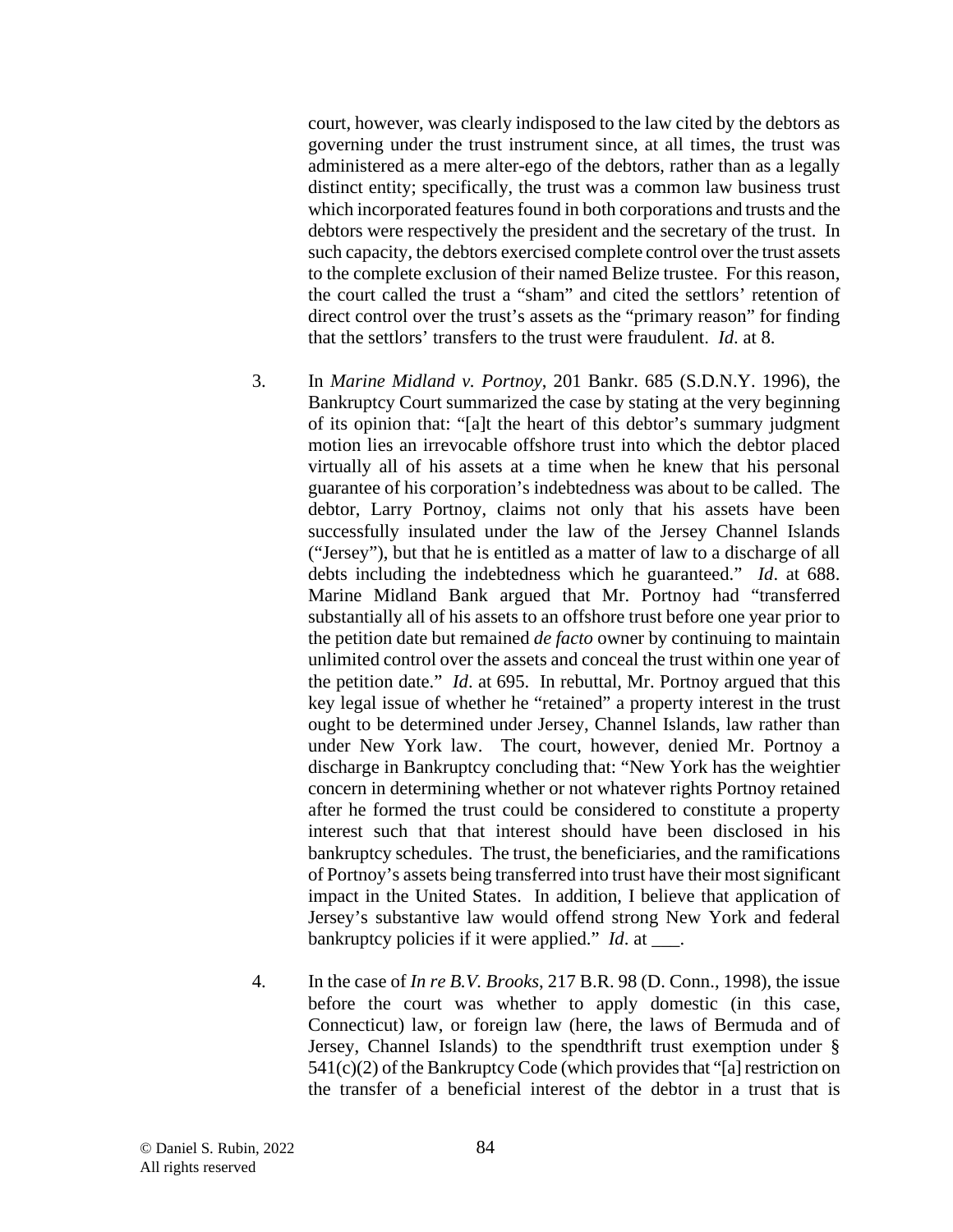enforceable under applicable nonbankruptcy law is enforceable in a case under this title.") The court set forth the parties' arguments by stating that: "[t]he plaintiff argues that the trusts are property of the estate because they are self-settled and invalid as a matter of law. The defendants argue that the trusts are not property of the estate because they are enforceable spendthrift trusts." *Id*. at 100. Thus, the crux of *In re Brooks* was a conflict of laws issue, since whether the trusts were invalid or enforceable as spendthrift trusts depended upon whether Connecticut or foreign law governed as the "applicable non-bankruptcy law." Citing Portnoy as precedent, the Bankruptcy Court found the assets of the debtor's two trusts includable in the bankruptcy estate. Specifically, the court stated that "on the basis of public policy considerations…the enforceability of the spendthrift provisions of the trusts is determined under Connecticut law." *Id.* at 102. Although very little of the factual background in *Brooks* was actually reported, the Bankruptcy Court did note that the debtor/settlor was the primary beneficiary of each of the trusts and had the right to receive all of the income. In addition, the unreported facts apparently caused the Bankruptcy Court to perceive the funding of the trusts as fraudulent since the Bankruptcy Court twice characterized the debtor's acts in creating the trusts as a "scheme." *Id*. at 102-103. This perception was likely buttressed by the timing of the case since the trusts were funded in 1990 and an involuntary bankruptcy petition was filed against the debtor the following year.

- a. The Brooks court seemingly relied heavily upon a passage from the Connecticut Superior Court's opinion in *Stetson v. Morgan Guaranty Trust Co. of N.Y.*, 164 A.2d 239 (Conn. 1960), stating that, "Connecticut courts have held '…the legality of the trust of personalty [is determined] by the law of the settlor's domicile…'" *In Re Brooks* at 101. Interestingly, however, the full quote from the *Stetson* opinion provides a very different import than the one suggested by the *Brooks* court since it provides that: "[w]hile in general the validity of a trust of realty has been determined by the law of the situs of the land and the legality of the trust of personalty by the law of the settlor's domicile, there are many opportunities for complications and variations. Among other considerations, the courts are influenced by the nature of the property involved and its location; the domicile of the settlor and the trustee; the situs of the trust administration and whether the question is the legality of the act of trust creation or the rule governing trust administration. There is a tendency to respect the expressed will of the settlor as to the controlling law." *Stetson* at  $\overline{\phantom{a}}$ .
- 5. In the matter of *In re Stephan Jay Lawrence*, 227 B.R. 907 (Bankr. S.D. FL 1998), following a forty-two month arbitration and just sixty-six days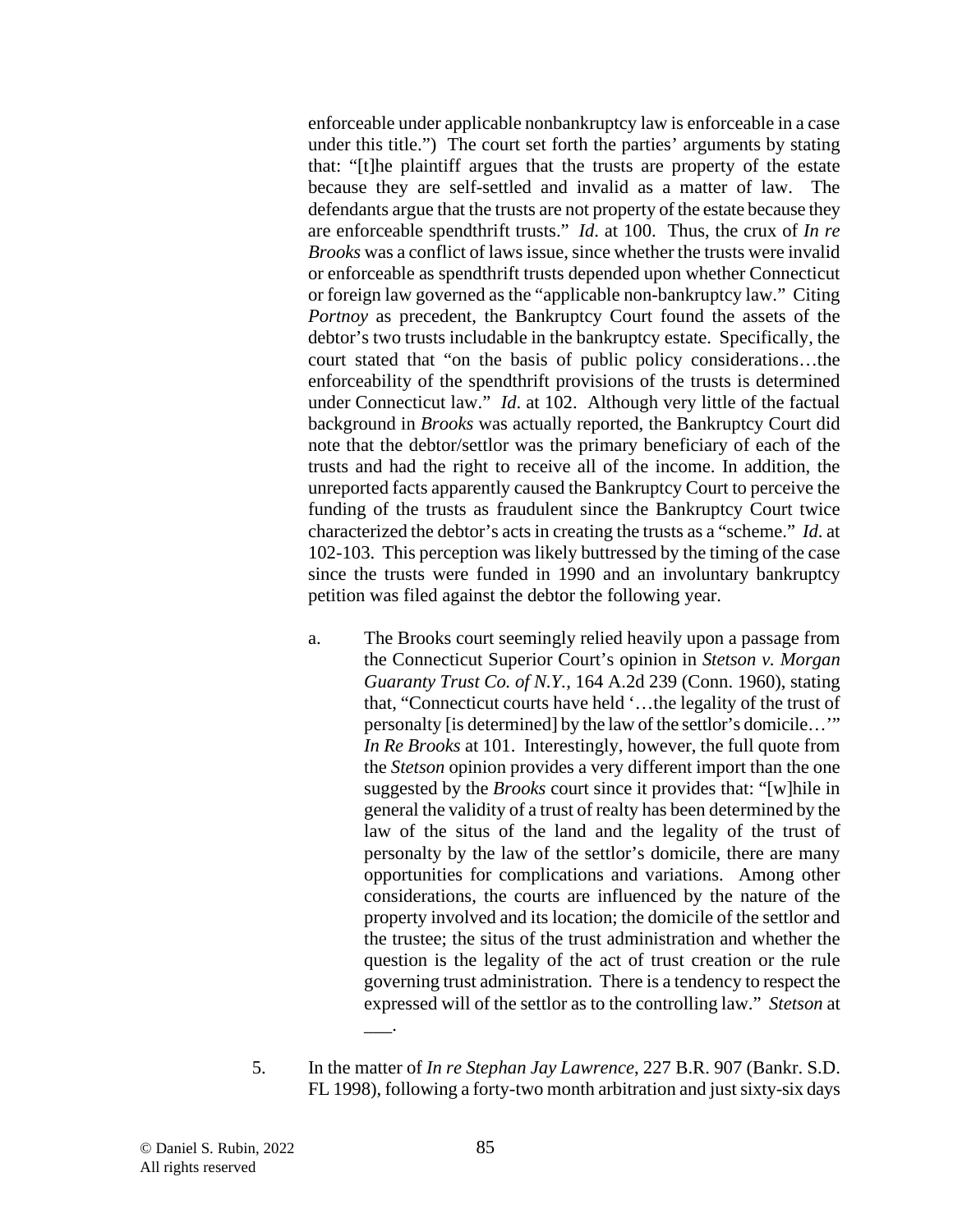before an award in excess of US \$20 million was entered against him, the debtor funded an off-shore trust citing first the law of Jersey, Channel Islands, and about a month later, the law of Mauritius, as governing. Citing both *Portnoy* and *Brooks*the Bankruptcy Court found that the sole purpose of the trust was to shield the debtor's assets from a creditor which "was about to obtain a staggering \$20 Million arbitration award against him" and that "[t]he timing of the trust's creation is further evidence of this intent." *Id*. at 914. The court also found the debtor's testimony before the court to have not been credible (and on several occasions perjurious), and that the debtor was "shockingly less than candid" with the court. *Id*. at 910, 916. The court, therefore, entered judgment against the debtor, thereby denying him a discharge in bankruptcy. Instead of citing the basis of its decision as the debtor's fraudulent transfer, however, the Bankruptcy Court in Lawrence purported to base its holding upon an analysis of the conflict of laws issue, but stating only that "[t]his Court is persuaded by the decisions of Portnoy, Brooks and Cameron. The Debtor's rights and obligations under the Mauritian Trust are governed by Florida and federal bankruptcy law, which have an overriding interest in the trust, and not the law of the Republic of Mauritius." *Id*. at 917.

- a. It is curious, however, that the *Lawrence* court was, in part, "persuaded" by the decision of *In re Cameron*, 223 B.R. 20 (Bankr. S.D. Fla. 1998), with regard to the conflict of laws issue since (i) that case accepted the trust's designated law of New York as controlling, and (ii) there could necessarily be no conflict of laws issue in *In re Cameron* since neither the designated law nor the law of the forum state permitted self-settled spendthrift trusts.
- 6. *FTC v. Affordable Media LLC, et al.*, 179 F.3d. 1228 (9<sup>th</sup> Cir. 1999) (colloquially known as the "Anderson" case after its individual defendants), involved facts as bad as, if not worse than, those in the foregoing cases. However, the court never reached any issues of trust validity or conflict of laws. Instead, the Court tangled with the settlors' alleged contempt of court in failing, pursuant to a preliminary injunction, to repatriate trust assets that had been invested offshore in the name of the trust. Specifically, the settlors, who were also co-trustees of the trust as well as the trust protectors, were ordered to instruct their foreign cotrustee to repatriate more than \$6 million in profits collected under an alleged *Ponzi*-type investment scheme. The "anti-duress" clause in the trust agreement resulted in the settlors' removal as trustees by reason of said order and ensured that the assets would not be repatriated. When the assets were not timely repatriated, the settlors were held in civil contempt for failing to comply with the court order and were jailed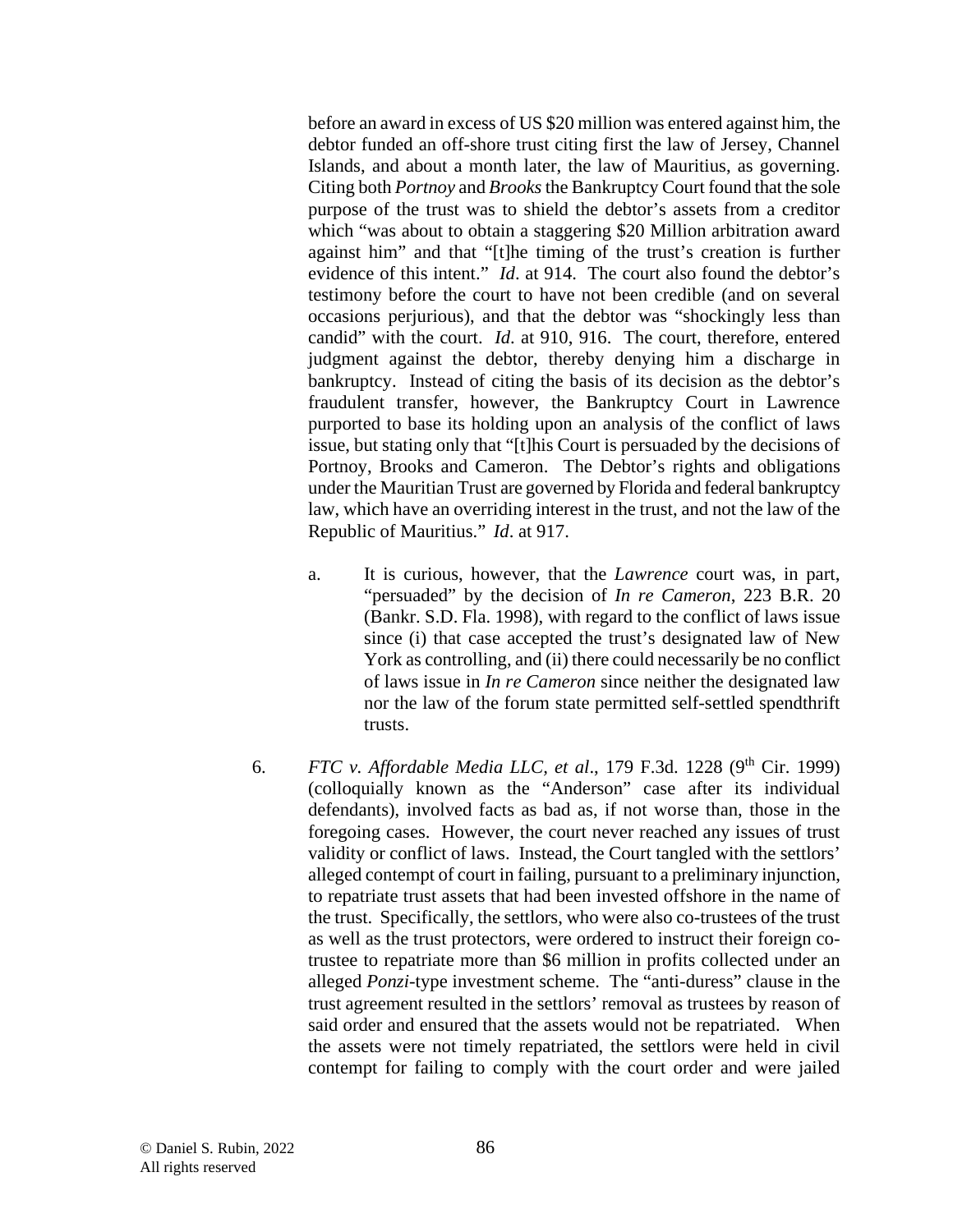pending repatriation of the assets. After the FTC lost several rounds in the Cook Islands, the case was settled.

- Note that impossibility of performance would be a complete defense to a charge of coercive civil contempt. See, *United States v. Rylander*, 460 U.S. 752 (1983). In holding the Andersons to be in civil contempt the district court simply found that the Andersons *were* in control of the trust since the trust agreement provided them, as the protectors, with the exclusive power to determine what constituted an event of duress (which would negate their power to instruct the trustee to repatriate the trust fund).
	- Notably, however, certain lower courts have since suggested that even where performance is demonstrably impossible, an exception exists where the impossibility is self-created (at least where the impossibility is selfcreated within a close nexus of time of the anticipated judgment).
- 7. The facts in *United States v. Grant*, No. 00-8986, 2005 U.S. Dist. LEXIS 22440 (S.D. Fl. Sept. 2, 2005), were that in 1983 and 1984, Raymond Grant created a Bermuda trust and then a Jersey, Channel Islands, trust. Raymond was the beneficiary of the Bermuda trust, and his wife, Arline, was the beneficiary of the Jersey, Channel Islands, trust. In 1991 and 1993, the IRS assessed millions of dollars in back taxes against the Grants for the years 1977 through 1982, and 1984 through 1987, and in 2003 judgment was entered against the Grants for more than \$36 million. Raymond died, and thereafter a motion was made to order Arline to repatriate the trust funds because Arline had the power to remove and replace any acting Trustee. The court set forth its query in simple terms: "[I]s this a trust over which the beneficiary lacks any control, such that the beneficiary is simply that and nothing more, and regardless of what she does or says, she lacks the power to repatriate these assets to the United States? – or, does the beneficiary retain such control that she has the power vested in her in some way by the terms of the trust to repatriate the corpus? If she has such power, then this asset is no different from any other asset."
	- a. Arline took steps to have the trustees remit the funds or resign in favor of a US trustee; all of which were unsuccessful. Therefore, the Court denied the government's motion to hold Arline in contempt as her demonstrated impossibility to comply was found to be a complete defense to the civil contempt charge. See, *U.S. vs. Raymond Grant and Arline Grant,* 2008 U.S. Dist. LEXIS 51332, U.S. District Ct., S.D. Florida, May 27, 2008.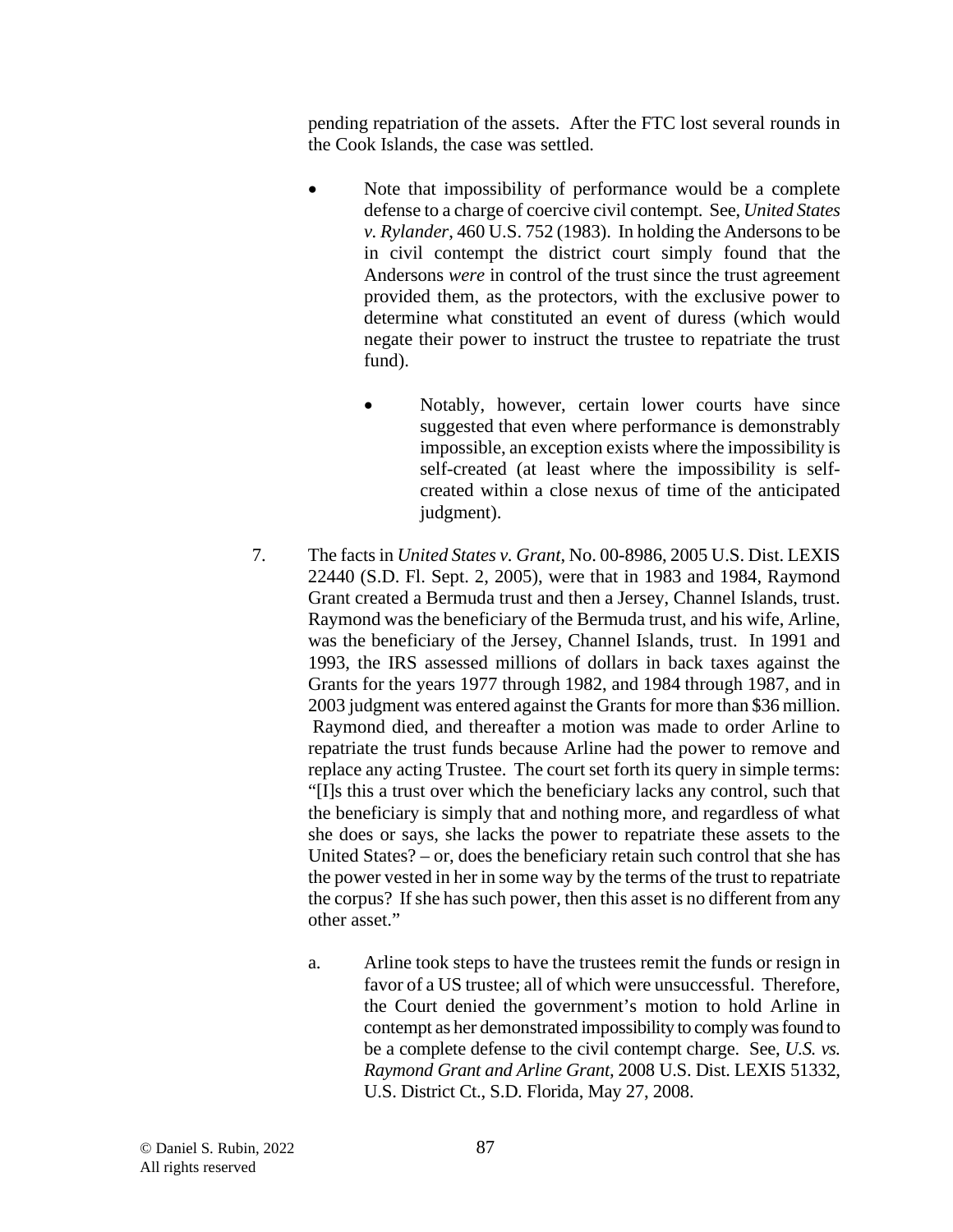- b. However, some years later, after further discovery revealed that trust distributions were indirectly benefiting Arline, the Court ordered Arlene to turn over all future distributions and prohibited her from informing the trustees that she was under a court order. See, *U.S. v. Grant*, 2013 WL 1729380 (S.D. Fla., April 22, 2013).
- 8. In *Rush University Medical Center v. Sessions*, 980 N.E.2d 45 (2012), the plaintiff, Rush University Medical Center, sued the defendant's estate to enforce a charitable pledge. Upon obtaining a successful judgment, plaintiff learned that the deceased settlor had transferred his assets to a Cook Islands trust one year prior to making the pledge. The defendant's estate argued that Cook Islands law governed the trust and any transfers thereto, while the plaintiff argued that the transfers were fraudulent under Illinois law and noted that Illinois common law does not recognize selfsettled trusts as effectively spendthrift as against the settlor's creditors. The Illinois Supreme Court, in reversing the lower court, held in favor of plaintiff without any analysis as to the conflict of laws question. And, since the trust held limited partnership interests in a limited partnership invested in Illinois real property, its assets were likely subject to attachment.
	- The decision demonstrates the challenge for foreign asset protection trusts that have U.S. sitused assets.
- 9. As many of these cases illustrate "bad facts make bad law." Based on the facts presented, the trusts were created after the debt was incurred and accordingly the Court, in each instance, might be thought to have reached the right result. The best results will be obtained where the trust is settled sufficiently in advance of a creditor problem, is properly structured and is properly administered.
	- A decision recognizing a foreign self-settled spendthrift trust as valid is *Reichers v. Reichers* (NY Supreme Court, Westchester County), (New York Law Journal July 1, 1998). In that case the defendant husband settled an irrevocable trust in the Cook Islands in 1992 following the successful conclusion of three medical malpractice lawsuits that had been filed against him. Ironically, his wife then sued him for divorce in 1994. The Court in its decision, wrote that: "[a]ssuming arguendo, that this Court had jurisdiction over the corpus of the Reichers Family Trust, which it does not, a cause of action would not lie to set aside the trust since the trust was established for the legitimate purpose of protecting family assets for the benefit of the Reichers family members."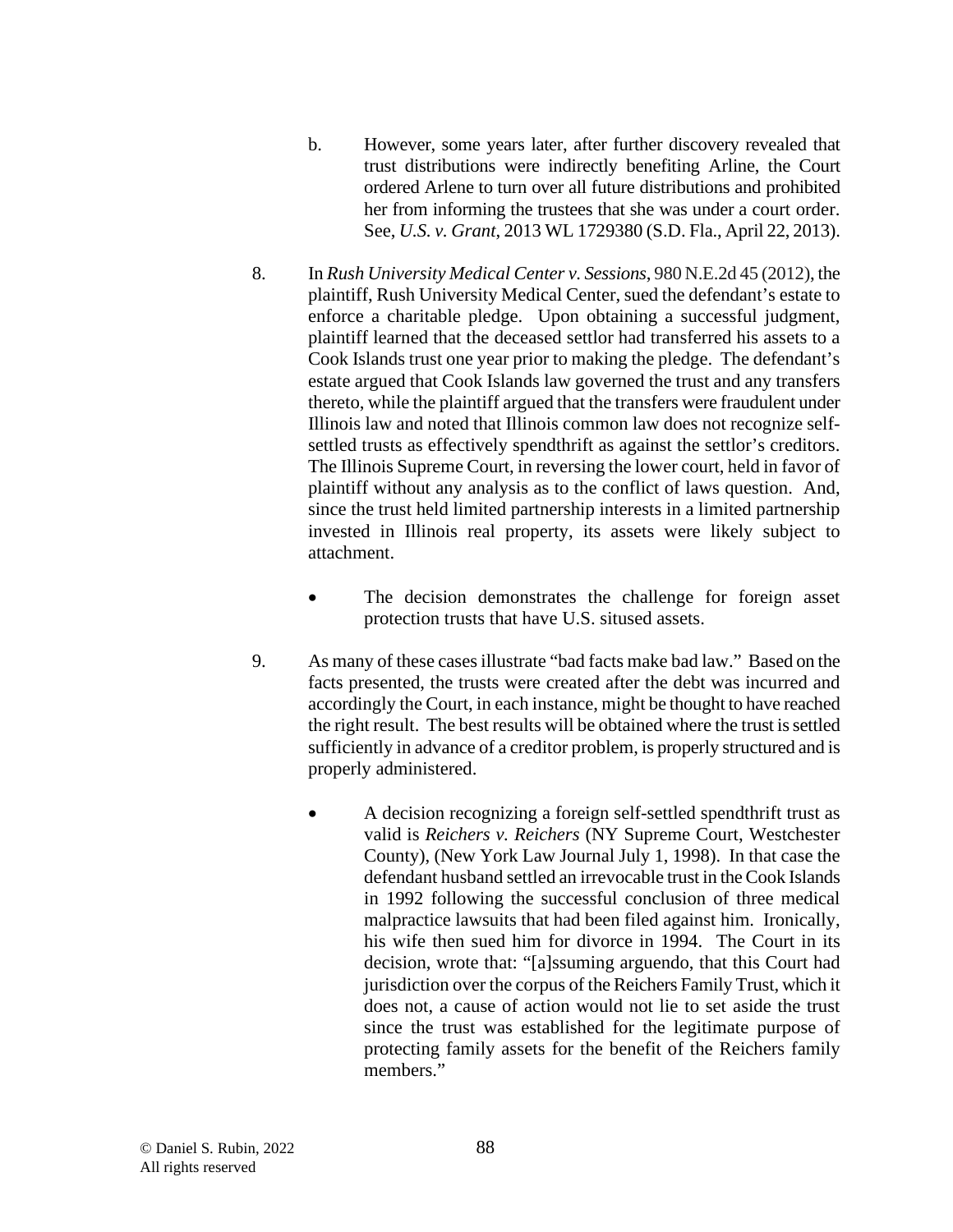## IX. USING "ASSET PROTECTION" TRUSTS FOR ESTATE PLANNING PURPOSES

- A. If the settlor's creditors can reach the settlor's beneficial interest in the trust, the settlor will be deemed, at least indirectly, to have retained the "use and enjoyment" of the transferred assets and Internal Revenue Code § 2036(a)(1) will cause the transferred property to be brought back into the settlor's estate due to the "retained right to possession or enjoyment, or to income".
	- *See*, *e.g.*, *Paolozzi v. Comm'r.*, 23 T.C. 182 (1954), acq., 1962-1 CB 4 ("petitioner's creditors could at any time look to the trust of which she was settlor-beneficiary for settlement of their claims to the full extent of the income thereof. This being true, it follows that petitioner…could at any time obtain the enjoyment and economic benefit of the full amount of the trust income").
- B. In contrast, in PLR 200944002 (which involved an "asset protection" trust under Alaska law), the Internal Revenue Service ruled that "…the trustee's discretionary authority to distribute income and/or principal to Grantor, does not, by itself, cause the Trust corpus to be includible in Grantor's gross estate under § 2036."
	- *See also*, Rev. Rul. 76-103, 1976-1 CB 293, "…if and when the grantor's dominion and control of the trust assets ceases, such as by the trustee's decision to move the situs of the trust to a State where the grantor's creditors cannot reach the trust assets, then the gift is complete for Federal gift tax purposes under the rules set forth in § 25.2511-2 of the regulations."
- C. Thus, an "asset protection" trust can serve as an estate planning vehicle if the gift to the trust is structured as a "completed gift."
	- 1. This is particularly useful in the situation where the settlor is unmarried and does not have any children because, under such circumstances, it is unlikely that a prospective settlor would otherwise be inclined to utilize his or her gift tax exemption amount in connection with the funding of a trust of which he or she is not a discretionary beneficiary, even if he or she anticipates having a spouse and children at some future date.
	- 2. In addition, since these structures provide undisputedly significant estate and gift tax savings, they can help to counter potential creditor claims to the effect that transfers in connection with the structures were made with the intent to hinder, delay or defraud creditors (*i.e.*, a fraudulent transfer).
- X. *Inter Vivos* QTIP Trusts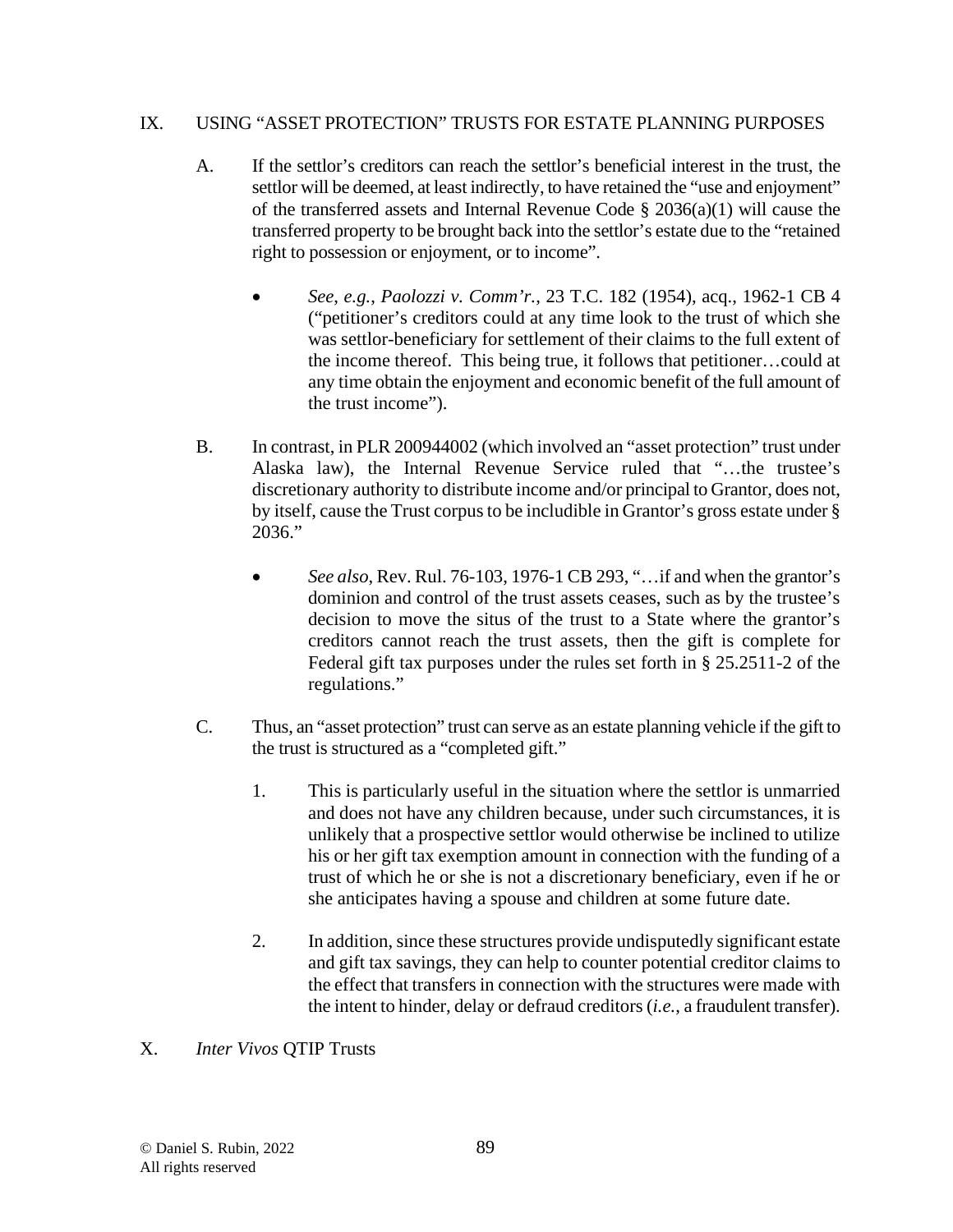- A. A basic tenet of estate planning (and particularly prior to the introduction of "portability" under Internal Revenue Code § 2010) is that each spouse should own sufficient assets in his or her own name to utilize his or her own estate tax exemption. However, due to the possibility that the transferee spouse may have existing or future creditor issues, an outright transfer might be ill advised from an asset protection perspective.
- B. An alternative to an outright transfer to a spouse is to effect such transfer via an *inter vivos* QTIP trust which would qualify for the unlimited marital deduction from federal gift tax under Internal Revenue Code § 2523(f), assuming that the necessary election is made.
	- 1. If, however, the settlor-spouse survives the donee-spouse, the trust may then have been structured to continue for the settlor-spouse's benefit. Technically, the result in such a case would be a self-settled trust which, in most states as noted hereinbelow, would then subject the trust property to the claims of the settlor-spouse's creditors.
		- a. While Treas. Reg.  $\S 25.2523(f)-1(f)$ , Ex. 11 provides that assets held in trust for the settlor-spouse's benefit after the doneespouse's death will not be includable in the settlor-spouse's estate under Internal Revenue Code §§ 2036 and 2038, this does not govern the question of the availability of such assets to the settlor-spouse's creditors under state law.
	- 2. A number of states have, however, enacted legislation to provide that such trusts will not be treated as self-settled trusts in the hands of the donor-spouse, irrespective of whether or not such states also respect selfsettled spendthrift trusts more generally.
	- 3. Those states include: Arizona, Delaware, Florida, Kentucky, Maryland, Michigan, North Carolina, Ohio, Oregon, South Carolina, Tennessee, Texas, Virginia and Wyoming.
		- a. For example, in Arizona, A.R.S. § 14-10505(E)(1) provides that "…amounts and property contributed to the following trusts are not deemed to have been contributed by the settlor, and a person who would otherwise be treated as a settlor or a deemed settlor of the following trusts shall not be treated as a settlor:…[a]n irrevocable inter vivos marital trust that is treated as qualified terminable interest property under section 2523(f) of the internal revenue code if the settlor is a beneficiary of the trust after the death of the settlor's spouse."